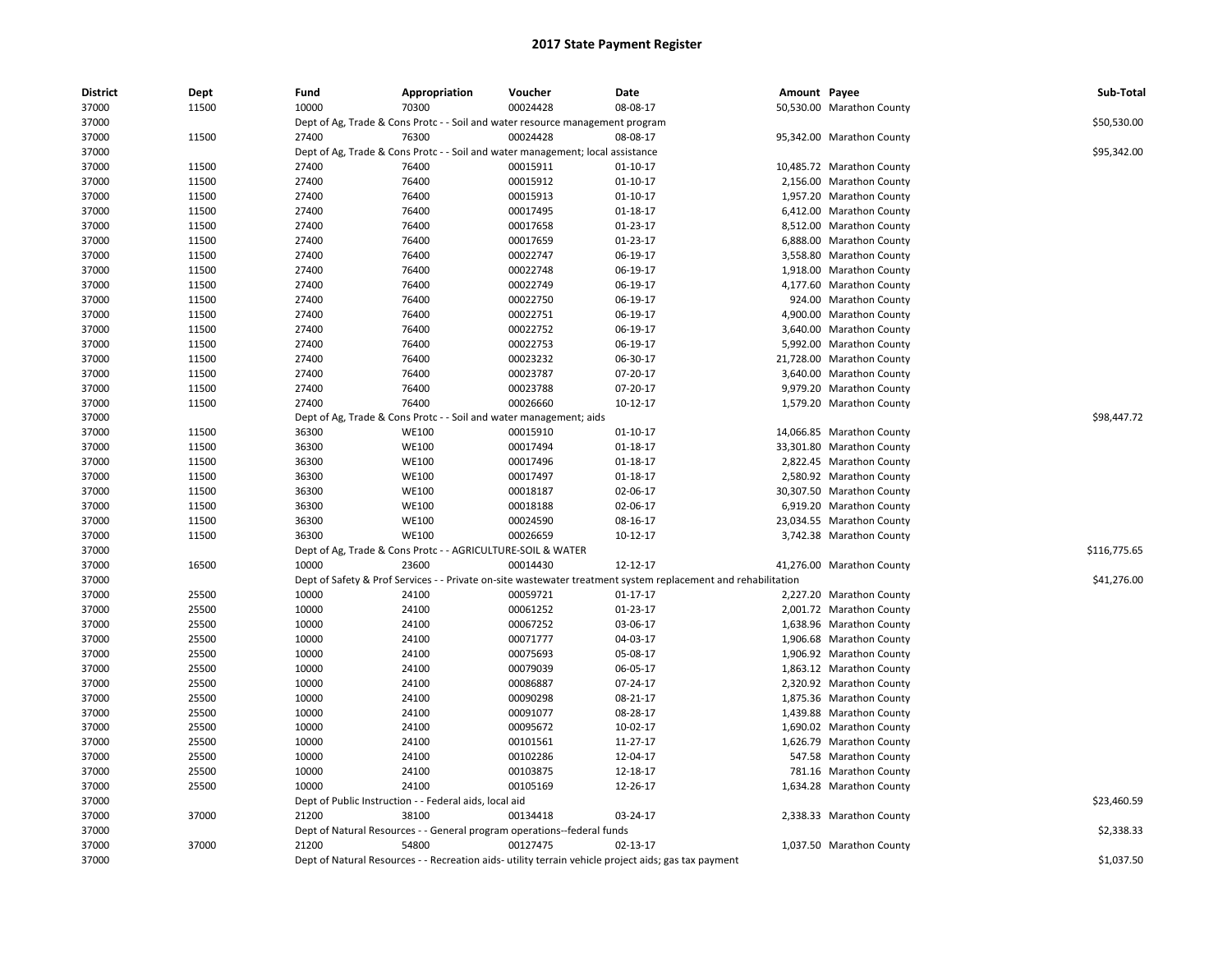| <b>District</b> | Dept  | Fund  | Appropriation                                                                               | Voucher  | Date                                                                                                   | Amount Payee |                            | Sub-Total    |
|-----------------|-------|-------|---------------------------------------------------------------------------------------------|----------|--------------------------------------------------------------------------------------------------------|--------------|----------------------------|--------------|
| 37000           | 37000 | 21200 | 55000                                                                                       | 00134418 | 03-24-17                                                                                               |              | 8,102.31 Marathon County   |              |
| 37000           |       |       | Dept of Natural Resources - - Enforcement aids -- boating enforcement                       |          |                                                                                                        |              |                            | \$8,102.31   |
| 37000           | 37000 | 21200 | 55200                                                                                       | 00183762 | 09-22-17                                                                                               |              | 5,489.57 Marathon County   |              |
| 37000           |       |       | Dept of Natural Resources - - Enforcement aids -- snowmobiling enforcement                  |          |                                                                                                        |              |                            | \$5,489.57   |
| 37000           | 37000 | 21200 | 56300                                                                                       | 00120614 | $01-18-17$                                                                                             |              | 4,357.00 Marathon County   |              |
| 37000           | 37000 | 21200 | 56300                                                                                       | 00181800 | 09-15-17                                                                                               |              | 4,314.00 Marathon County   |              |
| 37000           |       |       | Dept of Natural Resources - - Resource aids - county conservation aids                      |          |                                                                                                        |              |                            | \$8,671.00   |
| 37000           | 37000 | 21200 | 56400                                                                                       | 00141705 | 04-25-17                                                                                               |              | 1,404.21 Marathon County   |              |
| 37000           |       |       | Dept of Natural Resources - - Recreation aids - fish, wildlife and forestry recreation aids |          |                                                                                                        |              |                            | \$1,404.21   |
| 37000           | 37000 | 21200 | 56600                                                                                       | 00184663 | 09-29-17                                                                                               |              | 46,584.90 Marathon County  |              |
| 37000           |       |       |                                                                                             |          | Dept of Natural Resources - - Resource aids - forest croplands and managed forest land aids            |              |                            | \$46,584.90  |
| 37000           | 37000 | 21200 | 56700                                                                                       | 00132571 | 03-07-17                                                                                               |              | 14,692.24 Marathon County  |              |
| 37000           |       |       | Dept of Natural Resources - - Resource aids - county forest loans                           |          |                                                                                                        |              |                            | \$14,692.24  |
| 37000           | 37000 | 21200 | 57200                                                                                       | 00132632 | 03-08-17                                                                                               |              | 54,703.00 Marathon County  |              |
| 37000           | 37000 | 21200 | 57200                                                                                       | 00198892 | 11-30-17                                                                                               |              | 24,986.64 Marathon County  |              |
| 37000           |       |       |                                                                                             |          | Dept of Natural Resources - - Resource aids--county sustainable forestry and county forest adm. grants |              |                            | \$79,689.64  |
| 37000           | 37000 | 21200 | 57500                                                                                       | 00138969 | 04-10-17                                                                                               |              | 44,648.99 Marathon County  |              |
| 37000           | 37000 | 21200 | 57500                                                                                       | 00181180 | 09-14-17                                                                                               |              | 99,737.50 Marathon County  |              |
| 37000           | 37000 | 21200 | 57500                                                                                       | 00187996 | 10-18-17                                                                                               |              | 64,068.92 Marathon County  |              |
| 37000           | 37000 | 21200 | 57500                                                                                       | 00189386 | $10-17-17$                                                                                             |              | 750.00 Marathon County     |              |
| 37000           | 37000 | 21200 | 57500                                                                                       | 00192580 | 11-01-17                                                                                               |              | 119,685.00 Marathon County |              |
| 37000           |       |       | Dept of Natural Resources - - Recreation aids - snowmobile trail areas                      |          |                                                                                                        |              |                            | \$328,890.41 |
| 37000           | 37000 | 21200 | 57600                                                                                       | 00127480 | 02-13-17                                                                                               |              | 6,225.00 Marathon County   |              |
| 37000           | 37000 | 21200 | 57600                                                                                       | 00130527 | $02 - 27 - 17$                                                                                         |              | 35,020.00 Marathon County  |              |
| 37000           | 37000 | 21200 | 57600                                                                                       | 00189287 | 10-17-17                                                                                               |              | 35,450.71 Marathon County  |              |
| 37000           | 37000 | 21200 | 57600                                                                                       | 00189345 | 10-17-17                                                                                               |              | 5,311.34 Marathon County   |              |
| 37000           | 37000 | 21200 | 57600                                                                                       | 00193111 | 11-03-17                                                                                               |              | 35,850.00 Marathon County  |              |
| 37000           | 37000 | 21200 | 57600                                                                                       | 00193114 | 11-03-17                                                                                               |              | 7,262.50 Marathon County   |              |
| 37000           |       |       |                                                                                             |          | Dept of Natural Resources - - Recreation aids - all-terrain vehicle project aids; gas tax payment      |              |                            | \$125,119.55 |
| 37000           | 37000 | 21200 | 57700                                                                                       | 00189348 | 10-17-17                                                                                               |              | 750.00 Marathon County     |              |
| 37000           |       |       | Dept of Natural Resources - - Recreation aids -- all-terrain vehicle project aids           |          |                                                                                                        |              |                            | \$750.00     |
| 37000           | 37000 | 21200 | 66300                                                                                       | 00123647 | 02-01-17                                                                                               |              | 20,738.48 Marathon County  |              |
| 37000           |       |       | Dept of Natural Resources - - Environmental aids - lake protection                          |          |                                                                                                        |              |                            | \$20,738.48  |
| 37000           | 37000 | 36300 | TA100                                                                                       | 00194526 | 11-10-17                                                                                               |              | 179,425.00 Marathon County |              |
| 37000           |       |       | Dept of Natural Resources - - LAND ACQUISITION                                              |          |                                                                                                        |              |                            | \$179,425.00 |
| 37000           | 37000 | 36300 | TF100                                                                                       | 00122166 | $01 - 24 - 17$                                                                                         |              | 70,596.24 Marathon County  |              |
| 37000           |       |       | Dept of Natural Resources - - DNR-NONPOINT SOURCE                                           |          |                                                                                                        |              |                            | \$70,596.24  |
| 37000           | 39500 | 21100 | 16800                                                                                       | 00107232 | 04-21-17                                                                                               |              | 309,545.00 Marathon County |              |
| 37000           |       |       | WI Dept of Transportation - - Elderly and disabled county aids, state funds                 |          |                                                                                                        |              |                            | \$309,545.00 |
| 37000           | 39500 | 21100 | 17000                                                                                       | 00088054 | 02-23-17                                                                                               |              | 2,039.98 Marathon County   |              |
| 37000           |       |       | WI Dept of Transportation - - County forest road aids, state funds                          |          |                                                                                                        |              |                            | \$2,039.98   |
| 37000           | 39500 | 21100 | 18500                                                                                       | 00071285 | 01-06-17                                                                                               |              | 989.86 Marathon County     |              |
| 37000           | 39500 | 21100 | 18500                                                                                       | 00071308 | 01-06-17                                                                                               |              | 1,491.08 Marathon County   |              |
|                 |       | 21100 | 18500                                                                                       | 00073258 |                                                                                                        |              |                            |              |
| 37000           | 39500 |       |                                                                                             |          | 01-13-17                                                                                               |              | 481.62 Marathon County     |              |
| 37000           | 39500 | 21100 | 18500                                                                                       | 00082585 | 02-07-17                                                                                               |              | 1,887.34 Marathon County   |              |
| 37000           | 39500 | 21100 | 18500                                                                                       | 00082586 | 02-07-17                                                                                               |              | 1,081.20 Marathon County   |              |
| 37000           | 39500 | 21100 | 18500                                                                                       | 00121013 | 06-01-17                                                                                               |              | 1,000.00 Marathon County   |              |
| 37000           | 39500 | 21100 | 18500                                                                                       | 00153504 | 08-30-17                                                                                               |              | 1,276.99 Marathon County   |              |
| 37000           | 39500 | 21100 | 18500                                                                                       | 00153505 | 08-30-17                                                                                               |              | 369.57 Marathon County     |              |
| 37000           | 39500 | 21100 | 18500                                                                                       | 00161768 | 09-25-17                                                                                               |              | 351.17 Marathon County     |              |
| 37000           | 39500 | 21100 | 18500                                                                                       | 00167306 | 09-25-17                                                                                               |              | 4,000.00 Marathon County   |              |
| 37000           | 39500 | 21100 | 18500                                                                                       | 00167834 | 09-25-17                                                                                               |              | 2,592.50 Marathon County   |              |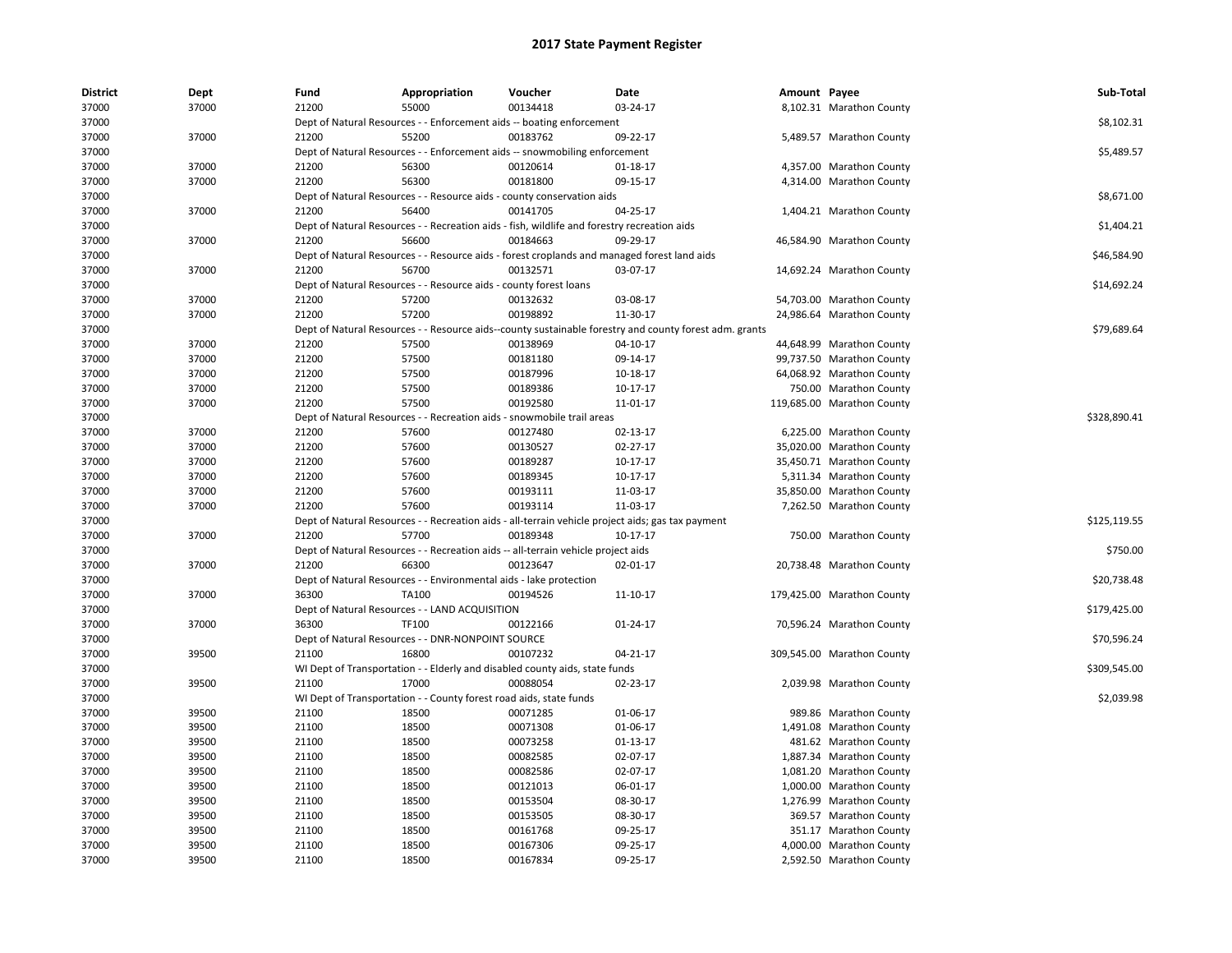| \$15,521.33<br>37000<br>WI Dept of Transportation - - Highway safety, local assistance, federal funds<br>37000<br>39500<br>21100<br>19000<br>00065433<br>01-03-17<br>730,283.23 Marathon County<br>39500<br>21100<br>19000<br>00133982<br>07-03-17<br>1,460,566.46 Marathon County<br>37000<br>37000<br>39500<br>21100<br>19000<br>00169248<br>$10-02-17$<br>730,283.24 Marathon County<br>37000<br>WI Dept of Transportation - - Transportation aids to counties, state funds<br>\$2,921,132.93<br>27800<br>39500<br>21100<br>00200771<br>12-13-17<br>37000<br>11,813.30 Marathon County<br>WI Dept of Transportation - - Local roads improvement program, state funds<br>\$11,813.30<br>37000<br>37000<br>39500<br>21100<br>36300<br>00086048<br>02-15-17<br><b>Marathon County</b><br>90.00<br>37000<br>39500<br>21100<br>36300<br>00104967<br>04-12-17<br>60.00 Marathon County<br>37000<br>39500<br>21100<br>36300<br>00143082<br>07-18-17<br><b>Marathon County</b><br>123.00<br>37000<br>39500<br>21100<br>36300<br>00079535<br>01-26-17<br>14.00<br><b>Marathon County</b><br>36300<br>00095501<br>03-16-17<br>37000<br>39500<br>21100<br>90.00 Marathon County<br>36300<br>00115651<br>37000<br>39500<br>21100<br>05-11-17<br>3.00 Marathon County<br>21100<br>36300<br>00128499<br>06-15-17<br>33.00 Marathon County<br>37000<br>39500<br>00201777<br>37000<br>39500<br>21100<br>36300<br>12-14-17<br>9,220.52 Marathon County<br>\$9,633.52<br>37000<br>WI Dept of Transportation - - State highway rehabilitation, state funds<br>36500<br>37000<br>39500<br>21100<br>00086057<br>02-15-17<br>4,623.75 Marathon County<br>37000<br>39500<br>21100<br>36500<br>00096381<br>03-20-17<br>348.70 Marathon County<br>36500<br>00080580<br>01-31-17<br>37000<br>39500<br>21100<br>2,530.00 Marathon County<br>37000<br>21100<br>36500<br>00103694<br>04-06-17<br>1,321.12 Marathon County<br>39500<br>37000<br>39500<br>21100<br>36500<br>00115182<br>05-09-17<br>2,052.00 Marathon County<br>36500<br>00127874<br>06-13-17<br>42.76 Marathon County<br>37000<br>39500<br>21100<br>37000<br>39500<br>21100<br>36500<br>00145374<br>07-25-17<br>3,835.90 Marathon County<br>21100<br>36500<br>00152093<br>08-08-17<br>1,887.66 Marathon County<br>37000<br>39500<br>37000<br>36500<br>00166546<br>39500<br>21100<br>09-19-17<br>2,171.53 Marathon County<br>37000<br>39500<br>21100<br>36500<br>00181903<br>10-19-17<br>5.67 Marathon County<br>37000<br>39500<br>21100<br>36500<br>00192298<br>11-14-17<br>2,108.31 Marathon County<br>36500<br>00201775<br>37000<br>39500<br>21100<br>12-14-17<br>4,199.72 Marathon County<br>\$25,127.12<br>37000<br>WI Dept of Transportation - - Highway system management and operations, state funds<br>21100<br>36800<br>00070883<br>37000<br>39500<br>01-05-17<br>473.83 Marathon County<br>36800<br>00070884<br>37000<br>39500<br>21100<br>01-05-17<br>770.75 Marathon County<br>37000<br>39500<br>21100<br>36800<br>00086057<br>02-15-17<br>703,676.72 Marathon County<br>36800<br>00094257<br>37000<br>39500<br>21100<br>03-14-17<br>24,653.84 Marathon County<br>37000<br>39500<br>21100<br>36800<br>00096381<br>03-20-17<br>439,775.56 Marathon County<br>00157222<br>37000<br>39500<br>21100<br>36800<br>08-22-17<br>44,636.68 Marathon County<br>37000<br>39500<br>21100<br>36800<br>00080580<br>01-31-17<br>256,234.18 Marathon County<br>36800<br>00103694<br>04-06-17<br>363,460.91 Marathon County<br>37000<br>39500<br>21100<br>37000<br>39500<br>21100<br>36800<br>00115182<br>05-09-17<br>270,852.00 Marathon County<br>36800<br>00127874<br>37000<br>39500<br>21100<br>06-13-17<br>269,570.58 Marathon County<br>37000<br>39500<br>21100<br>36800<br>00145374<br>07-25-17<br>163,854.69 Marathon County<br>21100<br>36800<br>00151853<br>08-07-17<br>286,032.41 Marathon County<br>37000<br>39500<br>37000<br>39500<br>21100<br>36800<br>00152093<br>08-08-17<br>163,537.18 Marathon County<br>37000<br>39500<br>21100<br>36800<br>00161784<br>09-06-17<br>566.86 Marathon County<br>00161787<br>37000<br>39500<br>21100<br>36800<br>09-06-17<br>63,976.32 Marathon County<br>37000<br>39500<br>21100<br>36800<br>00166546<br>09-19-17<br>251,008.42 Marathon County<br>00174719<br>37000<br>39500<br>21100<br>36800<br>10-05-17<br>3,769.96 Marathon County<br>37000<br>21100<br>36800<br>00181903<br>10-19-17<br>263,708.64 Marathon County<br>39500<br>37000<br>39500<br>21100<br>36800<br>00186680<br>12-01-17<br>895.43 Marathon County<br>39500<br>21100<br>36800<br>00192298<br>387,616.56 Marathon County<br>37000<br>11-14-17<br>37000<br>39500<br>21100<br>36800<br>00198993<br>12-07-17<br>50,296.02 Marathon County<br>21100<br>36800<br>00201775<br>246,374.81 Marathon County<br>37000<br>39500<br>12-14-17<br>37000<br>\$4,255,742.35<br>WI Dept of Transportation - - Routine maintenance activities, state funds | <b>District</b> | Dept | Fund | Appropriation | Voucher | Date | Amount Payee | Sub-Total |
|------------------------------------------------------------------------------------------------------------------------------------------------------------------------------------------------------------------------------------------------------------------------------------------------------------------------------------------------------------------------------------------------------------------------------------------------------------------------------------------------------------------------------------------------------------------------------------------------------------------------------------------------------------------------------------------------------------------------------------------------------------------------------------------------------------------------------------------------------------------------------------------------------------------------------------------------------------------------------------------------------------------------------------------------------------------------------------------------------------------------------------------------------------------------------------------------------------------------------------------------------------------------------------------------------------------------------------------------------------------------------------------------------------------------------------------------------------------------------------------------------------------------------------------------------------------------------------------------------------------------------------------------------------------------------------------------------------------------------------------------------------------------------------------------------------------------------------------------------------------------------------------------------------------------------------------------------------------------------------------------------------------------------------------------------------------------------------------------------------------------------------------------------------------------------------------------------------------------------------------------------------------------------------------------------------------------------------------------------------------------------------------------------------------------------------------------------------------------------------------------------------------------------------------------------------------------------------------------------------------------------------------------------------------------------------------------------------------------------------------------------------------------------------------------------------------------------------------------------------------------------------------------------------------------------------------------------------------------------------------------------------------------------------------------------------------------------------------------------------------------------------------------------------------------------------------------------------------------------------------------------------------------------------------------------------------------------------------------------------------------------------------------------------------------------------------------------------------------------------------------------------------------------------------------------------------------------------------------------------------------------------------------------------------------------------------------------------------------------------------------------------------------------------------------------------------------------------------------------------------------------------------------------------------------------------------------------------------------------------------------------------------------------------------------------------------------------------------------------------------------------------------------------------------------------------------------------------------------------------------------------------------------------------------------------------------------------------------------------------------------------------------------------------------------------------------------------------------------------------------------------------------------------------------------------------------------------------------------------------------------------------------------------------------------------------------------------------------------------------------------------------------------------------------------------------------------------------------------------------------------------------------------|-----------------|------|------|---------------|---------|------|--------------|-----------|
|                                                                                                                                                                                                                                                                                                                                                                                                                                                                                                                                                                                                                                                                                                                                                                                                                                                                                                                                                                                                                                                                                                                                                                                                                                                                                                                                                                                                                                                                                                                                                                                                                                                                                                                                                                                                                                                                                                                                                                                                                                                                                                                                                                                                                                                                                                                                                                                                                                                                                                                                                                                                                                                                                                                                                                                                                                                                                                                                                                                                                                                                                                                                                                                                                                                                                                                                                                                                                                                                                                                                                                                                                                                                                                                                                                                                                                                                                                                                                                                                                                                                                                                                                                                                                                                                                                                                                                                                                                                                                                                                                                                                                                                                                                                                                                                                                                                                                                |                 |      |      |               |         |      |              |           |
|                                                                                                                                                                                                                                                                                                                                                                                                                                                                                                                                                                                                                                                                                                                                                                                                                                                                                                                                                                                                                                                                                                                                                                                                                                                                                                                                                                                                                                                                                                                                                                                                                                                                                                                                                                                                                                                                                                                                                                                                                                                                                                                                                                                                                                                                                                                                                                                                                                                                                                                                                                                                                                                                                                                                                                                                                                                                                                                                                                                                                                                                                                                                                                                                                                                                                                                                                                                                                                                                                                                                                                                                                                                                                                                                                                                                                                                                                                                                                                                                                                                                                                                                                                                                                                                                                                                                                                                                                                                                                                                                                                                                                                                                                                                                                                                                                                                                                                |                 |      |      |               |         |      |              |           |
|                                                                                                                                                                                                                                                                                                                                                                                                                                                                                                                                                                                                                                                                                                                                                                                                                                                                                                                                                                                                                                                                                                                                                                                                                                                                                                                                                                                                                                                                                                                                                                                                                                                                                                                                                                                                                                                                                                                                                                                                                                                                                                                                                                                                                                                                                                                                                                                                                                                                                                                                                                                                                                                                                                                                                                                                                                                                                                                                                                                                                                                                                                                                                                                                                                                                                                                                                                                                                                                                                                                                                                                                                                                                                                                                                                                                                                                                                                                                                                                                                                                                                                                                                                                                                                                                                                                                                                                                                                                                                                                                                                                                                                                                                                                                                                                                                                                                                                |                 |      |      |               |         |      |              |           |
|                                                                                                                                                                                                                                                                                                                                                                                                                                                                                                                                                                                                                                                                                                                                                                                                                                                                                                                                                                                                                                                                                                                                                                                                                                                                                                                                                                                                                                                                                                                                                                                                                                                                                                                                                                                                                                                                                                                                                                                                                                                                                                                                                                                                                                                                                                                                                                                                                                                                                                                                                                                                                                                                                                                                                                                                                                                                                                                                                                                                                                                                                                                                                                                                                                                                                                                                                                                                                                                                                                                                                                                                                                                                                                                                                                                                                                                                                                                                                                                                                                                                                                                                                                                                                                                                                                                                                                                                                                                                                                                                                                                                                                                                                                                                                                                                                                                                                                |                 |      |      |               |         |      |              |           |
|                                                                                                                                                                                                                                                                                                                                                                                                                                                                                                                                                                                                                                                                                                                                                                                                                                                                                                                                                                                                                                                                                                                                                                                                                                                                                                                                                                                                                                                                                                                                                                                                                                                                                                                                                                                                                                                                                                                                                                                                                                                                                                                                                                                                                                                                                                                                                                                                                                                                                                                                                                                                                                                                                                                                                                                                                                                                                                                                                                                                                                                                                                                                                                                                                                                                                                                                                                                                                                                                                                                                                                                                                                                                                                                                                                                                                                                                                                                                                                                                                                                                                                                                                                                                                                                                                                                                                                                                                                                                                                                                                                                                                                                                                                                                                                                                                                                                                                |                 |      |      |               |         |      |              |           |
|                                                                                                                                                                                                                                                                                                                                                                                                                                                                                                                                                                                                                                                                                                                                                                                                                                                                                                                                                                                                                                                                                                                                                                                                                                                                                                                                                                                                                                                                                                                                                                                                                                                                                                                                                                                                                                                                                                                                                                                                                                                                                                                                                                                                                                                                                                                                                                                                                                                                                                                                                                                                                                                                                                                                                                                                                                                                                                                                                                                                                                                                                                                                                                                                                                                                                                                                                                                                                                                                                                                                                                                                                                                                                                                                                                                                                                                                                                                                                                                                                                                                                                                                                                                                                                                                                                                                                                                                                                                                                                                                                                                                                                                                                                                                                                                                                                                                                                |                 |      |      |               |         |      |              |           |
|                                                                                                                                                                                                                                                                                                                                                                                                                                                                                                                                                                                                                                                                                                                                                                                                                                                                                                                                                                                                                                                                                                                                                                                                                                                                                                                                                                                                                                                                                                                                                                                                                                                                                                                                                                                                                                                                                                                                                                                                                                                                                                                                                                                                                                                                                                                                                                                                                                                                                                                                                                                                                                                                                                                                                                                                                                                                                                                                                                                                                                                                                                                                                                                                                                                                                                                                                                                                                                                                                                                                                                                                                                                                                                                                                                                                                                                                                                                                                                                                                                                                                                                                                                                                                                                                                                                                                                                                                                                                                                                                                                                                                                                                                                                                                                                                                                                                                                |                 |      |      |               |         |      |              |           |
|                                                                                                                                                                                                                                                                                                                                                                                                                                                                                                                                                                                                                                                                                                                                                                                                                                                                                                                                                                                                                                                                                                                                                                                                                                                                                                                                                                                                                                                                                                                                                                                                                                                                                                                                                                                                                                                                                                                                                                                                                                                                                                                                                                                                                                                                                                                                                                                                                                                                                                                                                                                                                                                                                                                                                                                                                                                                                                                                                                                                                                                                                                                                                                                                                                                                                                                                                                                                                                                                                                                                                                                                                                                                                                                                                                                                                                                                                                                                                                                                                                                                                                                                                                                                                                                                                                                                                                                                                                                                                                                                                                                                                                                                                                                                                                                                                                                                                                |                 |      |      |               |         |      |              |           |
|                                                                                                                                                                                                                                                                                                                                                                                                                                                                                                                                                                                                                                                                                                                                                                                                                                                                                                                                                                                                                                                                                                                                                                                                                                                                                                                                                                                                                                                                                                                                                                                                                                                                                                                                                                                                                                                                                                                                                                                                                                                                                                                                                                                                                                                                                                                                                                                                                                                                                                                                                                                                                                                                                                                                                                                                                                                                                                                                                                                                                                                                                                                                                                                                                                                                                                                                                                                                                                                                                                                                                                                                                                                                                                                                                                                                                                                                                                                                                                                                                                                                                                                                                                                                                                                                                                                                                                                                                                                                                                                                                                                                                                                                                                                                                                                                                                                                                                |                 |      |      |               |         |      |              |           |
|                                                                                                                                                                                                                                                                                                                                                                                                                                                                                                                                                                                                                                                                                                                                                                                                                                                                                                                                                                                                                                                                                                                                                                                                                                                                                                                                                                                                                                                                                                                                                                                                                                                                                                                                                                                                                                                                                                                                                                                                                                                                                                                                                                                                                                                                                                                                                                                                                                                                                                                                                                                                                                                                                                                                                                                                                                                                                                                                                                                                                                                                                                                                                                                                                                                                                                                                                                                                                                                                                                                                                                                                                                                                                                                                                                                                                                                                                                                                                                                                                                                                                                                                                                                                                                                                                                                                                                                                                                                                                                                                                                                                                                                                                                                                                                                                                                                                                                |                 |      |      |               |         |      |              |           |
|                                                                                                                                                                                                                                                                                                                                                                                                                                                                                                                                                                                                                                                                                                                                                                                                                                                                                                                                                                                                                                                                                                                                                                                                                                                                                                                                                                                                                                                                                                                                                                                                                                                                                                                                                                                                                                                                                                                                                                                                                                                                                                                                                                                                                                                                                                                                                                                                                                                                                                                                                                                                                                                                                                                                                                                                                                                                                                                                                                                                                                                                                                                                                                                                                                                                                                                                                                                                                                                                                                                                                                                                                                                                                                                                                                                                                                                                                                                                                                                                                                                                                                                                                                                                                                                                                                                                                                                                                                                                                                                                                                                                                                                                                                                                                                                                                                                                                                |                 |      |      |               |         |      |              |           |
|                                                                                                                                                                                                                                                                                                                                                                                                                                                                                                                                                                                                                                                                                                                                                                                                                                                                                                                                                                                                                                                                                                                                                                                                                                                                                                                                                                                                                                                                                                                                                                                                                                                                                                                                                                                                                                                                                                                                                                                                                                                                                                                                                                                                                                                                                                                                                                                                                                                                                                                                                                                                                                                                                                                                                                                                                                                                                                                                                                                                                                                                                                                                                                                                                                                                                                                                                                                                                                                                                                                                                                                                                                                                                                                                                                                                                                                                                                                                                                                                                                                                                                                                                                                                                                                                                                                                                                                                                                                                                                                                                                                                                                                                                                                                                                                                                                                                                                |                 |      |      |               |         |      |              |           |
|                                                                                                                                                                                                                                                                                                                                                                                                                                                                                                                                                                                                                                                                                                                                                                                                                                                                                                                                                                                                                                                                                                                                                                                                                                                                                                                                                                                                                                                                                                                                                                                                                                                                                                                                                                                                                                                                                                                                                                                                                                                                                                                                                                                                                                                                                                                                                                                                                                                                                                                                                                                                                                                                                                                                                                                                                                                                                                                                                                                                                                                                                                                                                                                                                                                                                                                                                                                                                                                                                                                                                                                                                                                                                                                                                                                                                                                                                                                                                                                                                                                                                                                                                                                                                                                                                                                                                                                                                                                                                                                                                                                                                                                                                                                                                                                                                                                                                                |                 |      |      |               |         |      |              |           |
|                                                                                                                                                                                                                                                                                                                                                                                                                                                                                                                                                                                                                                                                                                                                                                                                                                                                                                                                                                                                                                                                                                                                                                                                                                                                                                                                                                                                                                                                                                                                                                                                                                                                                                                                                                                                                                                                                                                                                                                                                                                                                                                                                                                                                                                                                                                                                                                                                                                                                                                                                                                                                                                                                                                                                                                                                                                                                                                                                                                                                                                                                                                                                                                                                                                                                                                                                                                                                                                                                                                                                                                                                                                                                                                                                                                                                                                                                                                                                                                                                                                                                                                                                                                                                                                                                                                                                                                                                                                                                                                                                                                                                                                                                                                                                                                                                                                                                                |                 |      |      |               |         |      |              |           |
|                                                                                                                                                                                                                                                                                                                                                                                                                                                                                                                                                                                                                                                                                                                                                                                                                                                                                                                                                                                                                                                                                                                                                                                                                                                                                                                                                                                                                                                                                                                                                                                                                                                                                                                                                                                                                                                                                                                                                                                                                                                                                                                                                                                                                                                                                                                                                                                                                                                                                                                                                                                                                                                                                                                                                                                                                                                                                                                                                                                                                                                                                                                                                                                                                                                                                                                                                                                                                                                                                                                                                                                                                                                                                                                                                                                                                                                                                                                                                                                                                                                                                                                                                                                                                                                                                                                                                                                                                                                                                                                                                                                                                                                                                                                                                                                                                                                                                                |                 |      |      |               |         |      |              |           |
|                                                                                                                                                                                                                                                                                                                                                                                                                                                                                                                                                                                                                                                                                                                                                                                                                                                                                                                                                                                                                                                                                                                                                                                                                                                                                                                                                                                                                                                                                                                                                                                                                                                                                                                                                                                                                                                                                                                                                                                                                                                                                                                                                                                                                                                                                                                                                                                                                                                                                                                                                                                                                                                                                                                                                                                                                                                                                                                                                                                                                                                                                                                                                                                                                                                                                                                                                                                                                                                                                                                                                                                                                                                                                                                                                                                                                                                                                                                                                                                                                                                                                                                                                                                                                                                                                                                                                                                                                                                                                                                                                                                                                                                                                                                                                                                                                                                                                                |                 |      |      |               |         |      |              |           |
|                                                                                                                                                                                                                                                                                                                                                                                                                                                                                                                                                                                                                                                                                                                                                                                                                                                                                                                                                                                                                                                                                                                                                                                                                                                                                                                                                                                                                                                                                                                                                                                                                                                                                                                                                                                                                                                                                                                                                                                                                                                                                                                                                                                                                                                                                                                                                                                                                                                                                                                                                                                                                                                                                                                                                                                                                                                                                                                                                                                                                                                                                                                                                                                                                                                                                                                                                                                                                                                                                                                                                                                                                                                                                                                                                                                                                                                                                                                                                                                                                                                                                                                                                                                                                                                                                                                                                                                                                                                                                                                                                                                                                                                                                                                                                                                                                                                                                                |                 |      |      |               |         |      |              |           |
|                                                                                                                                                                                                                                                                                                                                                                                                                                                                                                                                                                                                                                                                                                                                                                                                                                                                                                                                                                                                                                                                                                                                                                                                                                                                                                                                                                                                                                                                                                                                                                                                                                                                                                                                                                                                                                                                                                                                                                                                                                                                                                                                                                                                                                                                                                                                                                                                                                                                                                                                                                                                                                                                                                                                                                                                                                                                                                                                                                                                                                                                                                                                                                                                                                                                                                                                                                                                                                                                                                                                                                                                                                                                                                                                                                                                                                                                                                                                                                                                                                                                                                                                                                                                                                                                                                                                                                                                                                                                                                                                                                                                                                                                                                                                                                                                                                                                                                |                 |      |      |               |         |      |              |           |
|                                                                                                                                                                                                                                                                                                                                                                                                                                                                                                                                                                                                                                                                                                                                                                                                                                                                                                                                                                                                                                                                                                                                                                                                                                                                                                                                                                                                                                                                                                                                                                                                                                                                                                                                                                                                                                                                                                                                                                                                                                                                                                                                                                                                                                                                                                                                                                                                                                                                                                                                                                                                                                                                                                                                                                                                                                                                                                                                                                                                                                                                                                                                                                                                                                                                                                                                                                                                                                                                                                                                                                                                                                                                                                                                                                                                                                                                                                                                                                                                                                                                                                                                                                                                                                                                                                                                                                                                                                                                                                                                                                                                                                                                                                                                                                                                                                                                                                |                 |      |      |               |         |      |              |           |
|                                                                                                                                                                                                                                                                                                                                                                                                                                                                                                                                                                                                                                                                                                                                                                                                                                                                                                                                                                                                                                                                                                                                                                                                                                                                                                                                                                                                                                                                                                                                                                                                                                                                                                                                                                                                                                                                                                                                                                                                                                                                                                                                                                                                                                                                                                                                                                                                                                                                                                                                                                                                                                                                                                                                                                                                                                                                                                                                                                                                                                                                                                                                                                                                                                                                                                                                                                                                                                                                                                                                                                                                                                                                                                                                                                                                                                                                                                                                                                                                                                                                                                                                                                                                                                                                                                                                                                                                                                                                                                                                                                                                                                                                                                                                                                                                                                                                                                |                 |      |      |               |         |      |              |           |
|                                                                                                                                                                                                                                                                                                                                                                                                                                                                                                                                                                                                                                                                                                                                                                                                                                                                                                                                                                                                                                                                                                                                                                                                                                                                                                                                                                                                                                                                                                                                                                                                                                                                                                                                                                                                                                                                                                                                                                                                                                                                                                                                                                                                                                                                                                                                                                                                                                                                                                                                                                                                                                                                                                                                                                                                                                                                                                                                                                                                                                                                                                                                                                                                                                                                                                                                                                                                                                                                                                                                                                                                                                                                                                                                                                                                                                                                                                                                                                                                                                                                                                                                                                                                                                                                                                                                                                                                                                                                                                                                                                                                                                                                                                                                                                                                                                                                                                |                 |      |      |               |         |      |              |           |
|                                                                                                                                                                                                                                                                                                                                                                                                                                                                                                                                                                                                                                                                                                                                                                                                                                                                                                                                                                                                                                                                                                                                                                                                                                                                                                                                                                                                                                                                                                                                                                                                                                                                                                                                                                                                                                                                                                                                                                                                                                                                                                                                                                                                                                                                                                                                                                                                                                                                                                                                                                                                                                                                                                                                                                                                                                                                                                                                                                                                                                                                                                                                                                                                                                                                                                                                                                                                                                                                                                                                                                                                                                                                                                                                                                                                                                                                                                                                                                                                                                                                                                                                                                                                                                                                                                                                                                                                                                                                                                                                                                                                                                                                                                                                                                                                                                                                                                |                 |      |      |               |         |      |              |           |
|                                                                                                                                                                                                                                                                                                                                                                                                                                                                                                                                                                                                                                                                                                                                                                                                                                                                                                                                                                                                                                                                                                                                                                                                                                                                                                                                                                                                                                                                                                                                                                                                                                                                                                                                                                                                                                                                                                                                                                                                                                                                                                                                                                                                                                                                                                                                                                                                                                                                                                                                                                                                                                                                                                                                                                                                                                                                                                                                                                                                                                                                                                                                                                                                                                                                                                                                                                                                                                                                                                                                                                                                                                                                                                                                                                                                                                                                                                                                                                                                                                                                                                                                                                                                                                                                                                                                                                                                                                                                                                                                                                                                                                                                                                                                                                                                                                                                                                |                 |      |      |               |         |      |              |           |
|                                                                                                                                                                                                                                                                                                                                                                                                                                                                                                                                                                                                                                                                                                                                                                                                                                                                                                                                                                                                                                                                                                                                                                                                                                                                                                                                                                                                                                                                                                                                                                                                                                                                                                                                                                                                                                                                                                                                                                                                                                                                                                                                                                                                                                                                                                                                                                                                                                                                                                                                                                                                                                                                                                                                                                                                                                                                                                                                                                                                                                                                                                                                                                                                                                                                                                                                                                                                                                                                                                                                                                                                                                                                                                                                                                                                                                                                                                                                                                                                                                                                                                                                                                                                                                                                                                                                                                                                                                                                                                                                                                                                                                                                                                                                                                                                                                                                                                |                 |      |      |               |         |      |              |           |
|                                                                                                                                                                                                                                                                                                                                                                                                                                                                                                                                                                                                                                                                                                                                                                                                                                                                                                                                                                                                                                                                                                                                                                                                                                                                                                                                                                                                                                                                                                                                                                                                                                                                                                                                                                                                                                                                                                                                                                                                                                                                                                                                                                                                                                                                                                                                                                                                                                                                                                                                                                                                                                                                                                                                                                                                                                                                                                                                                                                                                                                                                                                                                                                                                                                                                                                                                                                                                                                                                                                                                                                                                                                                                                                                                                                                                                                                                                                                                                                                                                                                                                                                                                                                                                                                                                                                                                                                                                                                                                                                                                                                                                                                                                                                                                                                                                                                                                |                 |      |      |               |         |      |              |           |
|                                                                                                                                                                                                                                                                                                                                                                                                                                                                                                                                                                                                                                                                                                                                                                                                                                                                                                                                                                                                                                                                                                                                                                                                                                                                                                                                                                                                                                                                                                                                                                                                                                                                                                                                                                                                                                                                                                                                                                                                                                                                                                                                                                                                                                                                                                                                                                                                                                                                                                                                                                                                                                                                                                                                                                                                                                                                                                                                                                                                                                                                                                                                                                                                                                                                                                                                                                                                                                                                                                                                                                                                                                                                                                                                                                                                                                                                                                                                                                                                                                                                                                                                                                                                                                                                                                                                                                                                                                                                                                                                                                                                                                                                                                                                                                                                                                                                                                |                 |      |      |               |         |      |              |           |
|                                                                                                                                                                                                                                                                                                                                                                                                                                                                                                                                                                                                                                                                                                                                                                                                                                                                                                                                                                                                                                                                                                                                                                                                                                                                                                                                                                                                                                                                                                                                                                                                                                                                                                                                                                                                                                                                                                                                                                                                                                                                                                                                                                                                                                                                                                                                                                                                                                                                                                                                                                                                                                                                                                                                                                                                                                                                                                                                                                                                                                                                                                                                                                                                                                                                                                                                                                                                                                                                                                                                                                                                                                                                                                                                                                                                                                                                                                                                                                                                                                                                                                                                                                                                                                                                                                                                                                                                                                                                                                                                                                                                                                                                                                                                                                                                                                                                                                |                 |      |      |               |         |      |              |           |
|                                                                                                                                                                                                                                                                                                                                                                                                                                                                                                                                                                                                                                                                                                                                                                                                                                                                                                                                                                                                                                                                                                                                                                                                                                                                                                                                                                                                                                                                                                                                                                                                                                                                                                                                                                                                                                                                                                                                                                                                                                                                                                                                                                                                                                                                                                                                                                                                                                                                                                                                                                                                                                                                                                                                                                                                                                                                                                                                                                                                                                                                                                                                                                                                                                                                                                                                                                                                                                                                                                                                                                                                                                                                                                                                                                                                                                                                                                                                                                                                                                                                                                                                                                                                                                                                                                                                                                                                                                                                                                                                                                                                                                                                                                                                                                                                                                                                                                |                 |      |      |               |         |      |              |           |
|                                                                                                                                                                                                                                                                                                                                                                                                                                                                                                                                                                                                                                                                                                                                                                                                                                                                                                                                                                                                                                                                                                                                                                                                                                                                                                                                                                                                                                                                                                                                                                                                                                                                                                                                                                                                                                                                                                                                                                                                                                                                                                                                                                                                                                                                                                                                                                                                                                                                                                                                                                                                                                                                                                                                                                                                                                                                                                                                                                                                                                                                                                                                                                                                                                                                                                                                                                                                                                                                                                                                                                                                                                                                                                                                                                                                                                                                                                                                                                                                                                                                                                                                                                                                                                                                                                                                                                                                                                                                                                                                                                                                                                                                                                                                                                                                                                                                                                |                 |      |      |               |         |      |              |           |
|                                                                                                                                                                                                                                                                                                                                                                                                                                                                                                                                                                                                                                                                                                                                                                                                                                                                                                                                                                                                                                                                                                                                                                                                                                                                                                                                                                                                                                                                                                                                                                                                                                                                                                                                                                                                                                                                                                                                                                                                                                                                                                                                                                                                                                                                                                                                                                                                                                                                                                                                                                                                                                                                                                                                                                                                                                                                                                                                                                                                                                                                                                                                                                                                                                                                                                                                                                                                                                                                                                                                                                                                                                                                                                                                                                                                                                                                                                                                                                                                                                                                                                                                                                                                                                                                                                                                                                                                                                                                                                                                                                                                                                                                                                                                                                                                                                                                                                |                 |      |      |               |         |      |              |           |
|                                                                                                                                                                                                                                                                                                                                                                                                                                                                                                                                                                                                                                                                                                                                                                                                                                                                                                                                                                                                                                                                                                                                                                                                                                                                                                                                                                                                                                                                                                                                                                                                                                                                                                                                                                                                                                                                                                                                                                                                                                                                                                                                                                                                                                                                                                                                                                                                                                                                                                                                                                                                                                                                                                                                                                                                                                                                                                                                                                                                                                                                                                                                                                                                                                                                                                                                                                                                                                                                                                                                                                                                                                                                                                                                                                                                                                                                                                                                                                                                                                                                                                                                                                                                                                                                                                                                                                                                                                                                                                                                                                                                                                                                                                                                                                                                                                                                                                |                 |      |      |               |         |      |              |           |
|                                                                                                                                                                                                                                                                                                                                                                                                                                                                                                                                                                                                                                                                                                                                                                                                                                                                                                                                                                                                                                                                                                                                                                                                                                                                                                                                                                                                                                                                                                                                                                                                                                                                                                                                                                                                                                                                                                                                                                                                                                                                                                                                                                                                                                                                                                                                                                                                                                                                                                                                                                                                                                                                                                                                                                                                                                                                                                                                                                                                                                                                                                                                                                                                                                                                                                                                                                                                                                                                                                                                                                                                                                                                                                                                                                                                                                                                                                                                                                                                                                                                                                                                                                                                                                                                                                                                                                                                                                                                                                                                                                                                                                                                                                                                                                                                                                                                                                |                 |      |      |               |         |      |              |           |
|                                                                                                                                                                                                                                                                                                                                                                                                                                                                                                                                                                                                                                                                                                                                                                                                                                                                                                                                                                                                                                                                                                                                                                                                                                                                                                                                                                                                                                                                                                                                                                                                                                                                                                                                                                                                                                                                                                                                                                                                                                                                                                                                                                                                                                                                                                                                                                                                                                                                                                                                                                                                                                                                                                                                                                                                                                                                                                                                                                                                                                                                                                                                                                                                                                                                                                                                                                                                                                                                                                                                                                                                                                                                                                                                                                                                                                                                                                                                                                                                                                                                                                                                                                                                                                                                                                                                                                                                                                                                                                                                                                                                                                                                                                                                                                                                                                                                                                |                 |      |      |               |         |      |              |           |
|                                                                                                                                                                                                                                                                                                                                                                                                                                                                                                                                                                                                                                                                                                                                                                                                                                                                                                                                                                                                                                                                                                                                                                                                                                                                                                                                                                                                                                                                                                                                                                                                                                                                                                                                                                                                                                                                                                                                                                                                                                                                                                                                                                                                                                                                                                                                                                                                                                                                                                                                                                                                                                                                                                                                                                                                                                                                                                                                                                                                                                                                                                                                                                                                                                                                                                                                                                                                                                                                                                                                                                                                                                                                                                                                                                                                                                                                                                                                                                                                                                                                                                                                                                                                                                                                                                                                                                                                                                                                                                                                                                                                                                                                                                                                                                                                                                                                                                |                 |      |      |               |         |      |              |           |
|                                                                                                                                                                                                                                                                                                                                                                                                                                                                                                                                                                                                                                                                                                                                                                                                                                                                                                                                                                                                                                                                                                                                                                                                                                                                                                                                                                                                                                                                                                                                                                                                                                                                                                                                                                                                                                                                                                                                                                                                                                                                                                                                                                                                                                                                                                                                                                                                                                                                                                                                                                                                                                                                                                                                                                                                                                                                                                                                                                                                                                                                                                                                                                                                                                                                                                                                                                                                                                                                                                                                                                                                                                                                                                                                                                                                                                                                                                                                                                                                                                                                                                                                                                                                                                                                                                                                                                                                                                                                                                                                                                                                                                                                                                                                                                                                                                                                                                |                 |      |      |               |         |      |              |           |
|                                                                                                                                                                                                                                                                                                                                                                                                                                                                                                                                                                                                                                                                                                                                                                                                                                                                                                                                                                                                                                                                                                                                                                                                                                                                                                                                                                                                                                                                                                                                                                                                                                                                                                                                                                                                                                                                                                                                                                                                                                                                                                                                                                                                                                                                                                                                                                                                                                                                                                                                                                                                                                                                                                                                                                                                                                                                                                                                                                                                                                                                                                                                                                                                                                                                                                                                                                                                                                                                                                                                                                                                                                                                                                                                                                                                                                                                                                                                                                                                                                                                                                                                                                                                                                                                                                                                                                                                                                                                                                                                                                                                                                                                                                                                                                                                                                                                                                |                 |      |      |               |         |      |              |           |
|                                                                                                                                                                                                                                                                                                                                                                                                                                                                                                                                                                                                                                                                                                                                                                                                                                                                                                                                                                                                                                                                                                                                                                                                                                                                                                                                                                                                                                                                                                                                                                                                                                                                                                                                                                                                                                                                                                                                                                                                                                                                                                                                                                                                                                                                                                                                                                                                                                                                                                                                                                                                                                                                                                                                                                                                                                                                                                                                                                                                                                                                                                                                                                                                                                                                                                                                                                                                                                                                                                                                                                                                                                                                                                                                                                                                                                                                                                                                                                                                                                                                                                                                                                                                                                                                                                                                                                                                                                                                                                                                                                                                                                                                                                                                                                                                                                                                                                |                 |      |      |               |         |      |              |           |
|                                                                                                                                                                                                                                                                                                                                                                                                                                                                                                                                                                                                                                                                                                                                                                                                                                                                                                                                                                                                                                                                                                                                                                                                                                                                                                                                                                                                                                                                                                                                                                                                                                                                                                                                                                                                                                                                                                                                                                                                                                                                                                                                                                                                                                                                                                                                                                                                                                                                                                                                                                                                                                                                                                                                                                                                                                                                                                                                                                                                                                                                                                                                                                                                                                                                                                                                                                                                                                                                                                                                                                                                                                                                                                                                                                                                                                                                                                                                                                                                                                                                                                                                                                                                                                                                                                                                                                                                                                                                                                                                                                                                                                                                                                                                                                                                                                                                                                |                 |      |      |               |         |      |              |           |
|                                                                                                                                                                                                                                                                                                                                                                                                                                                                                                                                                                                                                                                                                                                                                                                                                                                                                                                                                                                                                                                                                                                                                                                                                                                                                                                                                                                                                                                                                                                                                                                                                                                                                                                                                                                                                                                                                                                                                                                                                                                                                                                                                                                                                                                                                                                                                                                                                                                                                                                                                                                                                                                                                                                                                                                                                                                                                                                                                                                                                                                                                                                                                                                                                                                                                                                                                                                                                                                                                                                                                                                                                                                                                                                                                                                                                                                                                                                                                                                                                                                                                                                                                                                                                                                                                                                                                                                                                                                                                                                                                                                                                                                                                                                                                                                                                                                                                                |                 |      |      |               |         |      |              |           |
|                                                                                                                                                                                                                                                                                                                                                                                                                                                                                                                                                                                                                                                                                                                                                                                                                                                                                                                                                                                                                                                                                                                                                                                                                                                                                                                                                                                                                                                                                                                                                                                                                                                                                                                                                                                                                                                                                                                                                                                                                                                                                                                                                                                                                                                                                                                                                                                                                                                                                                                                                                                                                                                                                                                                                                                                                                                                                                                                                                                                                                                                                                                                                                                                                                                                                                                                                                                                                                                                                                                                                                                                                                                                                                                                                                                                                                                                                                                                                                                                                                                                                                                                                                                                                                                                                                                                                                                                                                                                                                                                                                                                                                                                                                                                                                                                                                                                                                |                 |      |      |               |         |      |              |           |
|                                                                                                                                                                                                                                                                                                                                                                                                                                                                                                                                                                                                                                                                                                                                                                                                                                                                                                                                                                                                                                                                                                                                                                                                                                                                                                                                                                                                                                                                                                                                                                                                                                                                                                                                                                                                                                                                                                                                                                                                                                                                                                                                                                                                                                                                                                                                                                                                                                                                                                                                                                                                                                                                                                                                                                                                                                                                                                                                                                                                                                                                                                                                                                                                                                                                                                                                                                                                                                                                                                                                                                                                                                                                                                                                                                                                                                                                                                                                                                                                                                                                                                                                                                                                                                                                                                                                                                                                                                                                                                                                                                                                                                                                                                                                                                                                                                                                                                |                 |      |      |               |         |      |              |           |
|                                                                                                                                                                                                                                                                                                                                                                                                                                                                                                                                                                                                                                                                                                                                                                                                                                                                                                                                                                                                                                                                                                                                                                                                                                                                                                                                                                                                                                                                                                                                                                                                                                                                                                                                                                                                                                                                                                                                                                                                                                                                                                                                                                                                                                                                                                                                                                                                                                                                                                                                                                                                                                                                                                                                                                                                                                                                                                                                                                                                                                                                                                                                                                                                                                                                                                                                                                                                                                                                                                                                                                                                                                                                                                                                                                                                                                                                                                                                                                                                                                                                                                                                                                                                                                                                                                                                                                                                                                                                                                                                                                                                                                                                                                                                                                                                                                                                                                |                 |      |      |               |         |      |              |           |
|                                                                                                                                                                                                                                                                                                                                                                                                                                                                                                                                                                                                                                                                                                                                                                                                                                                                                                                                                                                                                                                                                                                                                                                                                                                                                                                                                                                                                                                                                                                                                                                                                                                                                                                                                                                                                                                                                                                                                                                                                                                                                                                                                                                                                                                                                                                                                                                                                                                                                                                                                                                                                                                                                                                                                                                                                                                                                                                                                                                                                                                                                                                                                                                                                                                                                                                                                                                                                                                                                                                                                                                                                                                                                                                                                                                                                                                                                                                                                                                                                                                                                                                                                                                                                                                                                                                                                                                                                                                                                                                                                                                                                                                                                                                                                                                                                                                                                                |                 |      |      |               |         |      |              |           |
|                                                                                                                                                                                                                                                                                                                                                                                                                                                                                                                                                                                                                                                                                                                                                                                                                                                                                                                                                                                                                                                                                                                                                                                                                                                                                                                                                                                                                                                                                                                                                                                                                                                                                                                                                                                                                                                                                                                                                                                                                                                                                                                                                                                                                                                                                                                                                                                                                                                                                                                                                                                                                                                                                                                                                                                                                                                                                                                                                                                                                                                                                                                                                                                                                                                                                                                                                                                                                                                                                                                                                                                                                                                                                                                                                                                                                                                                                                                                                                                                                                                                                                                                                                                                                                                                                                                                                                                                                                                                                                                                                                                                                                                                                                                                                                                                                                                                                                |                 |      |      |               |         |      |              |           |
|                                                                                                                                                                                                                                                                                                                                                                                                                                                                                                                                                                                                                                                                                                                                                                                                                                                                                                                                                                                                                                                                                                                                                                                                                                                                                                                                                                                                                                                                                                                                                                                                                                                                                                                                                                                                                                                                                                                                                                                                                                                                                                                                                                                                                                                                                                                                                                                                                                                                                                                                                                                                                                                                                                                                                                                                                                                                                                                                                                                                                                                                                                                                                                                                                                                                                                                                                                                                                                                                                                                                                                                                                                                                                                                                                                                                                                                                                                                                                                                                                                                                                                                                                                                                                                                                                                                                                                                                                                                                                                                                                                                                                                                                                                                                                                                                                                                                                                |                 |      |      |               |         |      |              |           |
|                                                                                                                                                                                                                                                                                                                                                                                                                                                                                                                                                                                                                                                                                                                                                                                                                                                                                                                                                                                                                                                                                                                                                                                                                                                                                                                                                                                                                                                                                                                                                                                                                                                                                                                                                                                                                                                                                                                                                                                                                                                                                                                                                                                                                                                                                                                                                                                                                                                                                                                                                                                                                                                                                                                                                                                                                                                                                                                                                                                                                                                                                                                                                                                                                                                                                                                                                                                                                                                                                                                                                                                                                                                                                                                                                                                                                                                                                                                                                                                                                                                                                                                                                                                                                                                                                                                                                                                                                                                                                                                                                                                                                                                                                                                                                                                                                                                                                                |                 |      |      |               |         |      |              |           |
|                                                                                                                                                                                                                                                                                                                                                                                                                                                                                                                                                                                                                                                                                                                                                                                                                                                                                                                                                                                                                                                                                                                                                                                                                                                                                                                                                                                                                                                                                                                                                                                                                                                                                                                                                                                                                                                                                                                                                                                                                                                                                                                                                                                                                                                                                                                                                                                                                                                                                                                                                                                                                                                                                                                                                                                                                                                                                                                                                                                                                                                                                                                                                                                                                                                                                                                                                                                                                                                                                                                                                                                                                                                                                                                                                                                                                                                                                                                                                                                                                                                                                                                                                                                                                                                                                                                                                                                                                                                                                                                                                                                                                                                                                                                                                                                                                                                                                                |                 |      |      |               |         |      |              |           |
|                                                                                                                                                                                                                                                                                                                                                                                                                                                                                                                                                                                                                                                                                                                                                                                                                                                                                                                                                                                                                                                                                                                                                                                                                                                                                                                                                                                                                                                                                                                                                                                                                                                                                                                                                                                                                                                                                                                                                                                                                                                                                                                                                                                                                                                                                                                                                                                                                                                                                                                                                                                                                                                                                                                                                                                                                                                                                                                                                                                                                                                                                                                                                                                                                                                                                                                                                                                                                                                                                                                                                                                                                                                                                                                                                                                                                                                                                                                                                                                                                                                                                                                                                                                                                                                                                                                                                                                                                                                                                                                                                                                                                                                                                                                                                                                                                                                                                                |                 |      |      |               |         |      |              |           |
|                                                                                                                                                                                                                                                                                                                                                                                                                                                                                                                                                                                                                                                                                                                                                                                                                                                                                                                                                                                                                                                                                                                                                                                                                                                                                                                                                                                                                                                                                                                                                                                                                                                                                                                                                                                                                                                                                                                                                                                                                                                                                                                                                                                                                                                                                                                                                                                                                                                                                                                                                                                                                                                                                                                                                                                                                                                                                                                                                                                                                                                                                                                                                                                                                                                                                                                                                                                                                                                                                                                                                                                                                                                                                                                                                                                                                                                                                                                                                                                                                                                                                                                                                                                                                                                                                                                                                                                                                                                                                                                                                                                                                                                                                                                                                                                                                                                                                                |                 |      |      |               |         |      |              |           |
|                                                                                                                                                                                                                                                                                                                                                                                                                                                                                                                                                                                                                                                                                                                                                                                                                                                                                                                                                                                                                                                                                                                                                                                                                                                                                                                                                                                                                                                                                                                                                                                                                                                                                                                                                                                                                                                                                                                                                                                                                                                                                                                                                                                                                                                                                                                                                                                                                                                                                                                                                                                                                                                                                                                                                                                                                                                                                                                                                                                                                                                                                                                                                                                                                                                                                                                                                                                                                                                                                                                                                                                                                                                                                                                                                                                                                                                                                                                                                                                                                                                                                                                                                                                                                                                                                                                                                                                                                                                                                                                                                                                                                                                                                                                                                                                                                                                                                                |                 |      |      |               |         |      |              |           |
|                                                                                                                                                                                                                                                                                                                                                                                                                                                                                                                                                                                                                                                                                                                                                                                                                                                                                                                                                                                                                                                                                                                                                                                                                                                                                                                                                                                                                                                                                                                                                                                                                                                                                                                                                                                                                                                                                                                                                                                                                                                                                                                                                                                                                                                                                                                                                                                                                                                                                                                                                                                                                                                                                                                                                                                                                                                                                                                                                                                                                                                                                                                                                                                                                                                                                                                                                                                                                                                                                                                                                                                                                                                                                                                                                                                                                                                                                                                                                                                                                                                                                                                                                                                                                                                                                                                                                                                                                                                                                                                                                                                                                                                                                                                                                                                                                                                                                                |                 |      |      |               |         |      |              |           |
|                                                                                                                                                                                                                                                                                                                                                                                                                                                                                                                                                                                                                                                                                                                                                                                                                                                                                                                                                                                                                                                                                                                                                                                                                                                                                                                                                                                                                                                                                                                                                                                                                                                                                                                                                                                                                                                                                                                                                                                                                                                                                                                                                                                                                                                                                                                                                                                                                                                                                                                                                                                                                                                                                                                                                                                                                                                                                                                                                                                                                                                                                                                                                                                                                                                                                                                                                                                                                                                                                                                                                                                                                                                                                                                                                                                                                                                                                                                                                                                                                                                                                                                                                                                                                                                                                                                                                                                                                                                                                                                                                                                                                                                                                                                                                                                                                                                                                                |                 |      |      |               |         |      |              |           |
|                                                                                                                                                                                                                                                                                                                                                                                                                                                                                                                                                                                                                                                                                                                                                                                                                                                                                                                                                                                                                                                                                                                                                                                                                                                                                                                                                                                                                                                                                                                                                                                                                                                                                                                                                                                                                                                                                                                                                                                                                                                                                                                                                                                                                                                                                                                                                                                                                                                                                                                                                                                                                                                                                                                                                                                                                                                                                                                                                                                                                                                                                                                                                                                                                                                                                                                                                                                                                                                                                                                                                                                                                                                                                                                                                                                                                                                                                                                                                                                                                                                                                                                                                                                                                                                                                                                                                                                                                                                                                                                                                                                                                                                                                                                                                                                                                                                                                                |                 |      |      |               |         |      |              |           |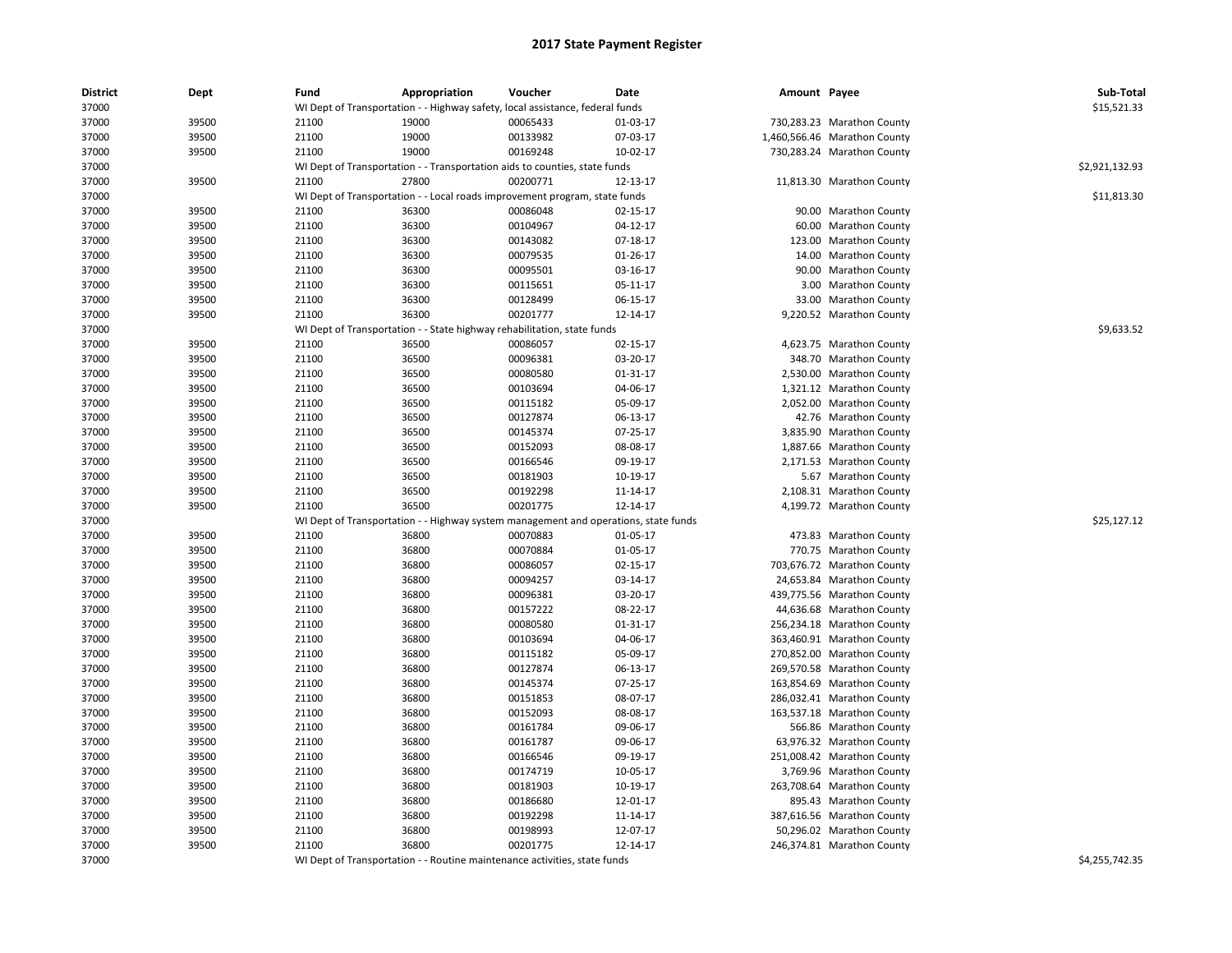| <b>District</b> | Dept  | Fund  | Appropriation                                                       | Voucher                                                                      | Date                                                                                                    | Amount Payee |                              | Sub-Total      |
|-----------------|-------|-------|---------------------------------------------------------------------|------------------------------------------------------------------------------|---------------------------------------------------------------------------------------------------------|--------------|------------------------------|----------------|
| 37000           | 39500 | 21100 | 38000                                                               | 00145374                                                                     | 07-25-17                                                                                                |              | 1,431.08 Marathon County     |                |
| 37000           | 39500 | 21100 | 38000                                                               | 00152093                                                                     | 08-08-17                                                                                                |              | 2,858.21 Marathon County     |                |
| 37000           | 39500 | 21100 | 38000                                                               | 00166546                                                                     | 09-19-17                                                                                                |              | 607.55 Marathon County       |                |
| 37000           | 39500 | 21100 | 38000                                                               | 00181903                                                                     | 10-19-17                                                                                                |              | 1,114.23 Marathon County     |                |
| 37000           | 39500 | 21100 | 38000                                                               | 00201775                                                                     | 12-14-17                                                                                                |              | 3,634.79 Marathon County     |                |
| 37000           |       |       |                                                                     | WI Dept of Transportation - - Routine maintenance activities, federal funds  |                                                                                                         |              |                              | \$9,645.86     |
| 37000           | 41000 | 10000 | 11600                                                               | 00168040                                                                     | 11-07-17                                                                                                |              | 33,352.98 Marathon County    |                |
| 37000           |       |       |                                                                     |                                                                              | Department of Corrections - - Reimbursing counties for probation, extended supervision and parole holds |              |                              | \$33,352.98    |
| 37000           | 43500 | 10000 | 10700                                                               | 00099234                                                                     | 01-06-17                                                                                                |              | 5,156.58 Marathon County     |                |
| 37000           | 43500 | 10000 | 10700                                                               | 00100267                                                                     | $01 - 27 - 17$                                                                                          |              | 501.58 Marathon County       |                |
| 37000           | 43500 | 10000 | 10700                                                               | 00100775                                                                     | 02-01-17                                                                                                |              | 348.66 Marathon County       |                |
| 37000           | 43500 | 10000 | 10700                                                               | 00102644                                                                     | 02-09-17                                                                                                |              | 216.35 Marathon County       |                |
| 37000           | 43500 | 10000 | 10700                                                               | 00122148                                                                     | 04-21-17                                                                                                |              | 272.37 Marathon County       |                |
| 37000           | 43500 | 10000 | 10700                                                               | 00128099                                                                     | 05-26-17                                                                                                |              | 446.50 Marathon County       |                |
| 37000           | 43500 | 10000 | 10700                                                               | 00133389                                                                     | 06-23-17                                                                                                |              | 228.18 Marathon County       |                |
| 37000           | 43500 | 10000 | 10700                                                               | 00140290                                                                     | 07-14-17                                                                                                |              | 75.20 Marathon County        |                |
| 37000           | 43500 | 10000 | 10700                                                               | 00145806                                                                     | 08-09-17                                                                                                |              | 406.06 Marathon County       |                |
| 37000           | 43500 | 10000 | 10700                                                               | 00145845                                                                     | 08-16-17                                                                                                |              | 375.67 Marathon County       |                |
| 37000           | 43500 | 10000 | 10700                                                               | 00163486                                                                     | 10-25-17                                                                                                |              | 651.08 Marathon County       |                |
| 37000           | 43500 | 10000 | 10700                                                               | 00163491                                                                     | 11-01-17                                                                                                |              | 407.01 Marathon County       |                |
| 37000           | 43500 | 10000 | 10700                                                               | 00166469                                                                     | 11-10-17                                                                                                |              | 66.38 Marathon County        |                |
| 37000           | 43500 | 10000 | 10700                                                               | 00174915                                                                     | 12-18-17                                                                                                |              | 405.96 Marathon County       |                |
| 37000           |       |       |                                                                     | Department of Health Services - - Public health dispensaries and drugs       |                                                                                                         |              |                              | \$9,557.58     |
| 37000           | 43500 | 10000 | 15000                                                               | 00109670                                                                     | 03-15-17                                                                                                |              | 3,600.00 Marathon County     |                |
| 37000           | 43500 | 10000 | 15000                                                               | 00151452                                                                     | 09-08-17                                                                                                |              | 2,400.00 Marathon County     |                |
| 37000           |       |       | Department of Health Services - - Federal project aids              |                                                                              |                                                                                                         |              |                              | \$6,000.00     |
| 37000           | 43500 | 10000 | 41400                                                               | 00104895                                                                     | 02-02-17                                                                                                |              | 197,618.00 Marathon County   |                |
| 37000           |       |       | Department of Health Services - - Income maintenance                |                                                                              |                                                                                                         |              |                              | \$197,618.00   |
| 37000           | 43500 | 10000 | 46800                                                               | 00165490                                                                     | 10-30-17                                                                                                |              | 362,771.00 Marathon County   |                |
| 37000           |       |       | Department of Health Services - - Interagency and intra-agency aids |                                                                              |                                                                                                         |              |                              | \$362,771.00   |
| 37000           | 43500 | 10000 | 00000                                                               | 90708                                                                        | 01-02-17                                                                                                |              | 310,321.00 Marathon County   |                |
| 37000           | 43500 | 10000 | 00000                                                               | 90710                                                                        | 02-01-17                                                                                                |              | 307,865.00 Marathon County   |                |
| 37000           | 43500 | 10000 | 00000                                                               | 90711                                                                        | 03-01-17                                                                                                |              | 322,212.00 Marathon County   |                |
| 37000           | 43500 | 10000 | 00000                                                               | 90715                                                                        | 05-01-17                                                                                                |              | 461,737.00 Marathon County   |                |
| 37000           | 43500 | 10000 | 00000                                                               | 90716                                                                        | 06-01-17                                                                                                |              | 619,534.00 Marathon County   |                |
| 37000           | 43500 | 10000 | 00000                                                               | 90717                                                                        | 06-15-17                                                                                                |              | 148,946.00 Marathon County   |                |
| 37000           | 43500 | 10000 | 00000                                                               | 90800                                                                        | 07-01-17                                                                                                |              | 868,424.00 Marathon County   |                |
| 37000           | 43500 | 10000 | 00000                                                               | 90801                                                                        | 08-01-17                                                                                                |              | 629,825.00 Marathon County   |                |
| 37000           | 43500 | 10000 | 00000                                                               | 90802                                                                        | 09-01-17                                                                                                |              | 991,556.00 Marathon County   |                |
| 37000           | 43500 | 10000 | 00000                                                               | 90805                                                                        | 10-02-17                                                                                                |              | 639,288.00 Marathon County   |                |
| 37000           | 43500 | 10000 | 00000                                                               | 90806                                                                        | 11-01-17                                                                                                |              | 419,563.00 Marathon County   |                |
| 37000           | 43500 | 10000 | 00000                                                               | 90807                                                                        | 12-01-17                                                                                                |              | 837,607.00 Marathon County   |                |
| 37000           | 43500 | 10000 | 00000                                                               | 90713                                                                        | 04-01-17                                                                                                |              | 1,353,130.00 Marathon County |                |
| 37000           |       |       | Department of Health Services - - State/Federal Aids                |                                                                              |                                                                                                         |              |                              | \$7,910,008.00 |
| 37000           | 45500 | 10000 | 20200                                                               | 00023222                                                                     | 02-06-17                                                                                                |              | 634.57 Marathon County       |                |
| 37000           | 45500 | 10000 | 20200                                                               | 00025496                                                                     | 03-16-17                                                                                                |              | 1,016.43 Marathon County     |                |
| 37000           | 45500 | 10000 | 20200                                                               | 00025505                                                                     | 03-16-17                                                                                                |              | 497.49 Marathon County       |                |
| 37000           | 45500 | 10000 | 20200                                                               | 00029628                                                                     | 06-09-17                                                                                                |              | 2,354.26 Marathon County     |                |
| 37000           | 45500 | 10000 | 20200                                                               | 00038871                                                                     | 12-12-17                                                                                                |              | 836.14 Marathon County       |                |
| 37000           |       |       | Department of Justice - - Officer training reimbursement            |                                                                              |                                                                                                         |              |                              | \$5,338.89     |
| 37000           | 45500 | 10000 | 22100                                                               | 00035922                                                                     | 10-13-17                                                                                                |              | 7,780.00 Marathon County     |                |
| 37000           |       |       |                                                                     | Department of Justice - - Crime laboratories; deoxyribonucleic acid analysis |                                                                                                         |              |                              | \$7,780.00     |
|                 |       |       |                                                                     |                                                                              |                                                                                                         |              |                              |                |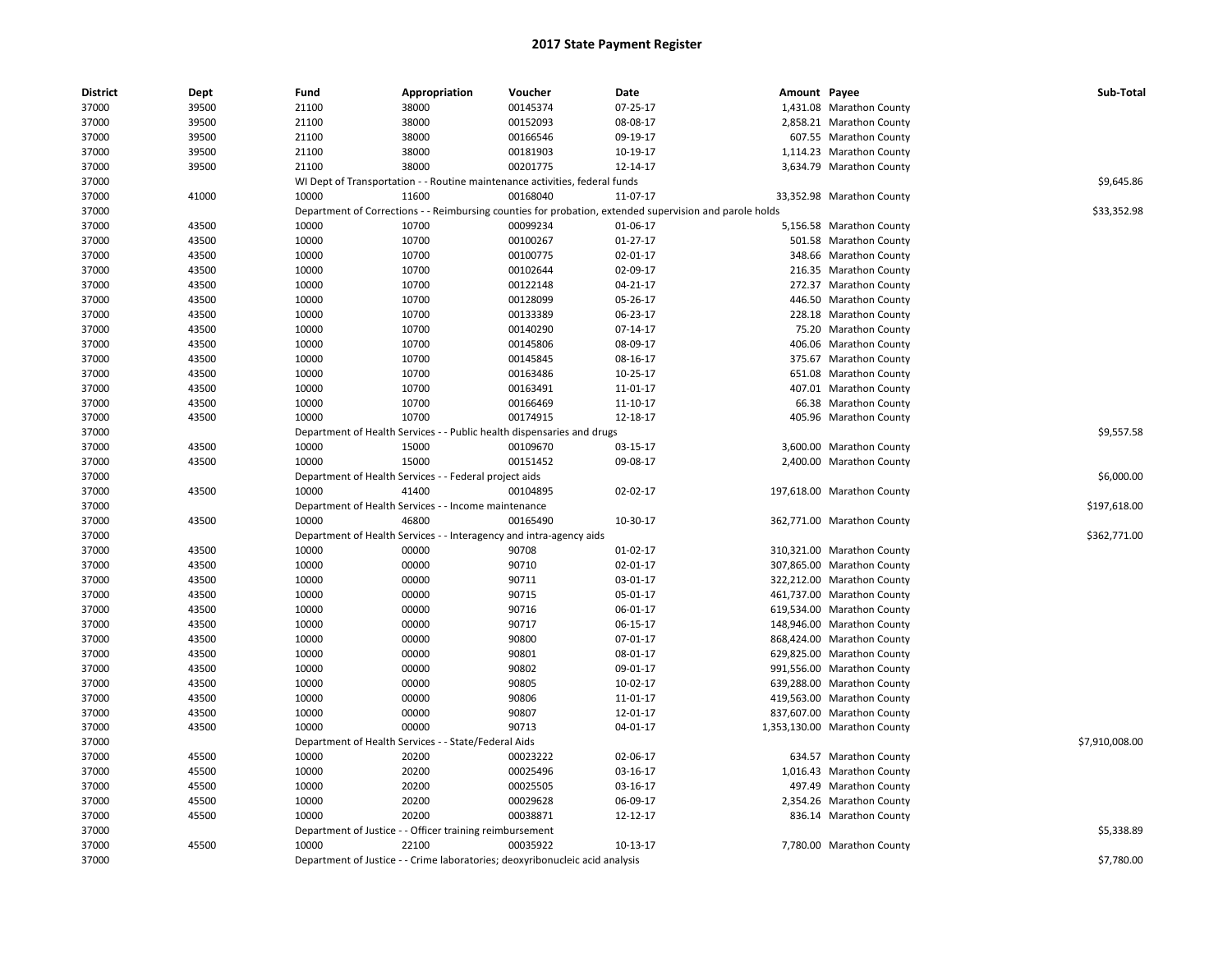| <b>District</b> | Dept  | Fund           | Appropriation                                                                             | Voucher  | Date                 | Amount Payee |                           | Sub-Total    |
|-----------------|-------|----------------|-------------------------------------------------------------------------------------------|----------|----------------------|--------------|---------------------------|--------------|
| 37000           | 45500 | 10000          | 22500                                                                                     | 00024816 | 03-02-17             |              | 18,177.00 Marathon County |              |
| 37000           | 45500 | 10000          | 22500                                                                                     | 00039395 | 12-28-17             |              | 18,177.00 Marathon County |              |
| 37000           |       |                | Department of Justice - - Drug crimes enforcement; local grants                           |          |                      |              |                           | \$36,354.00  |
| 37000           | 45500 | 10000          | 23100                                                                                     | 00022117 | 01-17-17             |              | 1,407.48 Marathon County  |              |
| 37000           | 45500 | 10000          | 23100                                                                                     | 00023222 | 02-06-17             |              | 2,144.00 Marathon County  |              |
| 37000           | 45500 | 10000          | 23100                                                                                     | 00025496 | 03-16-17             |              | 3,128.00 Marathon County  |              |
| 37000           | 45500 | 10000          | 23100                                                                                     | 00025505 | 03-16-17             |              | 2,068.40 Marathon County  |              |
| 37000           | 45500 | 10000          | 23100                                                                                     | 00029628 | 06-09-17             |              | 818.00 Marathon County    |              |
| 37000           | 45500 | 10000          | 23100                                                                                     | 00032388 | 08-02-17             |              | 3,887.06 Marathon County  |              |
| 37000           | 45500 | 10000          | 23100                                                                                     | 00033327 | 08-18-17             |              | 2,933.74 Marathon County  |              |
| 37000           | 45500 | 10000          | 23100                                                                                     | 00035475 | 10-02-17             |              | 1,178.50 Marathon County  |              |
| 37000           | 45500 | 10000          | 23100                                                                                     | 00037725 | 11-20-17             |              | 20,640.00 Marathon County |              |
| 37000           | 45500 | 10000          | 23100                                                                                     | 00039574 | 12-22-17             |              | 160.00 Marathon County    |              |
| 37000           |       |                | Department of Justice - - Law enforcement training fund, local assistance                 |          |                      |              |                           | \$38,365.18  |
| 37000           | 45500 | 10000          | 24100                                                                                     | 00022252 | 01-19-17             |              | 584.28 Marathon County    |              |
| 37000           | 45500 | 10000          | 24100                                                                                     | 00027009 | 04-21-17             |              | 718.73 Marathon County    |              |
| 37000           | 45500 | 10000          | 24100                                                                                     | 00027274 | 05-02-17             |              | 11,267.74 Marathon County |              |
| 37000           |       |                | Department of Justice - - Federal aid, state operations                                   |          |                      |              |                           | \$12,570.75  |
| 37000           | 45500 | 10000          | 25100                                                                                     | 00023253 | 02-06-17             |              | 13,642.19 Marathon County |              |
| 37000           | 45500 | 10000          | 25100                                                                                     | 00029056 | 06-02-17             |              | 12,588.30 Marathon County |              |
| 37000           | 45500 | 10000          | 25100                                                                                     | 00029106 | 06-06-17             |              | 1,211.00 Marathon County  |              |
| 37000           | 45500 | 10000          | 25100                                                                                     | 00029640 | 06-09-17             |              | 26,269.00 Marathon County |              |
| 37000           | 45500 | 10000          | 25100                                                                                     | 00030972 | 07-03-17             |              | 13,940.56 Marathon County |              |
| 37000           | 45500 | 10000          | 25100                                                                                     | 00033171 | 08-28-17             |              | 3,986.39 Marathon County  |              |
| 37000           | 45500 | 10000          | 25100                                                                                     | 00035574 | 10-06-17             |              | 8,140.50 Marathon County  |              |
| 37000           | 45500 | 10000          | 25100                                                                                     | 00037320 | 11-16-17             |              | 7,503.68 Marathon County  |              |
| 37000           | 45500 | 10000          | 25100                                                                                     | 00037726 | 11-20-17             |              | 10,322.95 Marathon County |              |
| 37000           | 45500 | 10000          | 25100                                                                                     | 00037813 | 11-21-17             |              | 790.47 Marathon County    |              |
| 37000           |       |                | Department of Justice - - Federal aid, local assistance                                   |          |                      |              |                           | \$98,395.04  |
| 37000           | 45500 | 10000          | 28400                                                                                     | 00023723 | $02 - 10 - 17$       |              | 245.60 Marathon County    |              |
| 37000           | 45500 | 10000          | 28400                                                                                     | 00023727 | $02 - 10 - 17$       |              | 3,888.04 Marathon County  |              |
| 37000           | 45500 | 10000          | 28400                                                                                     | 00037758 | 11-20-17             |              | 6,001.02 Marathon County  |              |
| 37000           | 45500 | 10000          | 28400                                                                                     | 00037773 | 11-20-17             |              | 1,602.85 Marathon County  |              |
| 37000           |       |                | Department of Justice - - Internet Crimes Against Childr                                  |          |                      |              |                           | \$11,737.51  |
| 37000           | 45500 | 10000          | 53200                                                                                     | 00024970 | 03-03-17             |              | 52,608.59 Marathon County |              |
| 37000           | 45500 | 10000          | 53200                                                                                     | 00031715 | 07-20-17             |              | 48,091.35 Marathon County |              |
| 37000           |       |                | Department of Justice - - Crime victim and witness assistance surcharge, general services |          |                      |              |                           | \$100,699.94 |
| 37000           | 45500 | 10000          | 54200                                                                                     | 00021666 | 01-06-17             |              | 6,147.00 Marathon County  |              |
| 37000           | 45500 | 10000          | 54200                                                                                     | 00022907 | 02-01-17             |              | 8,680.00 Marathon County  |              |
| 37000           | 45500 | 10000          | 54200                                                                                     | 00024669 | 03-01-17             |              | 7,375.00 Marathon County  |              |
| 37000           | 45500 | 10000          | 54200                                                                                     | 00026719 | 04-14-17             |              | 6,117.00 Marathon County  |              |
| 37000           | 45500 | 10000          | 54200                                                                                     | 00027818 | 05-05-17             |              | 6,253.00 Marathon County  |              |
| 37000           | 45500 | 10000          | 54200                                                                                     | 00030081 | 06-21-17             |              | 7,492.00 Marathon County  |              |
| 37000           | 45500 | 10000          | 54200                                                                                     | 00030842 | 06-29-17             |              | 5,957.00 Marathon County  |              |
| 37000           | 45500 | 10000          | 54200                                                                                     | 00033174 | 08-23-17             |              | 5,648.00 Marathon County  |              |
|                 | 45500 |                |                                                                                           | 00033933 |                      |              |                           |              |
| 37000           | 45500 | 10000<br>10000 | 54200<br>54200                                                                            | 00036918 | 08-31-17<br>11-02-17 |              | 9,456.00 Marathon County  |              |
| 37000           |       |                |                                                                                           |          |                      |              | 7,445.00 Marathon County  |              |
| 37000           | 45500 | 10000          | 54200                                                                                     | 00037543 | 11-15-17             |              | 11,077.00 Marathon County | \$81,647.00  |
| 37000           |       | 10000          | Department of Justice - - Federal aid; victim assistance<br>54300                         |          |                      |              |                           |              |
| 37000           | 45500 |                |                                                                                           | 00037824 | 11-20-17             |              | 4,510.00 Marathon County  |              |
| 37000           |       |                | Department of Justice - - Federal aid, state operations relating to crime victim services |          |                      |              |                           | \$4,510.00   |
| 37000           | 46500 | 10000          | 34200                                                                                     | 00021600 | 02-01-17             |              | 9,375.00 Marathon County  |              |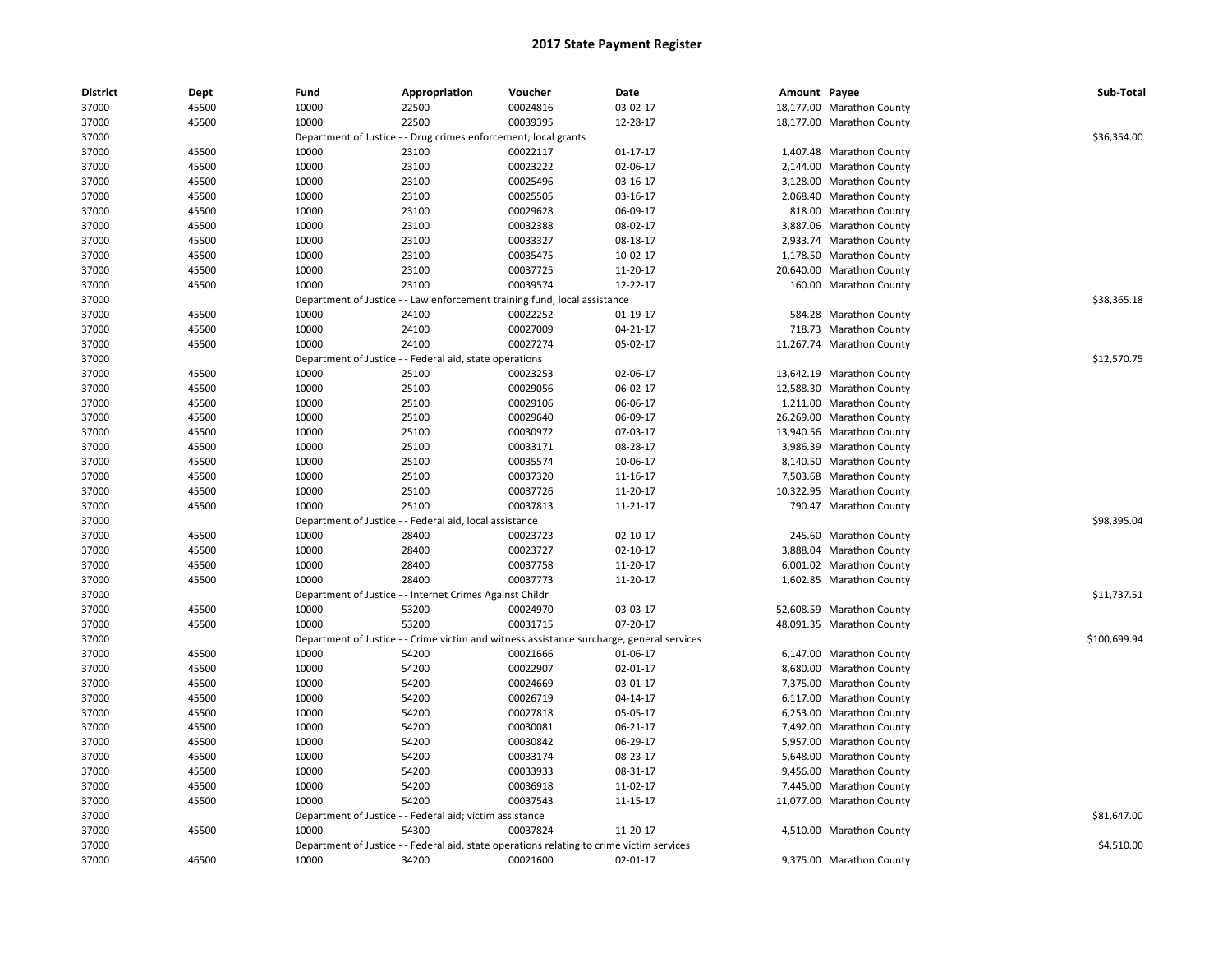| <b>District</b> | <b>Dept</b> | Fund                                  | Appropriation                                                      | Voucher  | Date                                                                                           | Amount Payee |                              | Sub-Total      |
|-----------------|-------------|---------------------------------------|--------------------------------------------------------------------|----------|------------------------------------------------------------------------------------------------|--------------|------------------------------|----------------|
| 37000           | 46500       | 10000                                 | 34200                                                              | 00025688 | 05-05-17                                                                                       |              | 350.80 Marathon County       |                |
| 37000           | 46500       | 10000                                 | 34200                                                              | 00030732 | 08-23-17                                                                                       |              | 40,965.41 Marathon County    |                |
| 37000           | 46500       | 10000                                 | 34200                                                              | 00032375 | 09-28-17                                                                                       |              | 3,950.00 Marathon County     |                |
| 37000           |             |                                       | Department of Military Affairs - - Federal aid, local assistance   |          |                                                                                                |              |                              | \$54,641.21    |
| 37000           | 46500       | 10000                                 | 35000                                                              | 00032917 | 10-10-17                                                                                       |              | 4,500.00 Marathon County     |                |
| 37000           |             |                                       | Department of Military Affairs - - Federal aid, homeland security  |          |                                                                                                |              |                              | \$4,500.00     |
| 37000           | 46500       | 27200                                 | 36400                                                              | 00027690 | 06-14-17                                                                                       |              | 16,593.43 Marathon County    |                |
| 37000           |             |                                       |                                                                    |          | Department of Military Affairs - - Division of emergency management; petroleum inspection fund |              |                              | \$16,593.43    |
| 37000           | 48500       | 15200                                 | 12700                                                              | 00024204 | $01 - 24 - 17$                                                                                 |              | 34.80 Marathon County        |                |
| 37000           | 48500       | 15200                                 | 12700                                                              | 00031961 | 06-29-17                                                                                       |              | 724.96 Marathon County       |                |
| 37000           |             |                                       | Department of Veterans Affairs - - Grants to counties              |          |                                                                                                |              |                              | \$759.76       |
| 37000           | 48500       | 58200                                 | 26700                                                              | 00024204 | 01-24-17                                                                                       |              | 156.60 Marathon County       |                |
| 37000           | 48500       | 58200                                 | 26700                                                              | 00031961 | 06-29-17                                                                                       |              | 3,262.34 Marathon County     |                |
| 37000           |             |                                       | Department of Veterans Affairs - - County grants                   |          |                                                                                                |              |                              | \$3,418.94     |
| 37000           | 48500       | 58300                                 | 37000                                                              | 00024204 | 01-24-17                                                                                       |              | 156.60 Marathon County       |                |
| 37000           | 48500       | 58300                                 | 37000                                                              | 00031961 | 06-29-17                                                                                       |              | 3,262.34 Marathon County     |                |
| 37000           |             |                                       | Department of Veterans Affairs - - County grants                   |          |                                                                                                |              |                              | \$3,418.94     |
| 37000           | 50500       | 10000                                 | 15500                                                              | 00040164 | $01 - 17 - 17$                                                                                 |              | 16,137.65 Marathon County    |                |
| 37000           | 50500       | 10000                                 | 15500                                                              | 00041363 | 01-30-17                                                                                       |              | 14,202.56 Marathon County    |                |
| 37000           | 50500       | 10000                                 | 15500                                                              | 00043745 | 02-28-17                                                                                       |              | 12,988.04 Marathon County    |                |
| 37000           | 50500       | 10000                                 | 15500                                                              | 00046127 | 03-28-17                                                                                       |              | 10,584.15 Marathon County    |                |
| 37000           | 50500       | 10000                                 | 15500                                                              | 00048879 | 04-28-17                                                                                       |              | 22,149.58 Marathon County    |                |
| 37000           | 50500       | 10000                                 | 15500                                                              | 00051815 | 05-30-17                                                                                       |              | 21,219.61 Marathon County    |                |
|                 |             |                                       |                                                                    |          |                                                                                                |              |                              |                |
| 37000           | 50500       | 10000                                 | 15500                                                              | 00054239 | 06-28-17                                                                                       |              | 10,321.31 Marathon County    |                |
| 37000           | 50500       | 10000                                 | 15500                                                              | 00056690 | 07-28-17                                                                                       |              | 15,592.69 Marathon County    |                |
| 37000           | 50500       | 10000                                 | 15500                                                              | 00061467 | 09-28-17                                                                                       |              | 21,421.53 Marathon County    |                |
| 37000           | 50500       | 10000                                 | 15500                                                              | 00062816 | 10-16-17                                                                                       |              | 16,562.72 Marathon County    |                |
| 37000           |             |                                       | Department of Administration - - Federal aid; local assistance     |          |                                                                                                |              |                              | \$161,179.84   |
| 37000           | 50500       | 23500                                 | 37100                                                              | 00040164 | $01 - 17 - 17$                                                                                 |              | 11,929.93 Marathon County    |                |
| 37000           | 50500       | 23500                                 | 37100                                                              | 00041363 | 01-30-17                                                                                       |              | 10,676.70 Marathon County    |                |
| 37000           | 50500       | 23500                                 | 37100                                                              | 00043745 | 02-28-17                                                                                       |              | 9,074.09 Marathon County     |                |
| 37000           | 50500       | 23500                                 | 37100                                                              | 00046127 | 03-28-17                                                                                       |              | 7,129.28 Marathon County     |                |
| 37000           | 50500       | 23500                                 | 37100                                                              | 00048879 | 04-28-17                                                                                       |              | 7,487.20 Marathon County     |                |
| 37000           | 50500       | 23500                                 | 37100                                                              | 00051815 | 05-30-17                                                                                       |              | 9,332.39 Marathon County     |                |
| 37000           | 50500       | 23500                                 | 37100                                                              | 00054239 | 06-28-17                                                                                       |              | 3,547.92 Marathon County     |                |
| 37000           | 50500       | 23500                                 | 37100                                                              | 00056690 | 07-28-17                                                                                       |              | 5,749.77 Marathon County     |                |
| 37000           | 50500       | 23500                                 | 37100                                                              | 00061467 | 09-28-17                                                                                       |              | 806.81 Marathon County       |                |
| 37000           | 50500       | 23500                                 | 37100                                                              | 00062816 | 10-16-17                                                                                       |              | 16,286.53 Marathon County    |                |
| 37000           | 50500       | 23500                                 | 37100                                                              | 00067446 | 12-14-17                                                                                       |              | 44,544.01 Marathon County    |                |
| 37000           |             |                                       | Department of Administration - - Low-income assistance grants      |          |                                                                                                |              |                              | \$126,564.63   |
| 37000           | 50500       | 26900                                 | 16600                                                              | 00041099 | 02-07-17                                                                                       |              | 1,000.00 Marathon County     |                |
| 37000           | 50500       | 26900                                 | 16600                                                              | 00045445 | 04-03-17                                                                                       |              | 25,000.00 Marathon County    |                |
| 37000           | 50500       | 26900                                 | 16600                                                              | 00052258 | 06-12-17                                                                                       |              | 25,000.00 Marathon County    |                |
| 37000           |             | Department of Administration - - Land |                                                                    |          |                                                                                                |              |                              | \$51,000.00    |
| 37000           | 51000       | 10000                                 | 12000                                                              | 00000286 | 01-17-17                                                                                       |              | 53,075.69 Marathon County    |                |
| 37000           |             | Elections Commission - - Recount fees |                                                                    |          |                                                                                                |              |                              | \$53,075.69    |
| 37000           | 83500       | 10000                                 | 10500                                                              | 00021194 | 07-24-17                                                                                       |              | 581,657.68 Marathon County   |                |
| 37000           | 83500       | 10000                                 | 10500                                                              | 00024215 | 11-20-17                                                                                       |              | 3,296,060.16 Marathon County |                |
| 37000           |             |                                       | Shared Revenue and Tax Relief - - County and municipal aid account |          |                                                                                                |              |                              | \$3,877,717.84 |
| 37000           | 83500       | 10000                                 | 10900                                                              | 00017351 | 07-24-17                                                                                       |              | 330,928.00 Marathon County   |                |
| 37000           |             |                                       | Shared Revenue and Tax Relief - - State aid; tax exempt property   |          |                                                                                                |              |                              | \$330,928.00   |
| 37000           | 83500       | 10000                                 | 11000                                                              | 00021194 | 07-24-17                                                                                       |              | 266,783.93 Marathon County   |                |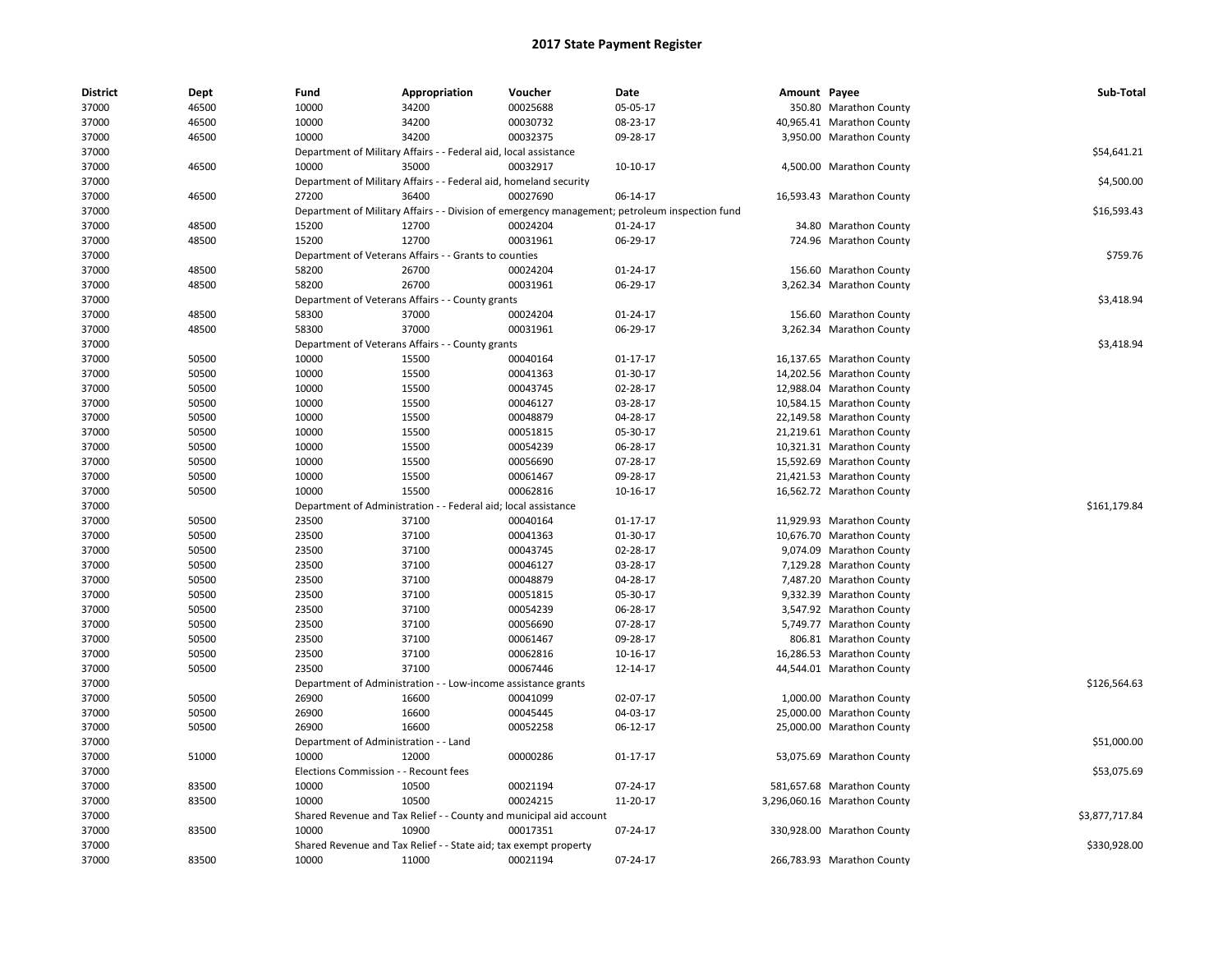| <b>District</b> | Dept  | Fund  | Appropriation                                                         | <b>Voucher</b>                                                                   | Date     | Amount Payee |                               | Sub-Total       |
|-----------------|-------|-------|-----------------------------------------------------------------------|----------------------------------------------------------------------------------|----------|--------------|-------------------------------|-----------------|
| 37000           | 83500 | 10000 | 11000                                                                 | 00024215                                                                         | 11-20-17 |              | 1,534,609.44 Marathon County  |                 |
| 37000           |       |       | Shared Revenue and Tax Relief - - Public utility distribution account |                                                                                  |          |              |                               | \$1,801,393.37  |
| 37000           | 83500 | 10000 | 30200                                                                 | 00020117                                                                         | 07-24-17 |              | 2,644,805.98 Marathon County  |                 |
| 37000           | 83500 | 10000 | 30200                                                                 | 00022162                                                                         | 07-24-17 |              | 12,742,197.52 Marathon County |                 |
| 37000           |       |       |                                                                       | Shared Revenue and Tax Relief - - School levy tax credit and first dollar credit |          |              |                               | \$15,387,003.50 |
| 37000           | 83500 | 52100 | 36300                                                                 | 00016167                                                                         | 03-27-17 |              | 3,639,018.74 Marathon County  |                 |
| 37000           |       |       | Shared Revenue and Tax Relief - - Lottery and gaming credit           |                                                                                  |          |              |                               | \$3,639,018.74  |
| 37000 Total     |       |       |                                                                       |                                                                                  |          |              |                               | \$43,307,482.49 |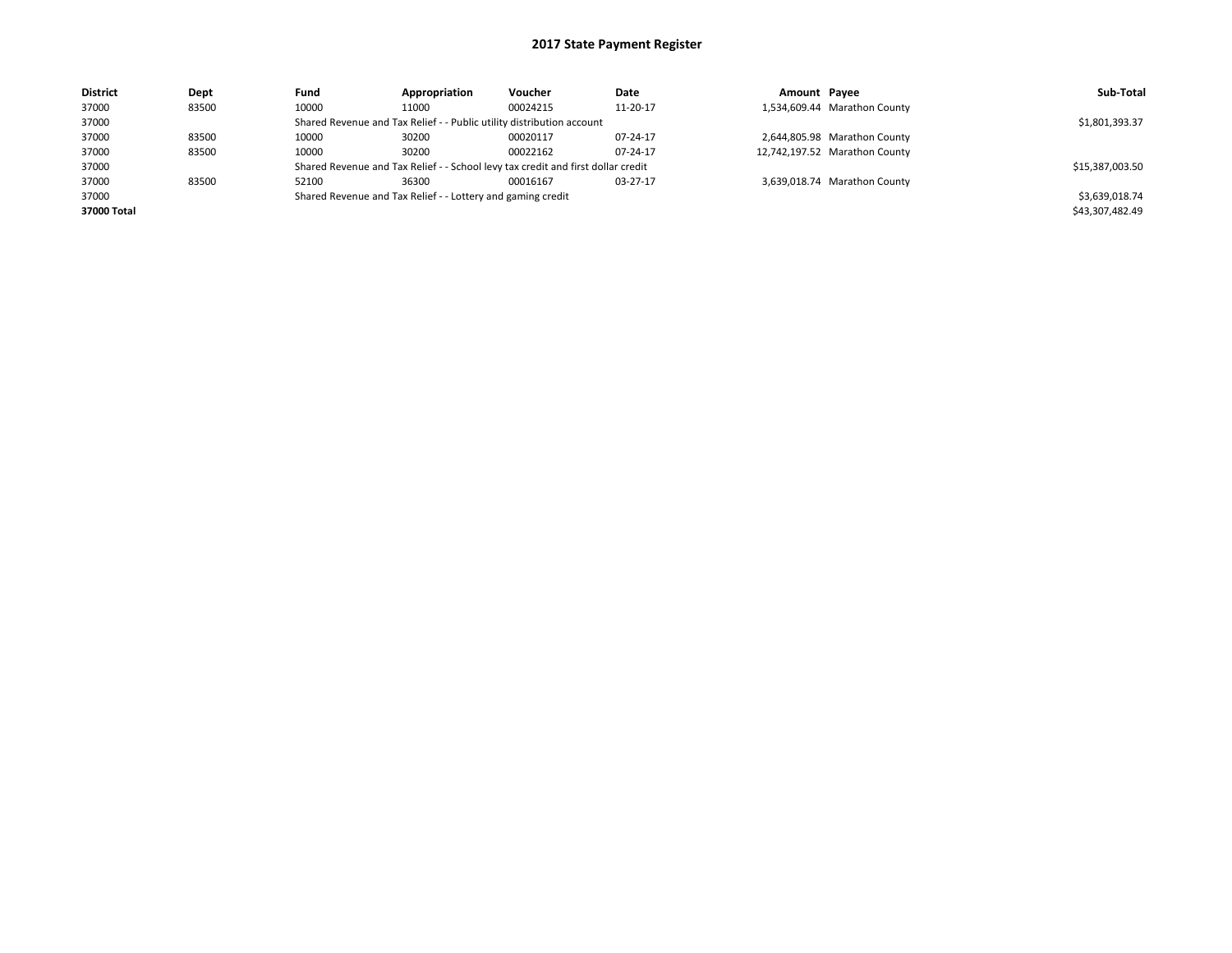| <b>District</b> | Dept  | Fund  | Appropriation                                                                      | Voucher  | Date                                                                                                         | Amount Payee |                          | Sub-Total    |  |  |
|-----------------|-------|-------|------------------------------------------------------------------------------------|----------|--------------------------------------------------------------------------------------------------------------|--------------|--------------------------|--------------|--|--|
| 37002           | 16500 | 10000 | 22500                                                                              | 00011348 | 06-26-17                                                                                                     |              | 2,974.75 Town Of Bergen  |              |  |  |
| 37002           |       |       | Dept of Safety & Prof Services - - Fire dues distribution                          |          |                                                                                                              |              |                          | \$2,974.75   |  |  |
| 37002           | 37000 | 10000 | 50300                                                                              | 00126521 | 02-07-17                                                                                                     |              | 148.61 Town Of Bergen    |              |  |  |
| 37002           | 37000 | 10000 | 50300                                                                              | 00126522 | 02-07-17                                                                                                     |              | 28,942.39 Town Of Bergen |              |  |  |
| 37002           | 37000 | 10000 | 50300                                                                              | 00142412 | $04 - 21 - 17$                                                                                               |              | 605.71 Town Of Bergen    |              |  |  |
| 37002           |       |       | Dept of Natural Resources - - Aids in lieu of taxes - general fund                 |          |                                                                                                              |              |                          | \$29,696.71  |  |  |
| 37002           | 37000 | 21200 | 16600                                                                              | 00157617 | 06-19-17                                                                                                     |              | 964.60 Town Of Bergen    |              |  |  |
| 37002           |       |       | Dept of Natural Resources - - General program operations - state funds; forestry   |          |                                                                                                              |              |                          | \$964.60     |  |  |
| 37002           | 37000 | 21200 | 57100                                                                              | 00157617 | 06-19-17                                                                                                     |              | 505.48 Town Of Bergen    |              |  |  |
| 37002           |       |       |                                                                                    |          | Dept of Natural Resources - - Resource aids -- county forests, forest croplands and managed forest land aids |              |                          | \$505.48     |  |  |
| 37002           | 37000 | 21200 | 57900                                                                              | 00142413 | 04-21-17                                                                                                     |              | 3,396.61 Town Of Bergen  |              |  |  |
| 37002           |       |       | Dept of Natural Resources - - Aids in lieu of taxes - sum sufficient               |          |                                                                                                              |              |                          | \$3,396.61   |  |  |
| 37002           | 37000 | 21200 | 58900                                                                              | 00157617 | 06-19-17                                                                                                     |              | 4,437.14 Town Of Bergen  |              |  |  |
| 37002           |       |       | Dept of Natural Resources - - Resource aids - distribution of closed acreage fees. |          |                                                                                                              |              |                          |              |  |  |
| 37002           | 37000 | 27400 | 67000                                                                              | 00154206 | 06-01-17                                                                                                     |              | 814.56 Town Of Bergen    |              |  |  |
| 37002           |       |       | Dept of Natural Resources - - Financial assistance for responsible units           |          |                                                                                                              |              |                          | \$814.56     |  |  |
| 37002           | 39500 | 21100 | 19100                                                                              | 00066374 | 01-03-17                                                                                                     |              | 14,235.93 Town Of Bergen |              |  |  |
| 37002           | 39500 | 21100 | 19100                                                                              | 00097497 | 04-03-17                                                                                                     |              | 14,235.93 Town Of Bergen |              |  |  |
| 37002           | 39500 | 21100 | 19100                                                                              | 00134923 | 07-03-17                                                                                                     |              | 14,235.93 Town Of Bergen |              |  |  |
| 37002           | 39500 | 21100 | 19100                                                                              | 00170189 | 10-02-17                                                                                                     |              | 14,235.93 Town Of Bergen |              |  |  |
| 37002           |       |       | WI Dept of Transportation - - Transportation aids to municipalities, state funds   |          |                                                                                                              |              |                          | \$56,943.72  |  |  |
| 37002           | 83500 | 10000 | 10500                                                                              | 00021137 | 07-24-17                                                                                                     |              | 1,898.37 Town Of Bergen  |              |  |  |
| 37002           | 83500 | 10000 | 10500                                                                              | 00024158 | 11-20-17                                                                                                     |              | 10,757.41 Town Of Bergen |              |  |  |
| 37002           |       |       | Shared Revenue and Tax Relief - - County and municipal aid account                 |          |                                                                                                              |              |                          | \$12,655.78  |  |  |
| 37002           | 83500 | 10000 | 10900                                                                              | 00018238 | 07-24-17                                                                                                     |              | 1.00 Town Of Bergen      |              |  |  |
| 37002           |       |       | Shared Revenue and Tax Relief - - State aid; tax exempt property                   |          |                                                                                                              |              |                          |              |  |  |
| 37002           | 83500 | 10000 | 11000                                                                              | 00021137 | 07-24-17                                                                                                     |              | 4.89 Town Of Bergen      |              |  |  |
| 37002           | 83500 | 10000 | 11000                                                                              | 00024158 | 11-20-17                                                                                                     |              | 28.27 Town Of Bergen     |              |  |  |
| 37002           |       |       | Shared Revenue and Tax Relief - - Public utility distribution account              |          |                                                                                                              |              |                          | \$33.16      |  |  |
| 37002 Total     |       |       |                                                                                    |          |                                                                                                              |              |                          | \$112,423.51 |  |  |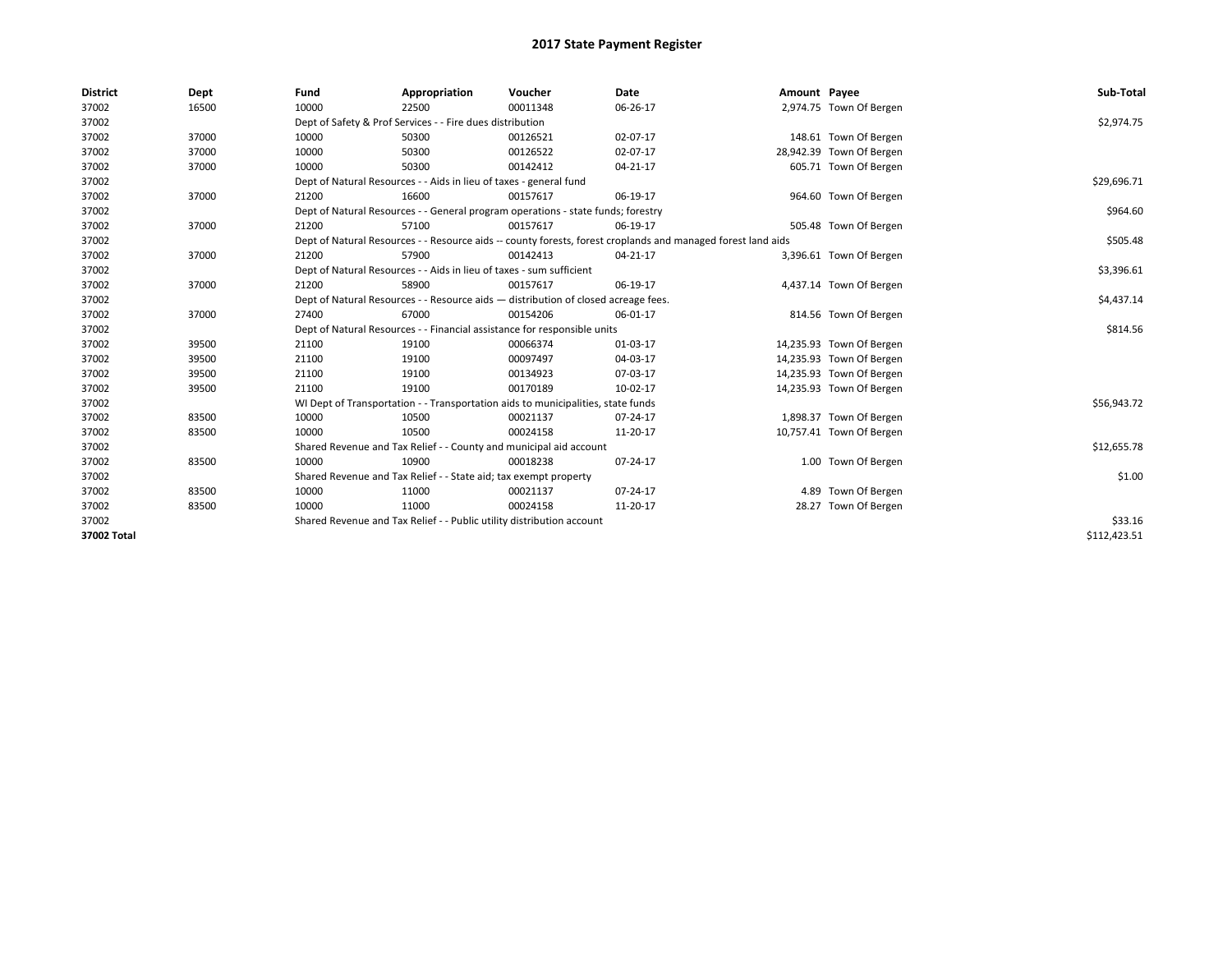| District    | Dept  | Fund                                                                             | Appropriation                                                                                                | Voucher     | Date     | Amount Payee |                          | Sub-Total    |
|-------------|-------|----------------------------------------------------------------------------------|--------------------------------------------------------------------------------------------------------------|-------------|----------|--------------|--------------------------|--------------|
| 37004       | 16500 | 10000                                                                            | 22500                                                                                                        | 00011349    | 06-26-17 |              | 2.912.80 Town Of Berlin  |              |
| 37004       |       |                                                                                  | Dept of Safety & Prof Services - - Fire dues distribution                                                    |             |          |              |                          | \$2,912.80   |
| 37004       | 37000 | 21200                                                                            | 16600                                                                                                        | 00157618    | 06-19-17 |              | 952.74 Town Of Berlin    |              |
| 37004       |       | Dept of Natural Resources - - General program operations - state funds; forestry |                                                                                                              | \$952.74    |          |              |                          |              |
| 37004       | 37000 | 21200                                                                            | 57100                                                                                                        | 00157618    | 06-19-17 |              | 485.85 Town Of Berlin    |              |
| 37004       |       |                                                                                  | Dept of Natural Resources - - Resource aids -- county forests, forest croplands and managed forest land aids |             | \$485.85 |              |                          |              |
| 37004       | 37000 | 21200                                                                            | 58900                                                                                                        | 00157618    | 06-19-17 |              | 4,382.58 Town Of Berlin  |              |
| 37004       |       |                                                                                  | Dept of Natural Resources - - Resource aids - distribution of closed acreage fees.                           |             |          |              |                          | \$4,382.58   |
| 37004       | 39500 | 21100                                                                            | 19100                                                                                                        | 00066375    | 01-03-17 |              | 25,625.77 Town Of Berlin |              |
| 37004       | 39500 | 21100                                                                            | 19100                                                                                                        | 00097498    | 04-03-17 |              | 25,625.77 Town Of Berlin |              |
| 37004       | 39500 | 21100                                                                            | 19100                                                                                                        | 00134924    | 07-03-17 |              | 25,625.77 Town Of Berlin |              |
| 37004       | 39500 | 21100                                                                            | 19100                                                                                                        | 00170190    | 10-02-17 |              | 25,625.79 Town Of Berlin |              |
| 37004       |       |                                                                                  | WI Dept of Transportation - - Transportation aids to municipalities, state funds                             |             |          |              |                          | \$102,503.10 |
| 37004       | 83500 | 10000                                                                            | 10500                                                                                                        | 00021138    | 07-24-17 |              | 5.277.86 Town Of Berlin  |              |
| 37004       | 83500 | 10000                                                                            | 10500                                                                                                        | 00024159    | 11-20-17 |              | 29,908.88 Town Of Berlin |              |
| 37004       |       | Shared Revenue and Tax Relief - - County and municipal aid account               |                                                                                                              | \$35,186.74 |          |              |                          |              |
| 37004       | 83500 | 10000                                                                            | 10900                                                                                                        | 00018239    | 07-24-17 |              | 62.00 Town Of Berlin     |              |
| 37004       |       |                                                                                  | Shared Revenue and Tax Relief - - State aid; tax exempt property                                             |             |          |              |                          | \$62.00      |
| 37004 Total |       |                                                                                  |                                                                                                              |             |          |              |                          | \$146,485.81 |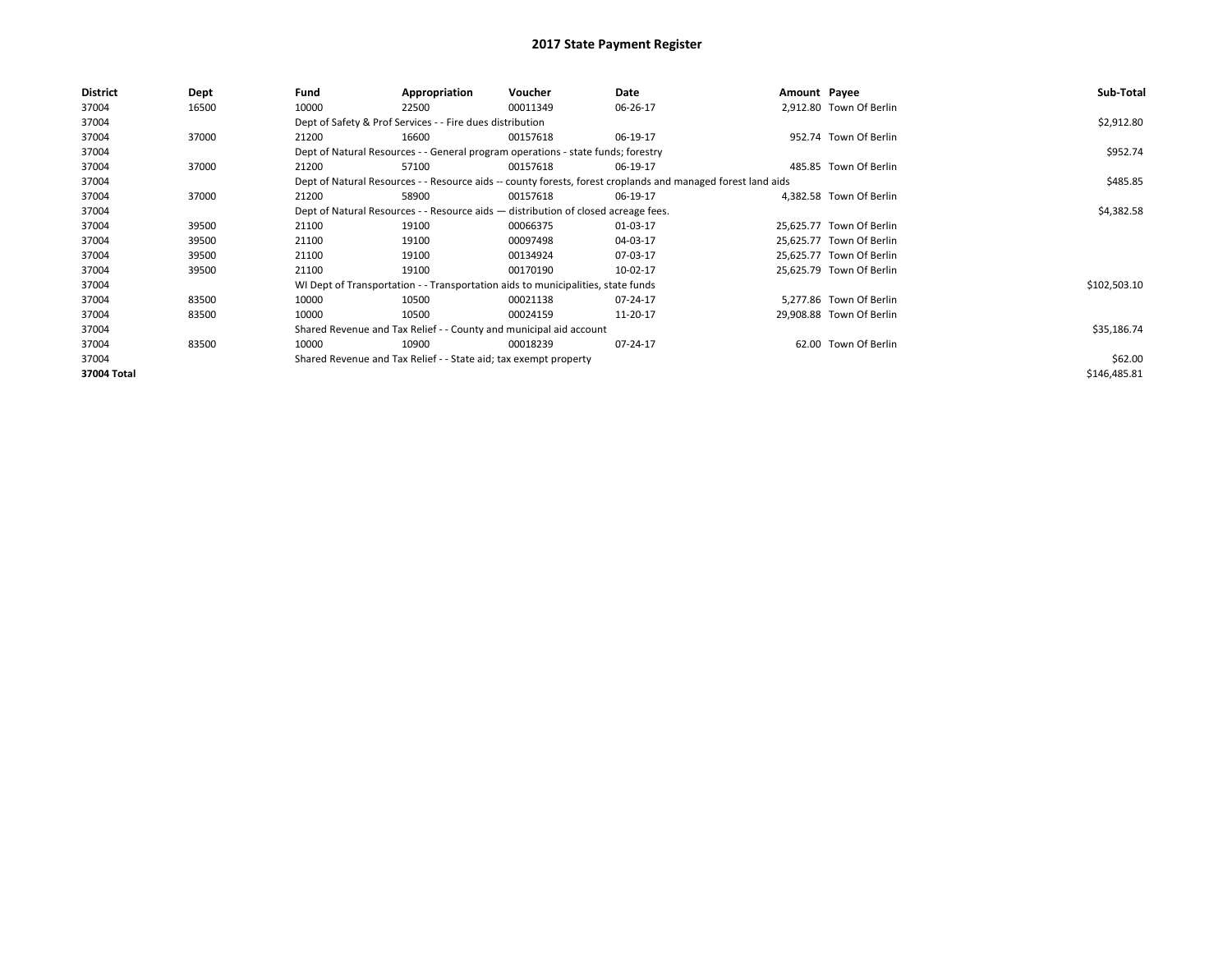| <b>District</b> | Dept  | Fund                                                                                                         | Appropriation                                                                      | Voucher     | Date     | Amount Payee |                        | Sub-Total    |
|-----------------|-------|--------------------------------------------------------------------------------------------------------------|------------------------------------------------------------------------------------|-------------|----------|--------------|------------------------|--------------|
| 37006           | 16500 | 10000                                                                                                        | 22500                                                                              | 00011350    | 06-26-17 |              | 1,330.32 Town Of Bern  |              |
| 37006           |       |                                                                                                              | Dept of Safety & Prof Services - - Fire dues distribution                          |             |          |              |                        | \$1,330.32   |
| 37006           | 37000 | 21200                                                                                                        | 16600                                                                              | 00157619    | 06-19-17 |              | 1,201.65 Town Of Bern  |              |
| 37006           |       | Dept of Natural Resources - - General program operations - state funds; forestry                             |                                                                                    | \$1,201.65  |          |              |                        |              |
| 37006           | 37000 | 21200                                                                                                        | 57100                                                                              | 00157619    | 06-19-17 |              | 1,231.35 Town Of Bern  |              |
| 37006           |       | Dept of Natural Resources - - Resource aids -- county forests, forest croplands and managed forest land aids |                                                                                    | \$1,231.35  |          |              |                        |              |
| 37006           | 37000 | 21200                                                                                                        | 58900                                                                              | 00157619    | 06-19-17 |              | 5,527.61 Town Of Bern  |              |
| 37006           |       |                                                                                                              | Dept of Natural Resources - - Resource aids - distribution of closed acreage fees. |             |          |              |                        | \$5,527.61   |
| 37006           | 37000 | 27400                                                                                                        | 67000                                                                              | 00154806    | 06-01-17 |              | 1,482.53 Town Of Bern  |              |
| 37006           |       | Dept of Natural Resources - - Financial assistance for responsible units                                     |                                                                                    | \$1,482.53  |          |              |                        |              |
| 37006           | 39500 | 21100                                                                                                        | 19100                                                                              | 00066376    | 01-03-17 |              | 19,674.87 Town Of Bern |              |
| 37006           | 39500 | 21100                                                                                                        | 19100                                                                              | 00097499    | 04-03-17 |              | 19,674.87 Town Of Bern |              |
| 37006           | 39500 | 21100                                                                                                        | 19100                                                                              | 00134925    | 07-03-17 |              | 19,674.87 Town Of Bern |              |
| 37006           | 39500 | 21100                                                                                                        | 19100                                                                              | 00170191    | 10-02-17 |              | 19,674.87 Town Of Bern |              |
| 37006           |       |                                                                                                              | WI Dept of Transportation - - Transportation aids to municipalities, state funds   |             |          |              |                        | \$78,699.48  |
| 37006           | 83500 | 10000                                                                                                        | 10500                                                                              | 00021139    | 07-24-17 |              | 8,733.67 Town Of Bern  |              |
| 37006           | 83500 | 10000                                                                                                        | 10500                                                                              | 00024160    | 11-20-17 |              | 49,490.79 Town Of Bern |              |
| 37006           |       | Shared Revenue and Tax Relief - - County and municipal aid account                                           |                                                                                    | \$58,224.46 |          |              |                        |              |
| 37006           | 83500 | 10000                                                                                                        | 10900                                                                              | 00018240    | 07-24-17 |              | 3.00 Town Of Bern      |              |
| 37006           |       | Shared Revenue and Tax Relief - - State aid; tax exempt property                                             |                                                                                    | \$3.00      |          |              |                        |              |
| 37006 Total     |       |                                                                                                              |                                                                                    |             |          |              |                        | \$147,700.40 |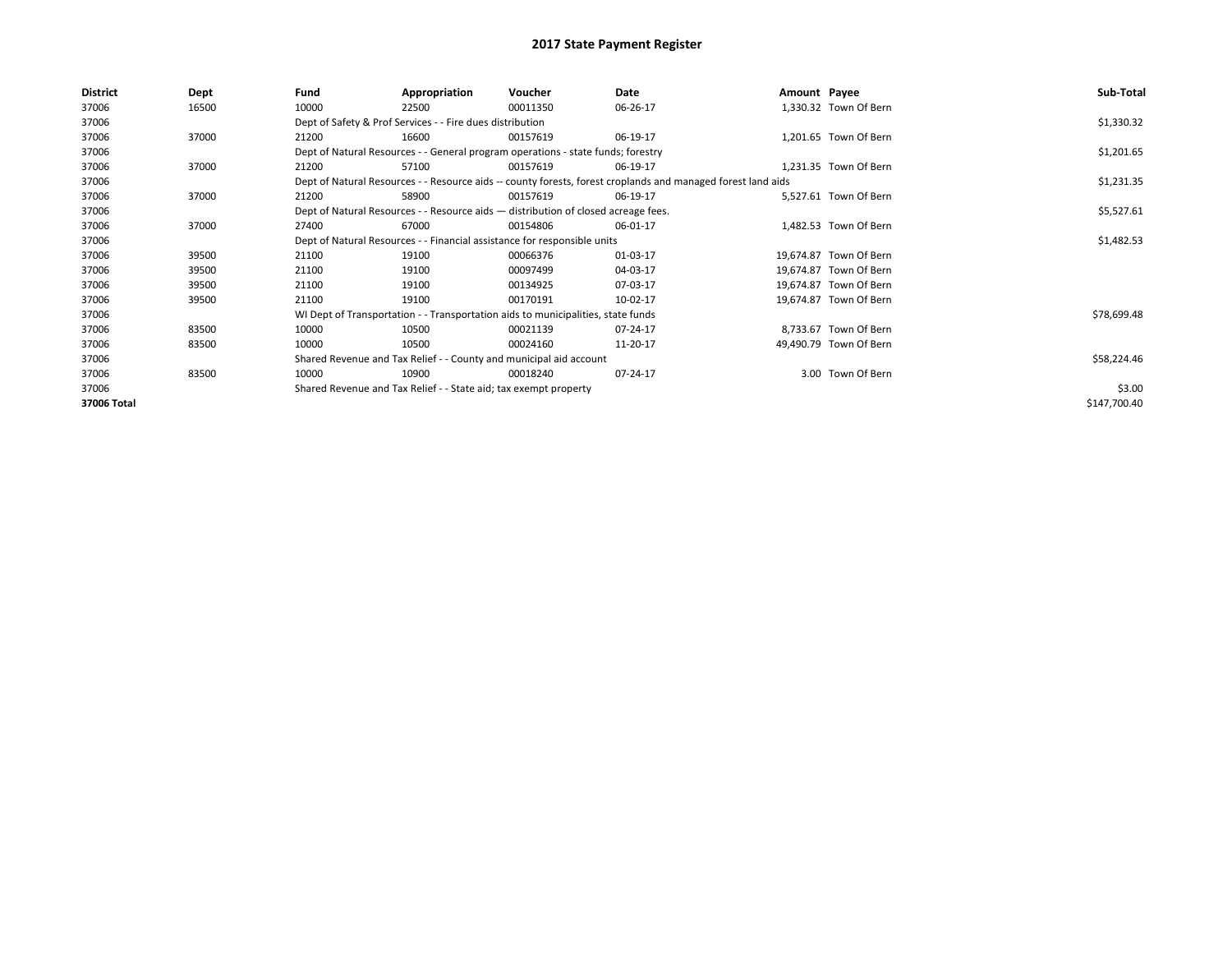| <b>District</b> | Dept  | Fund                                                               | Appropriation                                                      | Voucher                                                                            | Date                                                                                                         | Amount Payee |                          | Sub-Total    |
|-----------------|-------|--------------------------------------------------------------------|--------------------------------------------------------------------|------------------------------------------------------------------------------------|--------------------------------------------------------------------------------------------------------------|--------------|--------------------------|--------------|
| 37008           | 16500 | 10000                                                              | 22500                                                              | 00011351                                                                           | 06-26-17                                                                                                     |              | 3,321.50 Town Of Bevent  |              |
| 37008           |       |                                                                    | Dept of Safety & Prof Services - - Fire dues distribution          |                                                                                    |                                                                                                              |              |                          | \$3,321.50   |
| 37008           | 37000 | 10000                                                              | 50300                                                              | 00125827                                                                           | 02-06-17                                                                                                     |              | 174.31 Town Of Bevent    |              |
| 37008           | 37000 | 10000                                                              | 50300                                                              | 00142682                                                                           | 04-21-17                                                                                                     |              | 17.33 Town Of Bevent     |              |
| 37008           |       |                                                                    | Dept of Natural Resources - - Aids in lieu of taxes - general fund |                                                                                    |                                                                                                              |              |                          | \$191.64     |
| 37008           | 37000 | 21200                                                              | 16600                                                              | 00157620                                                                           | 06-19-17                                                                                                     |              | 1,470.87 Town Of Bevent  |              |
| 37008           |       |                                                                    |                                                                    | Dept of Natural Resources - - General program operations - state funds; forestry   |                                                                                                              |              |                          | \$1,470.87   |
| 37008           | 37000 | 21200                                                              | 57100                                                              | 00157620                                                                           | 06-19-17                                                                                                     |              | 693.60 Town Of Bevent    |              |
| 37008           |       |                                                                    |                                                                    |                                                                                    | Dept of Natural Resources - - Resource aids -- county forests, forest croplands and managed forest land aids |              |                          | \$693.60     |
| 37008           | 37000 | 21200                                                              | 58900                                                              | 00157620                                                                           | 06-19-17                                                                                                     |              | 6.766.02 Town Of Bevent  |              |
| 37008           |       |                                                                    |                                                                    | Dept of Natural Resources - - Resource aids - distribution of closed acreage fees. |                                                                                                              |              |                          | \$6,766.02   |
| 37008           | 37000 | 27400                                                              | 67000                                                              | 00154521                                                                           | 06-01-17                                                                                                     |              | 1.596.64 Town Of Bevent  |              |
| 37008           |       |                                                                    |                                                                    | Dept of Natural Resources - - Financial assistance for responsible units           |                                                                                                              |              |                          | \$1,596.64   |
| 37008           | 39500 | 21100                                                              | 19100                                                              | 00066377                                                                           | 01-03-17                                                                                                     |              | 31,609.71 Town Of Bevent |              |
| 37008           | 39500 | 21100                                                              | 19100                                                              | 00097500                                                                           | 04-03-17                                                                                                     |              | 31,609.71 Town Of Bevent |              |
| 37008           | 39500 | 21100                                                              | 19100                                                              | 00134926                                                                           | 07-03-17                                                                                                     |              | 31.609.71 Town Of Bevent |              |
| 37008           | 39500 | 21100                                                              | 19100                                                              | 00170192                                                                           | 10-02-17                                                                                                     |              | 31,609.71 Town Of Bevent |              |
| 37008           |       |                                                                    |                                                                    | WI Dept of Transportation - - Transportation aids to municipalities, state funds   |                                                                                                              |              |                          | \$126,438.84 |
| 37008           | 83500 | 10000                                                              | 10500                                                              | 00021140                                                                           | 07-24-17                                                                                                     |              | 2.982.12 Town Of Bevent  |              |
| 37008           | 83500 | 10000                                                              | 10500                                                              | 00024161                                                                           | 11-20-17                                                                                                     |              | 16,898.68 Town Of Bevent |              |
| 37008           |       | Shared Revenue and Tax Relief - - County and municipal aid account |                                                                    | \$19,880.80                                                                        |                                                                                                              |              |                          |              |
| 37008           | 83500 | 10000                                                              | 10900                                                              | 00018241                                                                           | 07-24-17                                                                                                     |              | 6.00 Town Of Bevent      |              |
| 37008           |       | Shared Revenue and Tax Relief - - State aid; tax exempt property   |                                                                    | \$6.00                                                                             |                                                                                                              |              |                          |              |
| 37008 Total     |       |                                                                    |                                                                    |                                                                                    |                                                                                                              |              |                          | \$160,365.91 |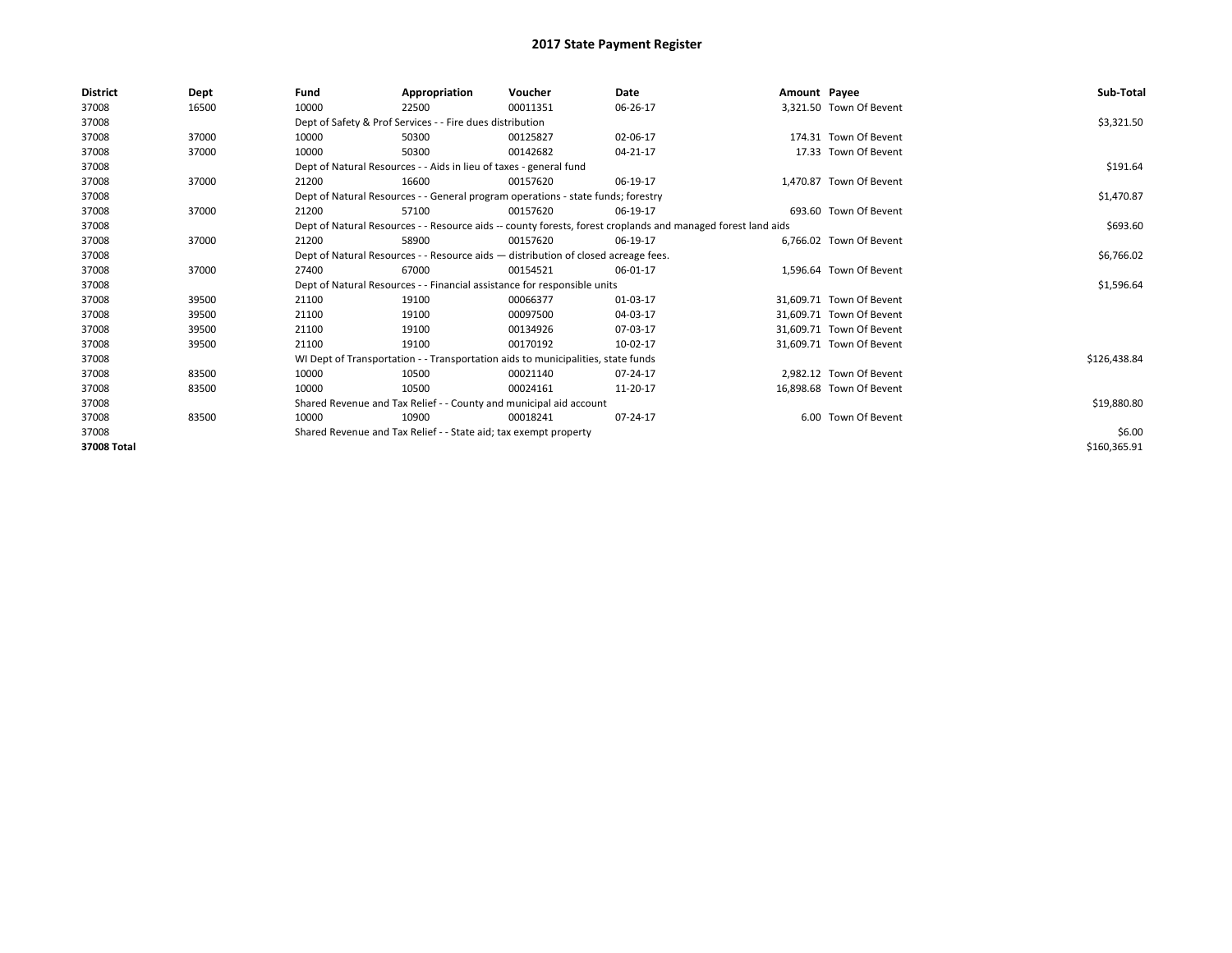| <b>District</b> | Dept  | Fund                                                                  | Appropriation                                                                                                | Voucher    | Date     | Amount Payee |                            | Sub-Total    |  |  |  |
|-----------------|-------|-----------------------------------------------------------------------|--------------------------------------------------------------------------------------------------------------|------------|----------|--------------|----------------------------|--------------|--|--|--|
| 37010           | 16500 | 10000                                                                 | 22500                                                                                                        | 00011352   | 06-26-17 |              | 1,807.98 Town Of Brighton  |              |  |  |  |
| 37010           |       |                                                                       | Dept of Safety & Prof Services - - Fire dues distribution                                                    |            |          |              |                            | \$1,807.98   |  |  |  |
| 37010           | 37000 | 10000                                                                 | 50300                                                                                                        | 00143913   | 04-21-17 |              | 34.43 Town Of Brighton     |              |  |  |  |
| 37010           |       |                                                                       | Dept of Natural Resources - - Aids in lieu of taxes - general fund                                           |            |          |              |                            |              |  |  |  |
| 37010           | 37000 | 21200                                                                 | 16600                                                                                                        | 00157621   | 06-19-17 |              | 376.95 Town Of Brighton    |              |  |  |  |
| 37010           |       |                                                                       | Dept of Natural Resources - - General program operations - state funds; forestry                             |            |          |              |                            | \$376.95     |  |  |  |
| 37010           | 37000 | 21200                                                                 | 57100                                                                                                        | 00157621   | 06-19-17 |              | 188.52 Town Of Brighton    |              |  |  |  |
| 37010           |       |                                                                       | Dept of Natural Resources - - Resource aids -- county forests, forest croplands and managed forest land aids |            |          |              |                            | \$188.52     |  |  |  |
| 37010           | 37000 | 21200                                                                 | 58900                                                                                                        | 00157621   | 06-19-17 |              | 1,733.98 Town Of Brighton  |              |  |  |  |
| 37010           |       |                                                                       | Dept of Natural Resources - - Resource aids - distribution of closed acreage fees.                           |            |          |              |                            | \$1,733.98   |  |  |  |
| 37010           | 37000 | 27400                                                                 | 67000                                                                                                        | 00154142   | 06-01-17 |              | 1,161.63 Town Of Brighton  |              |  |  |  |
| 37010           |       |                                                                       | Dept of Natural Resources - - Financial assistance for responsible units                                     |            |          |              |                            | \$1,161.63   |  |  |  |
| 37010           | 39500 | 21100                                                                 | 19100                                                                                                        | 00066378   | 01-03-17 |              | 27,084.60 Town Of Brighton |              |  |  |  |
| 37010           | 39500 | 21100                                                                 | 19100                                                                                                        | 00097501   | 04-03-17 |              | 27,084.60 Town Of Brighton |              |  |  |  |
| 37010           | 39500 | 21100                                                                 | 19100                                                                                                        | 00134927   | 07-03-17 |              | 27,084.60 Town Of Brighton |              |  |  |  |
| 37010           | 39500 | 21100                                                                 | 19100                                                                                                        | 00170193   | 10-02-17 |              | 27,084.60 Town Of Brighton |              |  |  |  |
| 37010           |       |                                                                       | WI Dept of Transportation - - Transportation aids to municipalities, state funds                             |            |          |              |                            | \$108,338.40 |  |  |  |
| 37010           | 83500 | 10000                                                                 | 10500                                                                                                        | 00021141   | 07-24-17 |              | 8,503.58 Town Of Brighton  |              |  |  |  |
| 37010           | 83500 | 10000                                                                 | 10500                                                                                                        | 00024162   | 11-20-17 |              | 48,186.94 Town Of Brighton |              |  |  |  |
| 37010           |       |                                                                       | Shared Revenue and Tax Relief - - County and municipal aid account                                           |            |          |              |                            | \$56,690.52  |  |  |  |
| 37010           | 83500 | 10000                                                                 | 10900                                                                                                        | 00018242   | 07-24-17 |              | 67.00 Town Of Brighton     |              |  |  |  |
| 37010           |       |                                                                       | Shared Revenue and Tax Relief - - State aid; tax exempt property                                             |            |          |              |                            | \$67.00      |  |  |  |
| 37010           | 83500 | 10000                                                                 | 11000                                                                                                        | 00021141   | 07-24-17 |              | 357.38 Town Of Brighton    |              |  |  |  |
| 37010           | 83500 | 10000                                                                 | 11000                                                                                                        | 00024162   | 11-20-17 |              | 2,071.45 Town Of Brighton  |              |  |  |  |
| 37010           |       | Shared Revenue and Tax Relief - - Public utility distribution account |                                                                                                              | \$2,428.83 |          |              |                            |              |  |  |  |
| 37010           | 83500 | 10000                                                                 | 50100                                                                                                        | 00015314   | 01-31-17 |              | 61.66 Town Of Brighton     |              |  |  |  |
| 37010           |       | Shared Revenue and Tax Relief - - Payments for municipal services     |                                                                                                              | \$61.66    |          |              |                            |              |  |  |  |
| 37010 Total     |       |                                                                       |                                                                                                              |            |          |              |                            | \$172.889.90 |  |  |  |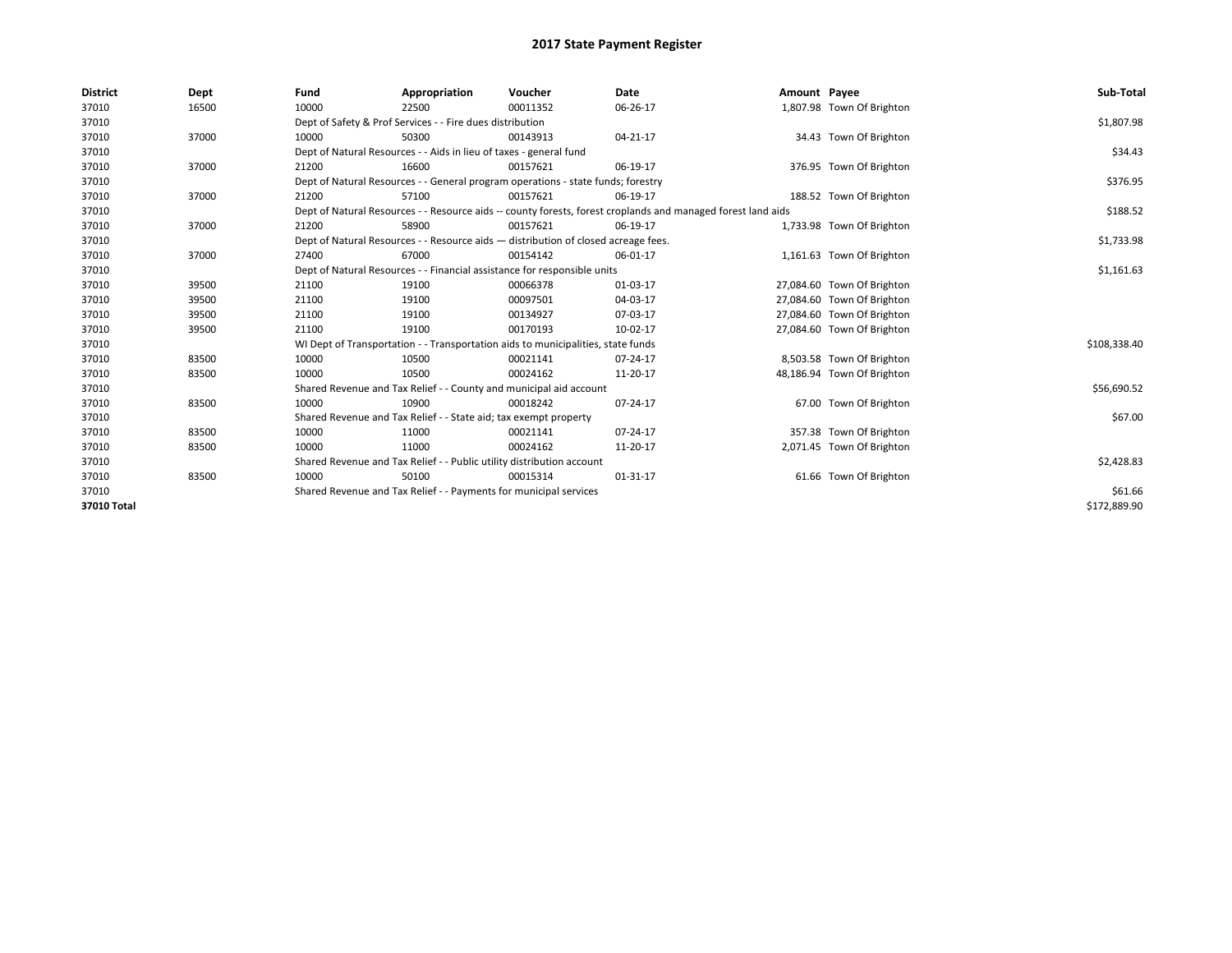| <b>District</b> | Dept  | Fund  | Appropriation                                                                      | Voucher  | Date                                                                                                         | Amount Payee |                          | Sub-Total    |
|-----------------|-------|-------|------------------------------------------------------------------------------------|----------|--------------------------------------------------------------------------------------------------------------|--------------|--------------------------|--------------|
| 37012           | 16500 | 10000 | 22500                                                                              | 00011353 | 06-26-17                                                                                                     |              | 3,012.58 Town Of Cassel  |              |
| 37012           |       |       | Dept of Safety & Prof Services - - Fire dues distribution                          |          |                                                                                                              |              |                          | \$3,012.58   |
| 37012           | 37000 | 21200 | 16600                                                                              | 00157622 | 06-19-17                                                                                                     |              | 70.35 Town Of Cassel     |              |
| 37012           |       |       | Dept of Natural Resources - - General program operations - state funds; forestry   |          |                                                                                                              |              |                          | \$70.35      |
| 37012           | 37000 | 21200 | 57100                                                                              | 00157622 | 06-19-17                                                                                                     |              | 32.20 Town Of Cassel     |              |
| 37012           |       |       |                                                                                    |          | Dept of Natural Resources - - Resource aids -- county forests, forest croplands and managed forest land aids |              |                          | \$32.20      |
| 37012           | 37000 | 21200 | 58900                                                                              | 00157622 | 06-19-17                                                                                                     |              | 323.63 Town Of Cassel    |              |
| 37012           |       |       | Dept of Natural Resources - - Resource aids - distribution of closed acreage fees. |          |                                                                                                              |              |                          | \$323.63     |
| 37012           | 37000 | 27400 | 67000                                                                              | 00154656 | 06-01-17                                                                                                     |              | 2.213.11 Town Of Cassel  |              |
| 37012           |       |       | Dept of Natural Resources - - Financial assistance for responsible units           |          | \$2,213.11                                                                                                   |              |                          |              |
| 37012           | 39500 | 21100 | 19100                                                                              | 00066379 | 01-03-17                                                                                                     |              | 26.291.88 Town Of Cassel |              |
| 37012           | 39500 | 21100 | 19100                                                                              | 00097502 | 04-03-17                                                                                                     |              | 26,291.88 Town Of Cassel |              |
| 37012           | 39500 | 21100 | 19100                                                                              | 00134928 | 07-03-17                                                                                                     |              | 26,291.88 Town Of Cassel |              |
| 37012           | 39500 | 21100 | 19100                                                                              | 00170194 | 10-02-17                                                                                                     |              | 26,291.88 Town Of Cassel |              |
| 37012           |       |       | WI Dept of Transportation - - Transportation aids to municipalities, state funds   |          |                                                                                                              |              |                          | \$105,167.52 |
| 37012           | 50500 | 10000 | 17400                                                                              | 00047446 | 04-28-17                                                                                                     |              | 22,956.00 Town Of Cassel |              |
| 37012           |       |       |                                                                                    |          | Department of Administration - - High-voltage transmission line annual impact fee distributions              |              |                          | \$22,956.00  |
| 37012           | 83500 | 10000 | 10500                                                                              | 00021142 | 07-24-17                                                                                                     |              | 4,491.44 Town Of Cassel  |              |
| 37012           | 83500 | 10000 | 10500                                                                              | 00024163 | 11-20-17                                                                                                     |              | 25,451.49 Town Of Cassel |              |
| 37012           |       |       | Shared Revenue and Tax Relief - - County and municipal aid account                 |          |                                                                                                              |              |                          | \$29,942.93  |
| 37012           | 83500 | 10000 | 10900                                                                              | 00018243 | 07-24-17                                                                                                     |              | 53.00 Town Of Cassel     |              |
| 37012           |       |       | Shared Revenue and Tax Relief - - State aid; tax exempt property                   |          |                                                                                                              |              |                          | \$53.00      |
| 37012 Total     |       |       |                                                                                    |          |                                                                                                              |              |                          | \$163,771.32 |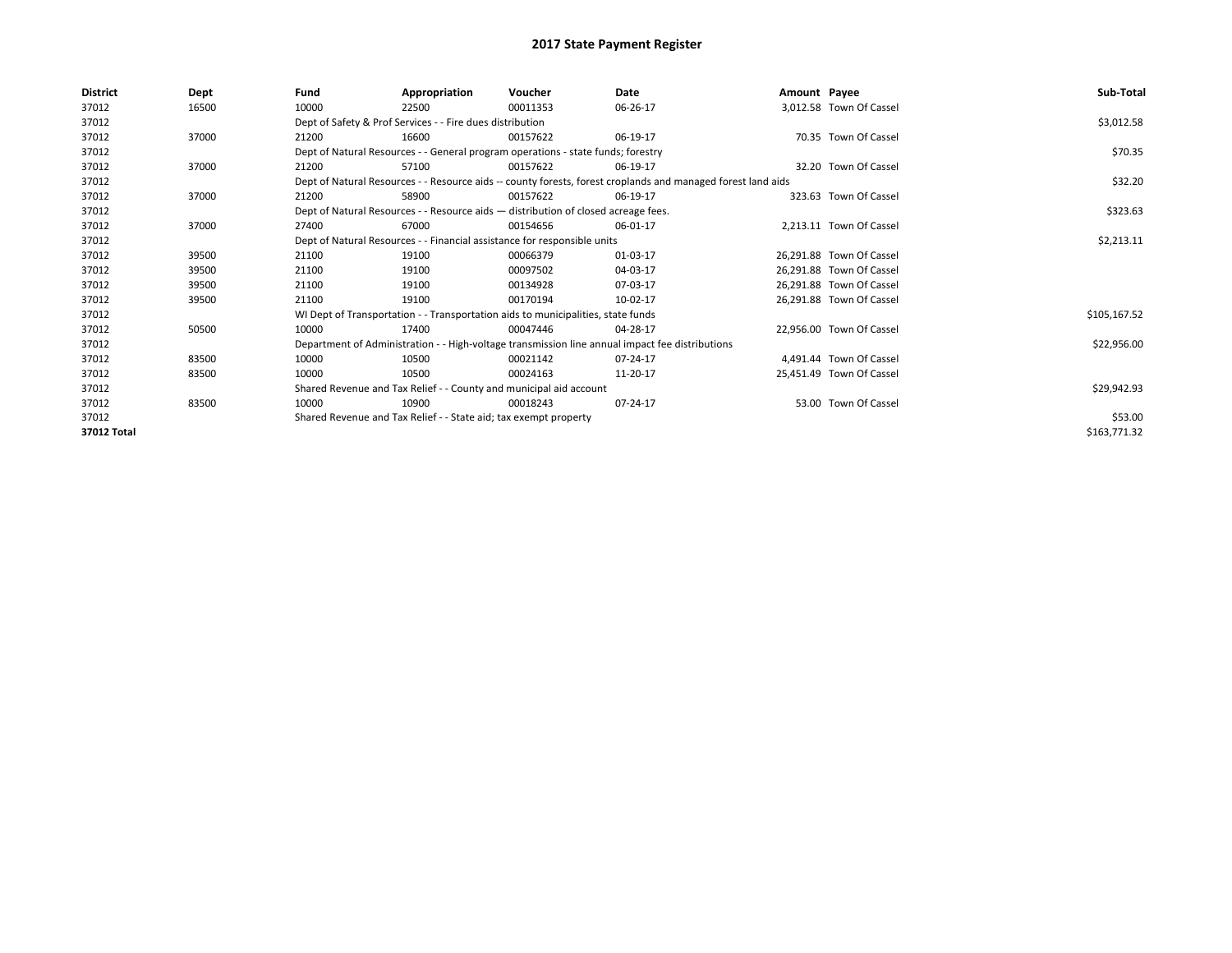| <b>District</b> | Dept  | Fund  | Appropriation                                                                      | Voucher  | Date                                                                                                         | Amount Payee |                             | Sub-Total    |
|-----------------|-------|-------|------------------------------------------------------------------------------------|----------|--------------------------------------------------------------------------------------------------------------|--------------|-----------------------------|--------------|
| 37014           | 16500 | 10000 | 22500                                                                              | 00011354 | 06-26-17                                                                                                     |              | 4,628.38 Town Of Cleveland  |              |
| 37014           |       |       | Dept of Safety & Prof Services - - Fire dues distribution                          |          |                                                                                                              |              |                             | \$4,628.38   |
| 37014           | 37000 | 21200 | 16600                                                                              | 00157623 | 06-19-17                                                                                                     |              | 108.49 Town Of Cleveland    |              |
| 37014           |       |       | Dept of Natural Resources - - General program operations - state funds; forestry   |          |                                                                                                              |              |                             | \$108.49     |
| 37014           | 37000 | 21200 | 57100                                                                              | 00157623 | 06-19-17                                                                                                     |              | 49.65 Town Of Cleveland     |              |
| 37014           |       |       |                                                                                    |          | Dept of Natural Resources - - Resource aids -- county forests, forest croplands and managed forest land aids |              |                             | \$49.65      |
| 37014           | 37000 | 21200 | 58900                                                                              | 00157623 | 06-19-17                                                                                                     |              | 499.05 Town Of Cleveland    |              |
| 37014           |       |       | Dept of Natural Resources - - Resource aids - distribution of closed acreage fees. |          |                                                                                                              |              |                             | \$499.05     |
| 37014           | 37000 | 27400 | 67000                                                                              | 00154233 | 06-01-17                                                                                                     |              | 1,446.09 Town Of Cleveland  |              |
| 37014           |       |       | Dept of Natural Resources - - Financial assistance for responsible units           |          |                                                                                                              |              |                             | \$1,446.09   |
| 37014           | 39500 | 21100 | 19100                                                                              | 00066380 | 01-03-17                                                                                                     |              | 25,075.27 Town Of Cleveland |              |
| 37014           | 39500 | 21100 | 19100                                                                              | 00097503 | 04-03-17                                                                                                     |              | 25,075.27 Town Of Cleveland |              |
| 37014           | 39500 | 21100 | 19100                                                                              | 00134929 | 07-03-17                                                                                                     |              | 25,075.27 Town Of Cleveland |              |
| 37014           | 39500 | 21100 | 19100                                                                              | 00170195 | 10-02-17                                                                                                     |              | 25,075.29 Town Of Cleveland |              |
| 37014           |       |       | WI Dept of Transportation - - Transportation aids to municipalities, state funds   |          |                                                                                                              |              |                             | \$100,301.10 |
| 37014           | 83500 | 10000 | 10500                                                                              | 00021143 | 07-24-17                                                                                                     |              | 4,428.14 Town Of Cleveland  |              |
| 37014           | 83500 | 10000 | 10500                                                                              | 00024164 | 11-20-17                                                                                                     |              | 25,092.76 Town Of Cleveland |              |
| 37014           |       |       | Shared Revenue and Tax Relief - - County and municipal aid account                 |          |                                                                                                              |              |                             | \$29,520.90  |
| 37014           | 83500 | 10000 | 10900                                                                              | 00018244 | 07-24-17                                                                                                     |              | 83.00 Town Of Cleveland     |              |
| 37014           |       |       | Shared Revenue and Tax Relief - - State aid; tax exempt property                   |          |                                                                                                              |              |                             | \$83.00      |
| 37014 Total     |       |       |                                                                                    |          |                                                                                                              |              |                             | \$136,636.66 |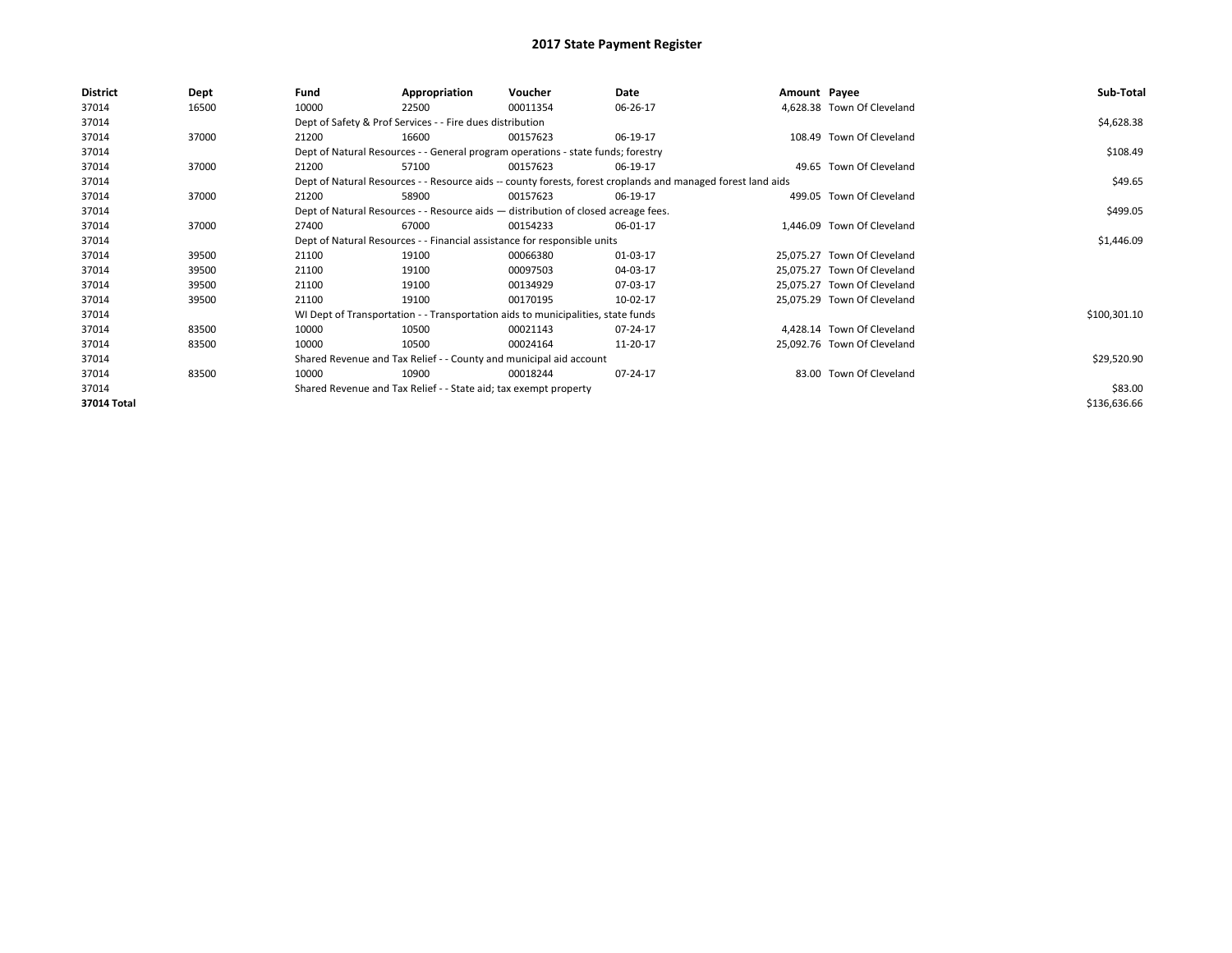| <b>District</b> | Dept  | Fund  | Appropriation                                                                                                | Voucher  | Date     | Amount Payee |                       | Sub-Total    |  |  |
|-----------------|-------|-------|--------------------------------------------------------------------------------------------------------------|----------|----------|--------------|-----------------------|--------------|--|--|
| 37016           | 16500 | 10000 | 22500                                                                                                        | 00011355 | 06-26-17 |              | 3,519.98 Town Of Day  |              |  |  |
| 37016           |       |       | Dept of Safety & Prof Services - - Fire dues distribution                                                    |          |          |              |                       | \$3,519.98   |  |  |
| 37016           | 37000 | 10000 | 50300                                                                                                        | 00142633 | 04-21-17 |              | 617.65 Town Of Day    |              |  |  |
| 37016           |       |       | Dept of Natural Resources - - Aids in lieu of taxes - general fund                                           |          |          |              |                       | \$617.65     |  |  |
| 37016           | 37000 | 21200 | 16600                                                                                                        | 00157624 | 06-19-17 |              | 211.91 Town Of Day    |              |  |  |
| 37016           |       |       | Dept of Natural Resources - - General program operations - state funds; forestry                             |          |          |              |                       | \$211.91     |  |  |
| 37016           | 37000 | 21200 | 57100                                                                                                        | 00157624 | 06-19-17 |              | 109.39 Town Of Day    |              |  |  |
| 37016           |       |       | Dept of Natural Resources - - Resource aids -- county forests, forest croplands and managed forest land aids |          |          |              |                       | \$109.39     |  |  |
| 37016           | 37000 | 21200 | 57900                                                                                                        | 00142632 | 04-21-17 |              | 705.52 Town Of Day    |              |  |  |
| 37016           |       |       | Dept of Natural Resources - - Aids in lieu of taxes - sum sufficient                                         |          |          |              |                       | \$705.52     |  |  |
| 37016           | 37000 | 21200 | 58900                                                                                                        | 00157624 | 06-19-17 |              | 974.77 Town Of Day    |              |  |  |
| 37016           |       |       | Dept of Natural Resources - - Resource aids - distribution of closed acreage fees.                           |          | \$974.77 |              |                       |              |  |  |
| 37016           | 37000 | 27400 | 67000                                                                                                        | 00154945 | 06-01-17 |              | 2,606.91 Town Of Day  |              |  |  |
| 37016           |       |       | Dept of Natural Resources - - Financial assistance for responsible units                                     |          |          |              |                       |              |  |  |
| 37016           | 39500 | 21100 | 19100                                                                                                        | 00066381 | 01-03-17 |              | 27,926.86 Town Of Day |              |  |  |
| 37016           | 39500 | 21100 | 19100                                                                                                        | 00097504 | 04-03-17 |              | 27,926.86 Town Of Day |              |  |  |
| 37016           | 39500 | 21100 | 19100                                                                                                        | 00134930 | 07-03-17 |              | 27,926.86 Town Of Day |              |  |  |
| 37016           | 39500 | 21100 | 19100                                                                                                        | 00170196 | 10-02-17 |              | 27,926.88 Town Of Day |              |  |  |
| 37016           |       |       | WI Dept of Transportation - - Transportation aids to municipalities, state funds                             |          |          |              |                       | \$111,707.46 |  |  |
| 37016           | 83500 | 10000 | 10500                                                                                                        | 00021144 | 07-24-17 |              | 7,511.37 Town Of Day  |              |  |  |
| 37016           | 83500 | 10000 | 10500                                                                                                        | 00024165 | 11-20-17 |              | 42,564.44 Town Of Day |              |  |  |
| 37016           |       |       | Shared Revenue and Tax Relief - - County and municipal aid account                                           |          |          |              |                       | \$50,075.81  |  |  |
| 37016           | 83500 | 10000 | 10900                                                                                                        | 00018245 | 07-24-17 |              | 125.00 Town Of Day    |              |  |  |
| 37016           |       |       | Shared Revenue and Tax Relief - - State aid; tax exempt property                                             |          |          |              |                       | \$125.00     |  |  |
| 37016           | 83500 | 10000 | 11000                                                                                                        | 00021144 | 07-24-17 |              | 25.87 Town Of Day     |              |  |  |
| 37016           | 83500 | 10000 | 11000                                                                                                        | 00024165 | 11-20-17 |              | 153.12 Town Of Day    |              |  |  |
| 37016           |       |       | Shared Revenue and Tax Relief - - Public utility distribution account                                        |          |          |              |                       | \$178.99     |  |  |
| 37016 Total     |       |       |                                                                                                              |          |          |              |                       | \$170,833.39 |  |  |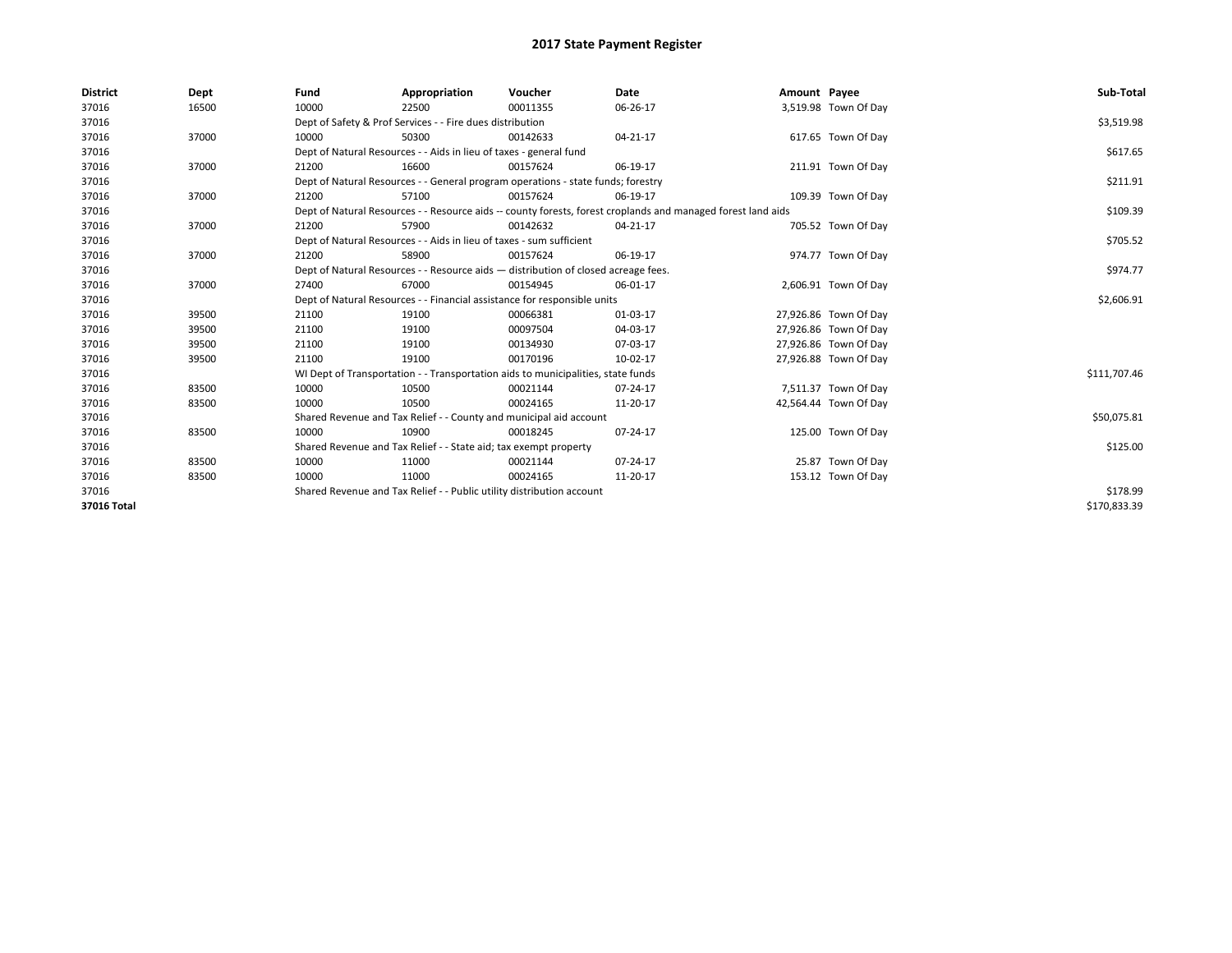| <b>District</b> | Dept  | Fund                                                               | Appropriation                                                                      | Voucher  | Date                                                                                                         | Amount Payee |                          | Sub-Total    |  |  |
|-----------------|-------|--------------------------------------------------------------------|------------------------------------------------------------------------------------|----------|--------------------------------------------------------------------------------------------------------------|--------------|--------------------------|--------------|--|--|
| 37018           | 16500 | 10000                                                              | 22500                                                                              | 00011356 | 06-26-17                                                                                                     |              | 3,362.93 Town Of Easton  |              |  |  |
| 37018           |       |                                                                    | Dept of Safety & Prof Services - - Fire dues distribution                          |          |                                                                                                              |              |                          | \$3,362.93   |  |  |
| 37018           | 37000 | 10000                                                              | 50300                                                                              | 00126131 | 02-06-17                                                                                                     |              | 10,271.65 Town Of Easton |              |  |  |
| 37018           |       |                                                                    | Dept of Natural Resources - - Aids in lieu of taxes - general fund                 |          |                                                                                                              |              |                          | \$10,271.65  |  |  |
| 37018           | 37000 | 21200                                                              | 16600                                                                              | 00157625 | 06-19-17                                                                                                     |              | 1,485.26 Town Of Easton  |              |  |  |
| 37018           |       |                                                                    | Dept of Natural Resources - - General program operations - state funds; forestry   |          |                                                                                                              |              |                          |              |  |  |
| 37018           | 37000 | 21200                                                              | 57100                                                                              | 00157625 | 06-19-17                                                                                                     |              | 747.63 Town Of Easton    |              |  |  |
| 37018           |       |                                                                    |                                                                                    |          | Dept of Natural Resources - - Resource aids -- county forests, forest croplands and managed forest land aids |              |                          | \$747.63     |  |  |
| 37018           | 37000 | 21200                                                              | 58900                                                                              | 00157625 | 06-19-17                                                                                                     |              | 6,832.18 Town Of Easton  |              |  |  |
| 37018           |       |                                                                    | Dept of Natural Resources - - Resource aids - distribution of closed acreage fees. |          |                                                                                                              |              |                          | \$6,832.18   |  |  |
| 37018           | 37000 | 27400                                                              | 67000                                                                              | 00154879 | 06-01-17                                                                                                     |              | 650.54 Town Of Easton    |              |  |  |
| 37018           |       |                                                                    | Dept of Natural Resources - - Financial assistance for responsible units           |          |                                                                                                              |              |                          | \$650.54     |  |  |
| 37018           | 37000 | 27400                                                              | 67300                                                                              | 00154879 | 06-01-17                                                                                                     |              | 289.93 Town Of Easton    |              |  |  |
| 37018           |       |                                                                    | Dept of Natural Resources - - Recycling consolidation grants                       |          |                                                                                                              |              |                          | \$289.93     |  |  |
| 37018           | 39500 | 21100                                                              | 19100                                                                              | 00066382 | 01-03-17                                                                                                     |              | 33,376.81 Town Of Easton |              |  |  |
| 37018           | 39500 | 21100                                                              | 19100                                                                              | 00097505 | 04-03-17                                                                                                     |              | 33,376.81 Town Of Easton |              |  |  |
| 37018           | 39500 | 21100                                                              | 19100                                                                              | 00134931 | 07-03-17                                                                                                     |              | 33.376.81 Town Of Easton |              |  |  |
| 37018           | 39500 | 21100                                                              | 19100                                                                              | 00170197 | 10-02-17                                                                                                     |              | 33,376.83 Town Of Easton |              |  |  |
| 37018           |       |                                                                    | WI Dept of Transportation - - Transportation aids to municipalities, state funds   |          |                                                                                                              |              |                          | \$133,507.26 |  |  |
| 37018           | 83500 | 10000                                                              | 10500                                                                              | 00021145 | $07 - 24 - 17$                                                                                               |              | 7,739.87 Town Of Easton  |              |  |  |
| 37018           | 83500 | 10000                                                              | 10500                                                                              | 00024166 | 11-20-17                                                                                                     |              | 43,863.51 Town Of Easton |              |  |  |
| 37018           |       | Shared Revenue and Tax Relief - - County and municipal aid account |                                                                                    |          |                                                                                                              |              |                          | \$51,603.38  |  |  |
| 37018           | 83500 | 10000                                                              | 10900                                                                              | 00018246 | 07-24-17                                                                                                     |              | 25.00 Town Of Easton     |              |  |  |
| 37018           |       | Shared Revenue and Tax Relief - - State aid; tax exempt property   |                                                                                    | \$25.00  |                                                                                                              |              |                          |              |  |  |
| 37018 Total     |       |                                                                    |                                                                                    |          |                                                                                                              |              |                          | \$208,775.76 |  |  |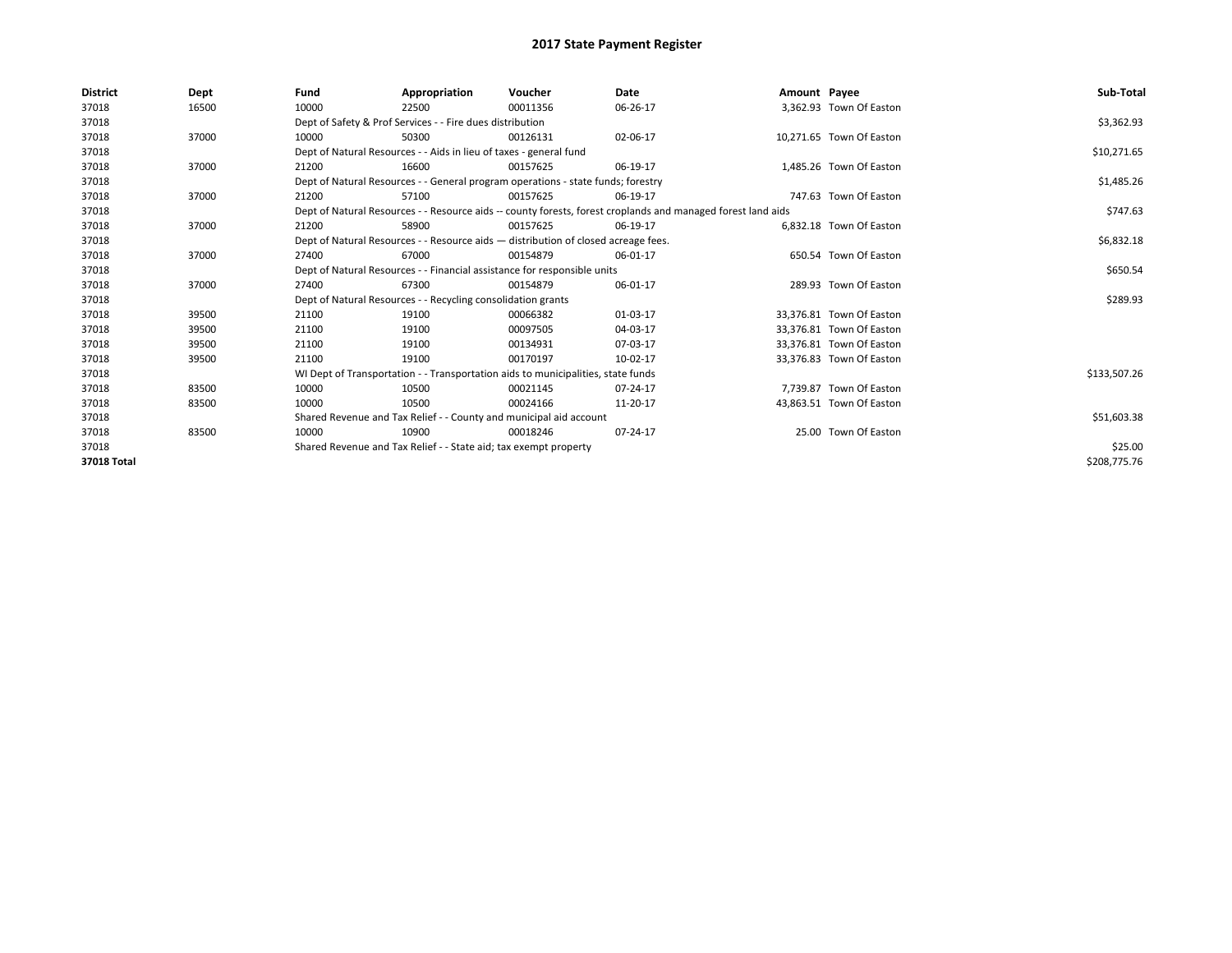| <b>District</b> | Dept  | Fund  | Appropriation                                                                                                | Voucher  | Date     | Amount Payee |                              | Sub-Total    |  |  |  |
|-----------------|-------|-------|--------------------------------------------------------------------------------------------------------------|----------|----------|--------------|------------------------------|--------------|--|--|--|
| 37020           | 16500 | 10000 | 22500                                                                                                        | 00011357 | 06-27-17 |              | 2,711.85 Town Of Eau Pleine  |              |  |  |  |
| 37020           |       |       | Dept of Safety & Prof Services - - Fire dues distribution                                                    |          |          |              |                              | \$2,711.85   |  |  |  |
| 37020           | 37000 | 21200 | 16600                                                                                                        | 00157626 | 06-19-17 |              | 483.57 Town Of Eau Pleine    |              |  |  |  |
| 37020           |       |       | Dept of Natural Resources - - General program operations - state funds; forestry                             |          |          |              |                              | \$483.57     |  |  |  |
| 37020           | 37000 | 21200 | 57100                                                                                                        | 00157626 | 06-19-17 |              | 231.92 Town Of Eau Pleine    |              |  |  |  |
| 37020           |       |       | Dept of Natural Resources - - Resource aids -- county forests, forest croplands and managed forest land aids |          |          |              |                              |              |  |  |  |
| 37020           | 37000 | 21200 | 58900                                                                                                        | 00157626 | 06-19-17 |              | 2,224.42 Town Of Eau Pleine  |              |  |  |  |
| 37020           |       |       | Dept of Natural Resources - - Resource aids - distribution of closed acreage fees.                           |          |          |              |                              | \$2,224.42   |  |  |  |
| 37020           | 37000 | 27400 | 67000                                                                                                        | 00154504 | 06-01-17 |              | 1,144.95 Town Of Eau Pleine  |              |  |  |  |
| 37020           |       |       | Dept of Natural Resources - - Financial assistance for responsible units                                     |          |          |              |                              |              |  |  |  |
| 37020           | 39500 | 21100 | 19100                                                                                                        | 00066383 | 01-03-17 |              | 22,735.65 Town Of Eau Pleine |              |  |  |  |
| 37020           | 39500 | 21100 | 19100                                                                                                        | 00097506 | 04-03-17 |              | 22,735.65 Town Of Eau Pleine |              |  |  |  |
| 37020           | 39500 | 21100 | 19100                                                                                                        | 00134932 | 07-03-17 |              | 22,735.65 Town Of Eau Pleine |              |  |  |  |
| 37020           | 39500 | 21100 | 19100                                                                                                        | 00170198 | 10-02-17 |              | 22,735.65 Town Of Eau Pleine |              |  |  |  |
| 37020           |       |       | WI Dept of Transportation - - Transportation aids to municipalities, state funds                             |          |          |              |                              | \$90,942.60  |  |  |  |
| 37020           | 83500 | 10000 | 10500                                                                                                        | 00021146 | 07-24-17 |              | 4,171.28 Town Of Eau Pleine  |              |  |  |  |
| 37020           | 83500 | 10000 | 10500                                                                                                        | 00024167 | 11-20-17 |              | 23,637.22 Town Of Eau Pleine |              |  |  |  |
| 37020           |       |       | Shared Revenue and Tax Relief - - County and municipal aid account                                           |          |          |              |                              | \$27,808.50  |  |  |  |
| 37020           | 83500 | 10000 | 10900                                                                                                        | 00018247 | 07-24-17 |              | 8.00 Town Of Eau Pleine      |              |  |  |  |
| 37020           |       |       | Shared Revenue and Tax Relief - - State aid; tax exempt property                                             |          |          |              |                              | \$8.00       |  |  |  |
| 37020 Total     |       |       |                                                                                                              |          |          |              |                              | \$125,555.81 |  |  |  |
|                 |       |       |                                                                                                              |          |          |              |                              |              |  |  |  |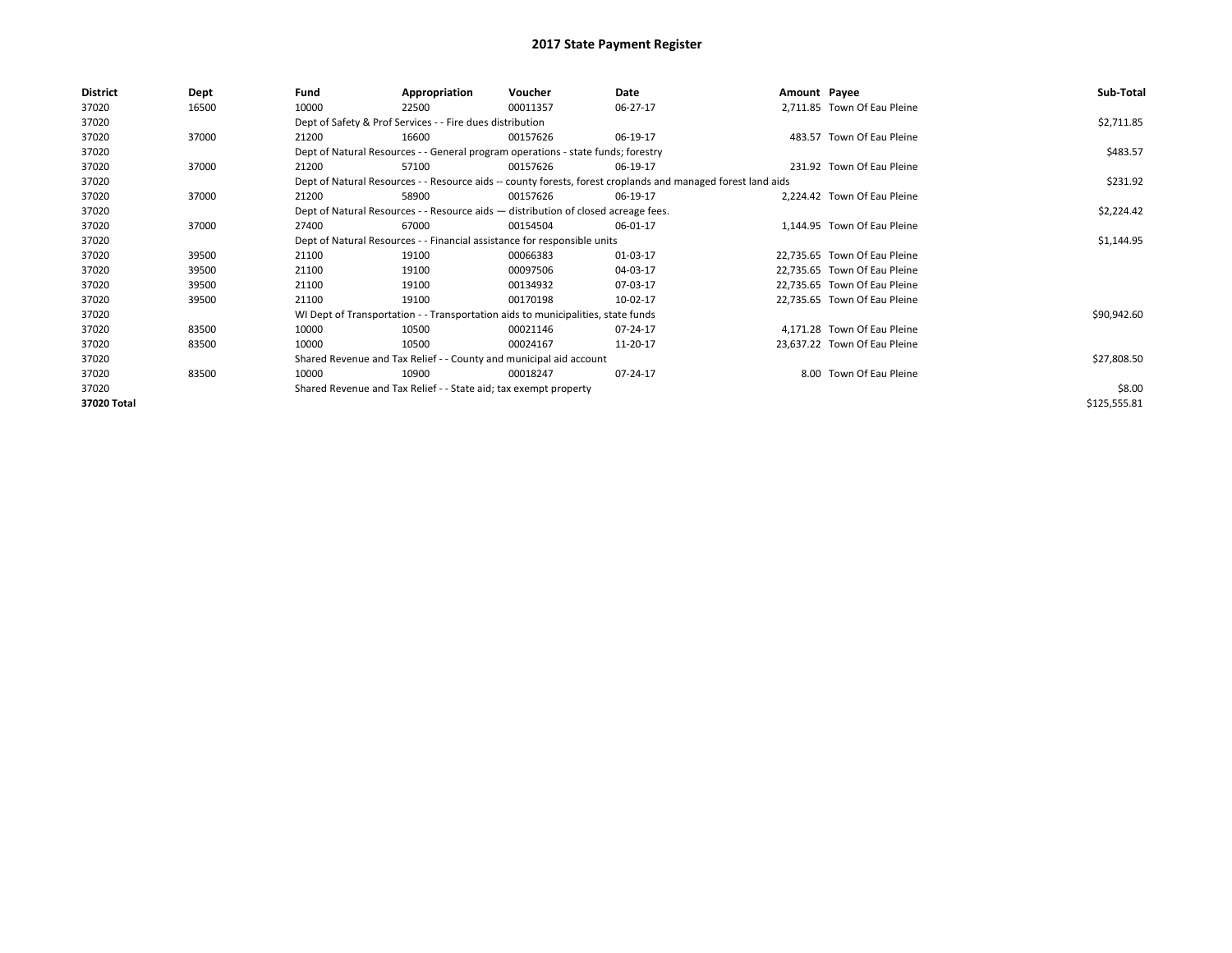| <b>District</b> | Dept  | Fund                                                                     | Appropriation                                                                      | Voucher     | Date                                                                                                         | Amount Payee |                           | Sub-Total    |
|-----------------|-------|--------------------------------------------------------------------------|------------------------------------------------------------------------------------|-------------|--------------------------------------------------------------------------------------------------------------|--------------|---------------------------|--------------|
| 37022           | 16500 | 10000                                                                    | 22500                                                                              | 00011358    | 06-26-17                                                                                                     |              | 1,923.33 Town Of Elderon  |              |
| 37022           |       |                                                                          | Dept of Safety & Prof Services - - Fire dues distribution                          |             |                                                                                                              |              |                           | \$1,923.33   |
| 37022           | 37000 | 10000                                                                    | 50300                                                                              | 00142750    | $04 - 21 - 17$                                                                                               |              | 97.09 Town Of Elderon     |              |
| 37022           | 37000 | 10000                                                                    | 50300                                                                              | 00189289    | 10-17-17                                                                                                     |              | 2,720.10 Town Of Elderon  |              |
| 37022           |       |                                                                          | Dept of Natural Resources - - Aids in lieu of taxes - general fund                 |             |                                                                                                              |              |                           | \$2,817.19   |
| 37022           | 37000 | 21200                                                                    | 16600                                                                              | 00157627    | 06-19-17                                                                                                     |              | 1.623.54 Town Of Elderon  |              |
| 37022           |       |                                                                          | Dept of Natural Resources - - General program operations - state funds; forestry   |             |                                                                                                              |              |                           | \$1,623.54   |
| 37022           | 37000 | 21200                                                                    | 57100                                                                              | 00157627    | 06-19-17                                                                                                     |              | 831.27 Town Of Elderon    |              |
| 37022           |       |                                                                          |                                                                                    |             | Dept of Natural Resources - - Resource aids -- county forests, forest croplands and managed forest land aids |              |                           | \$831.27     |
| 37022           | 37000 | 21200                                                                    | 58900                                                                              | 00157627    | 06-19-17                                                                                                     |              | 7,468.29 Town Of Elderon  |              |
| 37022           |       |                                                                          | Dept of Natural Resources - - Resource aids - distribution of closed acreage fees. |             |                                                                                                              |              |                           | \$7,468.29   |
| 37022           | 37000 | 27400                                                                    | 67000                                                                              | 00154690    | 06-01-17                                                                                                     |              | 1,125.18 Town Of Elderon  |              |
| 37022           |       | Dept of Natural Resources - - Financial assistance for responsible units |                                                                                    | \$1,125.18  |                                                                                                              |              |                           |              |
| 37022           | 39500 | 21100                                                                    | 19100                                                                              | 00066384    | 01-03-17                                                                                                     |              | 19,504.21 Town Of Elderon |              |
| 37022           | 39500 | 21100                                                                    | 19100                                                                              | 00097507    | 04-03-17                                                                                                     |              | 19.504.21 Town Of Elderon |              |
| 37022           | 39500 | 21100                                                                    | 19100                                                                              | 00134933    | 07-03-17                                                                                                     |              | 19,504.21 Town Of Elderon |              |
| 37022           | 39500 | 21100                                                                    | 19100                                                                              | 00170199    | 10-02-17                                                                                                     |              | 19,504.23 Town Of Elderon |              |
| 37022           |       |                                                                          | WI Dept of Transportation - - Transportation aids to municipalities, state funds   |             |                                                                                                              |              |                           | \$78,016.86  |
| 37022           | 50500 | 10000                                                                    | 17400                                                                              | 00047447    | 04-28-17                                                                                                     |              | 40,466.00 Town Of Elderon |              |
| 37022           |       |                                                                          |                                                                                    |             | Department of Administration - - High-voltage transmission line annual impact fee distributions              |              |                           | \$40,466.00  |
| 37022           | 83500 | 10000                                                                    | 10500                                                                              | 00021147    | 07-24-17                                                                                                     |              | 4,433.96 Town Of Elderon  |              |
| 37022           | 83500 | 10000                                                                    | 10500                                                                              | 00024168    | 11-20-17                                                                                                     |              | 25,125.79 Town Of Elderon |              |
| 37022           |       | Shared Revenue and Tax Relief - - County and municipal aid account       |                                                                                    | \$29,559.75 |                                                                                                              |              |                           |              |
| 37022           | 83500 | 10000                                                                    | 10900                                                                              | 00018248    | 07-24-17                                                                                                     |              | 1.00 Town Of Elderon      |              |
| 37022           |       |                                                                          | Shared Revenue and Tax Relief - - State aid; tax exempt property                   |             |                                                                                                              |              |                           | \$1.00       |
| 37022 Total     |       |                                                                          |                                                                                    |             |                                                                                                              |              |                           | \$163,832.41 |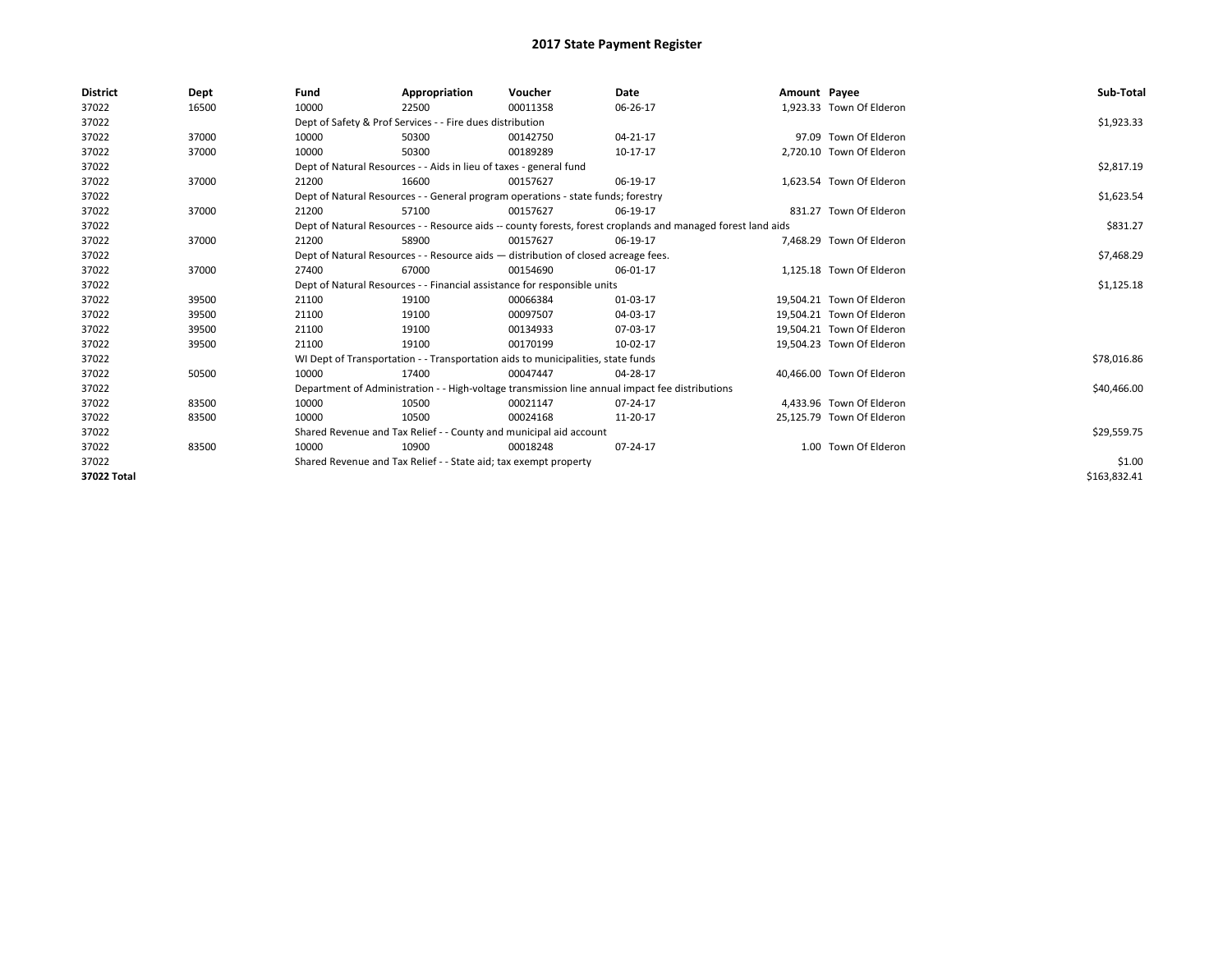| <b>District</b> | Dept  | Fund  | Appropriation                                                      | Voucher                                                                            | Date                                                                                                         | Amount Payee |                          | Sub-Total    |
|-----------------|-------|-------|--------------------------------------------------------------------|------------------------------------------------------------------------------------|--------------------------------------------------------------------------------------------------------------|--------------|--------------------------|--------------|
| 37024           | 16500 | 10000 | 22500                                                              | 00011359                                                                           | 06-26-17                                                                                                     |              | 2,692.57 Emmet, Town of  |              |
| 37024           |       |       | Dept of Safety & Prof Services - - Fire dues distribution          |                                                                                    |                                                                                                              |              |                          | \$2,692.57   |
| 37024           | 37000 | 21200 | 16600                                                              | 00157628                                                                           | 06-19-17                                                                                                     |              | 1,160.00 Emmet, Town of  |              |
| 37024           |       |       |                                                                    | Dept of Natural Resources - - General program operations - state funds; forestry   |                                                                                                              |              |                          | \$1,160.00   |
| 37024           | 37000 | 21200 | 57100                                                              | 00157628                                                                           | 06-19-17                                                                                                     |              | 558.31 Emmet, Town of    |              |
| 37024           |       |       |                                                                    |                                                                                    | Dept of Natural Resources - - Resource aids -- county forests, forest croplands and managed forest land aids |              |                          | \$558.31     |
| 37024           | 37000 | 21200 | 58900                                                              | 00157628                                                                           | 06-19-17                                                                                                     |              | 5,335.99 Emmet, Town of  |              |
| 37024           |       |       |                                                                    | Dept of Natural Resources - - Resource aids - distribution of closed acreage fees. |                                                                                                              |              |                          | \$5,335.99   |
| 37024           | 37000 | 27400 | 67000                                                              | 00154564                                                                           | 06-01-17                                                                                                     |              | 837.54 Emmet, Town of    |              |
| 37024           |       |       |                                                                    | Dept of Natural Resources - - Financial assistance for responsible units           |                                                                                                              |              |                          | \$837.54     |
| 37024           | 37000 | 27400 | 67300                                                              | 00154564                                                                           | 06-01-17                                                                                                     |              | 241.23 Emmet, Town of    |              |
| 37024           |       |       | Dept of Natural Resources - - Recycling consolidation grants       |                                                                                    | \$241.23                                                                                                     |              |                          |              |
| 37024           | 39500 | 21100 | 19100                                                              | 00066385                                                                           | 01-03-17                                                                                                     |              | 27,657.12 Emmet, Town of |              |
| 37024           | 39500 | 21100 | 19100                                                              | 00097508                                                                           | 04-03-17                                                                                                     |              | 27,657.12 Emmet, Town of |              |
| 37024           | 39500 | 21100 | 19100                                                              | 00134934                                                                           | 07-03-17                                                                                                     |              | 27,657.12 Emmet, Town of |              |
| 37024           | 39500 | 21100 | 19100                                                              | 00170200                                                                           | 10-02-17                                                                                                     |              | 27.657.12 Emmet. Town of |              |
| 37024           |       |       |                                                                    | WI Dept of Transportation - - Transportation aids to municipalities, state funds   |                                                                                                              |              |                          | \$110,628.48 |
| 37024           | 50500 | 10000 | 17400                                                              | 00047448                                                                           | 04-28-17                                                                                                     |              | 21,729.00 Emmet, Town of |              |
| 37024           |       |       |                                                                    |                                                                                    | Department of Administration - - High-voltage transmission line annual impact fee distributions              |              |                          | \$21,729.00  |
| 37024           | 83500 | 10000 | 10500                                                              | 00021148                                                                           | 07-24-17                                                                                                     |              | 3,237.39 Emmet, Town of  |              |
| 37024           | 83500 | 10000 | 10500                                                              | 00024169                                                                           | 11-20-17                                                                                                     |              | 18,345.20 Emmet, Town of |              |
| 37024           |       |       | Shared Revenue and Tax Relief - - County and municipal aid account |                                                                                    |                                                                                                              |              |                          | \$21,582.59  |
| 37024           | 83500 | 10000 | 10900                                                              | 00018249                                                                           | 07-24-17                                                                                                     |              | 16.00 Emmet, Town of     |              |
| 37024           |       |       | Shared Revenue and Tax Relief - - State aid; tax exempt property   |                                                                                    |                                                                                                              |              |                          | \$16.00      |
| 37024 Total     |       |       |                                                                    |                                                                                    |                                                                                                              |              |                          | \$164,781.71 |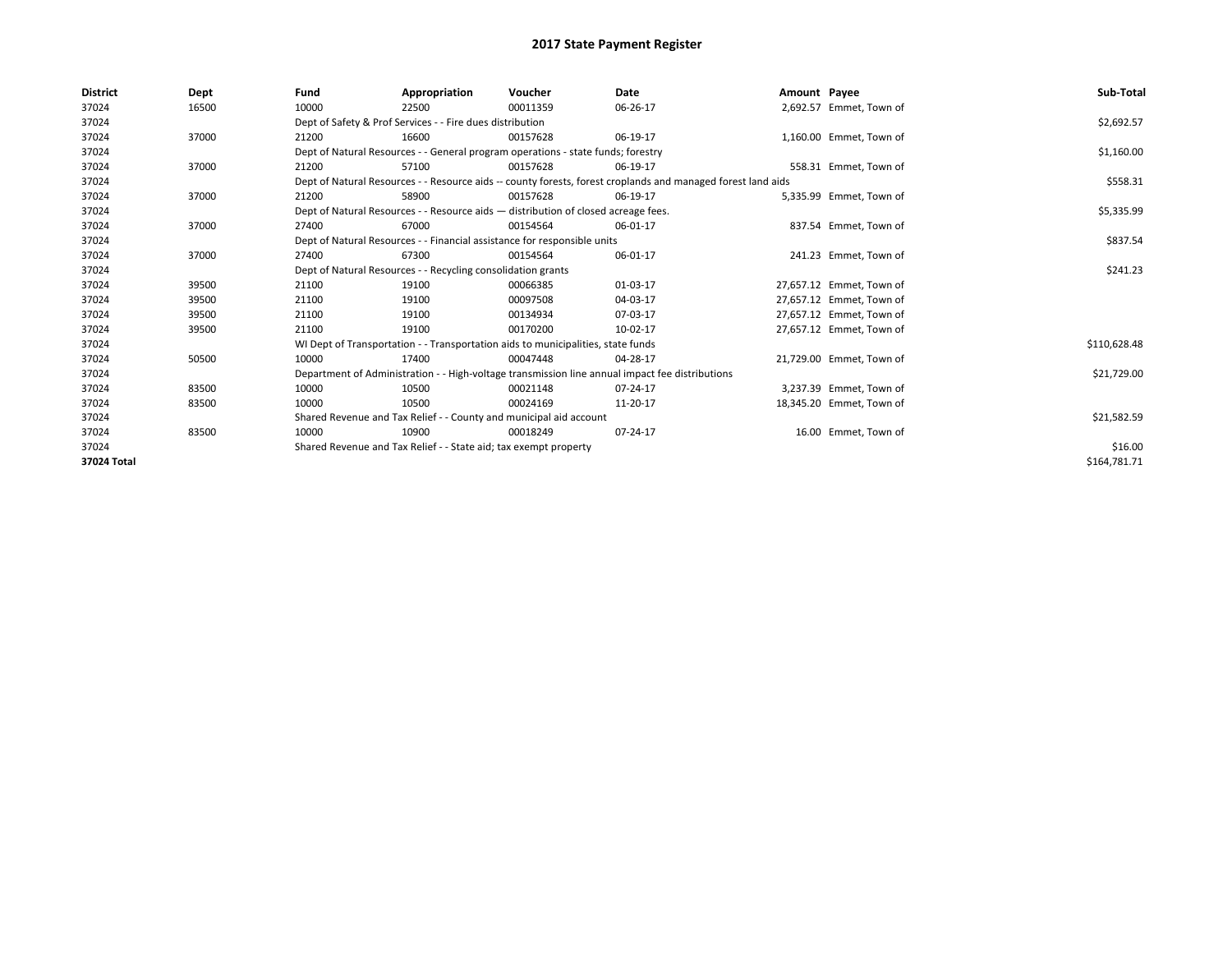| <b>District</b> | Dept  | Fund                                                               | Appropriation                                                                                                | Voucher                                                                            | Date                                                                                            | Amount Payee |                              | Sub-Total    |
|-----------------|-------|--------------------------------------------------------------------|--------------------------------------------------------------------------------------------------------------|------------------------------------------------------------------------------------|-------------------------------------------------------------------------------------------------|--------------|------------------------------|--------------|
| 37026           | 16500 | 10000                                                              | 22500                                                                                                        | 00011360                                                                           | 06-26-17                                                                                        |              | 1,778.90 Frankfort, Town of  |              |
| 37026           |       |                                                                    | Dept of Safety & Prof Services - - Fire dues distribution                                                    |                                                                                    |                                                                                                 |              |                              | \$1,778.90   |
| 37026           | 37000 | 21200                                                              | 16600                                                                                                        | 00157629                                                                           | 06-19-17                                                                                        |              | 981.03 Frankfort, Town of    |              |
| 37026           |       |                                                                    |                                                                                                              | Dept of Natural Resources - - General program operations - state funds; forestry   |                                                                                                 |              |                              | \$981.03     |
| 37026           | 37000 | 21200                                                              | 57100                                                                                                        | 00157629                                                                           | 06-19-17                                                                                        |              | 464.00 Frankfort, Town of    |              |
| 37026           |       |                                                                    | Dept of Natural Resources - - Resource aids -- county forests, forest croplands and managed forest land aids |                                                                                    | \$464.00                                                                                        |              |                              |              |
| 37026           | 37000 | 21200                                                              | 58900                                                                                                        | 00157629                                                                           | 06-19-17                                                                                        |              | 4,512.75 Frankfort, Town of  |              |
| 37026           |       |                                                                    |                                                                                                              | Dept of Natural Resources - - Resource aids - distribution of closed acreage fees. |                                                                                                 |              |                              | \$4,512.75   |
| 37026           | 37000 | 27400                                                              | 67000                                                                                                        | 00154930                                                                           | 06-01-17                                                                                        |              | 1,871.41 Frankfort, Town of  |              |
| 37026           |       |                                                                    |                                                                                                              | Dept of Natural Resources - - Financial assistance for responsible units           |                                                                                                 |              |                              | \$1,871.41   |
| 37026           | 39500 | 21100                                                              | 19100                                                                                                        | 00066386                                                                           | 01-03-17                                                                                        |              | 24,530.28 Frankfort, Town of |              |
| 37026           | 39500 | 21100                                                              | 19100                                                                                                        | 00097509                                                                           | 04-03-17                                                                                        |              | 24,530.28 Frankfort, Town of |              |
| 37026           | 39500 | 21100                                                              | 19100                                                                                                        | 00134935                                                                           | 07-03-17                                                                                        |              | 24,530.28 Frankfort, Town of |              |
| 37026           | 39500 | 21100                                                              | 19100                                                                                                        | 00170201                                                                           | 10-02-17                                                                                        |              | 24,530.28 Frankfort, Town of |              |
| 37026           |       |                                                                    |                                                                                                              | WI Dept of Transportation - - Transportation aids to municipalities, state funds   |                                                                                                 |              |                              | \$98,121.12  |
| 37026           | 39500 | 21100                                                              | 27800                                                                                                        | 00177879                                                                           | 10-12-17                                                                                        |              | 26,293.48 Frankfort, Town of |              |
| 37026           |       |                                                                    |                                                                                                              | WI Dept of Transportation - - Local roads improvement program, state funds         |                                                                                                 |              |                              | \$26,293.48  |
| 37026           | 50500 | 10000                                                              | 17400                                                                                                        | 00047449                                                                           | 04-28-17                                                                                        |              | 30,063.00 Frankfort, Town of |              |
| 37026           |       |                                                                    |                                                                                                              |                                                                                    | Department of Administration - - High-voltage transmission line annual impact fee distributions |              |                              | \$30,063.00  |
| 37026           | 83500 | 10000                                                              | 10500                                                                                                        | 00021149                                                                           | 07-24-17                                                                                        |              | 6,293.16 Frankfort, Town of  |              |
| 37026           | 83500 | 10000                                                              | 10500                                                                                                        | 00024170                                                                           | 11-20-17                                                                                        |              | 35,661.26 Frankfort, Town of |              |
| 37026           |       | Shared Revenue and Tax Relief - - County and municipal aid account |                                                                                                              |                                                                                    |                                                                                                 |              |                              | \$41,954.42  |
| 37026           | 83500 | 10000                                                              | 10900                                                                                                        | 00018250                                                                           | 07-24-17                                                                                        |              | 3.00 Frankfort, Town of      |              |
| 37026           |       |                                                                    | Shared Revenue and Tax Relief - - State aid; tax exempt property                                             |                                                                                    | \$3.00                                                                                          |              |                              |              |
| 37026 Total     |       |                                                                    |                                                                                                              |                                                                                    |                                                                                                 |              |                              | \$206,043.11 |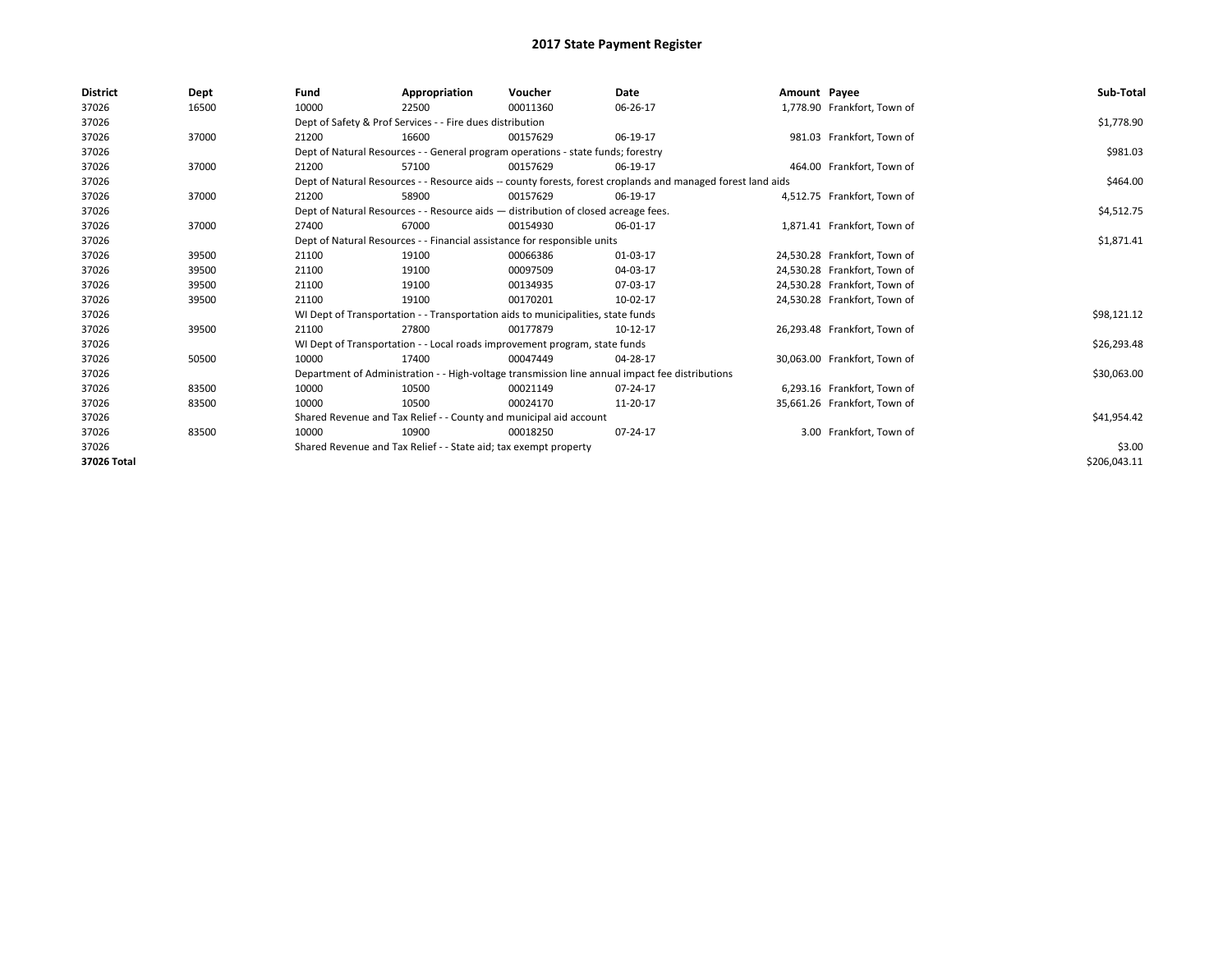| District    | Dept  | Fund  | Appropriation                                                                      | Voucher  | Date                                                                                                         | Amount Payee |                            | Sub-Total   |
|-------------|-------|-------|------------------------------------------------------------------------------------|----------|--------------------------------------------------------------------------------------------------------------|--------------|----------------------------|-------------|
| 37028       | 16500 | 10000 | 22500                                                                              | 00012426 | 06-30-17                                                                                                     |              | 1,588.61 Franzen, Town of  |             |
| 37028       |       |       | Dept of Safety & Prof Services - - Fire dues distribution                          |          |                                                                                                              |              |                            | \$1,588.61  |
| 37028       | 37000 | 21200 | 16600                                                                              | 00157630 | 06-19-17                                                                                                     |              | 2,549.17 Franzen, Town of  |             |
| 37028       |       |       | Dept of Natural Resources - - General program operations - state funds; forestry   |          |                                                                                                              |              |                            | \$2,549.17  |
| 37028       | 37000 | 21200 | 57100                                                                              | 00157630 | 06-19-17                                                                                                     |              | 1,174.72 Franzen, Town of  |             |
| 37028       |       |       |                                                                                    |          | Dept of Natural Resources - - Resource aids -- county forests, forest croplands and managed forest land aids |              |                            | \$1,174.72  |
| 37028       | 37000 | 21200 | 58900                                                                              | 00157630 | 06-19-17                                                                                                     |              | 11,726.19 Franzen, Town of |             |
| 37028       |       |       | Dept of Natural Resources - - Resource aids - distribution of closed acreage fees. |          |                                                                                                              |              |                            | \$11,726.19 |
| 37028       | 39500 | 21100 | 19100                                                                              | 00066387 | 01-03-17                                                                                                     |              | 16,102.12 Franzen, Town of |             |
| 37028       | 39500 | 21100 | 19100                                                                              | 00097510 | 04-03-17                                                                                                     |              | 16,102.12 Franzen, Town of |             |
| 37028       | 39500 | 21100 | 19100                                                                              | 00134936 | 07-03-17                                                                                                     |              | 16,102.12 Franzen, Town of |             |
| 37028       | 39500 | 21100 | 19100                                                                              | 00170202 | 10-02-17                                                                                                     |              | 16,102.14 Franzen, Town of |             |
| 37028       |       |       | WI Dept of Transportation - - Transportation aids to municipalities, state funds   |          |                                                                                                              |              |                            | \$64,408.50 |
| 37028       | 83500 | 10000 | 10500                                                                              | 00021150 | 07-24-17                                                                                                     |              | 2,721.14 Franzen, Town of  |             |
| 37028       | 83500 | 10000 | 10500                                                                              | 00024171 | 11-20-17                                                                                                     |              | 15,419.80 Franzen, Town of |             |
| 37028       |       |       | Shared Revenue and Tax Relief - - County and municipal aid account                 |          |                                                                                                              |              |                            | \$18,140.94 |
| 37028       | 83500 | 10000 | 10900                                                                              | 00018251 | 07-24-17                                                                                                     |              | 3.00 Franzen, Town of      |             |
| 37028       |       |       | Shared Revenue and Tax Relief - - State aid; tax exempt property                   |          |                                                                                                              |              |                            | \$3.00      |
| 37028 Total |       |       |                                                                                    |          |                                                                                                              |              |                            | \$99,591.13 |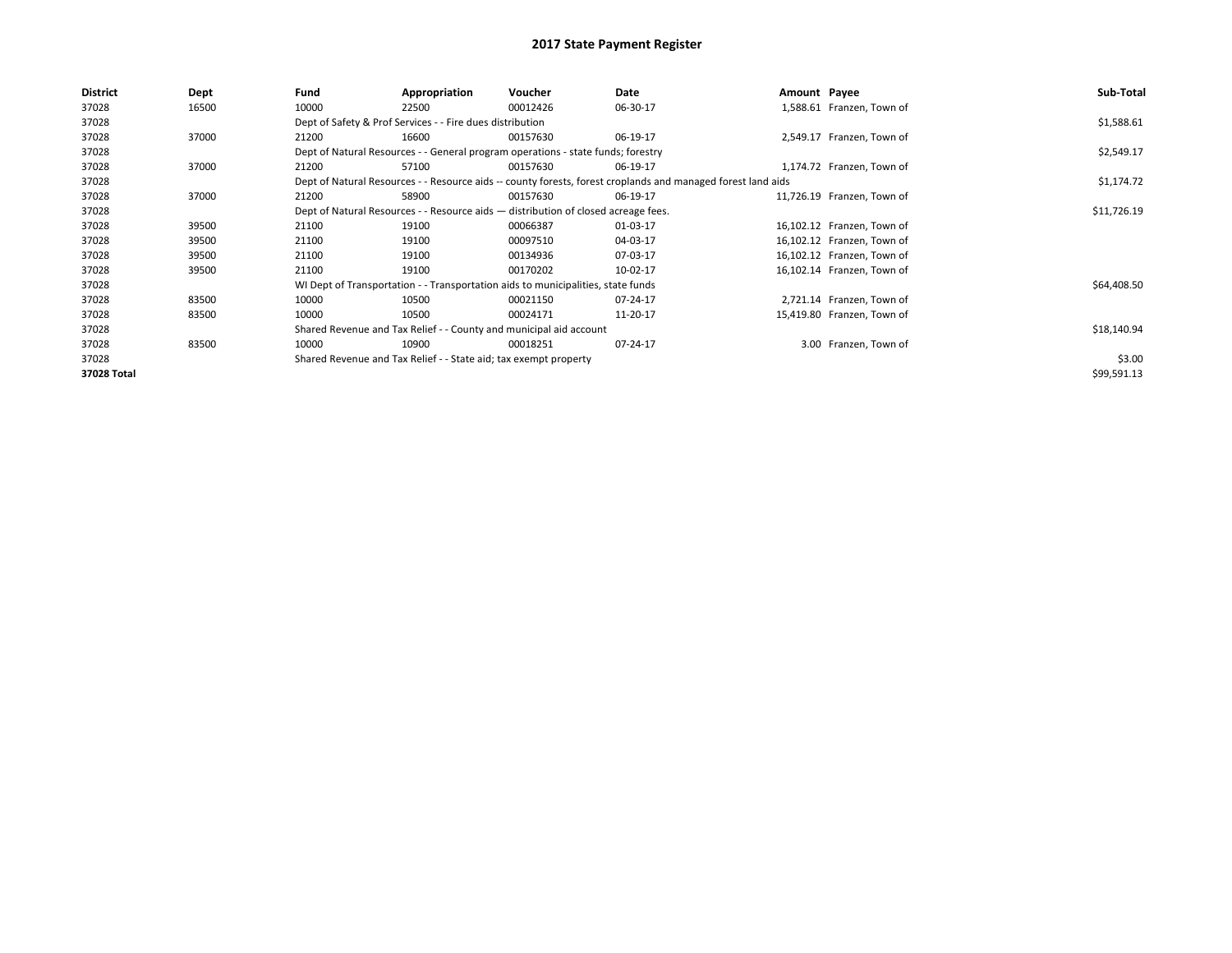| <b>District</b> | Dept  | Fund  | Appropriation                                                                                                | Voucher                                                                            | Date     | Amount Payee |                                | Sub-Total   |  |  |  |
|-----------------|-------|-------|--------------------------------------------------------------------------------------------------------------|------------------------------------------------------------------------------------|----------|--------------|--------------------------------|-------------|--|--|--|
| 37030           | 16500 | 10000 | 22500                                                                                                        | 00011361                                                                           | 06-26-17 |              | 2,064.24 Town of Green Valley  |             |  |  |  |
| 37030           |       |       | Dept of Safety & Prof Services - - Fire dues distribution                                                    |                                                                                    |          |              |                                | \$2,064.24  |  |  |  |
| 37030           | 37000 | 10000 | 50300                                                                                                        | 00143125                                                                           | 04-21-17 |              | 923.16 Town of Green Valley    |             |  |  |  |
| 37030           | 37000 | 10000 | 50300                                                                                                        | 00189290                                                                           | 10-17-17 |              | 15,307.05 Town of Green Valley |             |  |  |  |
| 37030           |       |       | Dept of Natural Resources - - Aids in lieu of taxes - general fund                                           |                                                                                    |          |              |                                |             |  |  |  |
| 37030           | 37000 | 21200 | 16600                                                                                                        | 00157631                                                                           | 06-19-17 |              | 123.67 Town of Green Valley    |             |  |  |  |
| 37030           |       |       |                                                                                                              | Dept of Natural Resources - - General program operations - state funds; forestry   |          |              |                                | \$123.67    |  |  |  |
| 37030           | 37000 | 21200 | 57100                                                                                                        | 00157631                                                                           | 06-19-17 |              | 75.40 Town of Green Valley     |             |  |  |  |
| 37030           |       |       | Dept of Natural Resources - - Resource aids -- county forests, forest croplands and managed forest land aids |                                                                                    |          |              |                                |             |  |  |  |
| 37030           | 37000 | 21200 | 57900                                                                                                        | 00143126                                                                           | 04-21-17 |              | 7,837.62 Town of Green Valley  |             |  |  |  |
| 37030           |       |       | Dept of Natural Resources - - Aids in lieu of taxes - sum sufficient                                         |                                                                                    |          |              |                                | \$7,837.62  |  |  |  |
| 37030           | 37000 | 21200 | 58900                                                                                                        | 00157631                                                                           | 06-19-17 |              | 568.87 Town of Green Valley    |             |  |  |  |
| 37030           |       |       |                                                                                                              | Dept of Natural Resources - - Resource aids - distribution of closed acreage fees. |          |              |                                | \$568.87    |  |  |  |
| 37030           | 37000 | 27400 | 67000                                                                                                        | 00154379                                                                           | 06-01-17 |              | 780.49 Town of Green Valley    |             |  |  |  |
| 37030           |       |       |                                                                                                              | Dept of Natural Resources - - Financial assistance for responsible units           |          |              |                                | \$780.49    |  |  |  |
| 37030           | 39500 | 21100 | 19100                                                                                                        | 00066388                                                                           | 01-03-17 |              | 13,657.90 Town of Green Valley |             |  |  |  |
| 37030           | 39500 | 21100 | 19100                                                                                                        | 00097511                                                                           | 04-03-17 |              | 13,657.90 Town of Green Valley |             |  |  |  |
| 37030           | 39500 | 21100 | 19100                                                                                                        | 00134937                                                                           | 07-03-17 |              | 13,657.90 Town of Green Valley |             |  |  |  |
| 37030           | 39500 | 21100 | 19100                                                                                                        | 00170203                                                                           | 10-02-17 |              | 13,657.92 Town of Green Valley |             |  |  |  |
| 37030           |       |       |                                                                                                              | WI Dept of Transportation - - Transportation aids to municipalities, state funds   |          |              |                                | \$54,631.62 |  |  |  |
| 37030           | 83500 | 10000 | 10500                                                                                                        | 00021151                                                                           | 07-24-17 |              | 1,713.49 Town of Green Valley  |             |  |  |  |
| 37030           | 83500 | 10000 | 10500                                                                                                        | 00024172                                                                           | 11-20-17 |              | 9,709.79 Town of Green Valley  |             |  |  |  |
| 37030           |       |       |                                                                                                              | Shared Revenue and Tax Relief - - County and municipal aid account                 |          |              |                                | \$11,423.28 |  |  |  |
| 37030           | 83500 | 10000 | 10900                                                                                                        | 00018252                                                                           | 07-24-17 |              | 2.00 Town of Green Valley      |             |  |  |  |
| 37030           |       |       | Shared Revenue and Tax Relief - - State aid; tax exempt property                                             |                                                                                    |          |              |                                | \$2.00      |  |  |  |
| 37030           | 83500 | 10000 | 50100                                                                                                        | 00015315                                                                           | 01-31-17 |              | 634.42 Town of Green Valley    |             |  |  |  |
| 37030           |       |       | Shared Revenue and Tax Relief - - Payments for municipal services                                            |                                                                                    |          |              |                                | \$634.42    |  |  |  |
| 37030 Total     |       |       |                                                                                                              |                                                                                    |          |              |                                | \$94,371.82 |  |  |  |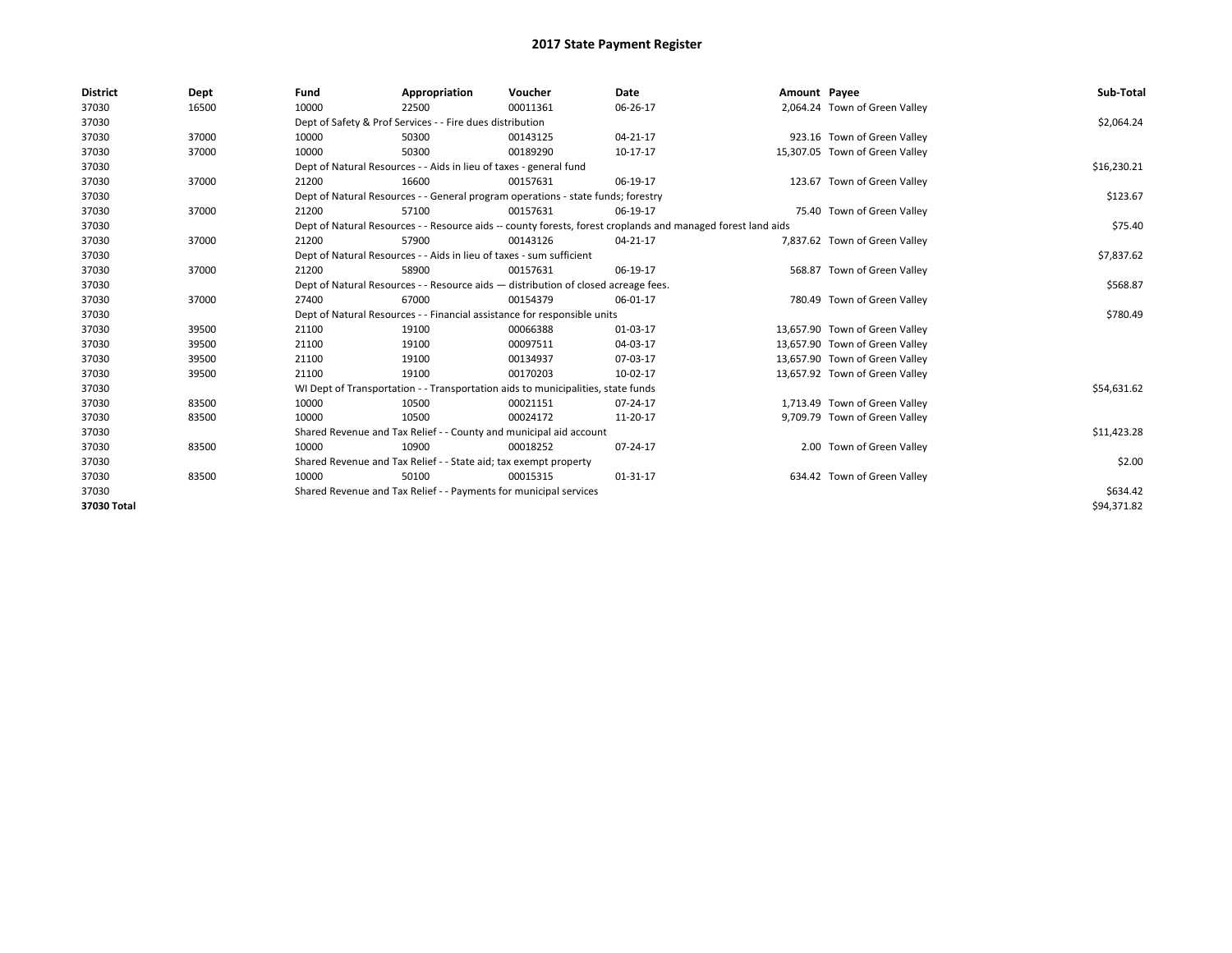| <b>District</b> | Dept  | Fund  | Appropriation                                                                      | Voucher  | Date                                                                                                         | Amount Payee |                            | Sub-Total    |
|-----------------|-------|-------|------------------------------------------------------------------------------------|----------|--------------------------------------------------------------------------------------------------------------|--------------|----------------------------|--------------|
| 37032           | 16500 | 10000 | 22500                                                                              | 00011362 | 06-26-17                                                                                                     |              | 1,104.90 Town Of Guenther  |              |
| 37032           |       |       | Dept of Safety & Prof Services - - Fire dues distribution                          |          |                                                                                                              |              |                            | \$1,104.90   |
| 37032           | 37000 | 21200 | 16600                                                                              | 00157632 | 06-19-17                                                                                                     |              | 1,676.96 Town Of Guenther  |              |
| 37032           |       |       | Dept of Natural Resources - - General program operations - state funds; forestry   |          |                                                                                                              |              |                            | \$1,676.96   |
| 37032           | 37000 | 21200 | 57100                                                                              | 00157632 | 06-19-17                                                                                                     |              | 2,152.93 Town Of Guenther  |              |
| 37032           |       |       |                                                                                    |          | Dept of Natural Resources - - Resource aids -- county forests, forest croplands and managed forest land aids |              |                            | \$2,152.93   |
| 37032           | 37000 | 21200 | 58900                                                                              | 00157632 | 06-19-17                                                                                                     |              | 7,714.02 Town Of Guenther  |              |
| 37032           |       |       | Dept of Natural Resources - - Resource aids - distribution of closed acreage fees. |          | \$7,714.02                                                                                                   |              |                            |              |
| 37032           | 39500 | 21100 | 19100                                                                              | 00066389 | 01-03-17                                                                                                     |              | 17,450.85 Town Of Guenther |              |
| 37032           | 39500 | 21100 | 19100                                                                              | 00097512 | 04-03-17                                                                                                     |              | 17.450.85 Town Of Guenther |              |
| 37032           | 39500 | 21100 | 19100                                                                              | 00134938 | 07-03-17                                                                                                     |              | 17,450.85 Town Of Guenther |              |
| 37032           | 39500 | 21100 | 19100                                                                              | 00170204 | 10-02-17                                                                                                     |              | 17,450.85 Town Of Guenther |              |
| 37032           |       |       | WI Dept of Transportation - - Transportation aids to municipalities, state funds   |          |                                                                                                              |              |                            | \$69,803.40  |
| 37032           | 83500 | 10000 | 10500                                                                              | 00021152 | 07-24-17                                                                                                     |              | 2,269.85 Town Of Guenther  |              |
| 37032           | 83500 | 10000 | 10500                                                                              | 00024173 | 11-20-17                                                                                                     |              | 12,862.50 Town Of Guenther |              |
| 37032           |       |       | Shared Revenue and Tax Relief - - County and municipal aid account                 |          |                                                                                                              |              |                            | \$15,132.35  |
| 37032           | 83500 | 10000 | 10900                                                                              | 00018253 | 07-24-17                                                                                                     |              | 29.00 Town Of Guenther     |              |
| 37032           |       |       | Shared Revenue and Tax Relief - - State aid; tax exempt property                   |          |                                                                                                              |              |                            | \$29.00      |
| 37032           | 83500 | 10000 | 11000                                                                              | 00021152 | 07-24-17                                                                                                     |              | 178.20 Town Of Guenther    |              |
| 37032           | 83500 | 10000 | 11000                                                                              | 00024173 | 11-20-17                                                                                                     |              | 7,694.50 Town Of Guenther  |              |
| 37032           |       |       | Shared Revenue and Tax Relief - - Public utility distribution account              |          |                                                                                                              |              |                            | \$7,872.70   |
| 37032 Total     |       |       |                                                                                    |          |                                                                                                              |              |                            | \$105,486.26 |
|                 |       |       |                                                                                    |          |                                                                                                              |              |                            |              |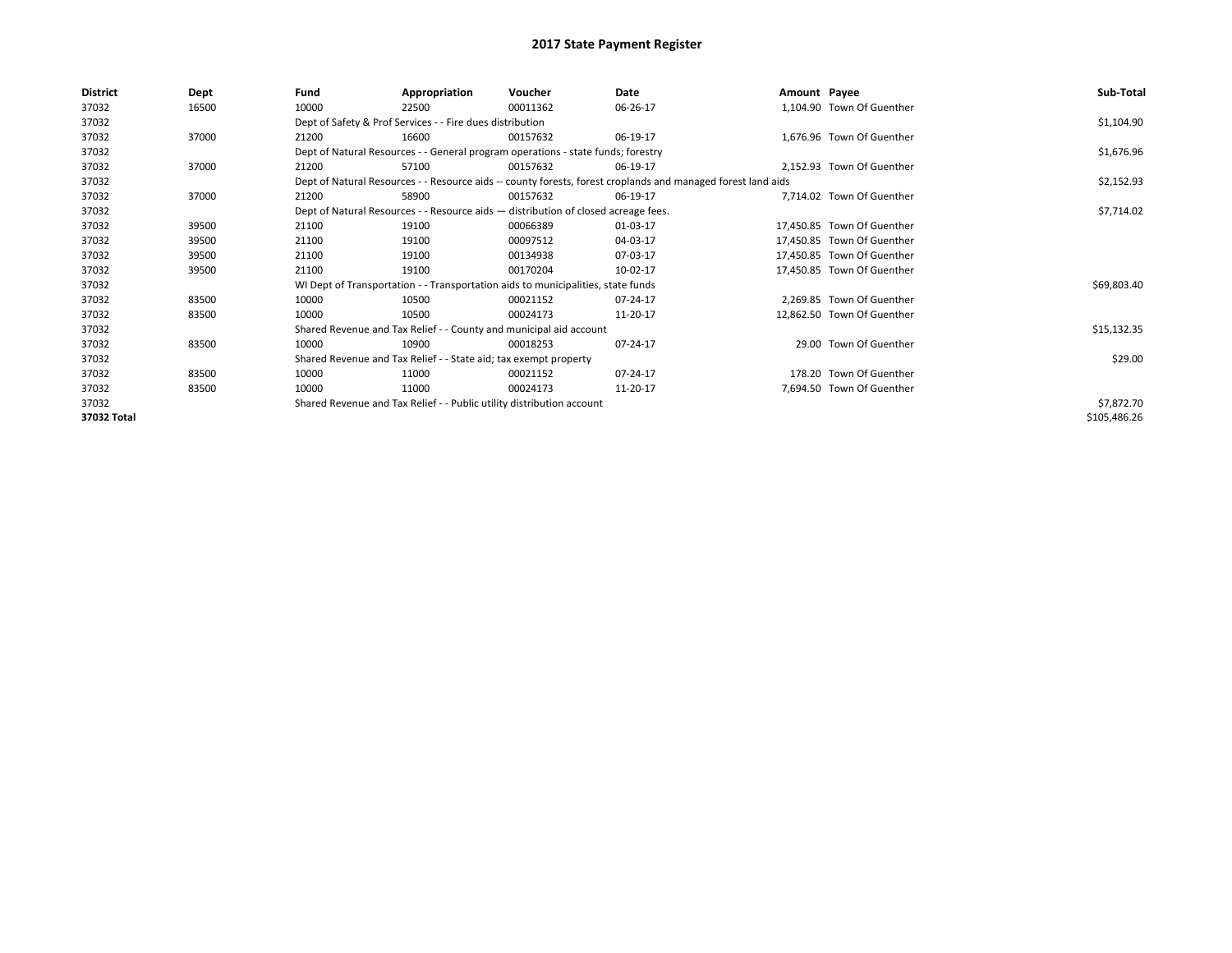| <b>District</b> | Dept  | Fund  | Appropriation                                                                      | Voucher  | Date                                                                                                         | Amount Payee |                          | Sub-Total    |  |  |
|-----------------|-------|-------|------------------------------------------------------------------------------------|----------|--------------------------------------------------------------------------------------------------------------|--------------|--------------------------|--------------|--|--|
| 37034           | 16500 | 10000 | 22500                                                                              | 00011363 | 06-27-17                                                                                                     |              | 1,548.23 Town of Halsey  |              |  |  |
| 37034           |       |       | Dept of Safety & Prof Services - - Fire dues distribution                          |          |                                                                                                              |              |                          | \$1,548.23   |  |  |
| 37034           | 37000 | 10000 | 50300                                                                              | 00142451 | $04 - 21 - 17$                                                                                               |              | 221.64 Town of Halsey    |              |  |  |
| 37034           |       |       | Dept of Natural Resources - - Aids in lieu of taxes - general fund                 |          |                                                                                                              |              |                          | \$221.64     |  |  |
| 37034           | 37000 | 21200 | 16600                                                                              | 00157633 | 06-19-17                                                                                                     |              | 1,171.83 Town of Halsey  |              |  |  |
| 37034           |       |       | Dept of Natural Resources - - General program operations - state funds; forestry   |          |                                                                                                              |              |                          |              |  |  |
| 37034           | 37000 | 21200 | 57100                                                                              | 00157633 | 06-19-17                                                                                                     |              | 1,019.64 Town of Halsey  |              |  |  |
| 37034           |       |       |                                                                                    |          | Dept of Natural Resources - - Resource aids -- county forests, forest croplands and managed forest land aids |              |                          | \$1,019.64   |  |  |
| 37034           | 37000 | 21200 | 58900                                                                              | 00157633 | 06-19-17                                                                                                     |              | 5,390.42 Town of Halsey  |              |  |  |
| 37034           |       |       | Dept of Natural Resources - - Resource aids - distribution of closed acreage fees. |          |                                                                                                              |              |                          | \$5,390.42   |  |  |
| 37034           | 37000 | 27400 | 67000                                                                              | 00154100 | 06-01-17                                                                                                     |              | 1,177.47 Town of Halsey  |              |  |  |
| 37034           |       |       | Dept of Natural Resources - - Financial assistance for responsible units           |          |                                                                                                              |              |                          | \$1,177.47   |  |  |
| 37034           | 37000 | 27400 | 67300                                                                              | 00154100 | 06-01-17                                                                                                     |              | 168.93 Town of Halsey    |              |  |  |
| 37034           |       |       | Dept of Natural Resources - - Recycling consolidation grants                       |          |                                                                                                              |              |                          | \$168.93     |  |  |
| 37034           | 39500 | 21100 | 19100                                                                              | 00066390 | 01-03-17                                                                                                     |              | 20,957.53 Town of Halsey |              |  |  |
| 37034           | 39500 | 21100 | 19100                                                                              | 00097513 | 04-03-17                                                                                                     |              | 20,957.53 Town of Halsey |              |  |  |
| 37034           | 39500 | 21100 | 19100                                                                              | 00134939 | 07-03-17                                                                                                     |              | 20,957.53 Town of Halsey |              |  |  |
| 37034           | 39500 | 21100 | 19100                                                                              | 00170205 | 10-02-17                                                                                                     |              | 20,957.55 Town of Halsey |              |  |  |
| 37034           |       |       | WI Dept of Transportation - - Transportation aids to municipalities, state funds   |          |                                                                                                              |              |                          | \$83,830.14  |  |  |
| 37034           | 83500 | 10000 | 10500                                                                              | 00021153 | 07-24-17                                                                                                     |              | 8,027.82 Town of Halsey  |              |  |  |
| 37034           | 83500 | 10000 | 10500                                                                              | 00024174 | 11-20-17                                                                                                     |              | 45,622.30 Town of Halsey |              |  |  |
| 37034           |       |       | Shared Revenue and Tax Relief - - County and municipal aid account                 |          |                                                                                                              |              |                          | \$53,650.12  |  |  |
| 37034           | 83500 | 10000 | 10900                                                                              | 00018254 | 07-24-17                                                                                                     |              | 1.00 Town of Halsey      |              |  |  |
| 37034           |       |       | Shared Revenue and Tax Relief - - State aid; tax exempt property                   |          | \$1.00                                                                                                       |              |                          |              |  |  |
| 37034 Total     |       |       |                                                                                    |          |                                                                                                              |              |                          | \$148,179.42 |  |  |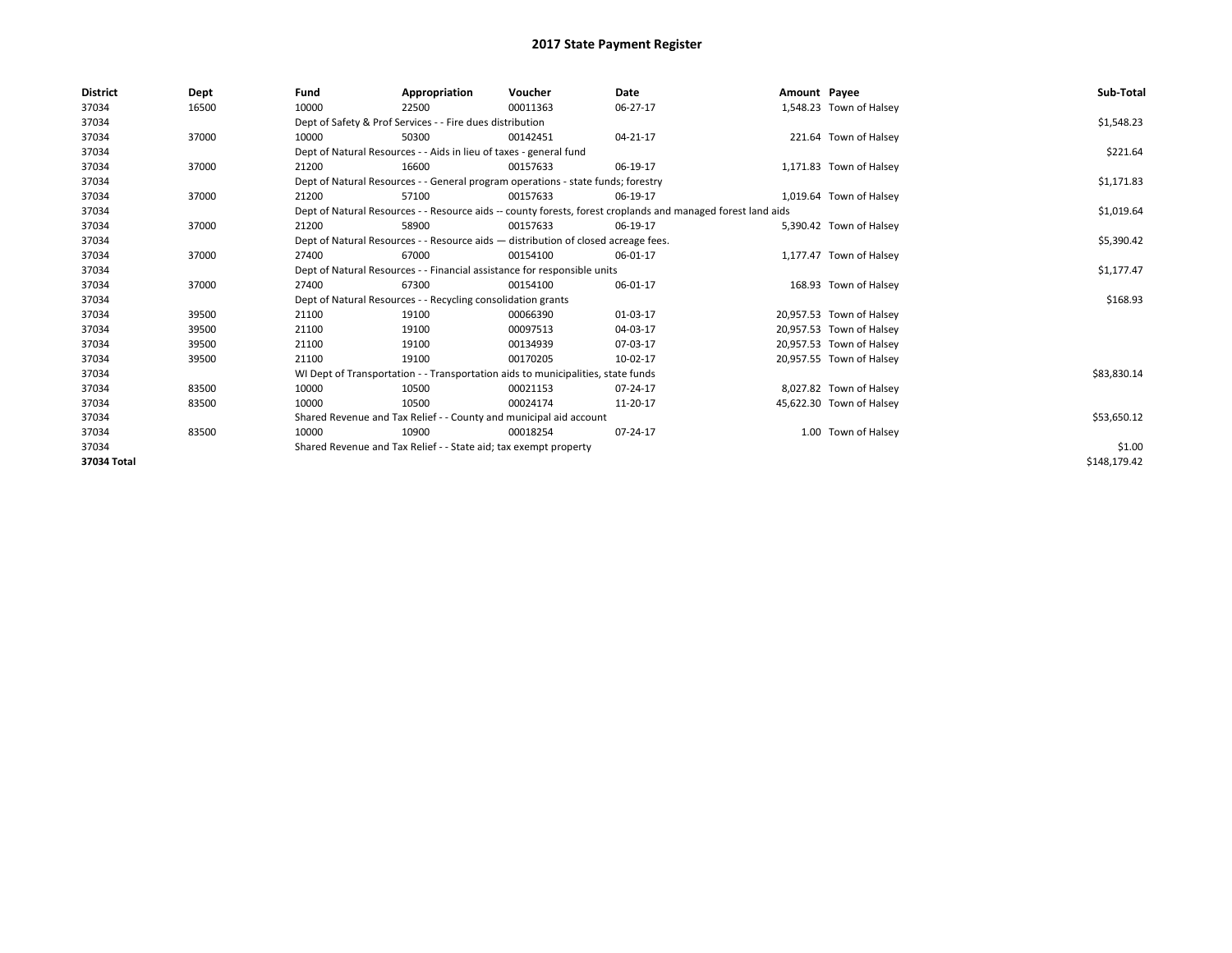| <b>District</b> | Dept  | Fund  | Appropriation                                                                      | Voucher  | Date                                                                                                         | Amount Payee |                           | Sub-Total    |
|-----------------|-------|-------|------------------------------------------------------------------------------------|----------|--------------------------------------------------------------------------------------------------------------|--------------|---------------------------|--------------|
| 37036           | 16500 | 10000 | 22500                                                                              | 00011364 | 06-26-17                                                                                                     |              | 2,453.09 Town Of Hamburg  |              |
| 37036           |       |       | Dept of Safety & Prof Services - - Fire dues distribution                          |          |                                                                                                              |              |                           | \$2,453.09   |
| 37036           | 37000 | 21200 | 16600                                                                              | 00157634 | 06-19-17                                                                                                     |              | 1,018.48 Town Of Hamburg  |              |
| 37036           |       |       | Dept of Natural Resources - - General program operations - state funds; forestry   |          |                                                                                                              |              |                           | \$1,018.48   |
| 37036           | 37000 | 21200 | 57100                                                                              | 00157634 | 06-19-17                                                                                                     |              | 550.71 Town Of Hamburg    |              |
| 37036           |       |       |                                                                                    |          | Dept of Natural Resources - - Resource aids -- county forests, forest croplands and managed forest land aids |              |                           | \$550.71     |
| 37036           | 37000 | 21200 | 58900                                                                              | 00157634 | 06-19-17                                                                                                     |              | 4,685.01 Town Of Hamburg  |              |
| 37036           |       |       | Dept of Natural Resources - - Resource aids - distribution of closed acreage fees. |          |                                                                                                              |              |                           | \$4,685.01   |
| 37036           | 37000 | 27400 | 67000                                                                              | 00154400 | 06-01-17                                                                                                     |              | 736.12 Town Of Hamburg    |              |
| 37036           |       |       | Dept of Natural Resources - - Financial assistance for responsible units           |          |                                                                                                              |              |                           | \$736.12     |
| 37036           | 39500 | 21100 | 19100                                                                              | 00066391 | 01-03-17                                                                                                     |              | 26,220.31 Town Of Hamburg |              |
| 37036           | 39500 | 21100 | 19100                                                                              | 00097514 | 04-03-17                                                                                                     |              | 26,220.31 Town Of Hamburg |              |
| 37036           | 39500 | 21100 | 19100                                                                              | 00134940 | 07-03-17                                                                                                     |              | 26,220.31 Town Of Hamburg |              |
| 37036           | 39500 | 21100 | 19100                                                                              | 00170206 | 10-02-17                                                                                                     |              | 26,220.33 Town Of Hamburg |              |
| 37036           |       |       | WI Dept of Transportation - - Transportation aids to municipalities, state funds   |          |                                                                                                              |              |                           | \$104,881.26 |
| 37036           | 83500 | 10000 | 10500                                                                              | 00021154 | 07-24-17                                                                                                     |              | 6,670.91 Town Of Hamburg  |              |
| 37036           | 83500 | 10000 | 10500                                                                              | 00024175 | 11-20-17                                                                                                     |              | 37,801.85 Town Of Hamburg |              |
| 37036           |       |       | Shared Revenue and Tax Relief - - County and municipal aid account                 |          |                                                                                                              |              |                           | \$44,472.76  |
| 37036           | 83500 | 10000 | 10900                                                                              | 00018255 | 07-24-17                                                                                                     |              | 19.00 Town Of Hamburg     |              |
| 37036           |       |       | Shared Revenue and Tax Relief - - State aid; tax exempt property                   |          |                                                                                                              |              |                           | \$19.00      |
| 37036 Total     |       |       |                                                                                    |          |                                                                                                              |              |                           | \$158,816.43 |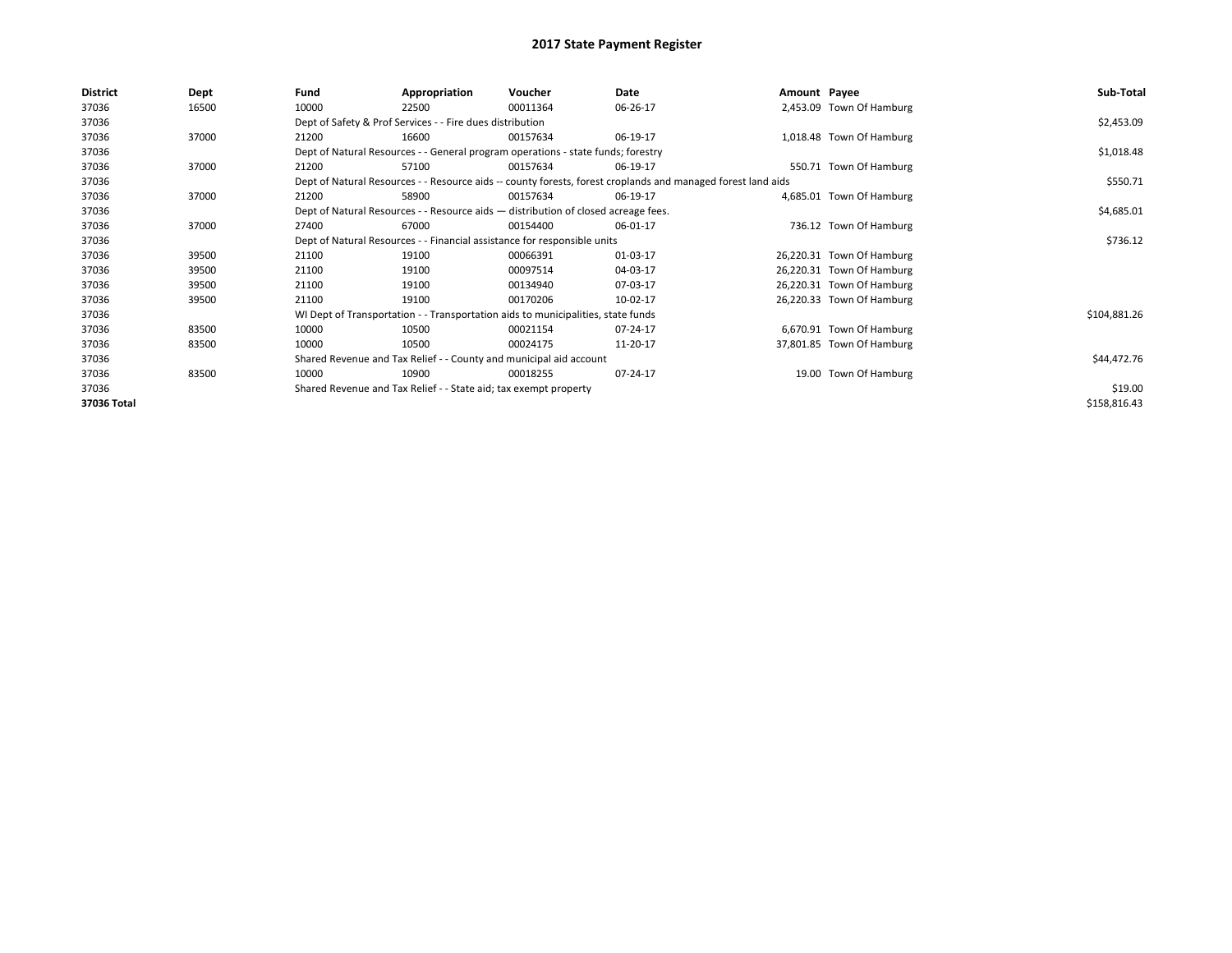| <b>District</b> | Dept  | Fund                                                             | Appropriation                                                                      | Voucher  | Date                                                                                                         | Amount Payee |                            | Sub-Total    |
|-----------------|-------|------------------------------------------------------------------|------------------------------------------------------------------------------------|----------|--------------------------------------------------------------------------------------------------------------|--------------|----------------------------|--------------|
| 37038           | 16500 | 10000                                                            | 22500                                                                              | 00011365 | 06-26-17                                                                                                     |              | 742.74 Town Of Harrison    |              |
| 37038           |       |                                                                  | Dept of Safety & Prof Services - - Fire dues distribution                          |          |                                                                                                              |              |                            | \$742.74     |
| 37038           | 37000 | 10000                                                            | 50300                                                                              | 00126004 | 02-06-17                                                                                                     |              | 1.837.54 Town Of Harrison  |              |
| 37038           | 37000 | 10000                                                            | 50300                                                                              | 00126005 | 02-06-17                                                                                                     |              | 5.981.39 Town Of Harrison  |              |
| 37038           | 37000 | 10000                                                            | 50300                                                                              | 00143151 | 04-21-17                                                                                                     |              | 61.57 Town Of Harrison     |              |
| 37038           |       |                                                                  | Dept of Natural Resources - - Aids in lieu of taxes - general fund                 |          |                                                                                                              |              |                            | \$7,880.50   |
| 37038           | 37000 | 21200                                                            | 16600                                                                              | 00157635 | 06-19-17                                                                                                     |              | 1,717.87 Town Of Harrison  |              |
| 37038           |       |                                                                  | Dept of Natural Resources - - General program operations - state funds; forestry   |          |                                                                                                              |              |                            | \$1,717.87   |
| 37038           | 37000 | 21200                                                            | 57100                                                                              | 00157635 | 06-19-17                                                                                                     |              | 2,875.99 Town Of Harrison  |              |
| 37038           |       |                                                                  |                                                                                    |          | Dept of Natural Resources - - Resource aids -- county forests, forest croplands and managed forest land aids |              |                            | \$2,875.99   |
| 37038           | 37000 | 21200                                                            | 57900                                                                              | 00143150 | 04-21-17                                                                                                     |              | 109.60 Town Of Harrison    |              |
| 37038           |       |                                                                  | Dept of Natural Resources - - Aids in lieu of taxes - sum sufficient               |          |                                                                                                              |              |                            | \$109.60     |
| 37038           | 37000 | 21200                                                            | 58900                                                                              | 00157635 | 06-19-17                                                                                                     |              | 7,902.22 Town Of Harrison  |              |
| 37038           |       |                                                                  | Dept of Natural Resources - - Resource aids - distribution of closed acreage fees. |          |                                                                                                              |              |                            | \$7,902.22   |
| 37038           | 39500 | 21100                                                            | 19100                                                                              | 00066392 | 01-03-17                                                                                                     |              | 9.917.37 Town Of Harrison  |              |
| 37038           | 39500 | 21100                                                            | 19100                                                                              | 00097515 | 04-03-17                                                                                                     |              | 9.917.37 Town Of Harrison  |              |
| 37038           | 39500 | 21100                                                            | 19100                                                                              | 00134941 | 07-03-17                                                                                                     |              | 9.917.37 Town Of Harrison  |              |
| 37038           | 39500 | 21100                                                            | 19100                                                                              | 00170207 | 10-02-17                                                                                                     |              | 9,917.39 Town Of Harrison  |              |
| 37038           |       |                                                                  | WI Dept of Transportation - - Transportation aids to municipalities, state funds   |          |                                                                                                              |              |                            | \$39,669.50  |
| 37038           | 39500 | 21100                                                            | 27800                                                                              | 00124870 | 06-06-17                                                                                                     |              | 26,293.48 Town Of Harrison |              |
| 37038           |       |                                                                  | WI Dept of Transportation - - Local roads improvement program, state funds         |          |                                                                                                              |              |                            | \$26,293.48  |
| 37038           | 83500 | 10000                                                            | 10500                                                                              | 00021155 | 07-24-17                                                                                                     |              | 4,881.15 Town Of Harrison  |              |
| 37038           | 83500 | 10000                                                            | 10500                                                                              | 00024176 | 11-20-17                                                                                                     |              | 27,659.83 Town Of Harrison |              |
| 37038           |       |                                                                  | Shared Revenue and Tax Relief - - County and municipal aid account                 |          |                                                                                                              |              |                            | \$32,540.98  |
| 37038           | 83500 | 10000                                                            | 10900                                                                              | 00018256 | 07-24-17                                                                                                     |              | 1.00 Town Of Harrison      |              |
| 37038           |       | Shared Revenue and Tax Relief - - State aid; tax exempt property |                                                                                    | \$1.00   |                                                                                                              |              |                            |              |
| 37038 Total     |       |                                                                  |                                                                                    |          |                                                                                                              |              |                            | \$119,733.88 |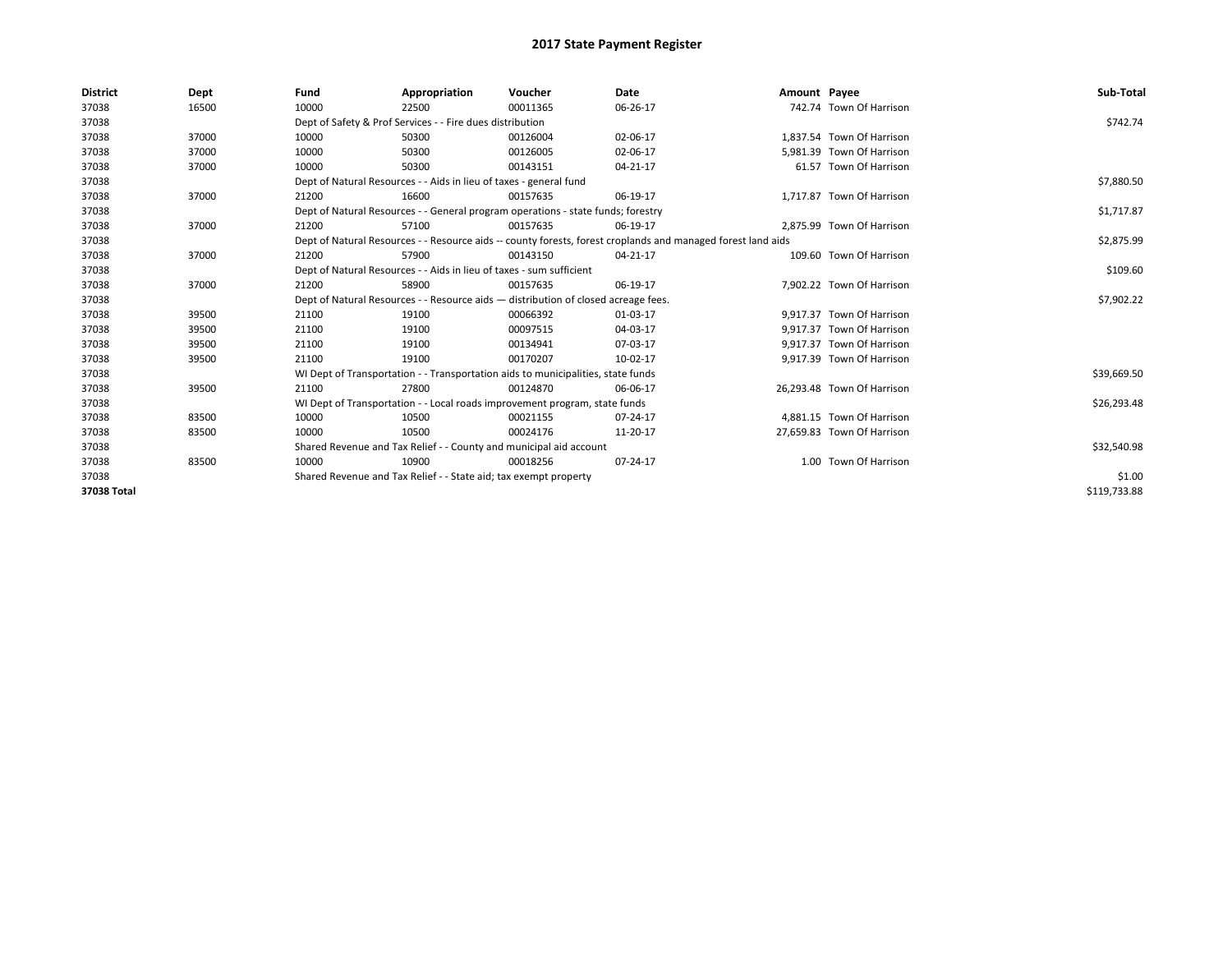| <b>District</b> | Dept  | Fund  | Appropriation                                                                      | Voucher  | Date                                                                                                         | Amount Payee |                          | Sub-Total    |
|-----------------|-------|-------|------------------------------------------------------------------------------------|----------|--------------------------------------------------------------------------------------------------------------|--------------|--------------------------|--------------|
| 37040           | 16500 | 10000 | 22500                                                                              | 00011366 | 06-26-17                                                                                                     |              | 1,817.25 Town Of Hewitt  |              |
| 37040           |       |       | Dept of Safety & Prof Services - - Fire dues distribution                          |          |                                                                                                              |              |                          | \$1,817.25   |
| 37040           | 37000 | 21200 | 16600                                                                              | 00157636 | 06-19-17                                                                                                     |              | 2,817.80 Town Of Hewitt  |              |
| 37040           |       |       | Dept of Natural Resources - - General program operations - state funds; forestry   |          |                                                                                                              |              |                          | \$2,817.80   |
| 37040           | 37000 | 21200 | 57100                                                                              | 00157636 | 06-19-17                                                                                                     |              | 2,431.30 Town Of Hewitt  |              |
| 37040           |       |       |                                                                                    |          | Dept of Natural Resources - - Resource aids -- county forests, forest croplands and managed forest land aids |              |                          | \$2,431.30   |
| 37040           | 37000 | 21200 | 58900                                                                              | 00157636 | 06-19-17                                                                                                     |              | 12,961.89 Town Of Hewitt |              |
| 37040           |       |       | Dept of Natural Resources - - Resource aids - distribution of closed acreage fees. |          |                                                                                                              |              |                          | \$12,961.89  |
| 37040           | 37000 | 27400 | 67000                                                                              | 00154520 | 06-01-17                                                                                                     |              | 947.68 Town Of Hewitt    |              |
| 37040           |       |       | Dept of Natural Resources - - Financial assistance for responsible units           |          |                                                                                                              |              |                          | \$947.68     |
| 37040           | 39500 | 21100 | 19100                                                                              | 00066393 | 01-03-17                                                                                                     |              | 25,884.51 Town Of Hewitt |              |
| 37040           | 39500 | 21100 | 19100                                                                              | 00097516 | 04-03-17                                                                                                     |              | 25,884.51 Town Of Hewitt |              |
| 37040           | 39500 | 21100 | 19100                                                                              | 00134942 | 07-03-17                                                                                                     |              | 25,884.51 Town Of Hewitt |              |
| 37040           | 39500 | 21100 | 19100                                                                              | 00170208 | 10-02-17                                                                                                     |              | 25,884.51 Town Of Hewitt |              |
| 37040           |       |       | WI Dept of Transportation - - Transportation aids to municipalities, state funds   |          |                                                                                                              |              |                          | \$103,538.04 |
| 37040           | 83500 | 10000 | 10500                                                                              | 00021156 | 07-24-17                                                                                                     |              | 4,121.31 Town Of Hewitt  |              |
| 37040           | 83500 | 10000 | 10500                                                                              | 00024177 | 11-20-17                                                                                                     |              | 23,354.07 Town Of Hewitt |              |
| 37040           |       |       | Shared Revenue and Tax Relief - - County and municipal aid account                 |          |                                                                                                              |              |                          | \$27,475.38  |
| 37040           | 83500 | 10000 | 10900                                                                              | 00018257 | 07-24-17                                                                                                     |              | 20.00 Town Of Hewitt     |              |
| 37040           |       |       | Shared Revenue and Tax Relief - - State aid; tax exempt property                   |          |                                                                                                              |              |                          | \$20.00      |
| 37040 Total     |       |       |                                                                                    |          |                                                                                                              |              |                          | \$152,009.34 |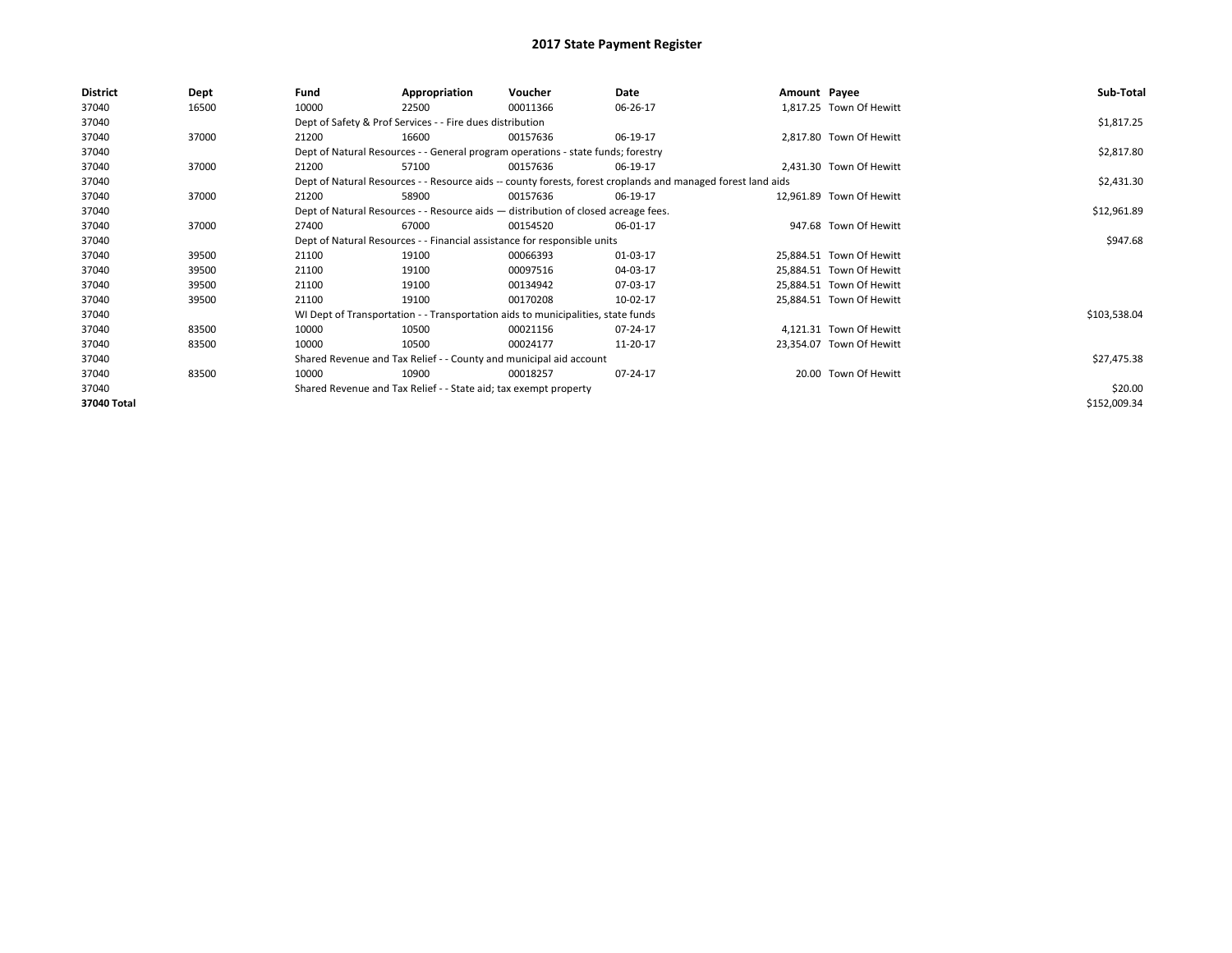| <b>District</b> | Dept  | Fund  | Appropriation                                                                      | Voucher  | Date                                                                                                         | Amount Payee |                          | Sub-Total    |
|-----------------|-------|-------|------------------------------------------------------------------------------------|----------|--------------------------------------------------------------------------------------------------------------|--------------|--------------------------|--------------|
| 37042           | 16500 | 10000 | 22500                                                                              | 00011367 | 06-26-17                                                                                                     |              | 2,512.84 Town Of Holton  |              |
| 37042           |       |       | Dept of Safety & Prof Services - - Fire dues distribution                          |          |                                                                                                              |              |                          | \$2,512.84   |
| 37042           | 37000 | 21200 | 16600                                                                              | 00157637 | 06-19-17                                                                                                     |              | 183.50 Town Of Holton    |              |
| 37042           |       |       | Dept of Natural Resources - - General program operations - state funds; forestry   |          |                                                                                                              |              |                          | \$183.50     |
| 37042           | 37000 | 21200 | 57100                                                                              | 00157637 | 06-19-17                                                                                                     |              | 95.79 Town Of Holton     |              |
| 37042           |       |       |                                                                                    |          | Dept of Natural Resources - - Resource aids -- county forests, forest croplands and managed forest land aids |              |                          | \$95.79      |
| 37042           | 37000 | 21200 | 58900                                                                              | 00157637 | 06-19-17                                                                                                     |              | 844.11 Town Of Holton    |              |
| 37042           |       |       | Dept of Natural Resources - - Resource aids - distribution of closed acreage fees. |          |                                                                                                              |              |                          | \$844.11     |
| 37042           | 37000 | 27400 | 67000                                                                              | 00154855 | 06-01-17                                                                                                     |              | 1,834.36 Town Of Holton  |              |
| 37042           |       |       | Dept of Natural Resources - - Financial assistance for responsible units           |          |                                                                                                              |              |                          | \$1,834.36   |
| 37042           | 39500 | 21100 | 19100                                                                              | 00066394 | 01-03-17                                                                                                     |              | 26,891.92 Town Of Holton |              |
| 37042           | 39500 | 21100 | 19100                                                                              | 00097517 | 04-03-17                                                                                                     |              | 26,891.92 Town Of Holton |              |
| 37042           | 39500 | 21100 | 19100                                                                              | 00134943 | 07-03-17                                                                                                     |              | 26,891.92 Town Of Holton |              |
| 37042           | 39500 | 21100 | 19100                                                                              | 00170209 | 10-02-17                                                                                                     |              | 26,891.94 Town Of Holton |              |
| 37042           |       |       | WI Dept of Transportation - - Transportation aids to municipalities, state funds   |          |                                                                                                              |              |                          | \$107,567.70 |
| 37042           | 83500 | 10000 | 10500                                                                              | 00021157 | 07-24-17                                                                                                     |              | 13,135.33 Town Of Holton |              |
| 37042           | 83500 | 10000 | 10500                                                                              | 00024178 | 11-20-17                                                                                                     |              | 74,433.52 Town Of Holton |              |
| 37042           |       |       | Shared Revenue and Tax Relief - - County and municipal aid account                 |          |                                                                                                              |              |                          | \$87,568.85  |
| 37042           | 83500 | 10000 | 10900                                                                              | 00018258 | 07-24-17                                                                                                     |              | 8.00 Town Of Holton      |              |
| 37042           |       |       | Shared Revenue and Tax Relief - - State aid; tax exempt property                   |          |                                                                                                              |              |                          | \$8.00       |
| 37042 Total     |       |       |                                                                                    |          |                                                                                                              |              |                          | \$200,615.15 |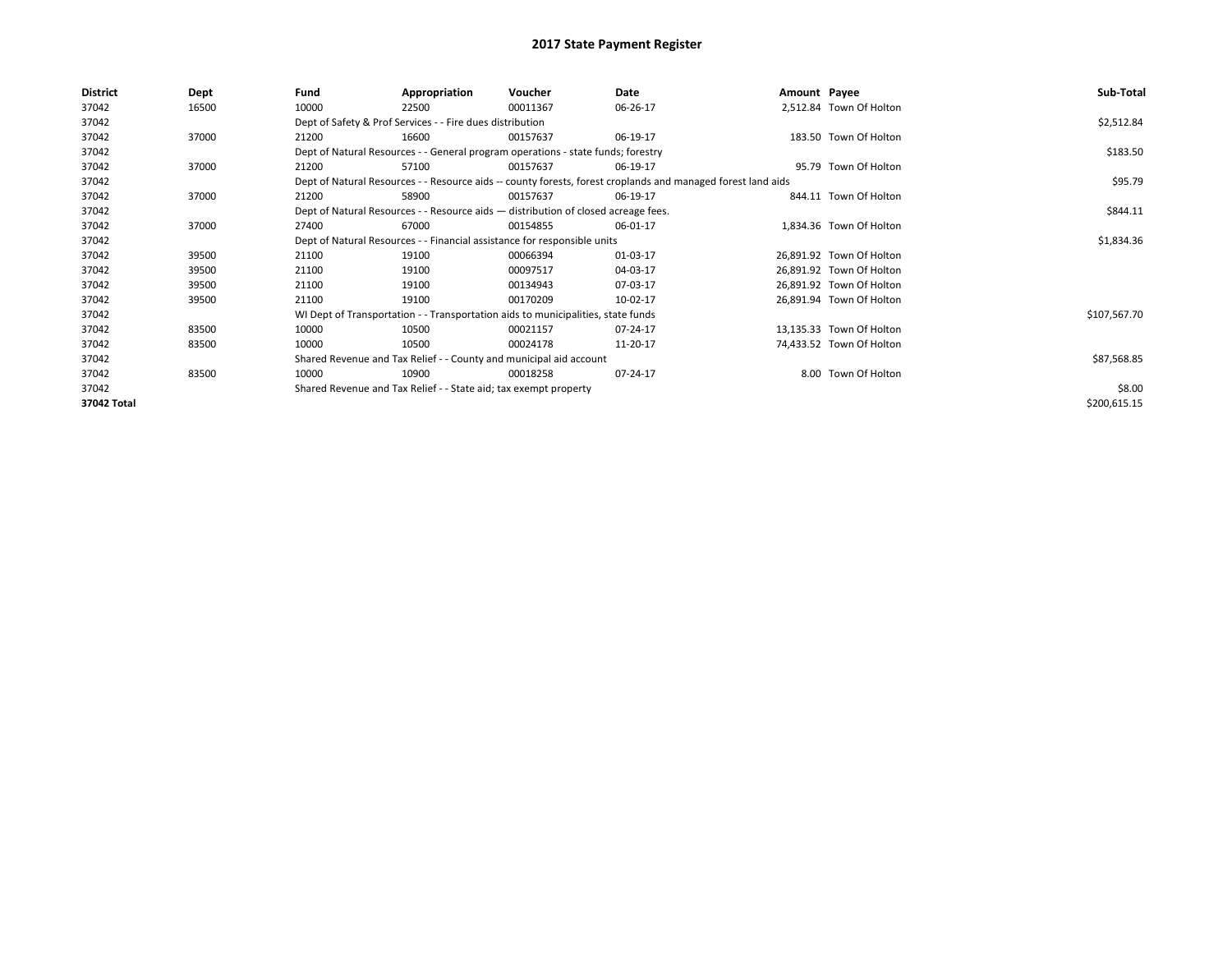| <b>District</b> | Dept  | Fund                                                                               | Appropriation                                                                    | Voucher  | Date                                                                                                         | Amount Payee |                         | Sub-Total    |
|-----------------|-------|------------------------------------------------------------------------------------|----------------------------------------------------------------------------------|----------|--------------------------------------------------------------------------------------------------------------|--------------|-------------------------|--------------|
| 37044           | 16500 | 10000                                                                              | 22500                                                                            | 00011368 | 06-26-17                                                                                                     |              | 2,382.39 Hull, Town of  |              |
| 37044           |       |                                                                                    | Dept of Safety & Prof Services - - Fire dues distribution                        |          |                                                                                                              |              |                         | \$2,382.39   |
| 37044           | 37000 | 10000                                                                              | 50300                                                                            | 00143548 | 04-21-17                                                                                                     |              | 25.03 Hull, Town of     |              |
| 37044           |       |                                                                                    | Dept of Natural Resources - - Aids in lieu of taxes - general fund               |          |                                                                                                              |              |                         | \$25.03      |
| 37044           | 37000 | 21200                                                                              | 16600                                                                            | 00157638 | 06-19-17                                                                                                     |              | 134.65 Hull, Town of    |              |
| 37044           |       |                                                                                    | Dept of Natural Resources - - General program operations - state funds; forestry |          |                                                                                                              |              |                         | \$134.65     |
| 37044           | 37000 | 21200                                                                              | 57100                                                                            | 00157638 | 06-19-17                                                                                                     |              | 83.03 Hull, Town of     |              |
| 37044           |       |                                                                                    |                                                                                  |          | Dept of Natural Resources - - Resource aids -- county forests, forest croplands and managed forest land aids |              |                         | \$83.03      |
| 37044           | 37000 | 21200                                                                              | 57900                                                                            | 00143547 | 04-21-17                                                                                                     |              | 135.57 Hull, Town of    |              |
| 37044           |       |                                                                                    | Dept of Natural Resources - - Aids in lieu of taxes - sum sufficient             |          |                                                                                                              |              |                         | \$135.57     |
| 37044           | 37000 | 21200                                                                              | 58900                                                                            | 00157638 | 06-19-17                                                                                                     |              | 619.38 Hull, Town of    |              |
| 37044           |       | Dept of Natural Resources - - Resource aids - distribution of closed acreage fees. |                                                                                  | \$619.38 |                                                                                                              |              |                         |              |
| 37044           | 37000 | 27400                                                                              | 67000                                                                            | 00154972 | 06-01-17                                                                                                     |              | 1,813.40 Hull, Town of  |              |
| 37044           |       |                                                                                    | Dept of Natural Resources - - Financial assistance for responsible units         |          |                                                                                                              |              |                         | \$1,813.40   |
| 37044           | 39500 | 21100                                                                              | 19100                                                                            | 00066395 | 01-03-17                                                                                                     |              | 24,711.94 Hull, Town of |              |
| 37044           | 39500 | 21100                                                                              | 19100                                                                            | 00097518 | 04-03-17                                                                                                     |              | 24,711.94 Hull, Town of |              |
| 37044           | 39500 | 21100                                                                              | 19100                                                                            | 00134944 | 07-03-17                                                                                                     |              | 24,711.94 Hull, Town of |              |
| 37044           | 39500 | 21100                                                                              | 19100                                                                            | 00170210 | 10-02-17                                                                                                     |              | 24,711.96 Hull, Town of |              |
| 37044           |       |                                                                                    | WI Dept of Transportation - - Transportation aids to municipalities, state funds |          |                                                                                                              |              |                         | \$98,847.78  |
| 37044           | 50500 | 10000                                                                              | 17400                                                                            | 00047450 | 04-28-17                                                                                                     |              | 26,071.00 Hull, Town of |              |
| 37044           |       |                                                                                    |                                                                                  |          | Department of Administration - - High-voltage transmission line annual impact fee distributions              |              |                         | \$26,071.00  |
| 37044           | 83500 | 10000                                                                              | 10500                                                                            | 00021158 | 07-24-17                                                                                                     |              | 12,075.48 Hull, Town of |              |
| 37044           | 83500 | 10000                                                                              | 10500                                                                            | 00024179 | 11-20-17                                                                                                     |              | 68,427.72 Hull, Town of |              |
| 37044           |       |                                                                                    | Shared Revenue and Tax Relief - - County and municipal aid account               |          |                                                                                                              |              |                         | \$80,503.20  |
| 37044           | 83500 | 10000                                                                              | 10900                                                                            | 00018259 | 07-24-17                                                                                                     |              | 62.00 Hull, Town of     |              |
| 37044           |       | Shared Revenue and Tax Relief - - State aid; tax exempt property                   |                                                                                  | \$62.00  |                                                                                                              |              |                         |              |
| 37044 Total     |       |                                                                                    |                                                                                  |          |                                                                                                              |              |                         | \$210,677.43 |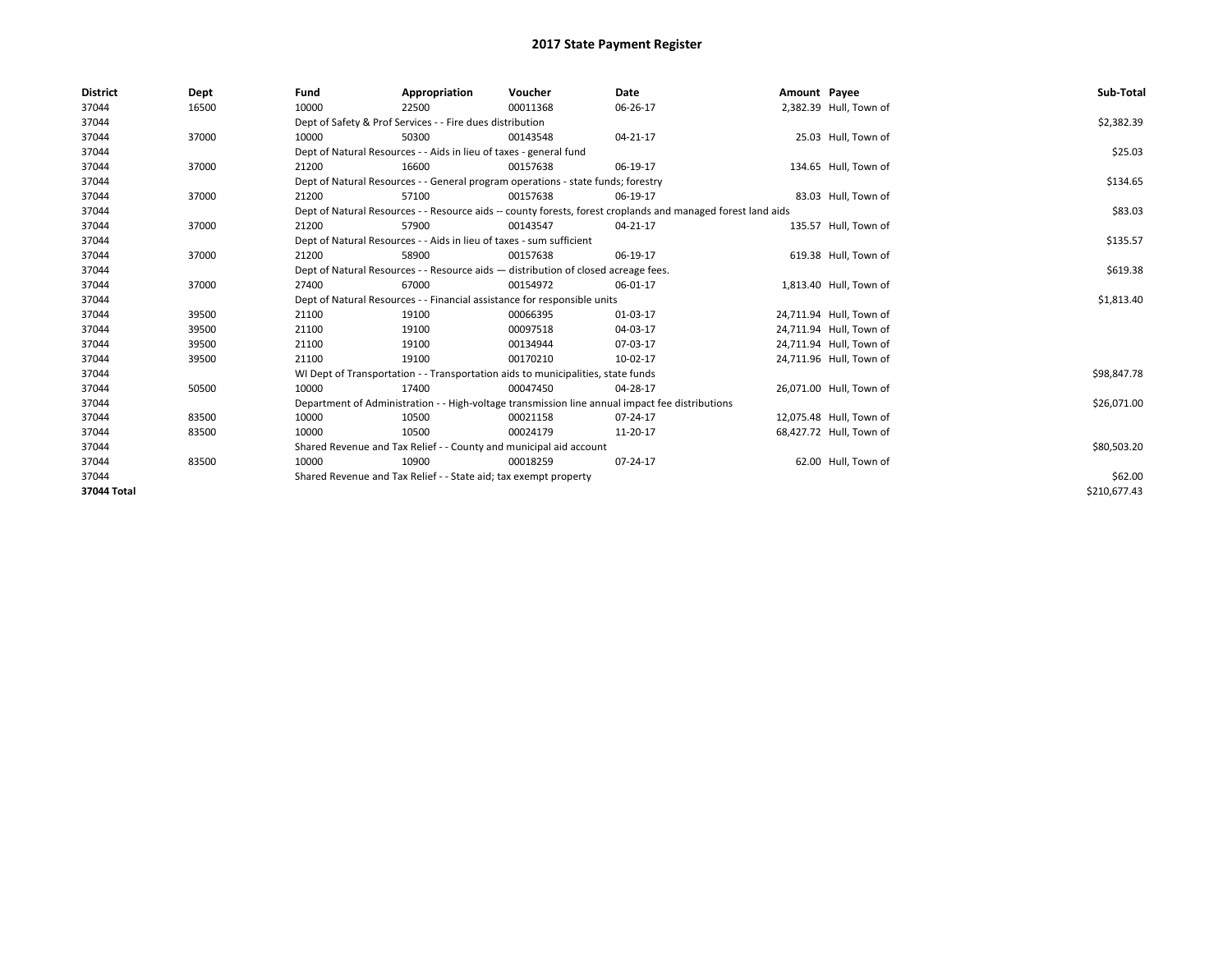| <b>District</b> | Dept  | Fund  | Appropriation                                                                      | Voucher  | Date                                                                                                         | Amount Payee |                           | Sub-Total    |  |  |
|-----------------|-------|-------|------------------------------------------------------------------------------------|----------|--------------------------------------------------------------------------------------------------------------|--------------|---------------------------|--------------|--|--|
| 37046           | 16500 | 10000 | 22500                                                                              | 00011369 | 06-26-17                                                                                                     |              | 1,910.42 Town Of Johnson  |              |  |  |
| 37046           |       |       | Dept of Safety & Prof Services - - Fire dues distribution                          |          |                                                                                                              |              |                           | \$1,910.42   |  |  |
| 37046           | 37000 | 21200 | 16600                                                                              | 00157639 | 06-19-17                                                                                                     |              | 336.25 Town Of Johnson    |              |  |  |
| 37046           |       |       | Dept of Natural Resources - - General program operations - state funds; forestry   |          |                                                                                                              |              |                           | \$336.25     |  |  |
| 37046           | 37000 | 21200 | 57100                                                                              | 00157639 | 06-19-17                                                                                                     |              | 177.29 Town Of Johnson    |              |  |  |
| 37046           |       |       |                                                                                    |          | Dept of Natural Resources - - Resource aids -- county forests, forest croplands and managed forest land aids |              |                           | \$177.29     |  |  |
| 37046           | 37000 | 21200 | 58900                                                                              | 00157639 | 06-19-17                                                                                                     |              | 1,546.73 Town Of Johnson  |              |  |  |
| 37046           |       |       | Dept of Natural Resources - - Resource aids - distribution of closed acreage fees. |          |                                                                                                              |              |                           | \$1,546.73   |  |  |
| 37046           | 37000 | 27400 | 67000                                                                              | 00154192 | 06-01-17                                                                                                     |              | 2,243.22 Town Of Johnson  |              |  |  |
| 37046           |       |       | Dept of Natural Resources - - Financial assistance for responsible units           |          |                                                                                                              |              |                           | \$2,243.22   |  |  |
| 37046           | 37000 | 27400 | 67300                                                                              | 00154192 | 06-01-17                                                                                                     |              | 252.25 Town Of Johnson    |              |  |  |
| 37046           |       |       | Dept of Natural Resources - - Recycling consolidation grants                       |          |                                                                                                              |              |                           | \$252.25     |  |  |
| 37046           | 39500 | 21100 | 19100                                                                              | 00066396 | 01-03-17                                                                                                     |              | 23,522.86 Town Of Johnson |              |  |  |
| 37046           | 39500 | 21100 | 19100                                                                              | 00097519 | 04-03-17                                                                                                     |              | 23.522.86 Town Of Johnson |              |  |  |
| 37046           | 39500 | 21100 | 19100                                                                              | 00134945 | 07-03-17                                                                                                     |              | 23,522.86 Town Of Johnson |              |  |  |
| 37046           | 39500 | 21100 | 19100                                                                              | 00170211 | 10-02-17                                                                                                     |              | 23,522.88 Town Of Johnson |              |  |  |
| 37046           |       |       | WI Dept of Transportation - - Transportation aids to municipalities, state funds   |          |                                                                                                              |              |                           | \$94,091.46  |  |  |
| 37046           | 83500 | 10000 | 10500                                                                              | 00021159 | 07-24-17                                                                                                     |              | 17,407.11 Town Of Johnson |              |  |  |
| 37046           | 83500 | 10000 | 10500                                                                              | 00024180 | 11-20-17                                                                                                     |              | 98,640.31 Town Of Johnson |              |  |  |
| 37046           |       |       | Shared Revenue and Tax Relief - - County and municipal aid account                 |          |                                                                                                              |              |                           | \$116,047.42 |  |  |
| 37046           | 83500 | 10000 | 10900                                                                              | 00018260 | 07-24-17                                                                                                     |              | 565.00 Town Of Johnson    |              |  |  |
| 37046           |       |       | Shared Revenue and Tax Relief - - State aid; tax exempt property                   |          |                                                                                                              |              |                           | \$565.00     |  |  |
| 37046           | 83500 | 10000 | 11000                                                                              | 00021159 | 07-24-17                                                                                                     |              | 44.30 Town Of Johnson     |              |  |  |
| 37046           | 83500 | 10000 | 11000                                                                              | 00024180 | 11-20-17                                                                                                     |              | 47.17 Town Of Johnson     |              |  |  |
| 37046           |       |       | Shared Revenue and Tax Relief - - Public utility distribution account              |          |                                                                                                              |              |                           |              |  |  |
| 37046 Total     |       |       |                                                                                    |          |                                                                                                              |              |                           | \$217,261.51 |  |  |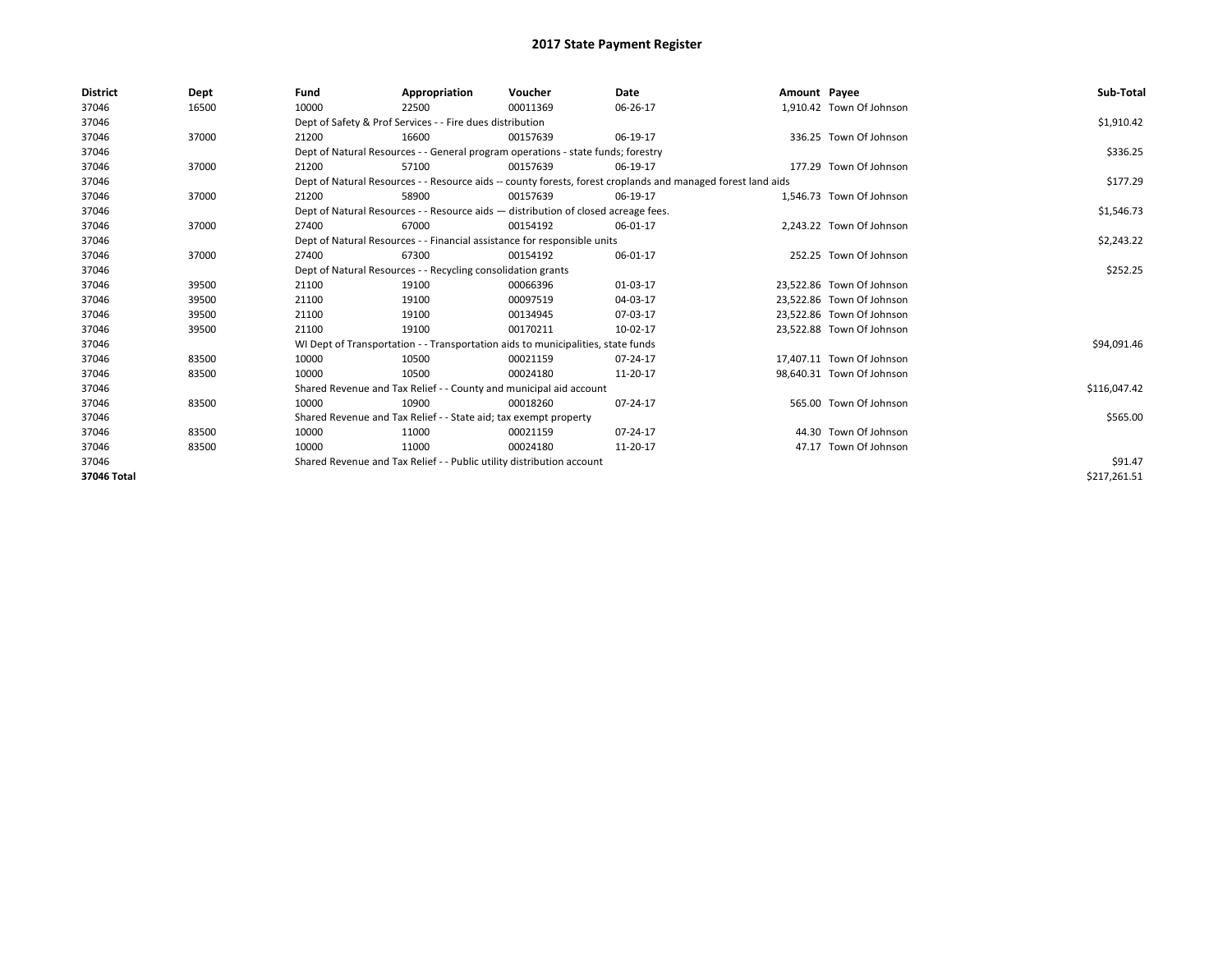| <b>District</b> | Dept  | Fund  | Appropriation                                                                      | Voucher  | <b>Date</b>                                                                                                  | Amount Payee |                            | Sub-Total    |
|-----------------|-------|-------|------------------------------------------------------------------------------------|----------|--------------------------------------------------------------------------------------------------------------|--------------|----------------------------|--------------|
| 37048           | 16500 | 10000 | 22500                                                                              | 00011370 | 06-26-17                                                                                                     |              | 8,470.92 Town Of Knowlton  |              |
| 37048           |       |       | Dept of Safety & Prof Services - - Fire dues distribution                          |          |                                                                                                              |              |                            | \$8,470.92   |
| 37048           | 37000 | 10000 | 50300                                                                              | 00125754 | 02-06-17                                                                                                     |              | 2,044.27 Town Of Knowlton  |              |
| 37048           |       |       | Dept of Natural Resources - - Aids in lieu of taxes - general fund                 |          |                                                                                                              |              |                            | \$2,044.27   |
| 37048           | 37000 | 21200 | 16600                                                                              | 00157640 | 06-19-17                                                                                                     |              | 1,135.00 Town Of Knowlton  |              |
| 37048           |       |       | Dept of Natural Resources - - General program operations - state funds; forestry   |          |                                                                                                              |              |                            | \$1,135.00   |
| 37048           | 37000 | 21200 | 57100                                                                              | 00157640 | 06-19-17                                                                                                     |              | 519.47 Town Of Knowlton    |              |
| 37048           |       |       |                                                                                    |          | Dept of Natural Resources - - Resource aids -- county forests, forest croplands and managed forest land aids |              |                            | \$519.47     |
| 37048           | 37000 | 21200 | 58900                                                                              | 00157640 | 06-19-17                                                                                                     |              | 5,221.02 Town Of Knowlton  |              |
| 37048           |       |       | Dept of Natural Resources - - Resource aids - distribution of closed acreage fees. |          |                                                                                                              |              |                            | \$5,221.02   |
| 37048           | 37000 | 27400 | 67000                                                                              | 00154875 | 06-01-17                                                                                                     |              | 9,082.67 Town Of Knowlton  |              |
| 37048           |       |       | Dept of Natural Resources - - Financial assistance for responsible units           |          |                                                                                                              |              |                            | \$9,082.67   |
| 37048           | 37000 | 27400 | 67300                                                                              | 00154875 | 06-01-17                                                                                                     |              | 495.78 Town Of Knowlton    |              |
| 37048           |       |       | Dept of Natural Resources - - Recycling consolidation grants                       |          |                                                                                                              |              |                            | \$495.78     |
| 37048           | 39500 | 21100 | 19100                                                                              | 00066397 | 01-03-17                                                                                                     |              | 29.517.81 Town Of Knowlton |              |
| 37048           | 39500 | 21100 | 19100                                                                              | 00097520 | 04-03-17                                                                                                     |              | 29.517.81 Town Of Knowlton |              |
| 37048           | 39500 | 21100 | 19100                                                                              | 00134946 | 07-03-17                                                                                                     |              | 29,517.81 Town Of Knowlton |              |
| 37048           | 39500 | 21100 | 19100                                                                              | 00170212 | 10-02-17                                                                                                     |              | 29,517.81 Town Of Knowlton |              |
| 37048           |       |       | WI Dept of Transportation - - Transportation aids to municipalities, state funds   |          |                                                                                                              |              |                            | \$118,071.24 |
| 37048           | 83500 | 10000 | 10500                                                                              | 00021160 | 07-24-17                                                                                                     |              | 3.349.05 Town Of Knowlton  |              |
| 37048           | 83500 | 10000 | 10500                                                                              | 00024181 | 11-20-17                                                                                                     |              | 26,650.61 Town Of Knowlton |              |
| 37048           |       |       | Shared Revenue and Tax Relief - - County and municipal aid account                 |          |                                                                                                              |              |                            | \$29,999.66  |
| 37048           | 83500 | 10000 | 10900                                                                              | 00018261 | 07-24-17                                                                                                     |              | 329.00 Town Of Knowlton    |              |
| 37048           |       |       | Shared Revenue and Tax Relief - - State aid; tax exempt property                   |          |                                                                                                              |              |                            | \$329.00     |
| 37048           | 83500 | 10000 | 11000                                                                              | 00021160 | 07-24-17                                                                                                     |              | 14.21 Town Of Knowlton     |              |
| 37048           | 83500 | 10000 | 11000                                                                              | 00024181 | 11-20-17                                                                                                     |              | 3,700.33 Town Of Knowlton  |              |
| 37048           |       |       | Shared Revenue and Tax Relief - - Public utility distribution account              |          |                                                                                                              |              |                            | \$3,714.54   |
| 37048           | 83500 | 52100 | 36300                                                                              | 00015893 | 03-27-17                                                                                                     |              | 1,617.12 Town Of Knowlton  |              |
| 37048           |       |       | Shared Revenue and Tax Relief - - Lottery and gaming credit                        |          | \$1,617.12                                                                                                   |              |                            |              |
| 37048 Total     |       |       |                                                                                    |          |                                                                                                              |              |                            | \$180,700.69 |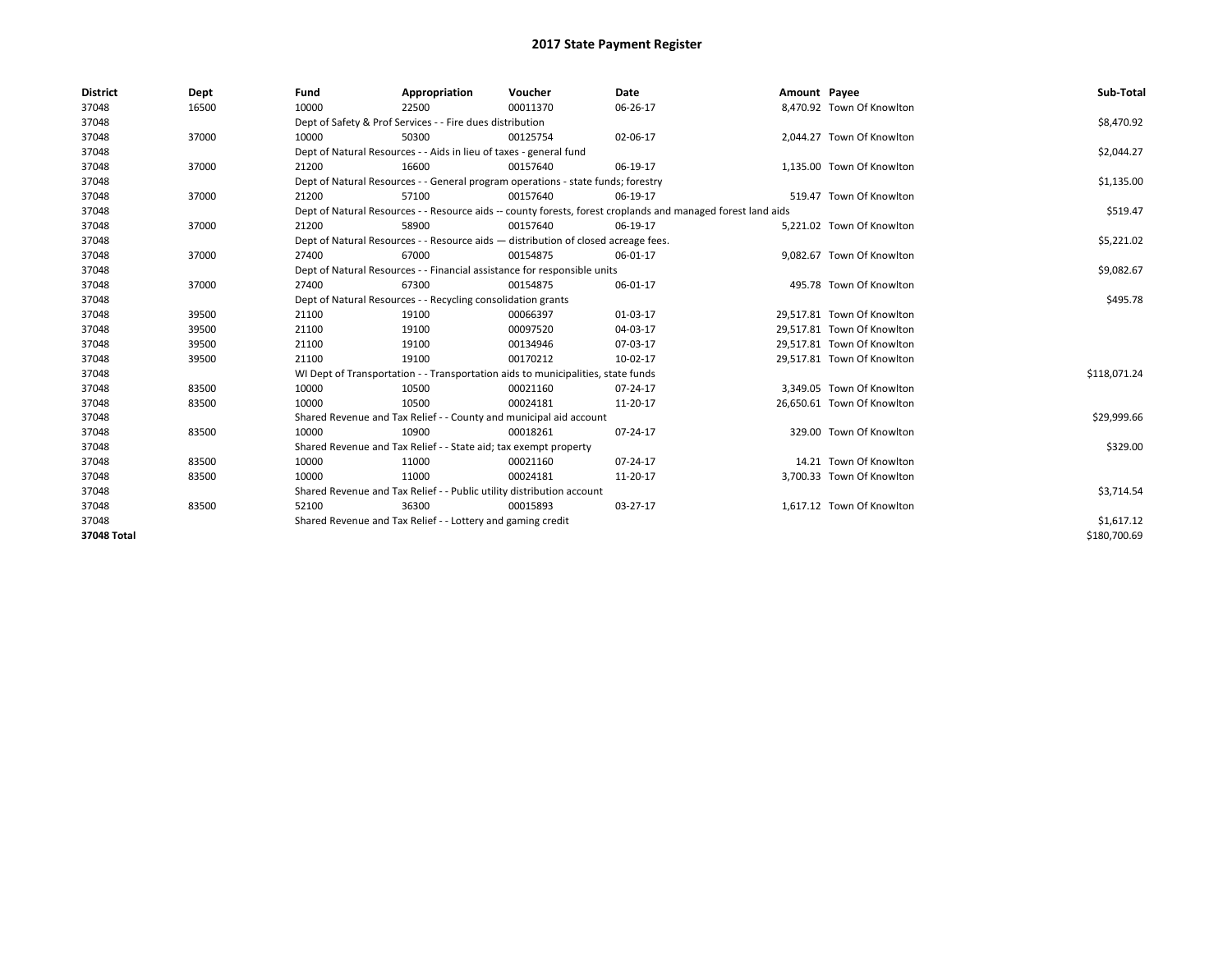| <b>District</b> | Dept  | Fund  | Appropriation                                                                      | Voucher  | Date                                                                                                         | Amount Payee |                            | Sub-Total    |
|-----------------|-------|-------|------------------------------------------------------------------------------------|----------|--------------------------------------------------------------------------------------------------------------|--------------|----------------------------|--------------|
| 37054           | 16500 | 10000 | 22500                                                                              | 00011371 | 06-26-17                                                                                                     |              | 4,142.47 Town Of Marathon  |              |
| 37054           |       |       | Dept of Safety & Prof Services - - Fire dues distribution                          |          |                                                                                                              |              |                            | \$4,142.47   |
| 37054           | 37000 | 21200 | 16600                                                                              | 00157641 | 06-19-17                                                                                                     |              | 1,141.36 Town Of Marathon  |              |
| 37054           |       |       | Dept of Natural Resources - - General program operations - state funds; forestry   |          |                                                                                                              |              |                            | \$1,141.36   |
| 37054           | 37000 | 21200 | 57100                                                                              | 00157641 | 06-19-17                                                                                                     |              | 761.43 Town Of Marathon    |              |
| 37054           |       |       |                                                                                    |          | Dept of Natural Resources - - Resource aids -- county forests, forest croplands and managed forest land aids |              |                            | \$761.43     |
| 37054           | 37000 | 21200 | 58900                                                                              | 00157641 | 06-19-17                                                                                                     |              | 5,250.28 Town Of Marathon  |              |
| 37054           |       |       | Dept of Natural Resources - - Resource aids - distribution of closed acreage fees. |          |                                                                                                              |              |                            | \$5,250.28   |
| 37054           | 37000 | 27400 | 67000                                                                              | 00154468 | 06-01-17                                                                                                     |              | 1.840.69 Town Of Marathon  |              |
| 37054           |       |       | Dept of Natural Resources - - Financial assistance for responsible units           |          |                                                                                                              |              |                            | \$1,840.69   |
| 37054           | 37000 | 27400 | 67300                                                                              | 00154468 | 06-01-17                                                                                                     |              | 268.66 Town Of Marathon    |              |
| 37054           |       |       | Dept of Natural Resources - - Recycling consolidation grants                       |          |                                                                                                              |              |                            | \$268.66     |
| 37054           | 39500 | 21100 | 19100                                                                              | 00066398 | 01-03-17                                                                                                     |              | 19.586.79 Town Of Marathon |              |
| 37054           | 39500 | 21100 | 19100                                                                              | 00097521 | 04-03-17                                                                                                     |              | 19,586.79 Town Of Marathon |              |
| 37054           | 39500 | 21100 | 19100                                                                              | 00134947 | 07-03-17                                                                                                     |              | 19.586.79 Town Of Marathon |              |
| 37054           | 39500 | 21100 | 19100                                                                              | 00170213 | 10-02-17                                                                                                     |              | 19.586.79 Town Of Marathon |              |
| 37054           |       |       | WI Dept of Transportation - - Transportation aids to municipalities, state funds   |          |                                                                                                              |              |                            | \$78,347.16  |
| 37054           | 83500 | 10000 | 10500                                                                              | 00021161 | 07-24-17                                                                                                     |              | 4,096.40 Town Of Marathon  |              |
| 37054           | 83500 | 10000 | 10500                                                                              | 00024182 | 11-20-17                                                                                                     |              | 23,212.96 Town Of Marathon |              |
| 37054           |       |       | Shared Revenue and Tax Relief - - County and municipal aid account                 |          |                                                                                                              |              |                            | \$27,309.36  |
| 37054           | 83500 | 10000 | 10900                                                                              | 00018262 | 07-24-17                                                                                                     |              | 4.00 Town Of Marathon      |              |
| 37054           |       |       | Shared Revenue and Tax Relief - - State aid; tax exempt property                   |          |                                                                                                              |              |                            | \$4.00       |
| 37054 Total     |       |       |                                                                                    |          |                                                                                                              |              |                            | \$119,065.41 |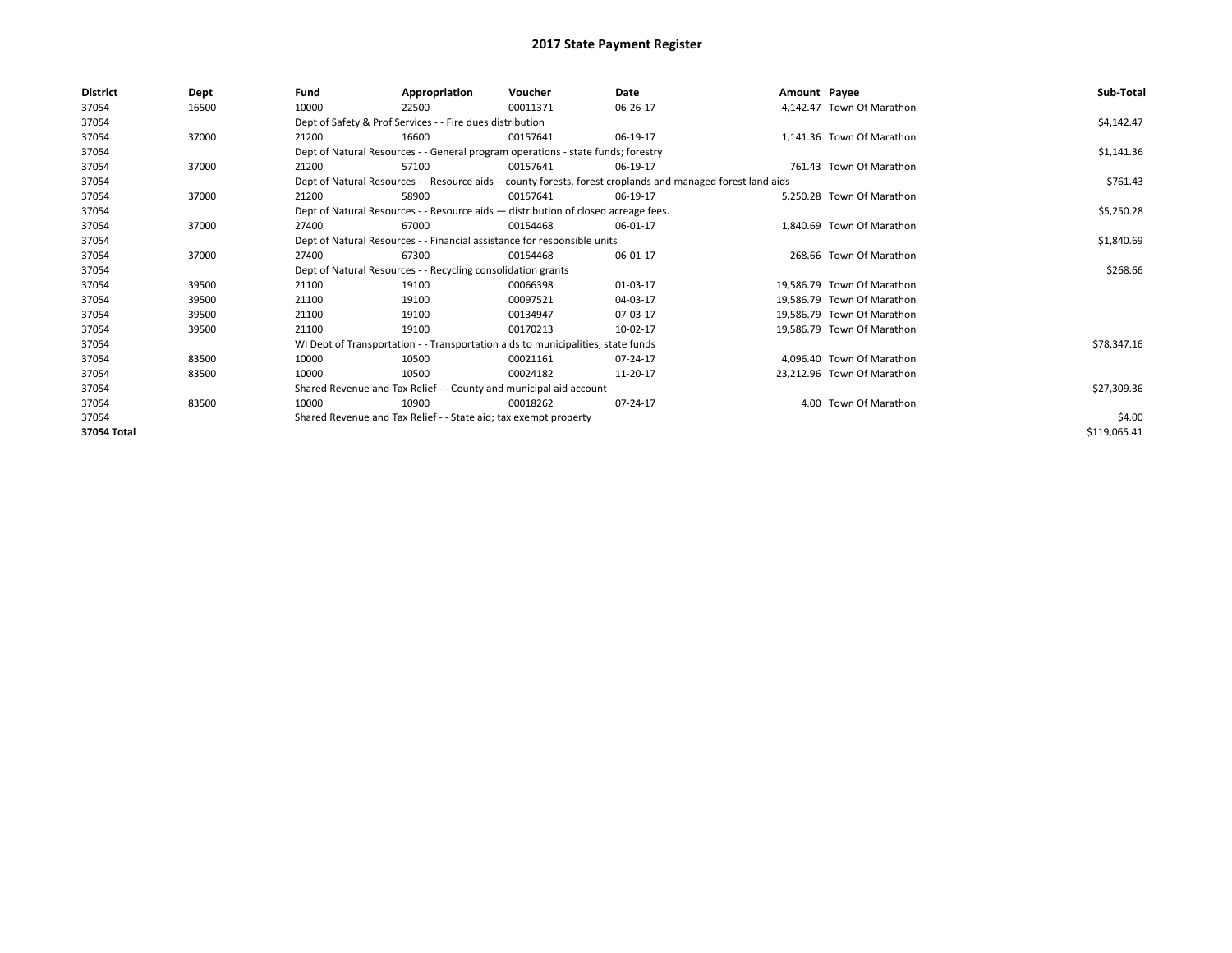| <b>District</b> | Dept  | Fund                                                             | Appropriation                                                                      | Voucher  | Date                                                                                                         | Amount Payee |                            | Sub-Total    |
|-----------------|-------|------------------------------------------------------------------|------------------------------------------------------------------------------------|----------|--------------------------------------------------------------------------------------------------------------|--------------|----------------------------|--------------|
| 37056           | 16500 | 10000                                                            | 22500                                                                              | 00011372 | 06-26-17                                                                                                     |              | 9,150.93 Town Of Mcmillan  |              |
| 37056           |       |                                                                  | Dept of Safety & Prof Services - - Fire dues distribution                          |          |                                                                                                              |              |                            | \$9,150.93   |
| 37056           | 37000 | 10000                                                            | 50300                                                                              | 00142580 | 04-21-17                                                                                                     |              | 301.80 Town Of Mcmillan    |              |
| 37056           |       |                                                                  | Dept of Natural Resources - - Aids in lieu of taxes - general fund                 |          |                                                                                                              |              |                            | \$301.80     |
| 37056           | 37000 | 21200                                                            | 16600                                                                              | 00157642 | 06-19-17                                                                                                     |              | 158.63 Town Of Mcmillan    |              |
| 37056           |       |                                                                  | Dept of Natural Resources - - General program operations - state funds; forestry   |          |                                                                                                              |              |                            | \$158.63     |
| 37056           | 37000 | 21200                                                            | 57100                                                                              | 00157642 | 06-19-17                                                                                                     |              | 76.60 Town Of Mcmillan     |              |
| 37056           |       |                                                                  |                                                                                    |          | Dept of Natural Resources - - Resource aids -- county forests, forest croplands and managed forest land aids |              |                            | \$76.60      |
| 37056           | 37000 | 21200                                                            | 57900                                                                              | 00142581 | 04-21-17                                                                                                     |              | 1,781.62 Town Of Mcmillan  |              |
| 37056           |       |                                                                  | Dept of Natural Resources - - Aids in lieu of taxes - sum sufficient               |          |                                                                                                              |              |                            | \$1,781.62   |
| 37056           | 37000 | 21200                                                            | 58300                                                                              | 00147301 | 05-16-17                                                                                                     |              | 1,752.37 Town Of Mcmillan  |              |
| 37056           |       |                                                                  | Dept of Natural Resources - - Recreation and resource aids, federal funds          |          |                                                                                                              |              |                            | \$1,752.37   |
| 37056           | 37000 | 21200                                                            | 58900                                                                              | 00157642 | 06-19-17                                                                                                     |              | 729.68 Town Of Mcmillan    |              |
| 37056           |       |                                                                  | Dept of Natural Resources - - Resource aids - distribution of closed acreage fees. |          |                                                                                                              |              |                            | \$729.68     |
| 37056           | 39500 | 21100                                                            | 19100                                                                              | 00066399 | 01-03-17                                                                                                     |              | 27.998.43 Town Of Mcmillan |              |
| 37056           | 39500 | 21100                                                            | 19100                                                                              | 00097522 | 04-03-17                                                                                                     |              | 27.998.43 Town Of Mcmillan |              |
| 37056           | 39500 | 21100                                                            | 19100                                                                              | 00134948 | 07-03-17                                                                                                     |              | 27,998.43 Town Of Mcmillan |              |
| 37056           | 39500 | 21100                                                            | 19100                                                                              | 00170214 | 10-02-17                                                                                                     |              | 27.998.43 Town Of Mcmillan |              |
| 37056           |       |                                                                  | WI Dept of Transportation - - Transportation aids to municipalities, state funds   |          |                                                                                                              |              |                            | \$111,993.72 |
| 37056           | 39500 | 21100                                                            | 27800                                                                              | 00131224 | 06-21-17                                                                                                     |              | 26,293.48 Town Of Mcmillan |              |
| 37056           |       |                                                                  | WI Dept of Transportation - - Local roads improvement program, state funds         |          |                                                                                                              |              |                            | \$26,293.48  |
| 37056           | 83500 | 10000                                                            | 10500                                                                              | 00021162 | 07-24-17                                                                                                     |              | 7,524.51 Town Of Mcmillan  |              |
| 37056           | 83500 | 10000                                                            | 10500                                                                              | 00024183 | 11-20-17                                                                                                     |              | 42,638.89 Town Of Mcmillan |              |
| 37056           |       |                                                                  | Shared Revenue and Tax Relief - - County and municipal aid account                 |          |                                                                                                              |              |                            | \$50,163.40  |
| 37056           | 83500 | 10000                                                            | 10900                                                                              | 00018263 | 07-24-17                                                                                                     |              | 149.00 Town Of Mcmillan    |              |
| 37056           |       | Shared Revenue and Tax Relief - - State aid; tax exempt property |                                                                                    | \$149.00 |                                                                                                              |              |                            |              |
| 37056 Total     |       |                                                                  |                                                                                    |          |                                                                                                              |              |                            | \$202,551.23 |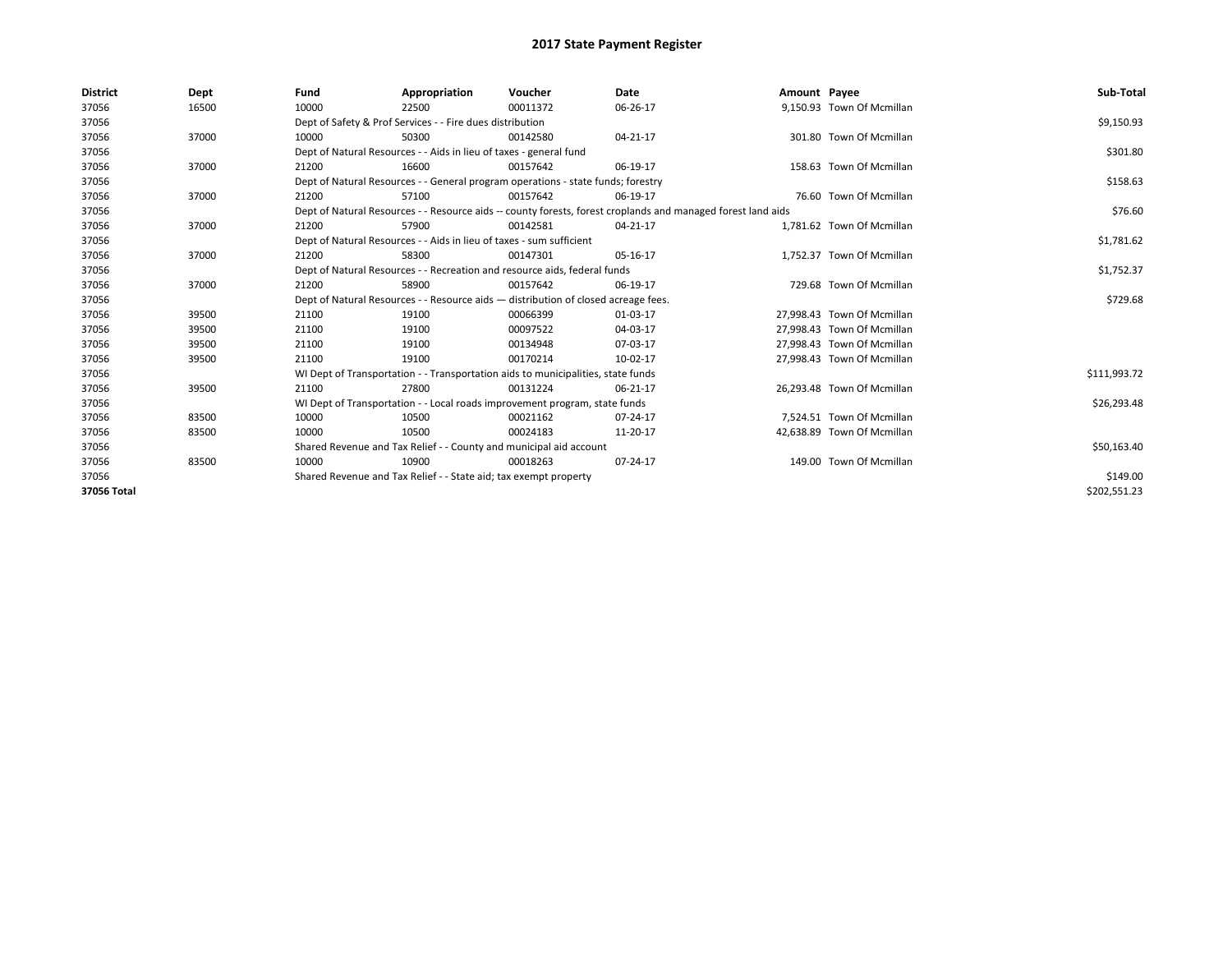| <b>District</b> | Dept  | Fund                                                               | Appropriation                                                      | Voucher                                                                            | Date                                                                                                         | Amount Payee |                            | Sub-Total    |
|-----------------|-------|--------------------------------------------------------------------|--------------------------------------------------------------------|------------------------------------------------------------------------------------|--------------------------------------------------------------------------------------------------------------|--------------|----------------------------|--------------|
| 37058           | 16500 | 10000                                                              | 22500                                                              | 00011373                                                                           | 06-26-17                                                                                                     |              | 6,589.12 Town Of Mosinee   |              |
| 37058           |       |                                                                    | Dept of Safety & Prof Services - - Fire dues distribution          |                                                                                    |                                                                                                              |              |                            | \$6,589.12   |
| 37058           | 37000 | 10000                                                              | 50300                                                              | 00143628                                                                           | 04-21-17                                                                                                     |              | 17.25 Town Of Mosinee      |              |
| 37058           |       | Dept of Natural Resources - - Aids in lieu of taxes - general fund |                                                                    | \$17.25                                                                            |                                                                                                              |              |                            |              |
| 37058           | 37000 | 21200                                                              | 16600                                                              | 00157643                                                                           | 06-19-17                                                                                                     |              | 1,121.46 Town Of Mosinee   |              |
| 37058           |       |                                                                    |                                                                    | Dept of Natural Resources - - General program operations - state funds; forestry   |                                                                                                              |              |                            | \$1,121.46   |
| 37058           | 37000 | 21200                                                              | 57100                                                              | 00157643                                                                           | 06-19-17                                                                                                     |              | 1,377.53 Town Of Mosinee   |              |
| 37058           |       |                                                                    |                                                                    |                                                                                    | Dept of Natural Resources - - Resource aids -- county forests, forest croplands and managed forest land aids |              |                            | \$1,377.53   |
| 37058           | 37000 | 21200                                                              | 58900                                                              | 00157643                                                                           | 06-19-17                                                                                                     |              | 5,158.74 Town Of Mosinee   |              |
| 37058           |       |                                                                    |                                                                    | Dept of Natural Resources - - Resource aids - distribution of closed acreage fees. |                                                                                                              |              |                            | \$5,158.74   |
| 37058           | 37000 | 27400                                                              | 67000                                                              | 00154218                                                                           | 06-01-17                                                                                                     |              | 4,572.02 Town Of Mosinee   |              |
| 37058           |       |                                                                    |                                                                    | Dept of Natural Resources - - Financial assistance for responsible units           |                                                                                                              |              |                            | \$4,572.02   |
| 37058           | 39500 | 21100                                                              | 19100                                                              | 00066400                                                                           | 01-03-17                                                                                                     |              | 26,335.92 Town Of Mosinee  |              |
| 37058           | 39500 | 21100                                                              | 19100                                                              | 00097523                                                                           | 04-03-17                                                                                                     |              | 26,335.92 Town Of Mosinee  |              |
| 37058           | 39500 | 21100                                                              | 19100                                                              | 00134949                                                                           | 07-03-17                                                                                                     |              | 26,335.92 Town Of Mosinee  |              |
| 37058           | 39500 | 21100                                                              | 19100                                                              | 00170215                                                                           | 10-02-17                                                                                                     |              | 26,335.92 Town Of Mosinee  |              |
| 37058           |       |                                                                    |                                                                    | WI Dept of Transportation - - Transportation aids to municipalities, state funds   |                                                                                                              |              |                            | \$105,343.68 |
| 37058           | 39500 | 21100                                                              | 27000                                                              | 00079715                                                                           | $01 - 27 - 17$                                                                                               |              | 227,142.83 Town Of Mosinee |              |
| 37058           |       |                                                                    |                                                                    |                                                                                    | WI Dept of Transportation - - Local roads improvement program. discretionary grants, state funds             |              |                            | \$227,142.83 |
| 37058           | 50500 | 10000                                                              | 17400                                                              | 00047451                                                                           | 04-28-17                                                                                                     |              | 42,753.00 Town Of Mosinee  |              |
| 37058           |       |                                                                    |                                                                    |                                                                                    | Department of Administration - - High-voltage transmission line annual impact fee distributions              |              |                            | \$42,753.00  |
| 37058           | 83500 | 10000                                                              | 10500                                                              | 00021163                                                                           | 07-24-17                                                                                                     |              | 6.622.58 Town Of Mosinee   |              |
| 37058           | 83500 | 10000                                                              | 10500                                                              | 00024184                                                                           | 11-20-17                                                                                                     |              | 37,527.93 Town Of Mosinee  |              |
| 37058           |       |                                                                    | Shared Revenue and Tax Relief - - County and municipal aid account |                                                                                    |                                                                                                              |              |                            | \$44,150.51  |
| 37058           | 83500 | 10000                                                              | 10900                                                              | 00018264                                                                           | 07-24-17                                                                                                     |              | 45.00 Town Of Mosinee      |              |
| 37058           |       |                                                                    | Shared Revenue and Tax Relief - - State aid; tax exempt property   |                                                                                    |                                                                                                              |              |                            | \$45.00      |
| 37058           | 83500 | 52100                                                              | 36300                                                              | 00015894                                                                           | 03-27-17                                                                                                     |              | 4,178.52 Town Of Mosinee   |              |
| 37058           |       |                                                                    | Shared Revenue and Tax Relief - - Lottery and gaming credit        |                                                                                    | \$4,178.52                                                                                                   |              |                            |              |
| 37058 Total     |       |                                                                    |                                                                    |                                                                                    |                                                                                                              |              |                            | \$442,449.66 |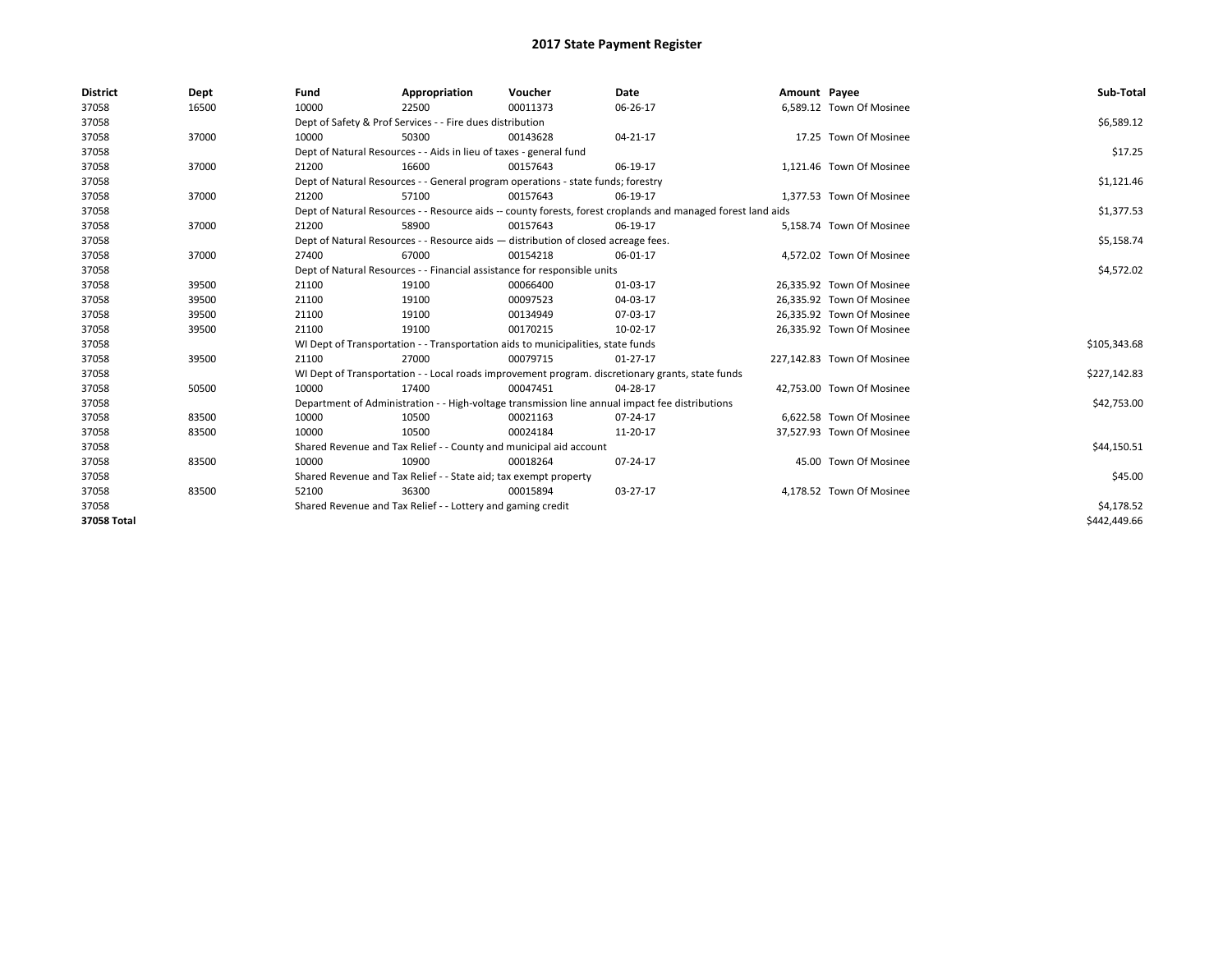| <b>District</b> | Dept  | Fund  | Appropriation                                                                      | Voucher  | Date                                                                                                         | Amount Payee |                          | Sub-Total    |
|-----------------|-------|-------|------------------------------------------------------------------------------------|----------|--------------------------------------------------------------------------------------------------------------|--------------|--------------------------|--------------|
| 37060           | 16500 | 10000 | 22500                                                                              | 00011374 | 06-26-17                                                                                                     |              | 2,915.87 Town Of Norrie  |              |
| 37060           |       |       | Dept of Safety & Prof Services - - Fire dues distribution                          |          |                                                                                                              |              |                          | \$2,915.87   |
| 37060           | 37000 | 10000 | 50300                                                                              | 00125902 | 02-06-17                                                                                                     |              | 438.15 Town Of Norrie    |              |
| 37060           |       |       | Dept of Natural Resources - - Aids in lieu of taxes - general fund                 |          |                                                                                                              |              |                          | \$438.15     |
| 37060           | 37000 | 21200 | 16600                                                                              | 00157644 | 06-19-17                                                                                                     |              | 889.86 Town Of Norrie    |              |
| 37060           |       |       | Dept of Natural Resources - - General program operations - state funds; forestry   |          |                                                                                                              |              |                          | \$889.86     |
| 37060           | 37000 | 21200 | 57100                                                                              | 00157644 | 06-19-17                                                                                                     |              | 415.27 Town Of Norrie    |              |
| 37060           |       |       |                                                                                    |          | Dept of Natural Resources - - Resource aids -- county forests, forest croplands and managed forest land aids |              |                          | \$415.27     |
| 37060           | 37000 | 21200 | 58900                                                                              | 00157644 | 06-19-17                                                                                                     |              | 4,093.34 Town Of Norrie  |              |
| 37060           |       |       | Dept of Natural Resources - - Resource aids - distribution of closed acreage fees. |          |                                                                                                              |              |                          | \$4,093.34   |
| 37060           | 37000 | 27400 | 67000                                                                              | 00154553 | 06-01-17                                                                                                     |              | 1.375.57 Town Of Norrie  |              |
| 37060           |       |       | Dept of Natural Resources - - Financial assistance for responsible units           |          |                                                                                                              |              |                          | \$1,375.57   |
| 37060           | 39500 | 21100 | 19100                                                                              | 00066401 | 01-03-17                                                                                                     |              | 18.882.15 Town Of Norrie |              |
| 37060           | 39500 | 21100 | 19100                                                                              | 00097524 | 04-03-17                                                                                                     |              | 18.882.15 Town Of Norrie |              |
| 37060           | 39500 | 21100 | 19100                                                                              | 00134950 | 07-03-17                                                                                                     |              | 18,882.15 Town Of Norrie |              |
| 37060           | 39500 | 21100 | 19100                                                                              | 00170216 | 10-02-17                                                                                                     |              | 18,882.15 Town Of Norrie |              |
| 37060           |       |       | WI Dept of Transportation - - Transportation aids to municipalities, state funds   |          |                                                                                                              |              |                          | \$75,528.60  |
| 37060           | 83500 | 10000 | 10500                                                                              | 00021164 | 07-24-17                                                                                                     |              | 6.767.85 Town Of Norrie  |              |
| 37060           | 83500 | 10000 | 10500                                                                              | 00024185 | 11-20-17                                                                                                     |              | 38,351.18 Town Of Norrie |              |
| 37060           |       |       | Shared Revenue and Tax Relief - - County and municipal aid account                 |          |                                                                                                              |              |                          | \$45,119.03  |
| 37060           | 83500 | 10000 | 10900                                                                              | 00018265 | 07-24-17                                                                                                     |              | 17.00 Town Of Norrie     |              |
| 37060           |       |       | Shared Revenue and Tax Relief - - State aid; tax exempt property                   |          |                                                                                                              |              |                          | \$17.00      |
| 37060           | 83500 | 10000 | 11000                                                                              | 00021164 | 07-24-17                                                                                                     |              | 4.34 Town Of Norrie      |              |
| 37060           | 83500 | 10000 | 11000                                                                              | 00024185 | 11-20-17                                                                                                     |              | 26.28 Town Of Norrie     |              |
| 37060           |       |       | Shared Revenue and Tax Relief - - Public utility distribution account              |          | \$30.62                                                                                                      |              |                          |              |
| 37060 Total     |       |       |                                                                                    |          |                                                                                                              |              |                          | \$130,823.31 |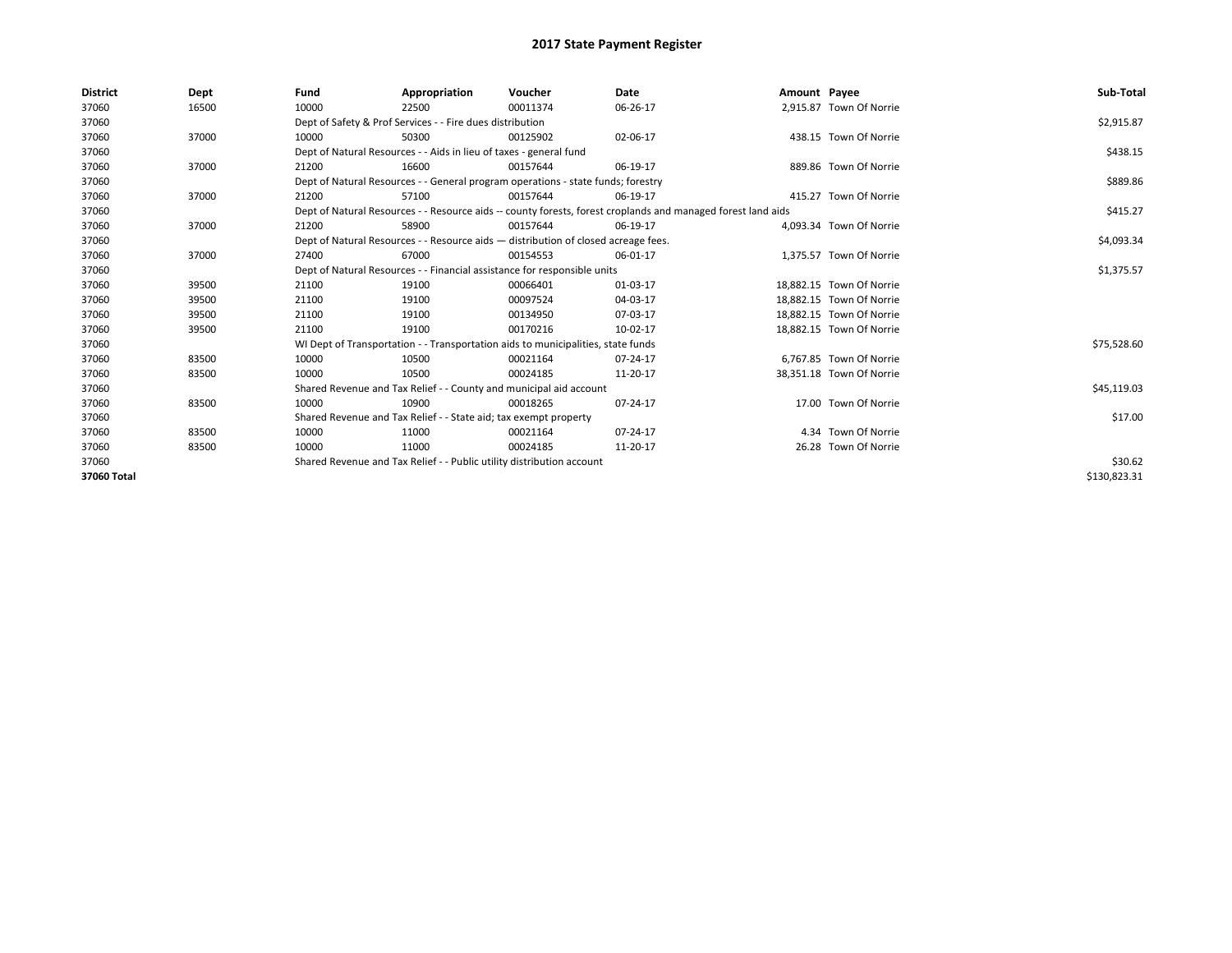| <b>District</b> | Dept  | Fund                                                                 | Appropriation                                                                      | Voucher  | Date                                                                                                         | Amount Payee |                          | Sub-Total    |
|-----------------|-------|----------------------------------------------------------------------|------------------------------------------------------------------------------------|----------|--------------------------------------------------------------------------------------------------------------|--------------|--------------------------|--------------|
| 37062           | 16500 | 10000                                                                | 22500                                                                              | 00011375 | 06-26-17                                                                                                     |              | 1,603.75 Town Of Plover  |              |
| 37062           |       |                                                                      | Dept of Safety & Prof Services - - Fire dues distribution                          |          |                                                                                                              |              |                          | \$1,603.75   |
| 37062           | 37000 | 10000                                                                | 50300                                                                              | 00125821 | 02-06-17                                                                                                     |              | 1.515.24 Town Of Plover  |              |
| 37062           | 37000 | 10000                                                                | 50300                                                                              | 00125822 | 02-06-17                                                                                                     |              | 8.293.84 Town Of Plover  |              |
| 37062           | 37000 | 10000                                                                | 50300                                                                              | 00142673 | 04-21-17                                                                                                     |              | 452.01 Town Of Plover    |              |
| 37062           |       |                                                                      | Dept of Natural Resources - - Aids in lieu of taxes - general fund                 |          |                                                                                                              |              |                          | \$10,261.09  |
| 37062           | 37000 | 21200                                                                | 16600                                                                              | 00157645 | 06-19-17                                                                                                     |              | 1,796.99 Town Of Plover  |              |
| 37062           |       |                                                                      | Dept of Natural Resources - - General program operations - state funds; forestry   |          |                                                                                                              |              |                          | \$1,796.99   |
| 37062           | 37000 | 21200                                                                | 57100                                                                              | 00157645 | 06-19-17                                                                                                     |              | 1,322.91 Town Of Plover  |              |
| 37062           |       |                                                                      |                                                                                    |          | Dept of Natural Resources - - Resource aids -- county forests, forest croplands and managed forest land aids |              |                          | \$1,322.91   |
| 37062           | 37000 | 21200                                                                | 57900                                                                              | 00142674 | 04-21-17                                                                                                     |              | 614.66 Town Of Plover    |              |
| 37062           |       | Dept of Natural Resources - - Aids in lieu of taxes - sum sufficient |                                                                                    | \$614.66 |                                                                                                              |              |                          |              |
| 37062           | 37000 | 21200                                                                | 58900                                                                              | 00157645 | 06-19-17                                                                                                     |              | 8,266.16 Town Of Plover  |              |
| 37062           |       |                                                                      | Dept of Natural Resources - - Resource aids - distribution of closed acreage fees. |          |                                                                                                              |              |                          | \$8,266.16   |
| 37062           | 37000 | 27400                                                                | 67000                                                                              | 00154634 | 06-01-17                                                                                                     |              | 1.862.09 Town Of Plover  |              |
| 37062           |       |                                                                      | Dept of Natural Resources - - Financial assistance for responsible units           |          |                                                                                                              |              |                          | \$1,862.09   |
| 37062           | 39500 | 21100                                                                | 19100                                                                              | 00066402 | 01-03-17                                                                                                     |              | 18,326.14 Town Of Plover |              |
| 37062           | 39500 | 21100                                                                | 19100                                                                              | 00097525 | 04-03-17                                                                                                     |              | 18,326.14 Town Of Plover |              |
| 37062           | 39500 | 21100                                                                | 19100                                                                              | 00134951 | 07-03-17                                                                                                     |              | 18,326.14 Town Of Plover |              |
| 37062           | 39500 | 21100                                                                | 19100                                                                              | 00170217 | 10-02-17                                                                                                     |              | 18,326.16 Town Of Plover |              |
| 37062           |       |                                                                      | WI Dept of Transportation - - Transportation aids to municipalities, state funds   |          |                                                                                                              |              |                          | \$73,304.58  |
| 37062           | 83500 | 10000                                                                | 10500                                                                              | 00021165 | 07-24-17                                                                                                     |              | 4,631.51 Town Of Plover  |              |
| 37062           | 83500 | 10000                                                                | 10500                                                                              | 00024186 | 11-20-17                                                                                                     |              | 26,245.21 Town Of Plover |              |
| 37062           |       |                                                                      | Shared Revenue and Tax Relief - - County and municipal aid account                 |          |                                                                                                              |              |                          | \$30,876.72  |
| 37062           | 83500 | 10000                                                                | 10900                                                                              | 00018266 | 07-24-17                                                                                                     |              | 13.00 Town Of Plover     |              |
| 37062           |       | Shared Revenue and Tax Relief - - State aid; tax exempt property     |                                                                                    | \$13.00  |                                                                                                              |              |                          |              |
| 37062 Total     |       |                                                                      |                                                                                    |          |                                                                                                              |              |                          | \$129,921.95 |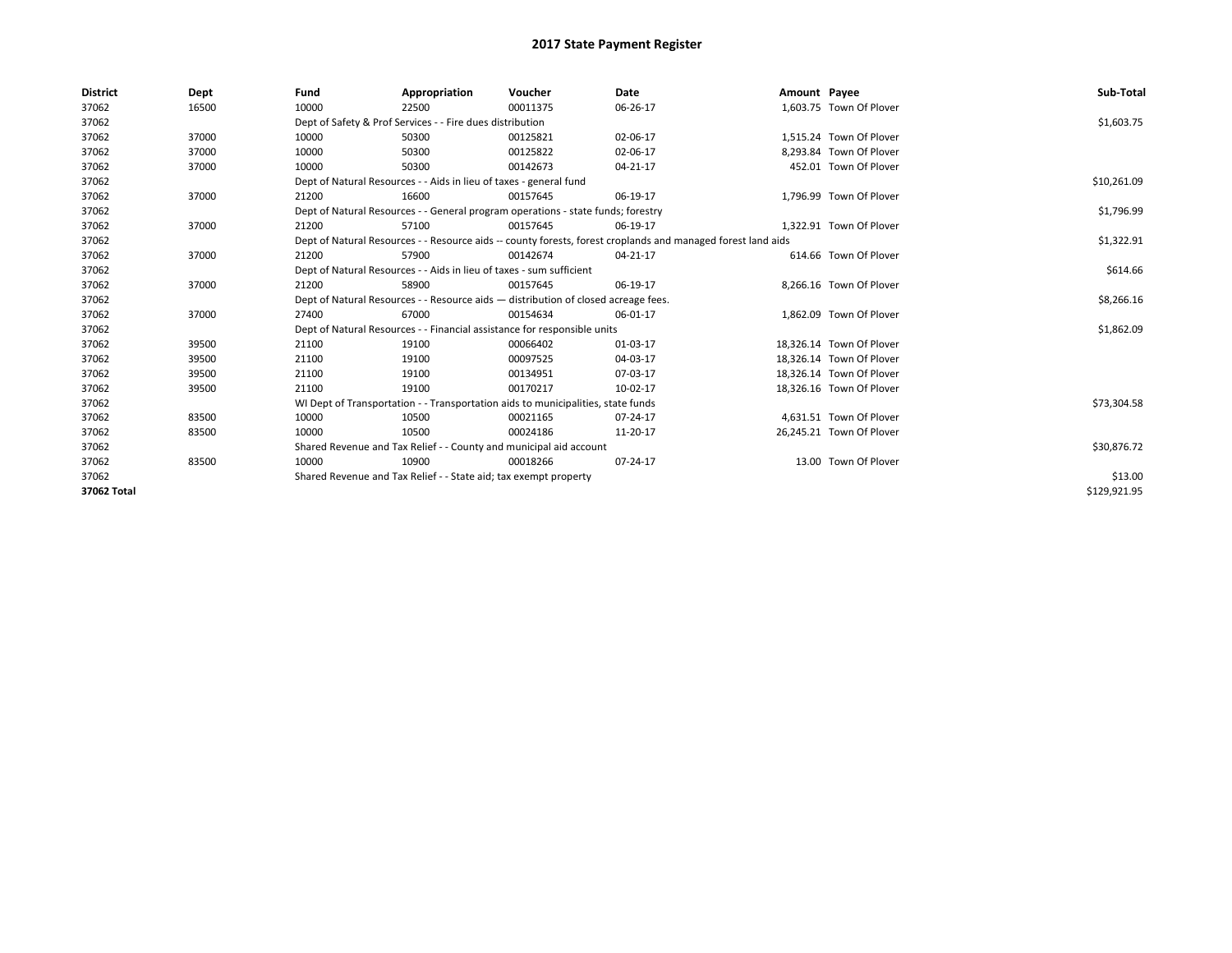| <b>District</b> | <b>Dept</b> | Fund                                                                     | Appropriation                                                                      | Voucher  | Date                                                                                                         | Amount Payee |                        | Sub-Total    |
|-----------------|-------------|--------------------------------------------------------------------------|------------------------------------------------------------------------------------|----------|--------------------------------------------------------------------------------------------------------------|--------------|------------------------|--------------|
| 37064           | 16500       | 10000                                                                    | 22500                                                                              | 00011376 | 06-27-17                                                                                                     |              | 3.954.27 Town Of Reid  |              |
| 37064           |             |                                                                          | Dept of Safety & Prof Services - - Fire dues distribution                          |          |                                                                                                              |              |                        | \$3,954.27   |
| 37064           | 37000       | 21200                                                                    | 16600                                                                              | 00157646 | 06-19-17                                                                                                     |              | 1.456.39 Town Of Reid  |              |
| 37064           |             |                                                                          | Dept of Natural Resources - - General program operations - state funds; forestry   |          |                                                                                                              |              |                        | \$1,456.39   |
| 37064           | 37000       | 21200                                                                    | 57100                                                                              | 00157646 | 06-19-17                                                                                                     |              | 1.549.32 Town Of Reid  |              |
| 37064           |             |                                                                          |                                                                                    |          | Dept of Natural Resources - - Resource aids -- county forests, forest croplands and managed forest land aids |              |                        | \$1,549.32   |
| 37064           | 37000       | 21200                                                                    | 58900                                                                              | 00157646 | 06-19-17                                                                                                     |              | 6.699.39 Town Of Reid  |              |
| 37064           |             |                                                                          | Dept of Natural Resources - - Resource aids - distribution of closed acreage fees. |          |                                                                                                              |              |                        | \$6,699.39   |
| 37064           | 37000       | 27400                                                                    | 67000                                                                              | 00154409 | 06-01-17                                                                                                     |              | 524.55 Town Of Reid    |              |
| 37064           |             | Dept of Natural Resources - - Financial assistance for responsible units |                                                                                    | \$524.55 |                                                                                                              |              |                        |              |
| 37064           | 39500       | 21100                                                                    | 19100                                                                              | 00066403 | 01-03-17                                                                                                     |              | 24.910.12 Town Of Reid |              |
| 37064           | 39500       | 21100                                                                    | 19100                                                                              | 00097526 | 04-03-17                                                                                                     |              | 24.910.12 Town Of Reid |              |
| 37064           | 39500       | 21100                                                                    | 19100                                                                              | 00134952 | 07-03-17                                                                                                     |              | 24.910.12 Town Of Reid |              |
| 37064           | 39500       | 21100                                                                    | 19100                                                                              | 00170218 | 10-02-17                                                                                                     |              | 24.910.14 Town Of Reid |              |
| 37064           |             |                                                                          | WI Dept of Transportation - - Transportation aids to municipalities, state funds   |          |                                                                                                              |              |                        | \$99,640.50  |
| 37064           | 50500       | 10000                                                                    | 17400                                                                              | 00047452 | 04-28-17                                                                                                     |              | 47.537.00 Town Of Reid |              |
| 37064           |             |                                                                          |                                                                                    |          | Department of Administration - - High-voltage transmission line annual impact fee distributions              |              |                        | \$47,537.00  |
| 37064           | 83500       | 10000                                                                    | 10500                                                                              | 00021166 | 07-24-17                                                                                                     |              | 3.696.60 Town Of Reid  |              |
| 37064           | 83500       | 10000                                                                    | 10500                                                                              | 00024187 | 11-20-17                                                                                                     |              | 20,947.40 Town Of Reid |              |
| 37064           |             |                                                                          | Shared Revenue and Tax Relief - - County and municipal aid account                 |          |                                                                                                              |              |                        | \$24,644.00  |
| 37064           | 83500       | 10000                                                                    | 10900                                                                              | 00018267 | 07-24-17                                                                                                     |              | 3.00 Town Of Reid      |              |
| 37064           |             |                                                                          | Shared Revenue and Tax Relief - - State aid; tax exempt property                   |          |                                                                                                              |              |                        | \$3.00       |
| 37064 Total     |             |                                                                          |                                                                                    |          |                                                                                                              |              |                        | \$186,008.42 |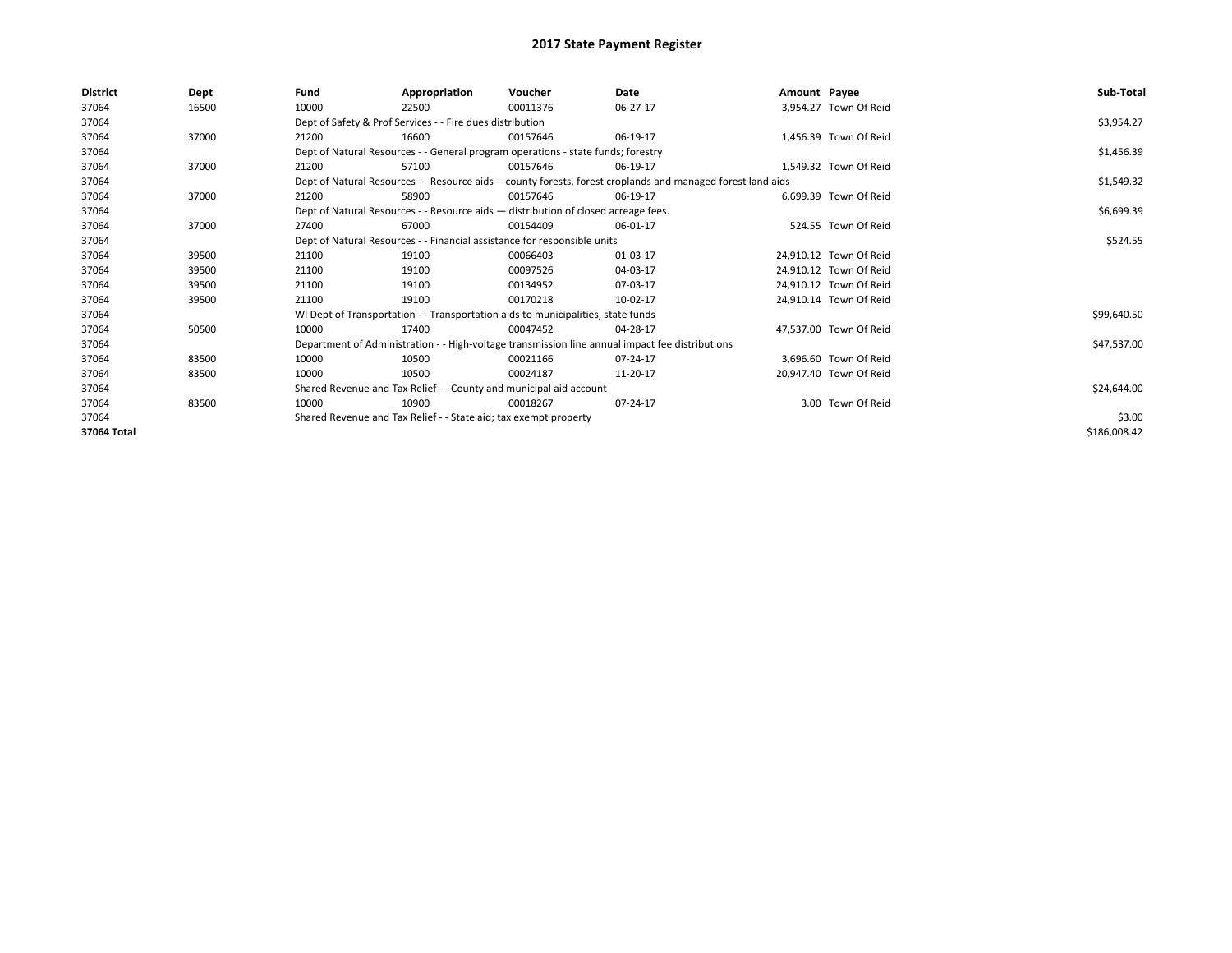| <b>District</b> | Dept  | Fund  | Appropriation                                                                                                | Voucher  | Date       | Amount Payee |                             | Sub-Total    |
|-----------------|-------|-------|--------------------------------------------------------------------------------------------------------------|----------|------------|--------------|-----------------------------|--------------|
| 37066           | 16500 | 10000 | 22500                                                                                                        | 00011377 | 06-26-17   |              | 3,336.63 Town Of Rib Falls  |              |
| 37066           |       |       | Dept of Safety & Prof Services - - Fire dues distribution                                                    |          |            |              |                             | \$3,336.63   |
| 37066           | 37000 | 21200 | 16600                                                                                                        | 00157647 | 06-19-17   |              | 491.30 Town Of Rib Falls    |              |
| 37066           |       |       | Dept of Natural Resources - - General program operations - state funds; forestry                             |          | \$491.30   |              |                             |              |
| 37066           | 37000 | 21200 | 57100                                                                                                        | 00157647 | 06-19-17   |              | 268.86 Town Of Rib Falls    |              |
| 37066           |       |       | Dept of Natural Resources - - Resource aids -- county forests, forest croplands and managed forest land aids |          | \$268.86   |              |                             |              |
| 37066           | 37000 | 21200 | 58900                                                                                                        | 00157647 | 06-19-17   |              | 2,259.97 Town Of Rib Falls  |              |
| 37066           |       |       | Dept of Natural Resources - - Resource aids - distribution of closed acreage fees.                           |          |            |              |                             | \$2,259.97   |
| 37066           | 37000 | 27400 | 67000                                                                                                        | 00154133 | 06-01-17   |              | 2,557.79 Town Of Rib Falls  |              |
| 37066           |       |       | Dept of Natural Resources - - Financial assistance for responsible units                                     |          | \$2,557.79 |              |                             |              |
| 37066           | 39500 | 21100 | 19100                                                                                                        | 00066404 | 01-03-17   |              | 24,535.78 Town Of Rib Falls |              |
| 37066           | 39500 | 21100 | 19100                                                                                                        | 00097527 | 04-03-17   |              | 24,535.78 Town Of Rib Falls |              |
| 37066           | 39500 | 21100 | 19100                                                                                                        | 00134953 | 07-03-17   |              | 24,535.78 Town Of Rib Falls |              |
| 37066           | 39500 | 21100 | 19100                                                                                                        | 00170219 | 10-02-17   |              | 24,535.80 Town Of Rib Falls |              |
| 37066           |       |       | WI Dept of Transportation - - Transportation aids to municipalities, state funds                             |          |            |              |                             | \$98,143.14  |
| 37066           | 83500 | 10000 | 10500                                                                                                        | 00021167 | 07-24-17   |              | 4,838.21 Town Of Rib Falls  |              |
| 37066           | 83500 | 10000 | 10500                                                                                                        | 00024188 | 11-20-17   |              | 27,416.52 Town Of Rib Falls |              |
| 37066           |       |       | Shared Revenue and Tax Relief - - County and municipal aid account                                           |          |            |              |                             | \$32,254.73  |
| 37066           | 83500 | 10000 | 10900                                                                                                        | 00018268 | 07-24-17   |              | 7.00 Town Of Rib Falls      |              |
| 37066           |       |       | Shared Revenue and Tax Relief - - State aid; tax exempt property                                             |          |            |              |                             | \$7.00       |
| 37066 Total     |       |       |                                                                                                              |          |            |              |                             | \$139,319.42 |
|                 |       |       |                                                                                                              |          |            |              |                             |              |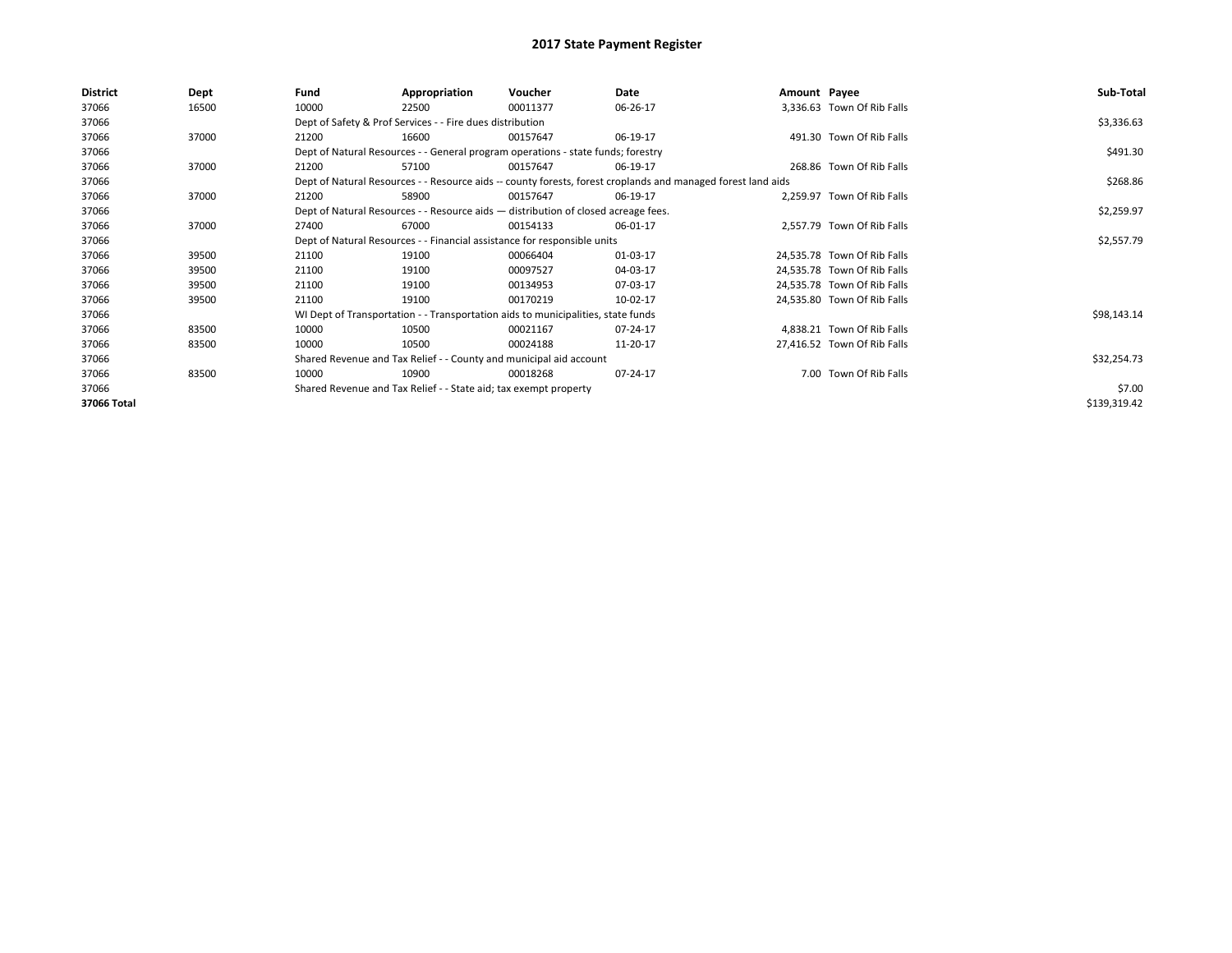| <b>District</b> | Dept  | Fund  | Appropriation                                                                                                | Voucher  | Date     | Amount Payee |                                | Sub-Total    |  |  |
|-----------------|-------|-------|--------------------------------------------------------------------------------------------------------------|----------|----------|--------------|--------------------------------|--------------|--|--|
| 37068           | 16500 | 10000 | 22500                                                                                                        | 00011378 | 06-27-17 |              | 30,297.14 Town of Rib Mountain |              |  |  |
| 37068           |       |       | Dept of Safety & Prof Services - - Fire dues distribution                                                    |          |          |              |                                | \$30,297.14  |  |  |
| 37068           | 37000 | 10000 | 50300                                                                                                        | 00126314 | 02-06-17 |              | 1,166.98 Town of Rib Mountain  |              |  |  |
| 37068           | 37000 | 10000 | 50300                                                                                                        | 00126315 | 02-06-17 |              | 65,356.33 Town of Rib Mountain |              |  |  |
| 37068           | 37000 | 10000 | 50300                                                                                                        | 00144033 | 04-21-17 |              | 454.90 Town of Rib Mountain    |              |  |  |
| 37068           |       |       | Dept of Natural Resources - - Aids in lieu of taxes - general fund                                           |          |          |              |                                | \$66,978.21  |  |  |
| 37068           | 37000 | 21200 | 16600                                                                                                        | 00157648 | 06-19-17 |              | 380.57 Town of Rib Mountain    |              |  |  |
| 37068           |       |       | Dept of Natural Resources - - General program operations - state funds; forestry                             |          |          |              |                                | \$380.57     |  |  |
| 37068           | 37000 | 21200 | 57100                                                                                                        | 00157648 | 06-19-17 |              | 1,150.98 Town of Rib Mountain  |              |  |  |
| 37068           |       |       | Dept of Natural Resources - - Resource aids -- county forests, forest croplands and managed forest land aids |          |          |              |                                | \$1,150.98   |  |  |
| 37068           | 37000 | 21200 | 57900                                                                                                        | 00144034 | 04-21-17 |              | 528.70 Town of Rib Mountain    |              |  |  |
| 37068           |       |       | Dept of Natural Resources - - Aids in lieu of taxes - sum sufficient                                         |          |          |              |                                | \$528.70     |  |  |
| 37068           | 37000 | 21200 | 58900                                                                                                        | 00157648 | 06-19-17 |              | 1,750.62 Town of Rib Mountain  |              |  |  |
| 37068           |       |       | Dept of Natural Resources - - Resource aids - distribution of closed acreage fees.                           |          |          |              |                                | \$1,750.62   |  |  |
| 37068           | 37000 | 27400 | 65800                                                                                                        | 00153470 | 05-30-17 |              | 21,813.62 Town of Rib Mountain |              |  |  |
| 37068           | 37000 | 27400 | 65800                                                                                                        | 00204335 | 12-28-17 |              | 30,125.84 Town of Rib Mountain |              |  |  |
| 37068           |       |       | Dept of Natural Resources - - Environmental aids -- urban nonpoint source                                    |          |          |              |                                | \$51,939.46  |  |  |
| 37068           | 37000 | 27400 | 67000                                                                                                        | 00154433 | 06-01-17 |              | 45,577.37 Town of Rib Mountain |              |  |  |
| 37068           |       |       | Dept of Natural Resources - - Financial assistance for responsible units                                     |          |          |              |                                |              |  |  |
| 37068           | 37000 | 27400 | 67300                                                                                                        | 00154433 | 06-01-17 |              | 1,773.18 Town of Rib Mountain  |              |  |  |
| 37068           |       |       | Dept of Natural Resources - - Recycling consolidation grants                                                 |          |          |              |                                | \$1,773.18   |  |  |
| 37068           | 39500 | 21100 | 19100                                                                                                        | 00066405 | 01-03-17 |              | 68,600.21 Town of Rib Mountain |              |  |  |
| 37068           | 39500 | 21100 | 19100                                                                                                        | 00097528 | 04-03-17 |              | 68,600.21 Town of Rib Mountain |              |  |  |
| 37068           | 39500 | 21100 | 19100                                                                                                        | 00134954 | 07-03-17 |              | 68,600.21 Town of Rib Mountain |              |  |  |
| 37068           | 39500 | 21100 | 19100                                                                                                        | 00170220 | 10-02-17 |              | 68,600.22 Town of Rib Mountain |              |  |  |
| 37068           |       |       | WI Dept of Transportation - - Transportation aids to municipalities, state funds                             |          |          |              |                                | \$274,400.85 |  |  |
| 37068           | 39500 | 21100 | 27800                                                                                                        | 00098673 | 03-21-17 |              | 26,293.48 Town of Rib Mountain |              |  |  |
| 37068           |       |       | WI Dept of Transportation - - Local roads improvement program, state funds                                   |          |          |              |                                | \$26,293.48  |  |  |
| 37068           | 43500 | 00005 | 16300                                                                                                        | 01LGS    | 11-17-17 |              | 2,000.00 Town of Rib Mountain  |              |  |  |
| 37068           |       |       | Department of Health Services - - Guardianship grant program                                                 |          |          |              |                                | \$2,000.00   |  |  |
| 37068           | 50500 | 10000 | 17400                                                                                                        | 00047453 | 04-28-17 |              | 8,905.00 Town of Rib Mountain  |              |  |  |
| 37068           |       |       | Department of Administration - - High-voltage transmission line annual impact fee distributions              |          |          |              |                                | \$8,905.00   |  |  |
| 37068           | 83500 | 10000 | 10500                                                                                                        | 00021168 | 07-24-17 |              | 13,235.25 Town of Rib Mountain |              |  |  |
| 37068           | 83500 | 10000 | 10500                                                                                                        | 00024189 | 11-20-17 |              | 72,999.78 Town of Rib Mountain |              |  |  |
| 37068           |       |       | Shared Revenue and Tax Relief - - County and municipal aid account                                           |          |          |              |                                | \$86,235.03  |  |  |
| 37068           | 83500 | 10000 | 10900                                                                                                        | 00018269 | 07-24-17 |              | 10,337.00 Town of Rib Mountain |              |  |  |
| 37068           |       |       | Shared Revenue and Tax Relief - - State aid; tax exempt property                                             |          |          |              |                                | \$10,337.00  |  |  |
| 37068           | 83500 | 10000 | 50100                                                                                                        | 00015316 | 01-31-17 |              | 3,210.12 Town of Rib Mountain  |              |  |  |
| 37068           |       |       | Shared Revenue and Tax Relief - - Payments for municipal services                                            |          |          |              |                                | \$3,210.12   |  |  |
| 37068 Total     |       |       |                                                                                                              |          |          |              |                                | \$611,757.71 |  |  |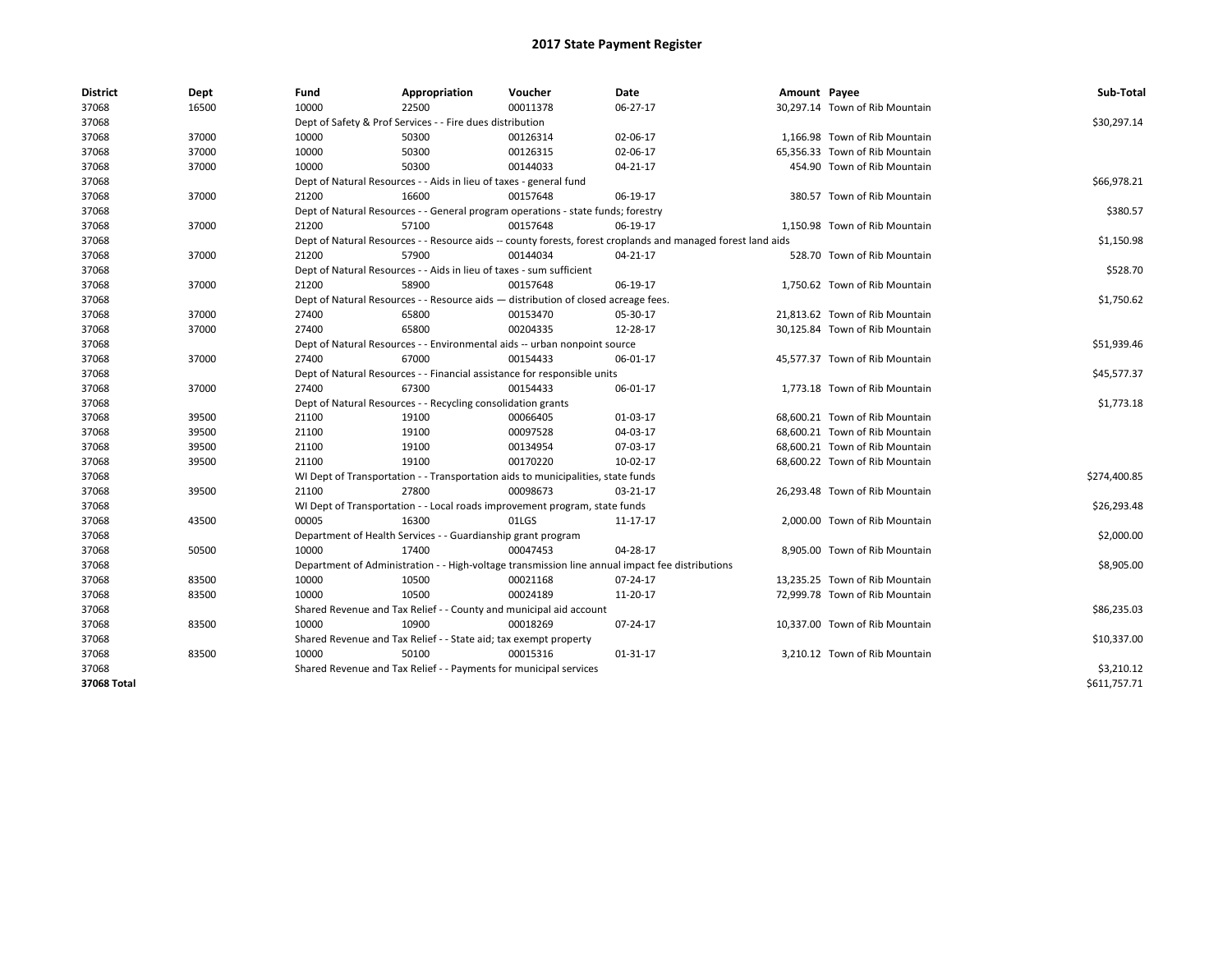| <b>District</b> | <b>Dept</b> | Fund                                                                     | Appropriation                                                                      | Voucher    | Date                                                                                                         | Amount Payee |                             | Sub-Total    |
|-----------------|-------------|--------------------------------------------------------------------------|------------------------------------------------------------------------------------|------------|--------------------------------------------------------------------------------------------------------------|--------------|-----------------------------|--------------|
| 37070           | 16500       | 10000                                                                    | 22500                                                                              | 00011379   | 06-26-17                                                                                                     |              | 2,144.03 Town Of Rietbrock  |              |
| 37070           |             |                                                                          | Dept of Safety & Prof Services - - Fire dues distribution                          |            |                                                                                                              |              |                             | \$2,144.03   |
| 37070           | 37000       | 21200                                                                    | 16600                                                                              | 00157649   | 06-19-17                                                                                                     |              | 324.24 Town Of Rietbrock    |              |
| 37070           |             |                                                                          | Dept of Natural Resources - - General program operations - state funds; forestry   |            |                                                                                                              |              |                             | \$324.24     |
| 37070           | 37000       | 21200                                                                    | 57100                                                                              | 00157649   | 06-19-17                                                                                                     |              | 199.63 Town Of Rietbrock    |              |
| 37070           |             |                                                                          |                                                                                    |            | Dept of Natural Resources - - Resource aids -- county forests, forest croplands and managed forest land aids |              |                             | \$199.63     |
| 37070           | 37000       | 21200                                                                    | 58900                                                                              | 00157649   | 06-19-17                                                                                                     |              | 1,491.52 Town Of Rietbrock  |              |
| 37070           |             |                                                                          | Dept of Natural Resources - - Resource aids - distribution of closed acreage fees. |            |                                                                                                              |              |                             | \$1,491.52   |
| 37070           | 37000       | 27400                                                                    | 67000                                                                              | 00154001   | 06-01-17                                                                                                     |              | 1.439.75 Town Of Rietbrock  |              |
| 37070           |             | Dept of Natural Resources - - Financial assistance for responsible units |                                                                                    | \$1,439.75 |                                                                                                              |              |                             |              |
| 37070           | 37000       | 27400                                                                    | 67300                                                                              | 00154001   | 06-01-17                                                                                                     |              | 251.99 Town Of Rietbrock    |              |
| 37070           |             |                                                                          | Dept of Natural Resources - - Recycling consolidation grants                       |            |                                                                                                              |              |                             | \$251.99     |
| 37070           | 39500       | 21100                                                                    | 19100                                                                              | 00066406   | 01-03-17                                                                                                     |              | 23.159.53 Town Of Rietbrock |              |
| 37070           | 39500       | 21100                                                                    | 19100                                                                              | 00097529   | 04-03-17                                                                                                     |              | 23,159.53 Town Of Rietbrock |              |
| 37070           | 39500       | 21100                                                                    | 19100                                                                              | 00134955   | 07-03-17                                                                                                     |              | 23.159.53 Town Of Rietbrock |              |
| 37070           | 39500       | 21100                                                                    | 19100                                                                              | 00170221   | 10-02-17                                                                                                     |              | 23,159.55 Town Of Rietbrock |              |
| 37070           |             |                                                                          | WI Dept of Transportation - - Transportation aids to municipalities, state funds   |            |                                                                                                              |              |                             | \$92,638.14  |
| 37070           | 83500       | 10000                                                                    | 10500                                                                              | 00021169   | 07-24-17                                                                                                     |              | 11.013.74 Town Of Rietbrock |              |
| 37070           | 83500       | 10000                                                                    | 10500                                                                              | 00024190   | 11-20-17                                                                                                     |              | 62.411.17 Town Of Rietbrock |              |
| 37070           |             |                                                                          | Shared Revenue and Tax Relief - - County and municipal aid account                 |            |                                                                                                              |              |                             | \$73,424.91  |
| 37070           | 83500       | 10000                                                                    | 10900                                                                              | 00018270   | 07-24-17                                                                                                     |              | 4.00 Town Of Rietbrock      |              |
| 37070           |             |                                                                          | Shared Revenue and Tax Relief - - State aid; tax exempt property                   |            |                                                                                                              |              |                             | \$4.00       |
| 37070 Total     |             |                                                                          |                                                                                    |            |                                                                                                              |              |                             | \$171,918.21 |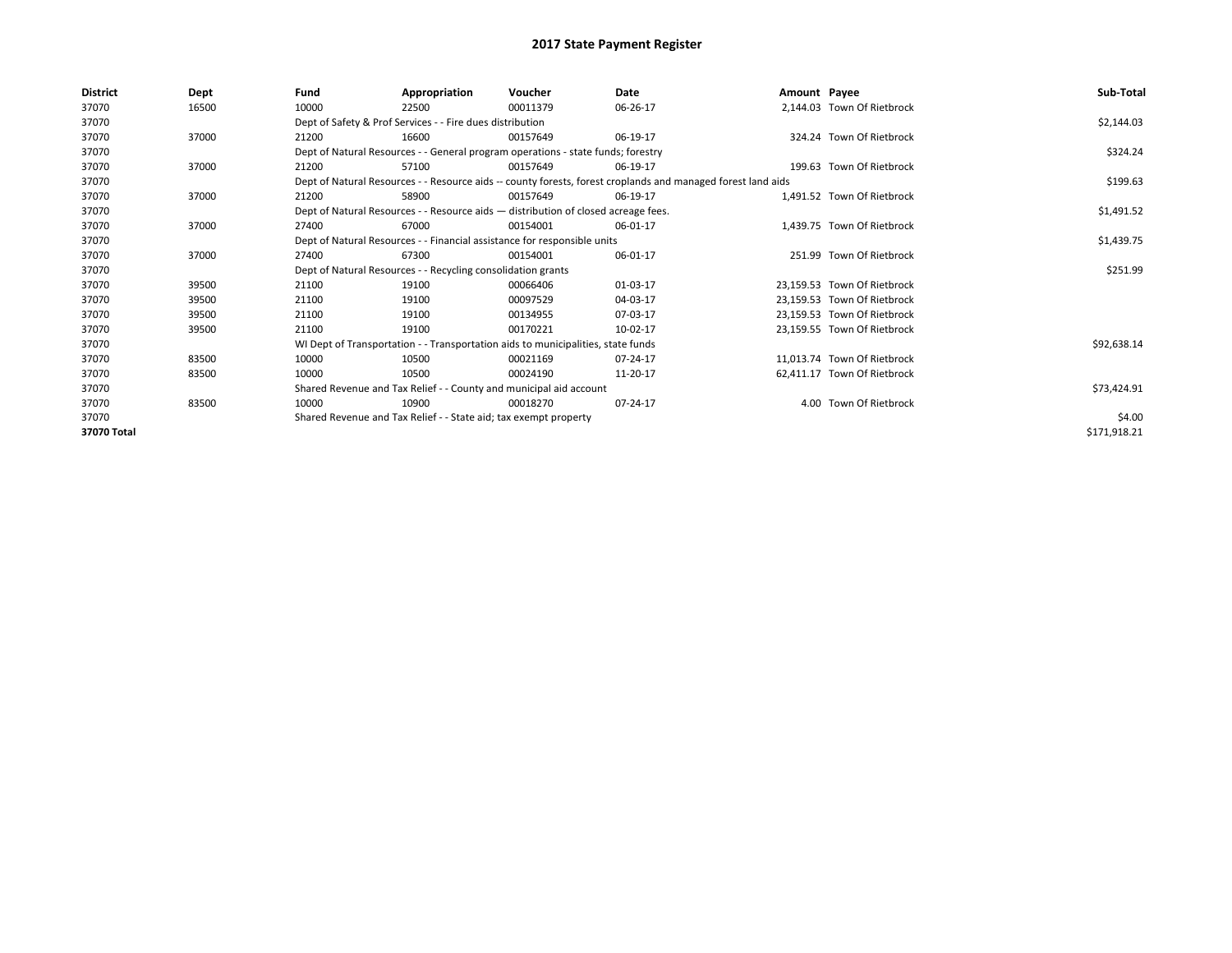| <b>District</b> | Dept  | Fund                                                                             | Appropriation                                                                      | Voucher     | Date                                                                                                         | Amount Payee |                          | Sub-Total    |
|-----------------|-------|----------------------------------------------------------------------------------|------------------------------------------------------------------------------------|-------------|--------------------------------------------------------------------------------------------------------------|--------------|--------------------------|--------------|
| 37072           | 16500 | 10000                                                                            | 22500                                                                              | 00011380    | 06-26-17                                                                                                     |              | 5,683.95 Town Of Ringle  |              |
| 37072           |       |                                                                                  | Dept of Safety & Prof Services - - Fire dues distribution                          |             |                                                                                                              |              |                          | \$5,683.95   |
| 37072           | 37000 | 10000                                                                            | 50300                                                                              | 00126205    | 02-06-17                                                                                                     |              | 35,499.54 Town Of Ringle |              |
| 37072           | 37000 | 10000                                                                            | 50300                                                                              | 00143707    | 04-21-17                                                                                                     |              | 137.78 Town Of Ringle    |              |
| 37072           |       | Dept of Natural Resources - - Aids in lieu of taxes - general fund               |                                                                                    | \$35,637.32 |                                                                                                              |              |                          |              |
| 37072           | 37000 | 21200                                                                            | 16600                                                                              | 00157650    | 06-19-17                                                                                                     |              | 1,367.25 Town Of Ringle  |              |
| 37072           |       | Dept of Natural Resources - - General program operations - state funds; forestry |                                                                                    | \$1,367.25  |                                                                                                              |              |                          |              |
| 37072           | 37000 | 21200                                                                            | 57100                                                                              | 00157650    | 06-19-17                                                                                                     |              | 1,288.70 Town Of Ringle  |              |
| 37072           |       |                                                                                  |                                                                                    |             | Dept of Natural Resources - - Resource aids -- county forests, forest croplands and managed forest land aids |              |                          | \$1,288.70   |
| 37072           | 37000 | 21200                                                                            | 58900                                                                              | 00157650    | 06-19-17                                                                                                     |              | 6,289.33 Town Of Ringle  |              |
| 37072           |       |                                                                                  | Dept of Natural Resources - - Resource aids - distribution of closed acreage fees. |             |                                                                                                              |              |                          | \$6,289.33   |
| 37072           | 37000 | 27400                                                                            | 67000                                                                              | 00154620    | 06-01-17                                                                                                     |              | 4,643.34 Town Of Ringle  |              |
| 37072           |       |                                                                                  | Dept of Natural Resources - - Financial assistance for responsible units           |             |                                                                                                              |              |                          | \$4,643.34   |
| 37072           | 37000 | 27400                                                                            | 67300                                                                              | 00154620    | 06-01-17                                                                                                     |              | 442.97 Town Of Ringle    |              |
| 37072           |       | Dept of Natural Resources - - Recycling consolidation grants                     |                                                                                    | \$442.97    |                                                                                                              |              |                          |              |
| 37072           | 39500 | 21100                                                                            | 19100                                                                              | 00066407    | 01-03-17                                                                                                     |              | 30,701.38 Town Of Ringle |              |
| 37072           | 39500 | 21100                                                                            | 19100                                                                              | 00097530    | 04-03-17                                                                                                     |              | 30,701.38 Town Of Ringle |              |
| 37072           | 39500 | 21100                                                                            | 19100                                                                              | 00134956    | 07-03-17                                                                                                     |              | 30,701.38 Town Of Ringle |              |
| 37072           | 39500 | 21100                                                                            | 19100                                                                              | 00170222    | 10-02-17                                                                                                     |              | 30,701.40 Town Of Ringle |              |
| 37072           |       |                                                                                  | WI Dept of Transportation - - Transportation aids to municipalities, state funds   |             |                                                                                                              |              |                          | \$122,805.54 |
| 37072           | 39500 | 21100                                                                            | 27800                                                                              | 00080997    | $01 - 31 - 17$                                                                                               |              | 8,584.01 Town Of Ringle  |              |
| 37072           | 39500 | 21100                                                                            | 27800                                                                              | 00081009    | 01-31-17                                                                                                     |              | 26,293.48 Town Of Ringle |              |
| 37072           |       |                                                                                  | WI Dept of Transportation - - Local roads improvement program, state funds         |             |                                                                                                              |              |                          | \$34,877.49  |
| 37072           | 83500 | 10000                                                                            | 10500                                                                              | 00021170    | 07-24-17                                                                                                     |              | 5,411.82 Town Of Ringle  |              |
| 37072           | 83500 | 10000                                                                            | 10500                                                                              | 00024191    | 11-20-17                                                                                                     |              | 30,666.98 Town Of Ringle |              |
| 37072           |       |                                                                                  | Shared Revenue and Tax Relief - - County and municipal aid account                 |             |                                                                                                              |              |                          | \$36,078.80  |
| 37072           | 83500 | 10000                                                                            | 10900                                                                              | 00018271    | 07-24-17                                                                                                     |              | 66.00 Town Of Ringle     |              |
| 37072           |       |                                                                                  | Shared Revenue and Tax Relief - - State aid; tax exempt property                   |             |                                                                                                              |              |                          | \$66.00      |
| 37072           | 83500 | 10000                                                                            | 11000                                                                              | 00021170    | 07-24-17                                                                                                     |              | 7.74 Town Of Ringle      |              |
| 37072           | 83500 | 10000                                                                            | 11000                                                                              | 00024191    | 11-20-17                                                                                                     |              | 44.97 Town Of Ringle     |              |
| 37072           |       |                                                                                  | Shared Revenue and Tax Relief - - Public utility distribution account              |             |                                                                                                              |              |                          | \$52.71      |
| 37072 Total     |       |                                                                                  |                                                                                    |             |                                                                                                              |              |                          | \$249,233.40 |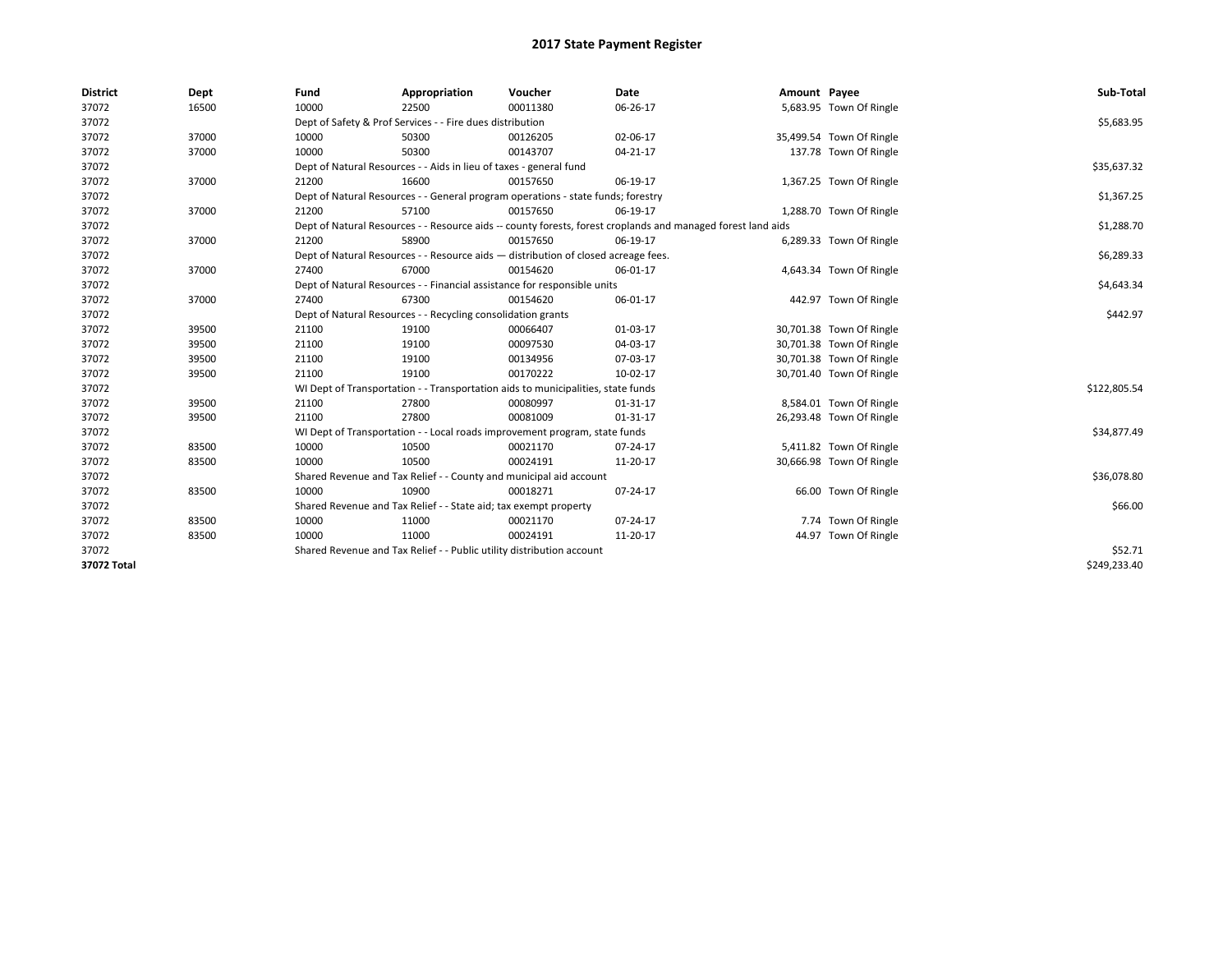| <b>District</b> | Dept  | Fund                                                                               | Appropriation                                                                                                | Voucher                                                                          | Date     | Amount Payee |                           | Sub-Total    |  |  |  |
|-----------------|-------|------------------------------------------------------------------------------------|--------------------------------------------------------------------------------------------------------------|----------------------------------------------------------------------------------|----------|--------------|---------------------------|--------------|--|--|--|
| 37074           | 16500 | 10000                                                                              | 22500                                                                                                        | 00011381                                                                         | 06-26-17 |              | 5,454.73 Town Of Spencer  |              |  |  |  |
| 37074           |       |                                                                                    | Dept of Safety & Prof Services - - Fire dues distribution                                                    |                                                                                  |          |              |                           | \$5,454.73   |  |  |  |
| 37074           | 37000 | 10000                                                                              | 50300                                                                                                        | 00142884                                                                         | 04-21-17 |              | 1,075.66 Town Of Spencer  |              |  |  |  |
| 37074           |       |                                                                                    | Dept of Natural Resources - - Aids in lieu of taxes - general fund                                           |                                                                                  |          |              |                           | \$1,075.66   |  |  |  |
| 37074           | 37000 | 21200                                                                              | 16600                                                                                                        | 00157651                                                                         | 06-19-17 |              | 152.51 Town Of Spencer    |              |  |  |  |
| 37074           |       |                                                                                    | Dept of Natural Resources - - General program operations - state funds; forestry                             |                                                                                  |          |              |                           |              |  |  |  |
| 37074           | 37000 | 21200                                                                              | 57100                                                                                                        | 00157651                                                                         | 06-19-17 |              | 69.80 Town Of Spencer     |              |  |  |  |
| 37074           |       |                                                                                    | Dept of Natural Resources - - Resource aids -- county forests, forest croplands and managed forest land aids |                                                                                  |          |              |                           |              |  |  |  |
| 37074           | 37000 | 21200                                                                              | 57900                                                                                                        | 00142883                                                                         | 04-21-17 |              | 316.06 Town Of Spencer    |              |  |  |  |
| 37074           |       |                                                                                    | Dept of Natural Resources - - Aids in lieu of taxes - sum sufficient                                         |                                                                                  |          |              |                           | \$316.06     |  |  |  |
| 37074           | 37000 | 21200                                                                              | 58900                                                                                                        | 00157651                                                                         | 06-19-17 |              | 701.53 Town Of Spencer    |              |  |  |  |
| 37074           |       | Dept of Natural Resources - - Resource aids - distribution of closed acreage fees. |                                                                                                              | \$701.53                                                                         |          |              |                           |              |  |  |  |
| 37074           | 37000 | 27400                                                                              | 67000                                                                                                        | 00154042                                                                         | 06-01-17 |              | 3,030.05 Town Of Spencer  |              |  |  |  |
| 37074           |       |                                                                                    |                                                                                                              | Dept of Natural Resources - - Financial assistance for responsible units         |          |              |                           | \$3,030.05   |  |  |  |
| 37074           | 39500 | 21100                                                                              | 19100                                                                                                        | 00066408                                                                         | 01-03-17 |              | 25,207.39 Town Of Spencer |              |  |  |  |
| 37074           | 39500 | 21100                                                                              | 19100                                                                                                        | 00097531                                                                         | 04-03-17 |              | 25,207.39 Town Of Spencer |              |  |  |  |
| 37074           | 39500 | 21100                                                                              | 19100                                                                                                        | 00134957                                                                         | 07-03-17 |              | 25,207.39 Town Of Spencer |              |  |  |  |
| 37074           | 39500 | 21100                                                                              | 19100                                                                                                        | 00170223                                                                         | 10-02-17 |              | 25,207.41 Town Of Spencer |              |  |  |  |
| 37074           |       |                                                                                    |                                                                                                              | WI Dept of Transportation - - Transportation aids to municipalities, state funds |          |              |                           | \$100,829.58 |  |  |  |
| 37074           | 83500 | 10000                                                                              | 10500                                                                                                        | 00021171                                                                         | 07-24-17 |              | 6,050.05 Town Of Spencer  |              |  |  |  |
| 37074           | 83500 | 10000                                                                              | 10500                                                                                                        | 00024192                                                                         | 11-20-17 |              | 34,283.63 Town Of Spencer |              |  |  |  |
| 37074           |       |                                                                                    | Shared Revenue and Tax Relief - - County and municipal aid account                                           |                                                                                  |          |              |                           | \$40,333.68  |  |  |  |
| 37074           | 83500 | 10000                                                                              | 10900                                                                                                        | 00018272                                                                         | 07-24-17 |              | 40.00 Town Of Spencer     |              |  |  |  |
| 37074           |       | Shared Revenue and Tax Relief - - State aid; tax exempt property                   |                                                                                                              | \$40.00                                                                          |          |              |                           |              |  |  |  |
| 37074 Total     |       |                                                                                    |                                                                                                              |                                                                                  |          |              |                           | \$152,003.60 |  |  |  |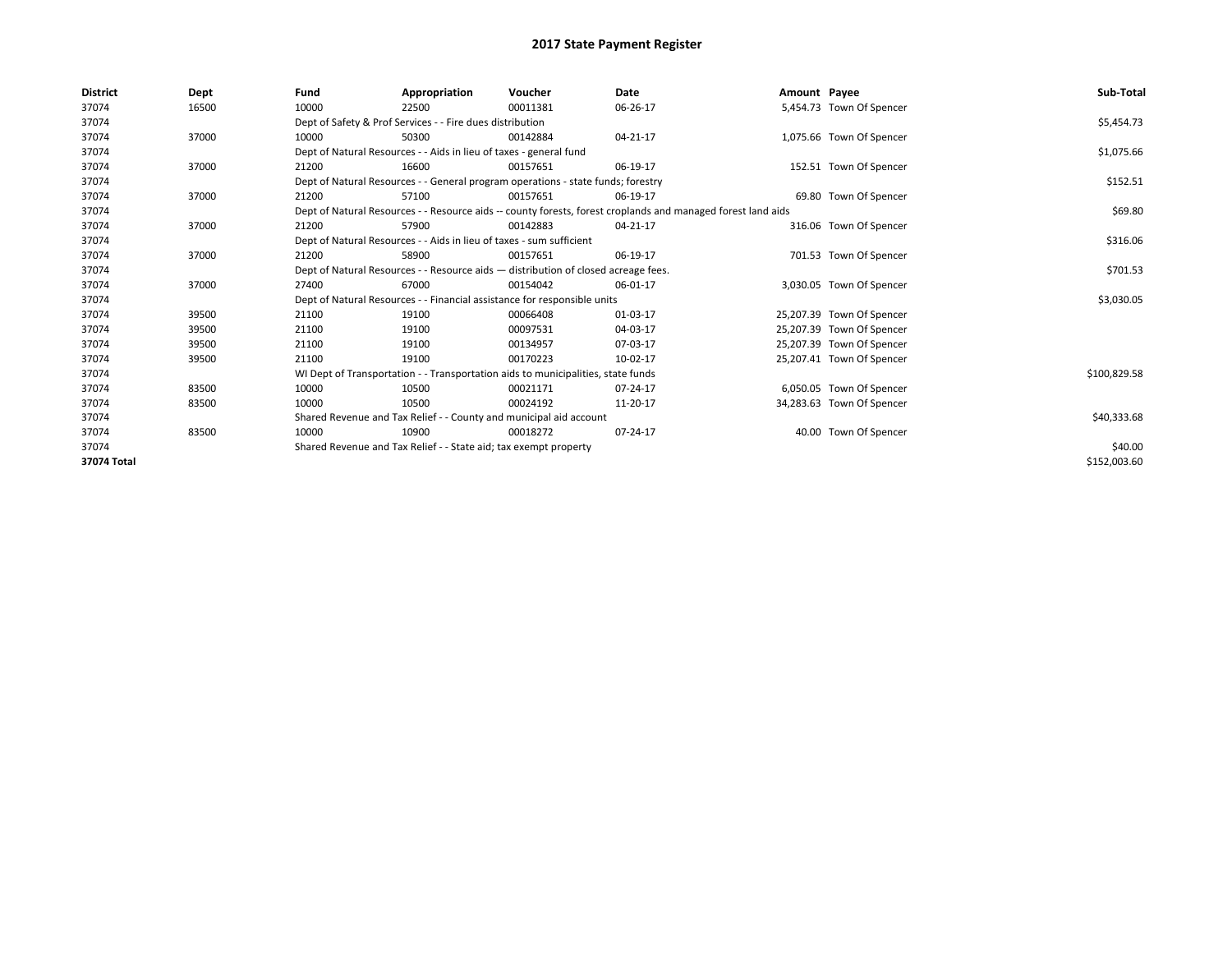| <b>District</b> | Dept  | Fund  | Appropriation                                                                                                | Voucher  | Date     | Amount Payee |                           | Sub-Total    |  |  |
|-----------------|-------|-------|--------------------------------------------------------------------------------------------------------------|----------|----------|--------------|---------------------------|--------------|--|--|
| 37076           | 16500 | 10000 | 22500                                                                                                        | 00011382 | 06-26-17 |              | 10,336.64 Town Of Stettin |              |  |  |
| 37076           |       |       | Dept of Safety & Prof Services - - Fire dues distribution                                                    |          |          |              |                           | \$10,336.64  |  |  |
| 37076           | 37000 | 21200 | 16600                                                                                                        | 00157652 | 06-19-17 |              | 752.71 Town Of Stettin    |              |  |  |
| 37076           |       |       | Dept of Natural Resources - - General program operations - state funds; forestry                             |          |          |              |                           |              |  |  |
| 37076           | 37000 | 21200 | 57100                                                                                                        | 00157652 | 06-19-17 |              | 363.92 Town Of Stettin    |              |  |  |
| 37076           |       |       | Dept of Natural Resources - - Resource aids -- county forests, forest croplands and managed forest land aids |          |          |              |                           |              |  |  |
| 37076           | 37000 | 21200 | 58900                                                                                                        | 00157652 | 06-19-17 |              | 3,462.49 Town Of Stettin  |              |  |  |
| 37076           |       |       | Dept of Natural Resources - - Resource aids - distribution of closed acreage fees.                           |          |          |              |                           | \$3,462.49   |  |  |
| 37076           | 37000 | 27400 | 67000                                                                                                        | 00154550 | 06-01-17 |              | 2,118.82 Town Of Stettin  |              |  |  |
| 37076           |       |       | Dept of Natural Resources - - Financial assistance for responsible units                                     |          |          |              |                           | \$2,118.82   |  |  |
| 37076           | 39500 | 21100 | 19100                                                                                                        | 00066409 | 01-03-17 |              | 39,757.11 Town Of Stettin |              |  |  |
| 37076           | 39500 | 21100 | 19100                                                                                                        | 00097532 | 04-03-17 |              | 39,757.11 Town Of Stettin |              |  |  |
| 37076           | 39500 | 21100 | 19100                                                                                                        | 00134958 | 07-03-17 |              | 39,757.11 Town Of Stettin |              |  |  |
| 37076           | 39500 | 21100 | 19100                                                                                                        | 00170224 | 10-02-17 |              | 39,757.11 Town Of Stettin |              |  |  |
| 37076           |       |       | WI Dept of Transportation - - Transportation aids to municipalities, state funds                             |          |          |              |                           | \$159,028.44 |  |  |
| 37076           | 39500 | 21100 | 27800                                                                                                        | 00109751 | 04-26-17 |              | 26,293.48 Town Of Stettin |              |  |  |
| 37076           |       |       | WI Dept of Transportation - - Local roads improvement program, state funds                                   |          |          |              |                           | \$26,293.48  |  |  |
| 37076           | 83500 | 10000 | 10500                                                                                                        | 00021172 | 07-24-17 |              | 5,016.90 Town Of Stettin  |              |  |  |
| 37076           | 83500 | 10000 | 10500                                                                                                        | 00024193 | 11-20-17 |              | 28,429.12 Town Of Stettin |              |  |  |
| 37076           |       |       | Shared Revenue and Tax Relief - - County and municipal aid account                                           |          |          |              |                           | \$33,446.02  |  |  |
| 37076           | 83500 | 10000 | 10900                                                                                                        | 00018273 | 07-24-17 |              | 969.00 Town Of Stettin    |              |  |  |
| 37076           |       |       | Shared Revenue and Tax Relief - - State aid; tax exempt property                                             |          |          |              |                           | \$969.00     |  |  |
| 37076           | 83500 | 10000 | 11000                                                                                                        | 00021172 | 07-24-17 |              | 2,206.51 Town Of Stettin  |              |  |  |
| 37076           | 83500 | 10000 | 11000                                                                                                        | 00024193 | 11-20-17 |              | 12,739.75 Town Of Stettin |              |  |  |
| 37076           |       |       | Shared Revenue and Tax Relief - - Public utility distribution account                                        |          |          |              |                           | \$14,946.26  |  |  |
| 37076           | 83500 | 52100 | 36300                                                                                                        | 00015895 | 03-27-17 |              | 2,557.15 Town Of Stettin  |              |  |  |
| 37076           |       |       | Shared Revenue and Tax Relief - - Lottery and gaming credit                                                  |          |          |              |                           | \$2,557.15   |  |  |
| 37076 Total     |       |       |                                                                                                              |          |          |              |                           | \$254.274.93 |  |  |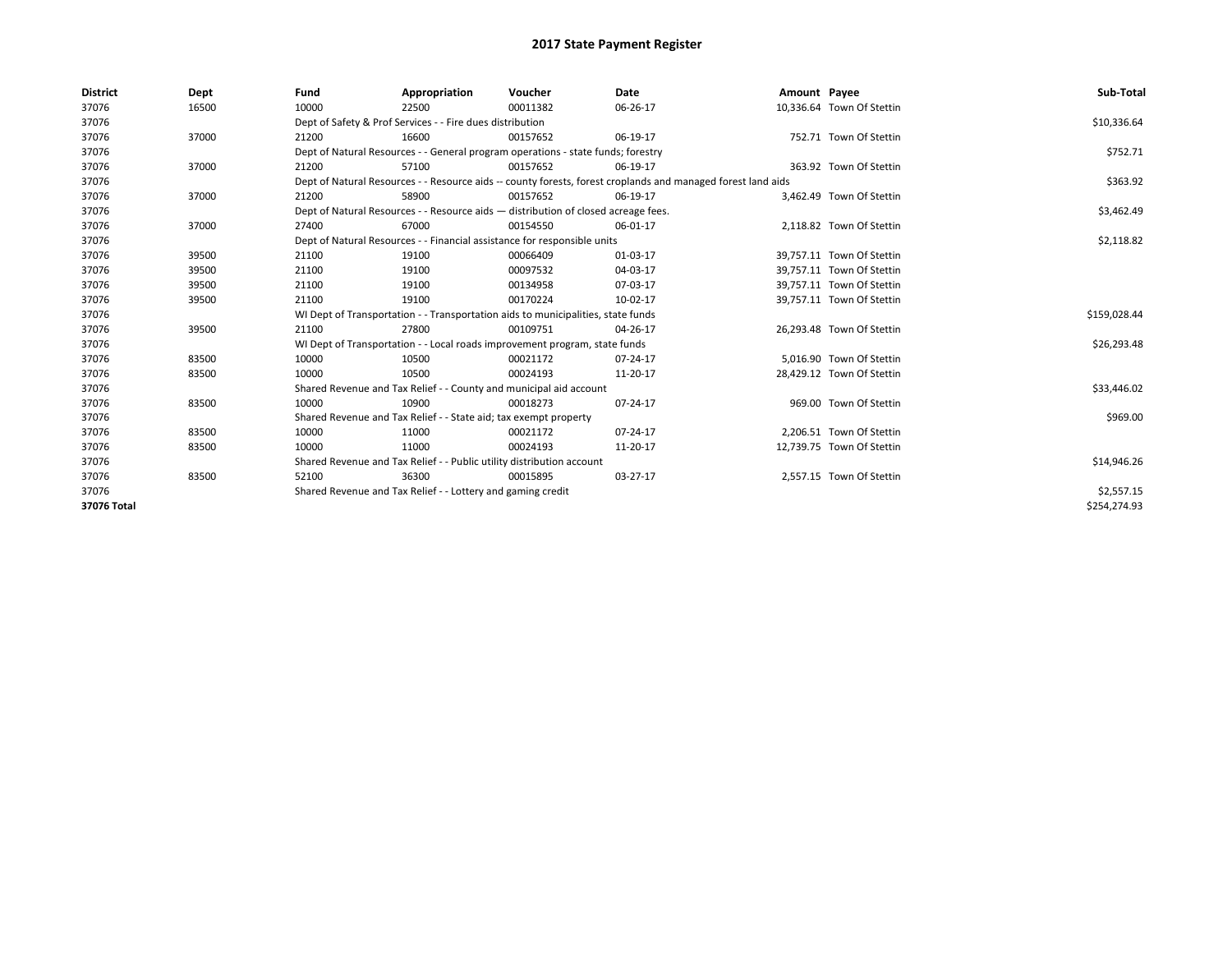| District    | Dept  | Fund                                                                     | Appropriation                                                                      | Voucher  | Date                                                                                                         | Amount Payee |                         | Sub-Total    |  |  |
|-------------|-------|--------------------------------------------------------------------------|------------------------------------------------------------------------------------|----------|--------------------------------------------------------------------------------------------------------------|--------------|-------------------------|--------------|--|--|
| 37078       | 16500 | 10000                                                                    | 22500                                                                              | 00011383 | 06-26-17                                                                                                     |              | 4,686.22 Town Of Texas  |              |  |  |
| 37078       |       |                                                                          | Dept of Safety & Prof Services - - Fire dues distribution                          |          |                                                                                                              |              |                         | \$4,686.22   |  |  |
| 37078       | 37000 | 21200                                                                    | 16600                                                                              | 00157653 | 06-19-17                                                                                                     |              | 2,149.74 Town Of Texas  |              |  |  |
| 37078       |       |                                                                          | Dept of Natural Resources - - General program operations - state funds; forestry   |          |                                                                                                              |              |                         | \$2,149.74   |  |  |
| 37078       | 37000 | 21200                                                                    | 57100                                                                              | 00157653 | 06-19-17                                                                                                     |              | 1.413.64 Town Of Texas  |              |  |  |
| 37078       |       |                                                                          |                                                                                    |          | Dept of Natural Resources - - Resource aids -- county forests, forest croplands and managed forest land aids |              |                         | \$1,413.64   |  |  |
| 37078       | 37000 | 21200                                                                    | 58900                                                                              | 00157653 | 06-19-17                                                                                                     |              | 9.888.79 Town Of Texas  |              |  |  |
| 37078       |       |                                                                          | Dept of Natural Resources - - Resource aids - distribution of closed acreage fees. |          |                                                                                                              |              |                         |              |  |  |
| 37078       | 37000 | 27400                                                                    | 67000                                                                              | 00154743 | 06-01-17                                                                                                     |              | 626.77 Town Of Texas    |              |  |  |
| 37078       |       | Dept of Natural Resources - - Financial assistance for responsible units |                                                                                    | \$626.77 |                                                                                                              |              |                         |              |  |  |
| 37078       | 39500 | 21100                                                                    | 19100                                                                              | 00066410 | 01-03-17                                                                                                     |              | 31.802.38 Town Of Texas |              |  |  |
| 37078       | 39500 | 21100                                                                    | 19100                                                                              | 00097533 | 04-03-17                                                                                                     |              | 31,802.38 Town Of Texas |              |  |  |
| 37078       | 39500 | 21100                                                                    | 19100                                                                              | 00134959 | 07-03-17                                                                                                     |              | 31.802.38 Town Of Texas |              |  |  |
| 37078       | 39500 | 21100                                                                    | 19100                                                                              | 00170225 | 10-02-17                                                                                                     |              | 31,802.40 Town Of Texas |              |  |  |
| 37078       |       |                                                                          | WI Dept of Transportation - - Transportation aids to municipalities, state funds   |          |                                                                                                              |              |                         | \$127,209.54 |  |  |
| 37078       | 83500 | 10000                                                                    | 10500                                                                              | 00021173 | 07-24-17                                                                                                     |              | 9.842.69 Town Of Texas  |              |  |  |
| 37078       | 83500 | 10000                                                                    | 10500                                                                              | 00024194 | 11-20-17                                                                                                     |              | 55,775.26 Town Of Texas |              |  |  |
| 37078       |       |                                                                          | Shared Revenue and Tax Relief - - County and municipal aid account                 |          |                                                                                                              |              |                         | \$65,617.95  |  |  |
| 37078       | 83500 | 10000                                                                    | 10900                                                                              | 00018274 | 07-24-17                                                                                                     |              | 197.00 Town Of Texas    |              |  |  |
| 37078       |       |                                                                          | Shared Revenue and Tax Relief - - State aid; tax exempt property                   |          |                                                                                                              |              |                         | \$197.00     |  |  |
| 37078       | 83500 | 10000                                                                    | 11000                                                                              | 00021173 | 07-24-17                                                                                                     |              | 350.12 Town Of Texas    |              |  |  |
| 37078       | 83500 | 10000                                                                    | 11000                                                                              | 00024194 | 11-20-17                                                                                                     |              | 2,043.24 Town Of Texas  |              |  |  |
| 37078       |       |                                                                          | Shared Revenue and Tax Relief - - Public utility distribution account              |          |                                                                                                              |              |                         | \$2,393.36   |  |  |
| 37078 Total |       |                                                                          |                                                                                    |          |                                                                                                              |              |                         | \$214,183.01 |  |  |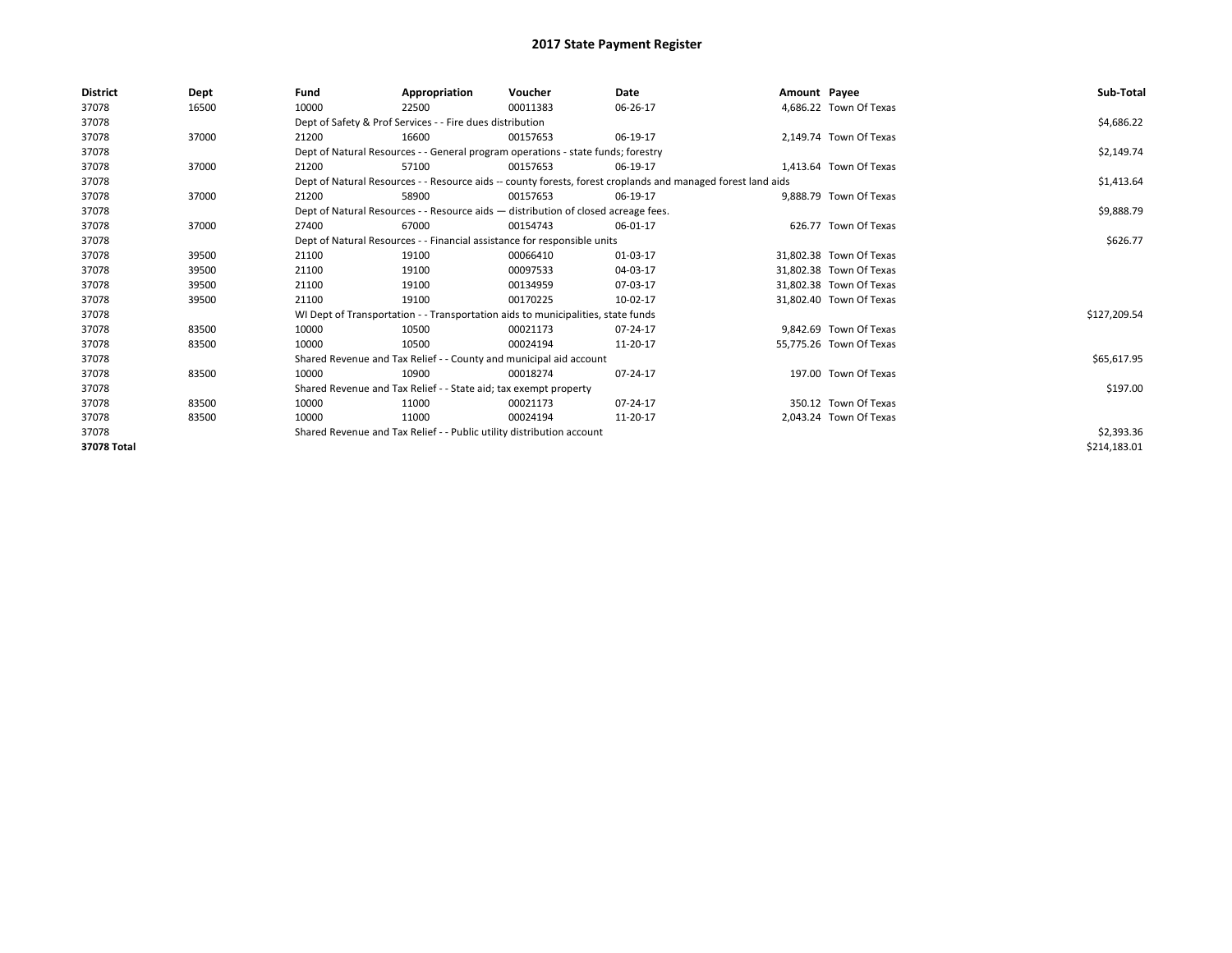| District    | Dept  | Fund                                                                               | Appropriation                                                                    | Voucher    | Date                                                                                                         | Amount Payee |                          | Sub-Total    |
|-------------|-------|------------------------------------------------------------------------------------|----------------------------------------------------------------------------------|------------|--------------------------------------------------------------------------------------------------------------|--------------|--------------------------|--------------|
| 37080       | 16500 | 10000                                                                              | 22500                                                                            | 00011384   | 06-26-17                                                                                                     |              | 7,138.42 Town of Wausau  |              |
| 37080       |       |                                                                                    | Dept of Safety & Prof Services - - Fire dues distribution                        |            |                                                                                                              |              |                          | \$7,138.42   |
| 37080       | 37000 | 21200                                                                              | 16600                                                                            | 00157654   | 06-19-17                                                                                                     |              | 697.47 Town of Wausau    |              |
| 37080       |       |                                                                                    | Dept of Natural Resources - - General program operations - state funds; forestry |            |                                                                                                              |              |                          | \$697.47     |
| 37080       | 37000 | 21200                                                                              | 57100                                                                            | 00157654   | 06-19-17                                                                                                     |              | 361.21 Town of Wausau    |              |
| 37080       |       |                                                                                    |                                                                                  |            | Dept of Natural Resources - - Resource aids -- county forests, forest croplands and managed forest land aids |              |                          | \$361.21     |
| 37080       | 37000 | 21200                                                                              | 58900                                                                            | 00157654   | 06-19-17                                                                                                     |              | 3.208.37 Town of Wausau  |              |
| 37080       |       | Dept of Natural Resources - - Resource aids - distribution of closed acreage fees. |                                                                                  | \$3,208.37 |                                                                                                              |              |                          |              |
| 37080       | 37000 | 27400                                                                              | 67000                                                                            | 00154545   | 06-01-17                                                                                                     |              | 756.72 Town of Wausau    |              |
| 37080       |       |                                                                                    | Dept of Natural Resources - - Financial assistance for responsible units         |            |                                                                                                              |              |                          | \$756.72     |
| 37080       | 39500 | 21100                                                                              | 19100                                                                            | 00066411   | 01-03-17                                                                                                     |              | 31.130.77 Town of Wausau |              |
| 37080       | 39500 | 21100                                                                              | 19100                                                                            | 00097534   | 04-03-17                                                                                                     |              | 31,130.77 Town of Wausau |              |
| 37080       | 39500 | 21100                                                                              | 19100                                                                            | 00134960   | 07-03-17                                                                                                     |              | 31.130.77 Town of Wausau |              |
| 37080       | 39500 | 21100                                                                              | 19100                                                                            | 00170226   | 10-02-17                                                                                                     |              | 31,130.79 Town of Wausau |              |
| 37080       |       |                                                                                    | WI Dept of Transportation - - Transportation aids to municipalities, state funds |            |                                                                                                              |              |                          | \$124,523.10 |
| 37080       | 83500 | 10000                                                                              | 10500                                                                            | 00021174   | 07-24-17                                                                                                     |              | 8,170.56 Town of Wausau  |              |
| 37080       | 83500 | 10000                                                                              | 10500                                                                            | 00024195   | 11-20-17                                                                                                     |              | 46,299.81 Town of Wausau |              |
| 37080       |       |                                                                                    | Shared Revenue and Tax Relief - - County and municipal aid account               |            |                                                                                                              |              |                          | \$54,470.37  |
| 37080       | 83500 | 10000                                                                              | 10900                                                                            | 00018275   | 07-24-17                                                                                                     |              | 466.00 Town of Wausau    |              |
| 37080       |       |                                                                                    | Shared Revenue and Tax Relief - - State aid; tax exempt property                 |            |                                                                                                              |              |                          | \$466.00     |
| 37080       | 83500 | 10000                                                                              | 11000                                                                            | 00021174   | 07-24-17                                                                                                     |              | 227.66 Town of Wausau    |              |
| 37080       | 83500 | 10000                                                                              | 11000                                                                            | 00024195   | 11-20-17                                                                                                     |              | 1,238.78 Town of Wausau  |              |
| 37080       |       |                                                                                    | Shared Revenue and Tax Relief - - Public utility distribution account            |            |                                                                                                              |              |                          | \$1,466.44   |
| 37080 Total |       |                                                                                    |                                                                                  |            |                                                                                                              |              |                          | \$193,088.10 |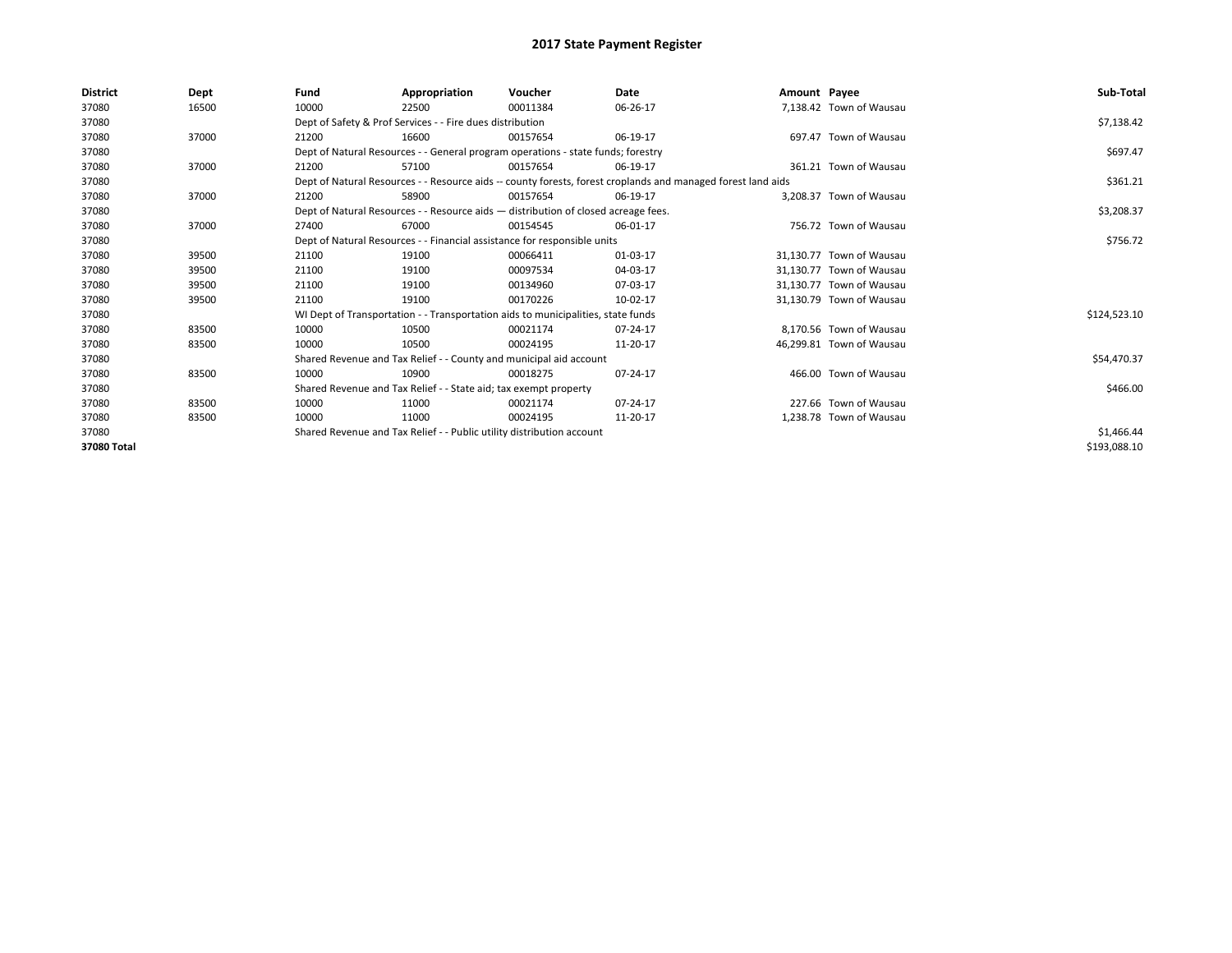| District    | Dept  | Fund  | Appropriation                                                                                                | Voucher                                                                            | Date     | Amount Payee |                           | Sub-Total    |
|-------------|-------|-------|--------------------------------------------------------------------------------------------------------------|------------------------------------------------------------------------------------|----------|--------------|---------------------------|--------------|
| 37082       | 16500 | 10000 | 22500                                                                                                        | 00011385                                                                           | 06-27-17 |              | 7,099.48 Town of Weston   |              |
| 37082       |       |       | Dept of Safety & Prof Services - - Fire dues distribution                                                    |                                                                                    |          |              |                           | \$7,099.48   |
| 37082       | 37000 | 10000 | 50300                                                                                                        | 00126308                                                                           | 02-06-17 |              | 312.99 Town of Weston     |              |
| 37082       |       |       | Dept of Natural Resources - - Aids in lieu of taxes - general fund                                           |                                                                                    |          |              |                           | \$312.99     |
| 37082       | 37000 | 21200 | 16600                                                                                                        | 00157655                                                                           | 06-19-17 |              | 163.36 Town of Weston     |              |
| 37082       |       |       |                                                                                                              | Dept of Natural Resources - - General program operations - state funds; forestry   |          |              |                           | \$163.36     |
| 37082       | 37000 | 21200 | 57100                                                                                                        | 00157655                                                                           | 06-19-17 |              | 105.65 Town of Weston     |              |
| 37082       |       |       | Dept of Natural Resources - - Resource aids -- county forests, forest croplands and managed forest land aids |                                                                                    | \$105.65 |              |                           |              |
| 37082       | 37000 | 21200 | 58900                                                                                                        | 00157655                                                                           | 06-19-17 |              | 751.47 Town of Weston     |              |
| 37082       |       |       |                                                                                                              | Dept of Natural Resources - - Resource aids - distribution of closed acreage fees. |          |              |                           | \$751.47     |
| 37082       | 39500 | 21100 | 19100                                                                                                        | 00066412                                                                           | 01-03-17 |              | 11.735.41 Town of Weston  |              |
| 37082       | 39500 | 21100 | 19100                                                                                                        | 00097535                                                                           | 04-03-17 |              | 11,735.41 Town of Weston  |              |
| 37082       | 39500 | 21100 | 19100                                                                                                        | 00134961                                                                           | 07-03-17 |              | 11.735.41 Town of Weston  |              |
| 37082       | 39500 | 21100 | 19100                                                                                                        | 00170227                                                                           | 10-02-17 |              | 11,735.43 Town of Weston  |              |
| 37082       |       |       |                                                                                                              | WI Dept of Transportation - - Transportation aids to municipalities, state funds   |          |              |                           | \$46,941.66  |
| 37082       | 83500 | 10000 | 10500                                                                                                        | 00021175                                                                           | 07-24-17 |              | 21,067.90 Town of Weston  |              |
| 37082       | 83500 | 10000 | 10500                                                                                                        | 00024196                                                                           | 11-20-17 |              | 119,384.77 Town of Weston |              |
| 37082       |       |       | Shared Revenue and Tax Relief - - County and municipal aid account                                           |                                                                                    |          |              |                           | \$140,452.67 |
| 37082       | 83500 | 10000 | 10900                                                                                                        | 00018276                                                                           | 07-24-17 |              | 46.00 Town of Weston      |              |
| 37082       |       |       | Shared Revenue and Tax Relief - - State aid; tax exempt property                                             |                                                                                    |          |              |                           | \$46.00      |
| 37082       | 83500 | 10000 | 11000                                                                                                        | 00021175                                                                           | 07-24-17 |              | 634.10 Town of Weston     |              |
| 37082       | 83500 | 10000 | 11000                                                                                                        | 00024196                                                                           | 11-20-17 |              | 3,690.55 Town of Weston   |              |
| 37082       |       |       | Shared Revenue and Tax Relief - - Public utility distribution account                                        |                                                                                    |          |              |                           | \$4,324.65   |
| 37082 Total |       |       |                                                                                                              |                                                                                    |          |              |                           | \$200,197.93 |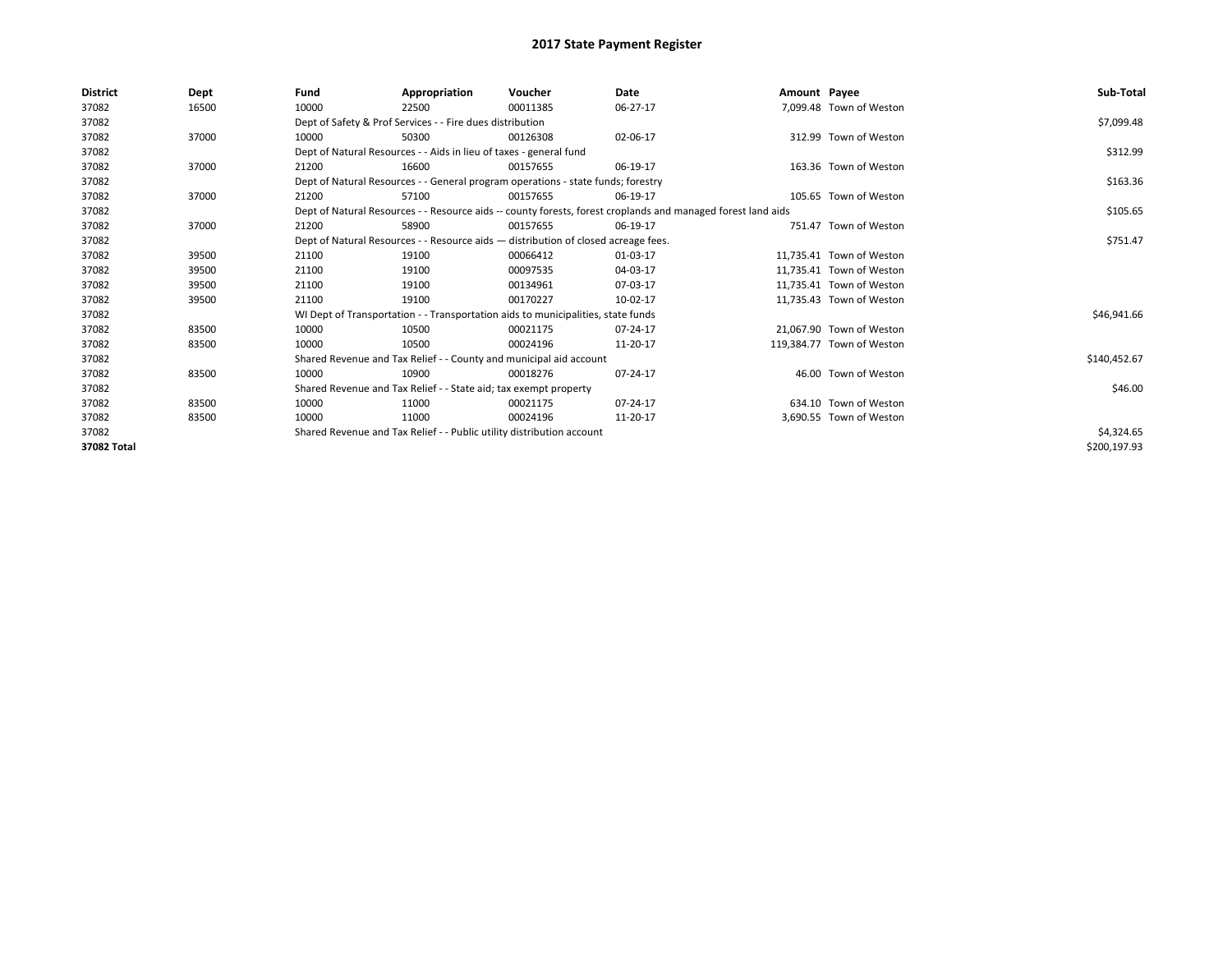| <b>District</b> | Dept  | Fund  | Appropriation                                                                                                | Voucher  | Date       | Amount Payee |                        | Sub-Total    |  |  |
|-----------------|-------|-------|--------------------------------------------------------------------------------------------------------------|----------|------------|--------------|------------------------|--------------|--|--|
| 37084           | 16500 | 10000 | 22500                                                                                                        | 00011386 | 06-26-17   |              | 2,602.09 Town Of Wien  |              |  |  |
| 37084           |       |       | Dept of Safety & Prof Services - - Fire dues distribution                                                    |          |            |              |                        | \$2,602.09   |  |  |
| 37084           | 37000 | 21200 | 16600                                                                                                        | 00157656 | 06-19-17   |              | 238.99 Town Of Wien    |              |  |  |
| 37084           |       |       | Dept of Natural Resources - - General program operations - state funds; forestry                             |          |            |              |                        |              |  |  |
| 37084           | 37000 | 21200 | 57100                                                                                                        | 00157656 | 06-19-17   |              | 126.16 Town Of Wien    |              |  |  |
| 37084           |       |       | Dept of Natural Resources - - Resource aids -- county forests, forest croplands and managed forest land aids |          | \$126.16   |              |                        |              |  |  |
| 37084           | 37000 | 21200 | 58900                                                                                                        | 00157656 | 06-19-17   |              | 1,099.36 Town Of Wien  |              |  |  |
| 37084           |       |       | Dept of Natural Resources - - Resource aids - distribution of closed acreage fees.                           |          | \$1,099.36 |              |                        |              |  |  |
| 37084           | 37000 | 27400 | 67000                                                                                                        | 00154150 | 06-01-17   |              | 1,419.94 Town Of Wien  |              |  |  |
| 37084           |       |       | Dept of Natural Resources - - Financial assistance for responsible units                                     |          |            |              |                        | \$1,419.94   |  |  |
| 37084           | 39500 | 21100 | 19100                                                                                                        | 00066413 | 01-03-17   |              | 22.631.05 Town Of Wien |              |  |  |
| 37084           | 39500 | 21100 | 19100                                                                                                        | 00097536 | 04-03-17   |              | 22,631.05 Town Of Wien |              |  |  |
| 37084           | 39500 | 21100 | 19100                                                                                                        | 00134962 | 07-03-17   |              | 22,631.05 Town Of Wien |              |  |  |
| 37084           | 39500 | 21100 | 19100                                                                                                        | 00170228 | 10-02-17   |              | 22,631.07 Town Of Wien |              |  |  |
| 37084           |       |       | WI Dept of Transportation - - Transportation aids to municipalities, state funds                             |          |            |              |                        | \$90,524.22  |  |  |
| 37084           | 50500 | 10000 | 17400                                                                                                        | 00047454 | 04-28-17   |              | 39,070.00 Town Of Wien |              |  |  |
| 37084           |       |       | Department of Administration - - High-voltage transmission line annual impact fee distributions              |          |            |              |                        | \$39,070.00  |  |  |
| 37084           | 83500 | 10000 | 10500                                                                                                        | 00021176 | 07-24-17   |              | 6.371.84 Town Of Wien  |              |  |  |
| 37084           | 83500 | 10000 | 10500                                                                                                        | 00024197 | 11-20-17   |              | 36,107.08 Town Of Wien |              |  |  |
| 37084           |       |       | Shared Revenue and Tax Relief - - County and municipal aid account                                           |          |            |              |                        | \$42,478.92  |  |  |
| 37084           | 83500 | 10000 | 10900                                                                                                        | 00018277 | 07-24-17   |              | 13.00 Town Of Wien     |              |  |  |
| 37084           |       |       | Shared Revenue and Tax Relief - - State aid; tax exempt property                                             |          |            |              |                        | \$13.00      |  |  |
| 37084           | 83500 | 10000 | 11000                                                                                                        | 00021176 | 07-24-17   |              | 788.49 Town Of Wien    |              |  |  |
| 37084           | 83500 | 10000 | 11000                                                                                                        | 00024197 | 11-20-17   |              | 5,316.42 Town Of Wien  |              |  |  |
| 37084           |       |       | Shared Revenue and Tax Relief - - Public utility distribution account                                        |          |            |              |                        |              |  |  |
| 37084 Total     |       |       |                                                                                                              |          |            |              |                        | \$183,677.59 |  |  |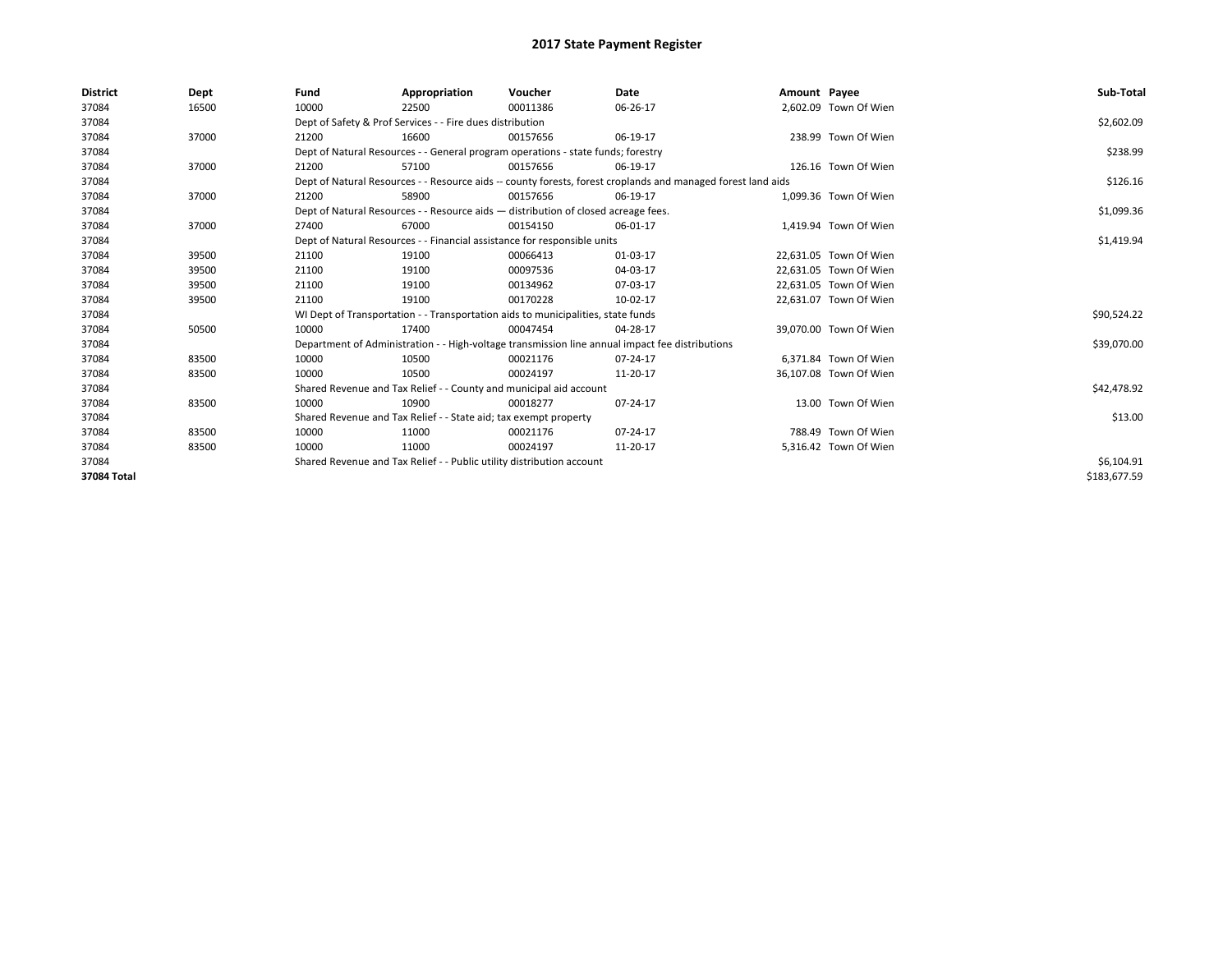| <b>District</b> | Dept  | Fund  | Appropriation                                                                      | Voucher  | Date                                                                                                         | Amount Payee |                               | Sub-Total    |  |  |
|-----------------|-------|-------|------------------------------------------------------------------------------------|----------|--------------------------------------------------------------------------------------------------------------|--------------|-------------------------------|--------------|--|--|
| 37102           | 16500 | 10000 | 22500                                                                              | 00011387 | 06-26-17                                                                                                     |              | 2,492.58 Athens, Village of   |              |  |  |
| 37102           |       |       | Dept of Safety & Prof Services - - Fire dues distribution                          |          |                                                                                                              |              |                               | \$2,492.58   |  |  |
| 37102           | 37000 | 21200 | 16600                                                                              | 00157657 | 06-19-17                                                                                                     |              | 17.48 Athens, Village of      |              |  |  |
| 37102           |       |       | Dept of Natural Resources - - General program operations - state funds; forestry   |          |                                                                                                              |              |                               | \$17.48      |  |  |
| 37102           | 37000 | 21200 | 38100                                                                              | 00119189 | $01 - 11 - 17$                                                                                               |              | 16,183.95 Athens, Village of  |              |  |  |
| 37102           |       |       | Dept of Natural Resources - - General program operations--federal funds            |          |                                                                                                              |              |                               | \$16,183.95  |  |  |
| 37102           | 37000 | 21200 | 57100                                                                              | 00157657 | 06-19-17                                                                                                     |              | 16.00 Athens, Village of      |              |  |  |
| 37102           |       |       |                                                                                    |          | Dept of Natural Resources - - Resource aids -- county forests, forest croplands and managed forest land aids |              |                               | \$16.00      |  |  |
| 37102           | 37000 | 21200 | 58900                                                                              | 00157657 | 06-19-17                                                                                                     |              | 80.41 Athens, Village of      |              |  |  |
| 37102           |       |       | Dept of Natural Resources - - Resource aids - distribution of closed acreage fees. |          |                                                                                                              |              |                               | \$80.41      |  |  |
| 37102           | 37000 | 27400 | 67000                                                                              | 00154103 | 06-01-17                                                                                                     |              | 3,595.02 Athens, Village of   |              |  |  |
| 37102           |       |       | Dept of Natural Resources - - Financial assistance for responsible units           |          |                                                                                                              |              |                               | \$3,595.02   |  |  |
| 37102           | 39500 | 21100 | 19100                                                                              | 00066414 | 01-03-17                                                                                                     |              | 15,336.15 Athens, Village of  |              |  |  |
| 37102           | 39500 | 21100 | 19100                                                                              | 00097537 | 04-03-17                                                                                                     |              | 15,336.15 Athens, Village of  |              |  |  |
| 37102           | 39500 | 21100 | 19100                                                                              | 00134963 | 07-03-17                                                                                                     |              | 15,336.15 Athens, Village of  |              |  |  |
| 37102           | 39500 | 21100 | 19100                                                                              | 00170229 | 10-02-17                                                                                                     |              | 15,336.18 Athens, Village of  |              |  |  |
| 37102           |       |       | WI Dept of Transportation - - Transportation aids to municipalities, state funds   |          |                                                                                                              |              |                               |              |  |  |
| 37102           | 45500 | 10000 | 23100                                                                              | 00034655 | 09-15-17                                                                                                     |              | 480.00 Athens, Village of     |              |  |  |
| 37102           |       |       | Department of Justice - - Law enforcement training fund, local assistance          |          |                                                                                                              |              |                               | \$480.00     |  |  |
| 37102           | 50500 | 10000 | 74300                                                                              | 00055102 | 07-11-17                                                                                                     |              | 208,596.31 Athens, Village of |              |  |  |
| 37102           | 50500 | 10000 | 74300                                                                              | 00065232 | 11-20-17                                                                                                     |              | 106,403.69 Athens, Village of |              |  |  |
| 37102           |       |       | Department of Administration - - Federal aid; local assistance                     |          |                                                                                                              |              |                               | \$315,000.00 |  |  |
| 37102           | 83500 | 10000 | 10100                                                                              | 00021177 | 07-24-17                                                                                                     |              | 6,438.87 Athens, Village of   |              |  |  |
| 37102           |       |       | Shared Revenue and Tax Relief - - Expenditure restraint program account            |          |                                                                                                              |              |                               | \$6,438.87   |  |  |
| 37102           | 83500 | 10000 | 10500                                                                              | 00021177 | 07-24-17                                                                                                     |              | 40,522.16 Athens, Village of  |              |  |  |
| 37102           | 83500 | 10000 | 10500                                                                              | 00024198 | 11-20-17                                                                                                     |              | 229,625.58 Athens, Village of |              |  |  |
| 37102           |       |       | Shared Revenue and Tax Relief - - County and municipal aid account                 |          |                                                                                                              |              |                               | \$270,147.74 |  |  |
| 37102           | 83500 | 10000 | 10900                                                                              | 00018278 | 07-24-17                                                                                                     |              | 1,226.00 Athens, Village of   |              |  |  |
| 37102           | 83500 | 10000 | 10900                                                                              | 00019841 | 07-24-17                                                                                                     |              | 593.00 Athens, Village of     |              |  |  |
| 37102           |       |       | Shared Revenue and Tax Relief - - State aid; tax exempt property                   |          |                                                                                                              |              |                               | \$1,819.00   |  |  |
| 37102           | 83500 | 10000 | 11000                                                                              | 00021177 | 07-24-17                                                                                                     |              | 36.45 Athens, Village of      |              |  |  |
| 37102           | 83500 | 10000 | 11000                                                                              | 00024198 | 11-20-17                                                                                                     |              | 201.19 Athens, Village of     |              |  |  |
| 37102           |       |       | Shared Revenue and Tax Relief - - Public utility distribution account              |          |                                                                                                              |              |                               | \$237.64     |  |  |
| 37102           | 83500 | 52100 | 36300                                                                              | 00015896 | 03-27-17                                                                                                     |              | 695.76 Athens, Village of     |              |  |  |
| 37102           |       |       | Shared Revenue and Tax Relief - - Lottery and gaming credit                        |          |                                                                                                              |              |                               | \$695.76     |  |  |
| 37102 Total     |       |       |                                                                                    |          |                                                                                                              |              |                               | \$678,549.08 |  |  |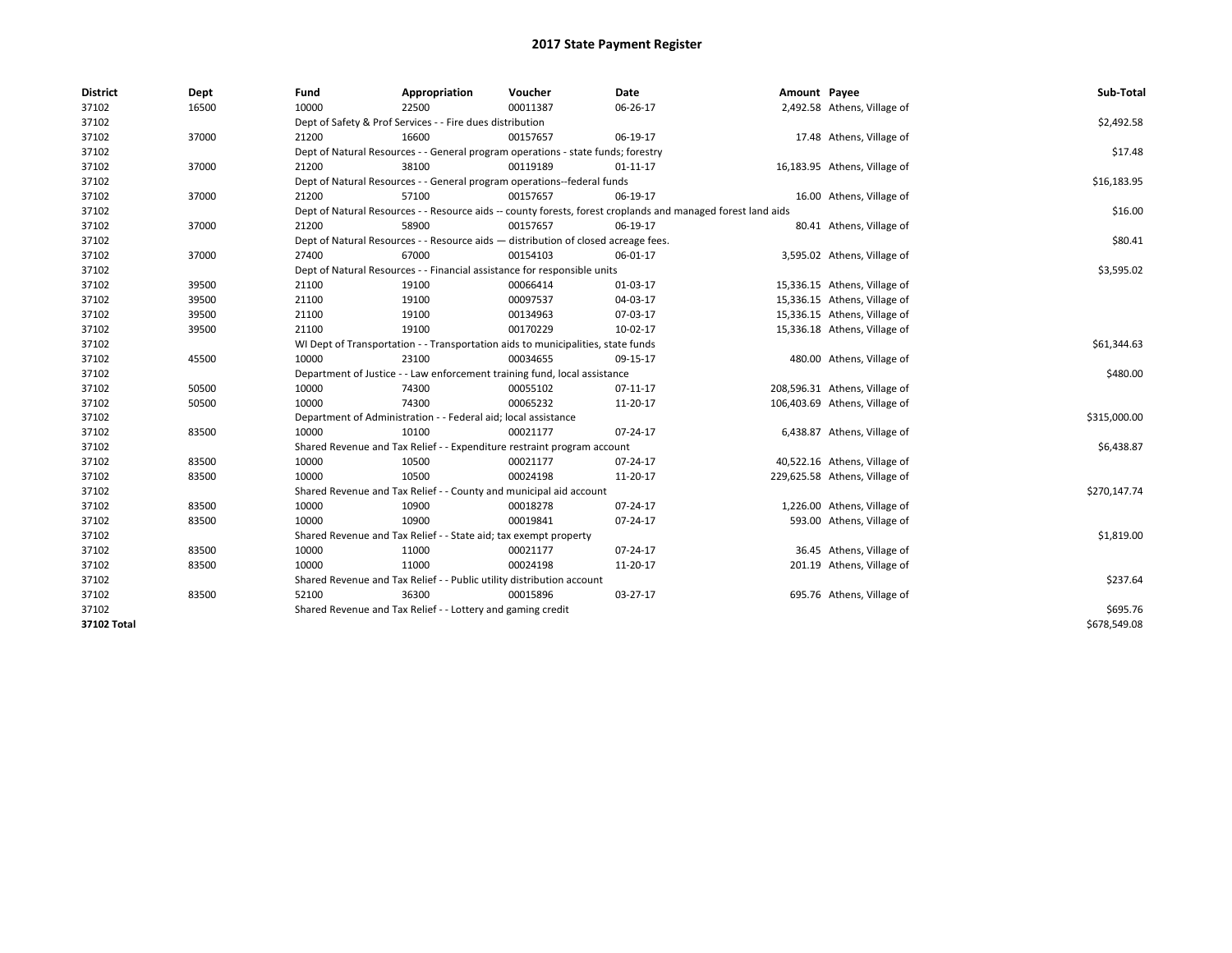| <b>District</b> | Dept  | Fund                                                      | Appropriation | Voucher  | Date     | Amount Payee |                                | Sub-Total  |
|-----------------|-------|-----------------------------------------------------------|---------------|----------|----------|--------------|--------------------------------|------------|
| 37104           | 16500 | 10000                                                     | 22500         | 00012439 | 06-30-17 |              | 1,481.11 Village of Birnamwood |            |
| 37104           |       | Dept of Safety & Prof Services - - Fire dues distribution |               |          |          |              |                                | \$1,481.11 |
| 37104 Total     |       |                                                           |               |          |          |              |                                | \$1,481.11 |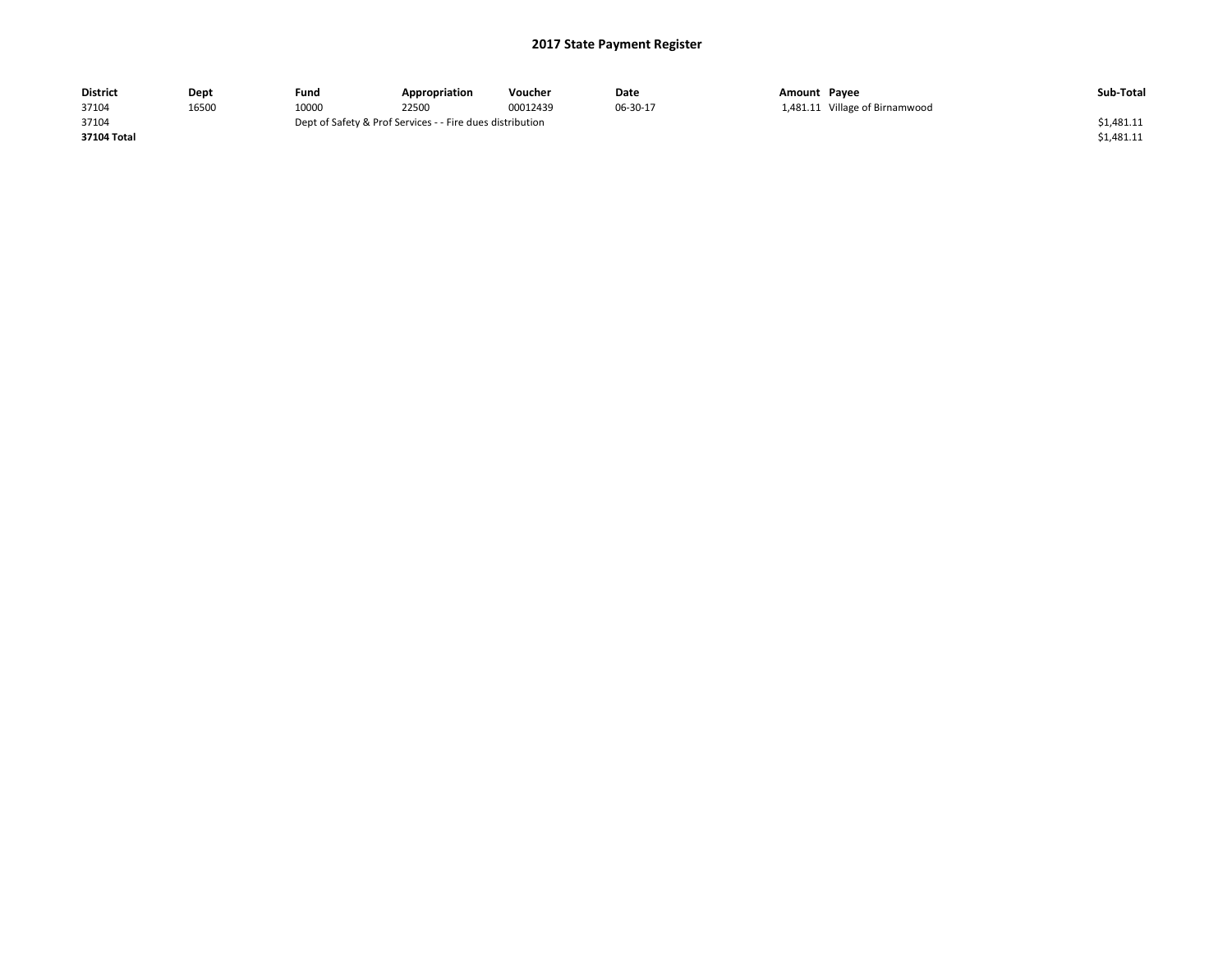| <b>District</b> | Dept  | Fund  | Appropriation                                                         | Voucher                                                                          | Date     | Amount Payee |                             | Sub-Total   |
|-----------------|-------|-------|-----------------------------------------------------------------------|----------------------------------------------------------------------------------|----------|--------------|-----------------------------|-------------|
| 37106           | 16500 | 10000 | 22500                                                                 | 00011388                                                                         | 06-26-17 |              | 882.35 Village Of Brokaw    |             |
| 37106           |       |       | Dept of Safety & Prof Services - - Fire dues distribution             |                                                                                  |          |              |                             | \$882.35    |
| 37106           | 39500 | 21100 | 19100                                                                 | 00066415                                                                         | 01-03-17 |              | 2,780.67 Village Of Brokaw  |             |
| 37106           | 39500 | 21100 | 19100                                                                 | 00097538                                                                         | 04-03-17 |              | 2,780.67 Village Of Brokaw  |             |
| 37106           | 39500 | 21100 | 19100                                                                 | 00134964                                                                         | 07-03-17 |              | 2,780.67 Village Of Brokaw  |             |
| 37106           | 39500 | 21100 | 19100                                                                 | 00181859                                                                         | 10-20-17 |              | 2,780.69 Village Of Brokaw  |             |
| 37106           |       |       |                                                                       | WI Dept of Transportation - - Transportation aids to municipalities, state funds |          |              |                             | \$11,122.70 |
| 37106           | 83500 | 10000 | 10100                                                                 | 00021178                                                                         | 07-24-17 |              | 30,044.75 Village Of Brokaw |             |
| 37106           |       |       |                                                                       | Shared Revenue and Tax Relief - - Expenditure restraint program account          |          |              |                             | \$30,044.75 |
| 37106           | 83500 | 10000 | 10500                                                                 | 00021178                                                                         | 07-24-17 |              | 2,394.07 Village Of Brokaw  |             |
| 37106           | 83500 | 10000 | 10500                                                                 | 00024199                                                                         | 11-20-17 |              | 13,566.42 Village Of Brokaw |             |
| 37106           |       |       |                                                                       | Shared Revenue and Tax Relief - - County and municipal aid account               |          |              |                             | \$15,960.49 |
| 37106           | 83500 | 10000 | 10900                                                                 | 00018279                                                                         | 07-24-17 |              | 28.00 Village Of Brokaw     |             |
| 37106           | 83500 | 10000 | 10900                                                                 | 00019842                                                                         | 07-24-17 |              | 2,803.00 Village Of Brokaw  |             |
| 37106           |       |       | Shared Revenue and Tax Relief - - State aid; tax exempt property      |                                                                                  |          |              |                             | \$2,831.00  |
| 37106           | 83500 | 10000 | 11000                                                                 | 00021178                                                                         | 07-24-17 |              | 381.06 Village Of Brokaw    |             |
| 37106           | 83500 | 10000 | 11000                                                                 | 00024199                                                                         | 11-20-17 |              | 2,190.00 Village Of Brokaw  |             |
| 37106           |       |       | Shared Revenue and Tax Relief - - Public utility distribution account |                                                                                  |          |              |                             | \$2,571.06  |
| 37106 Total     |       |       |                                                                       |                                                                                  |          |              |                             | \$63,412.35 |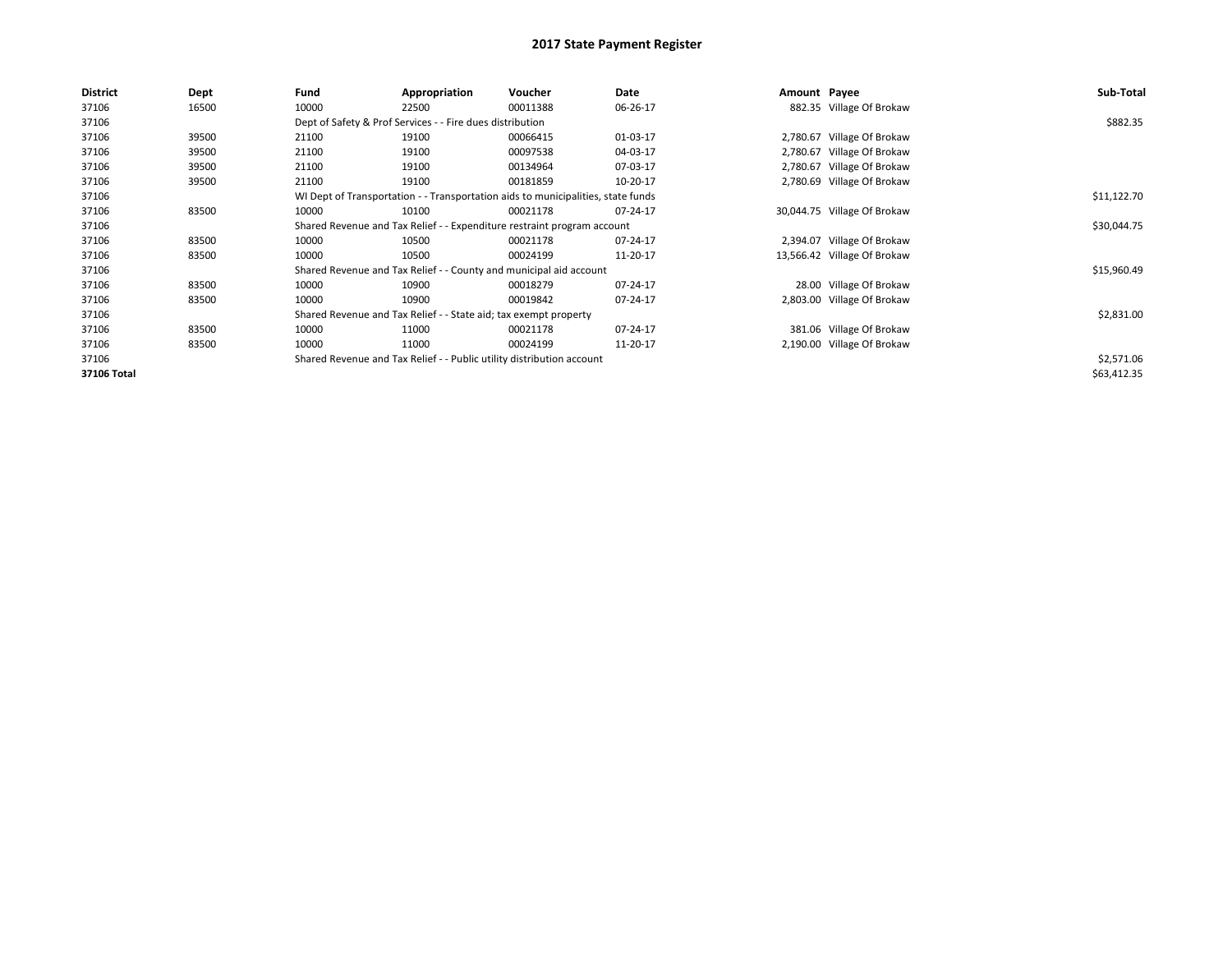| District    | Dept  | Fund  | Appropriation                                                    | Voucher  | Date     | Amount Pavee |                             | Sub-Total |
|-------------|-------|-------|------------------------------------------------------------------|----------|----------|--------------|-----------------------------|-----------|
| 37116       | 83500 | 10000 | 10900                                                            | 00018280 | 07-24-17 |              | 46.00 Village Of Dorchester |           |
| 37116       |       |       | Shared Revenue and Tax Relief - - State aid; tax exempt property |          |          |              |                             | \$46.00   |
| 37116 Total |       |       |                                                                  |          |          |              |                             | \$46.00   |
|             |       |       |                                                                  |          |          |              |                             |           |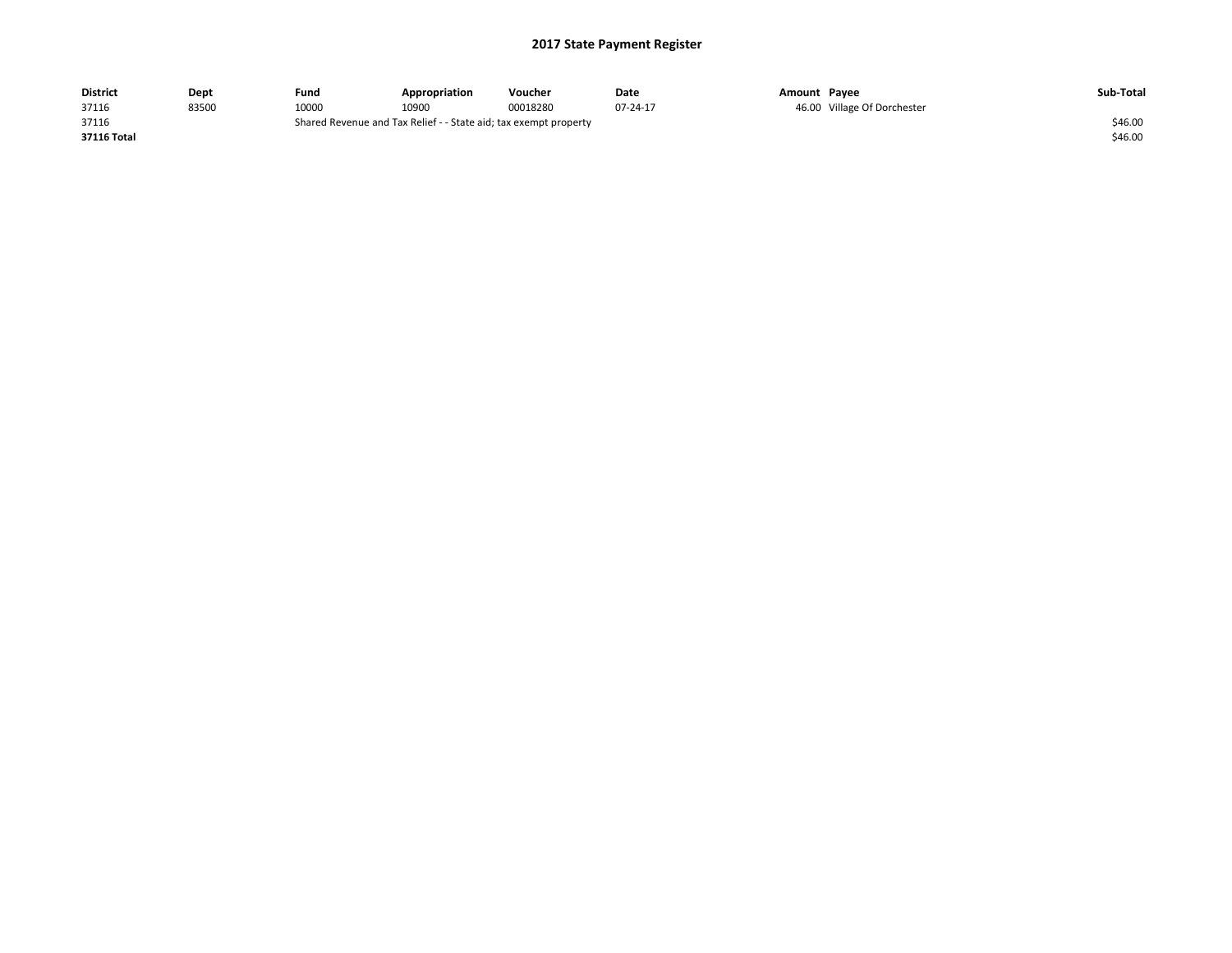| <b>District</b> | Dept  | Fund  | Appropriation                                                                    | Voucher  | Date     | Amount Payee |                             | Sub-Total    |  |  |
|-----------------|-------|-------|----------------------------------------------------------------------------------|----------|----------|--------------|-----------------------------|--------------|--|--|
| 37121           | 16500 | 10000 | 22500                                                                            | 00011389 | 06-26-17 |              | 3,348.48 Village Of Edgar   |              |  |  |
| 37121           |       |       | Dept of Safety & Prof Services - - Fire dues distribution                        |          |          |              |                             | \$3,348.48   |  |  |
| 37121           | 37000 | 27400 | 67000                                                                            | 00154298 | 06-01-17 |              | 5,093.41 Village Of Edgar   |              |  |  |
| 37121           |       |       | Dept of Natural Resources - - Financial assistance for responsible units         |          |          |              |                             | \$5,093.41   |  |  |
| 37121           | 39500 | 21100 | 18500                                                                            | 00107154 | 05-09-17 |              | 4,000.00 Village Of Edgar   |              |  |  |
| 37121           | 39500 | 21100 | 18500                                                                            | 00107155 | 05-09-17 |              | 4,000.00 Village Of Edgar   |              |  |  |
| 37121           |       |       | WI Dept of Transportation - - Highway safety, local assistance, federal funds    |          |          |              |                             |              |  |  |
| 37121           | 39500 | 21100 | 19100                                                                            | 00066416 | 01-03-17 |              | 16,133.34 Village Of Edgar  |              |  |  |
| 37121           | 39500 | 21100 | 19100                                                                            | 00097539 | 04-03-17 |              | 16,133.34 Village Of Edgar  |              |  |  |
| 37121           | 39500 | 21100 | 19100                                                                            | 00134965 | 07-03-17 |              | 16,133.34 Village Of Edgar  |              |  |  |
| 37121           | 39500 | 21100 | 19100                                                                            | 00170231 | 10-02-17 |              | 16,133.34 Village Of Edgar  |              |  |  |
| 37121           |       |       | WI Dept of Transportation - - Transportation aids to municipalities, state funds |          |          |              |                             |              |  |  |
| 37121           | 45500 | 10000 | 23100                                                                            | 00033335 | 08-18-17 |              | 800.00 Village Of Edgar     |              |  |  |
| 37121           |       |       | Department of Justice - - Law enforcement training fund, local assistance        |          |          |              |                             | \$800.00     |  |  |
| 37121           | 50500 | 10000 | 74300                                                                            | 00057348 | 08-14-17 |              | 145,401.71 Village Of Edgar |              |  |  |
| 37121           | 50500 | 10000 | 74300                                                                            | 00068258 | 12-27-17 |              | 71,107.29 Village Of Edgar  |              |  |  |
| 37121           |       |       | Department of Administration - - Federal aid; local assistance                   |          |          |              |                             | \$216,509.00 |  |  |
| 37121           | 83500 | 10000 | 10500                                                                            | 00021179 | 07-24-17 |              | 48,979.97 Village Of Edgar  |              |  |  |
| 37121           | 83500 | 10000 | 10500                                                                            | 00024200 | 11-20-17 |              | 277,553.17 Village Of Edgar |              |  |  |
| 37121           |       |       | Shared Revenue and Tax Relief - - County and municipal aid account               |          |          |              |                             | \$326,533.14 |  |  |
| 37121           | 83500 | 10000 | 10900                                                                            | 00018281 | 07-24-17 |              | 1,134.00 Village Of Edgar   |              |  |  |
| 37121           | 83500 | 10000 | 10900                                                                            | 00019843 | 07-24-17 |              | 308.00 Village Of Edgar     |              |  |  |
| 37121           |       |       | Shared Revenue and Tax Relief - - State aid; tax exempt property                 |          |          |              |                             |              |  |  |
| 37121           | 83500 | 52100 | 36300                                                                            | 00015897 | 03-27-17 |              | 6,403.35 Village Of Edgar   |              |  |  |
| 37121           |       |       | Shared Revenue and Tax Relief - - Lottery and gaming credit                      |          |          |              |                             |              |  |  |
| 37121 Total     |       |       |                                                                                  |          |          |              |                             | \$632,662.74 |  |  |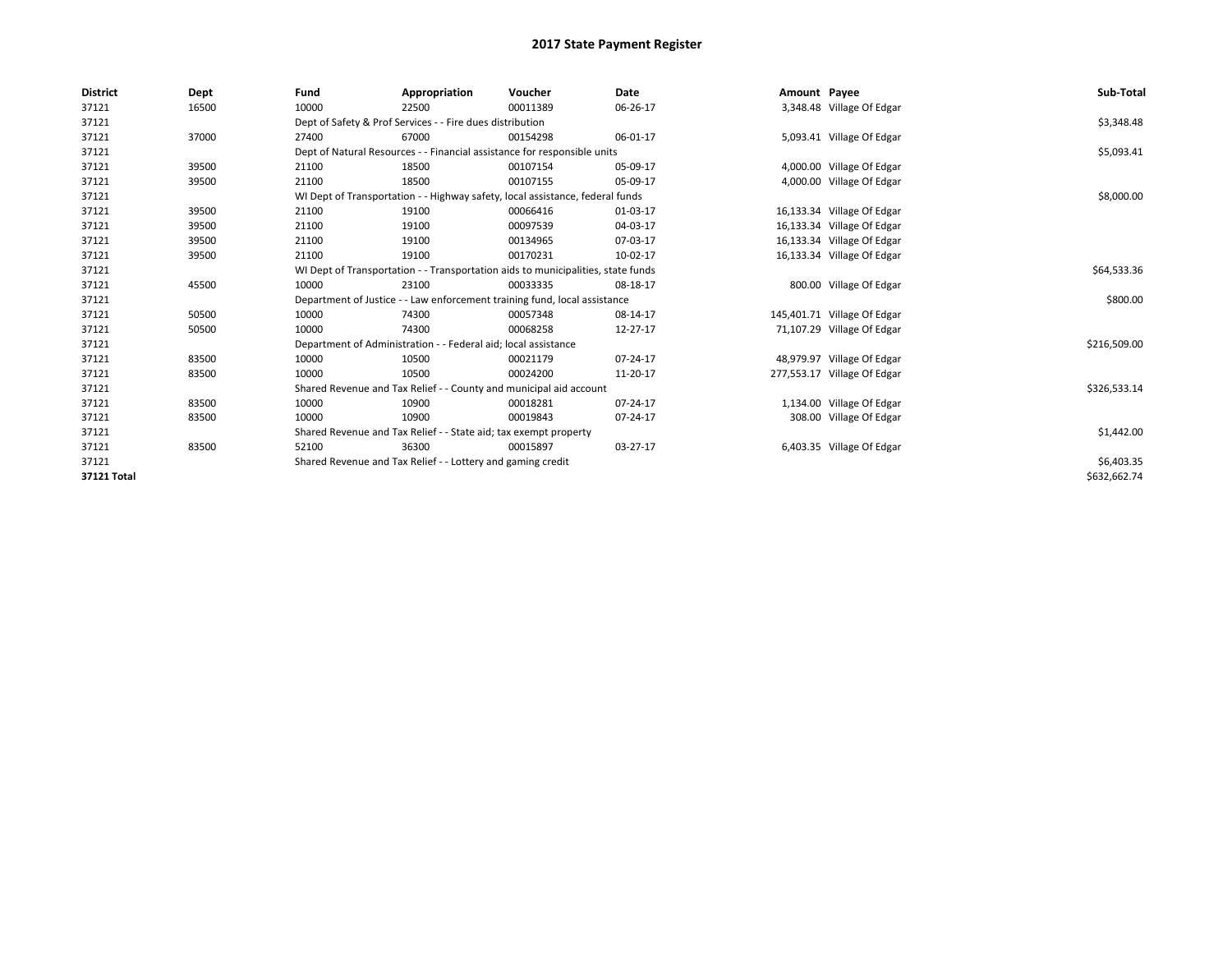| <b>District</b> | Dept  | Fund  | Appropriation                                                                    | Voucher  | Date     | Amount Payee |                              | Sub-Total   |  |
|-----------------|-------|-------|----------------------------------------------------------------------------------|----------|----------|--------------|------------------------------|-------------|--|
| 37122           | 16500 | 10000 | 22500                                                                            | 00011390 | 06-26-17 |              | 342.59 Village Of Elderon    |             |  |
| 37122           |       |       | Dept of Safety & Prof Services - - Fire dues distribution                        |          |          |              |                              | \$342.59    |  |
| 37122           | 37000 | 27400 | 67000                                                                            | 00154381 | 06-01-17 |              | 650.54 Village Of Elderon    |             |  |
| 37122           |       |       | Dept of Natural Resources - - Financial assistance for responsible units         |          |          |              |                              |             |  |
| 37122           | 39500 | 21100 | 19100                                                                            | 00066417 | 01-03-17 |              | 737.67 Village Of Elderon    |             |  |
| 37122           | 39500 | 21100 | 19100                                                                            | 00097540 | 04-03-17 |              | 737.67 Village Of Elderon    |             |  |
| 37122           | 39500 | 21100 | 19100                                                                            | 00134966 | 07-03-17 |              | 737.67 Village Of Elderon    |             |  |
| 37122           | 39500 | 21100 | 19100                                                                            | 00170232 | 10-02-17 |              | 737.67 Village Of Elderon    |             |  |
| 37122           |       |       | WI Dept of Transportation - - Transportation aids to municipalities, state funds |          |          |              |                              | \$2,950.68  |  |
| 37122           | 39500 | 21100 | 27800                                                                            | 00167878 | 09-22-17 |              | 25,350.00 Village Of Elderon |             |  |
| 37122           |       |       | WI Dept of Transportation - - Local roads improvement program, state funds       |          |          |              |                              | \$25,350.00 |  |
| 37122           | 83500 | 10000 | 10500                                                                            | 00021180 | 07-24-17 |              | 5,614.89 Village Of Elderon  |             |  |
| 37122           | 83500 | 10000 | 10500                                                                            | 00024201 | 11-20-17 |              | 31,817.71 Village Of Elderon |             |  |
| 37122           |       |       | Shared Revenue and Tax Relief - - County and municipal aid account               |          |          |              |                              | \$37,432.60 |  |
| 37122 Total     |       |       |                                                                                  |          |          |              |                              | \$66,726.41 |  |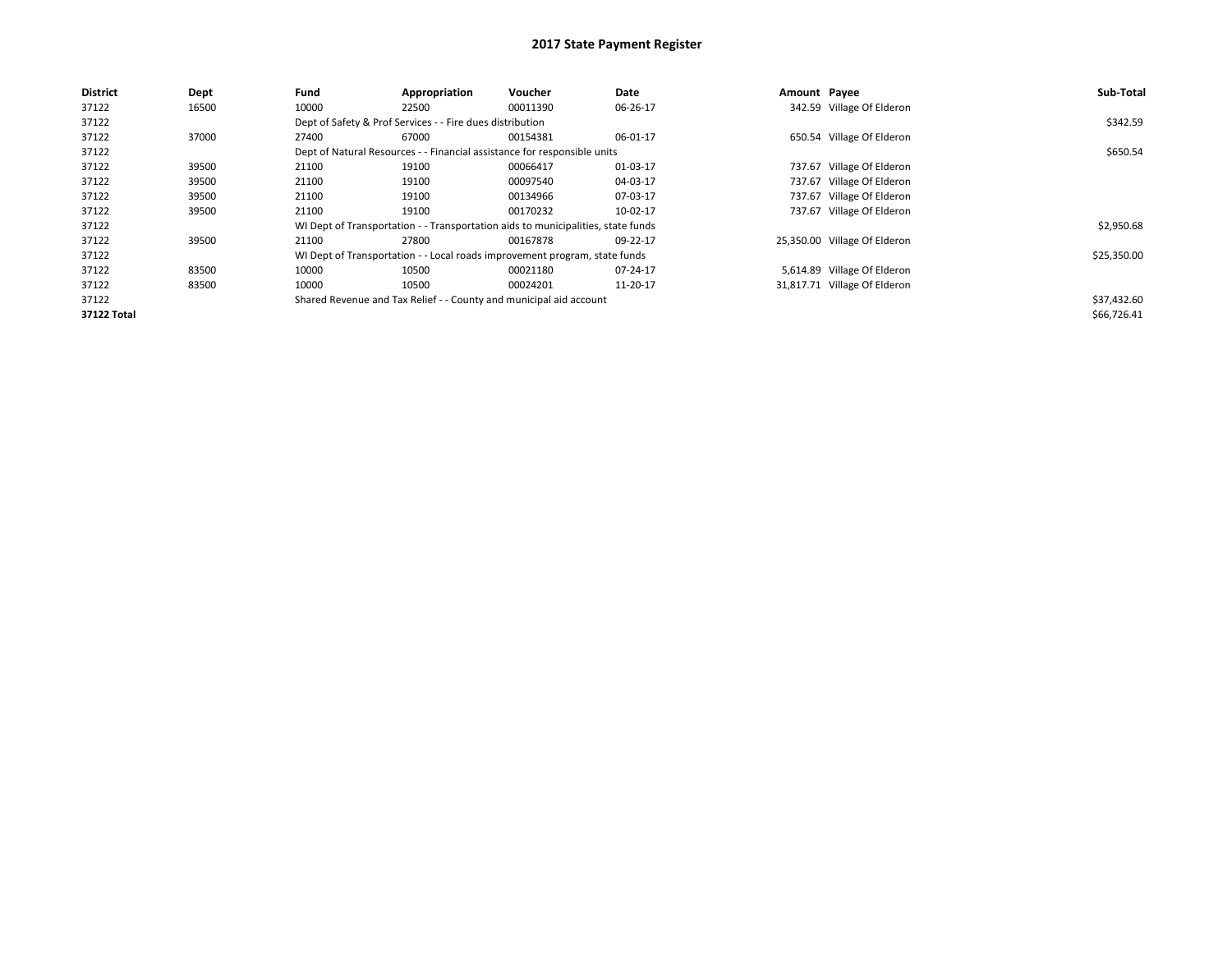| <b>District</b> | Dept  | Fund  | Appropriation                                                                    | Voucher  | Date     | Amount Payee |                              | Sub-Total   |
|-----------------|-------|-------|----------------------------------------------------------------------------------|----------|----------|--------------|------------------------------|-------------|
| 37126           | 16500 | 10000 | 22500                                                                            | 00011391 | 06-26-17 |              | 306.98 Village Of Fenwood    |             |
| 37126           |       |       | Dept of Safety & Prof Services - - Fire dues distribution                        |          |          |              |                              | \$306.98    |
| 37126           | 37000 | 27400 | 67000                                                                            | 00154227 | 06-01-17 |              | 282.09 Village Of Fenwood    |             |
| 37126           |       |       | Dept of Natural Resources - - Financial assistance for responsible units         |          |          |              |                              | \$282.09    |
| 37126           | 39500 | 21100 | 19100                                                                            | 00066418 | 01-03-17 |              | 1,117.51 Village Of Fenwood  |             |
| 37126           | 39500 | 21100 | 19100                                                                            | 00097541 | 04-03-17 |              | 1,117.51 Village Of Fenwood  |             |
| 37126           | 39500 | 21100 | 19100                                                                            | 00134967 | 07-03-17 |              | 1,117.51 Village Of Fenwood  |             |
| 37126           | 39500 | 21100 | 19100                                                                            | 00170233 | 10-02-17 |              | 1,117.53 Village Of Fenwood  |             |
| 37126           |       |       | WI Dept of Transportation - - Transportation aids to municipalities, state funds |          |          |              |                              | \$4,470.06  |
| 37126           | 83500 | 10000 | 10500                                                                            | 00021181 | 07-24-17 |              | 8,843.00 Village Of Fenwood  |             |
| 37126           | 83500 | 10000 | 10500                                                                            | 00024202 | 11-20-17 |              | 50,110.31 Village Of Fenwood |             |
| 37126           |       |       | Shared Revenue and Tax Relief - - County and municipal aid account               |          |          |              |                              | \$58,953.31 |
| 37126           | 83500 | 10000 | 10900                                                                            | 00018282 | 07-24-17 |              | 5.00 Village Of Fenwood      |             |
| 37126           |       |       | Shared Revenue and Tax Relief - - State aid; tax exempt property                 |          |          |              |                              | \$5.00      |
| 37126 Total     |       |       |                                                                                  |          |          |              |                              | \$64,017.44 |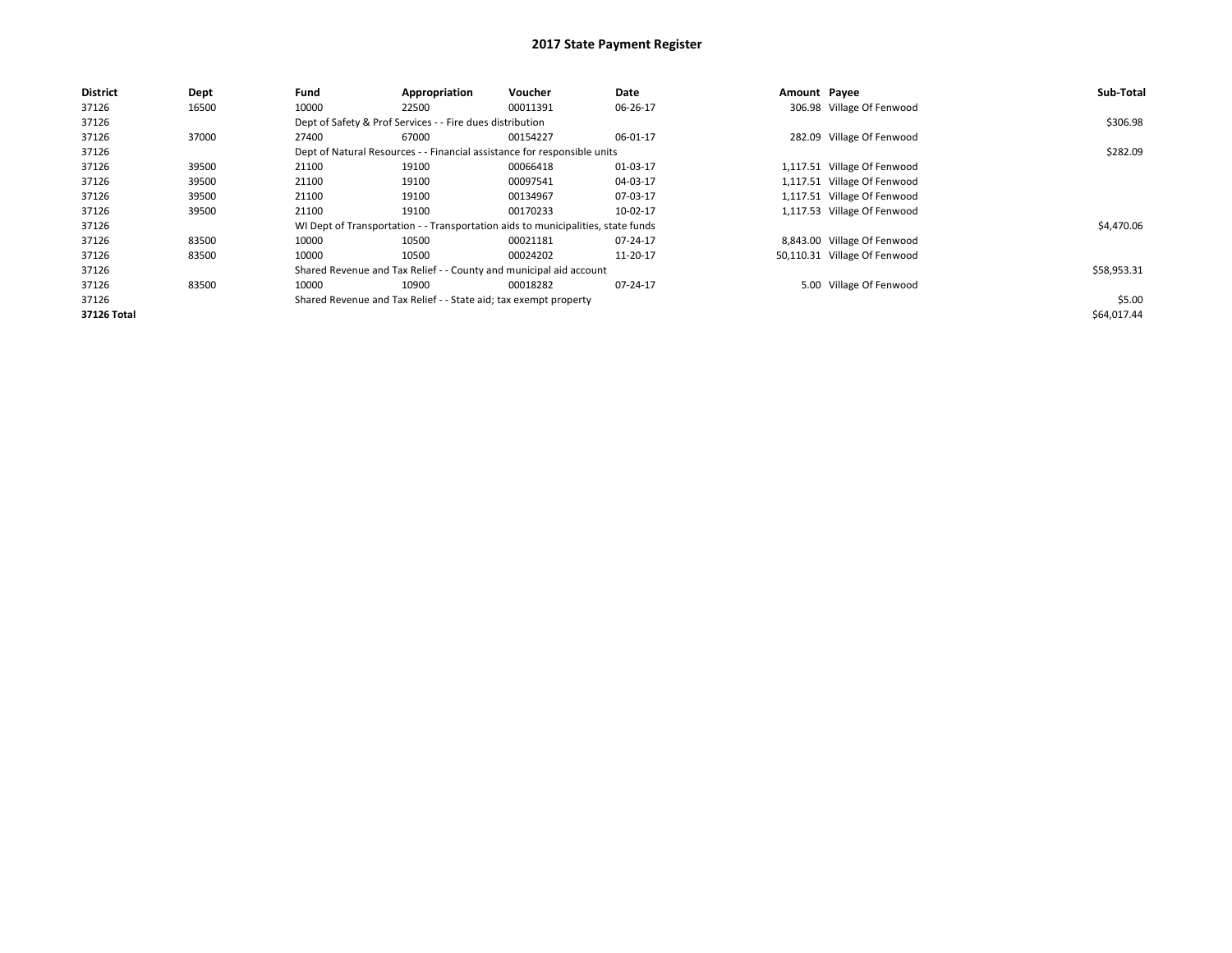| <b>District</b> | Dept  | Fund  | Appropriation                                                                    | Voucher  | Date     | Amount Payee |                             | Sub-Total   |
|-----------------|-------|-------|----------------------------------------------------------------------------------|----------|----------|--------------|-----------------------------|-------------|
| 37136           | 16500 | 10000 | 22500                                                                            | 00011392 | 06-26-17 |              | 1,605.64 Village Of Hatley  |             |
| 37136           |       |       | Dept of Safety & Prof Services - - Fire dues distribution                        |          |          |              |                             | \$1,605.64  |
| 37136           | 37000 | 10000 | 50300                                                                            | 00125866 | 02-06-17 |              | 420.11 Village Of Hatley    |             |
| 37136           |       |       | Dept of Natural Resources - - Aids in lieu of taxes - general fund               |          |          |              |                             | \$420.11    |
| 37136           | 37000 | 27400 | 67000                                                                            | 00154795 | 06-01-17 |              | 645.79 Village Of Hatley    |             |
| 37136           |       |       | Dept of Natural Resources - - Financial assistance for responsible units         |          |          |              |                             | \$645.79    |
| 37136           | 37000 | 27400 | 67300                                                                            | 00154795 | 06-01-17 |              | 155.09 Village Of Hatley    |             |
| 37136           |       |       | Dept of Natural Resources - - Recycling consolidation grants                     |          |          |              |                             | \$155.09    |
| 37136           | 39500 | 21100 | 19100                                                                            | 00066419 | 01-03-17 |              | 4,260.87 Village Of Hatley  |             |
| 37136           | 39500 | 21100 | 19100                                                                            | 00097542 | 04-03-17 |              | 4,260.87 Village Of Hatley  |             |
| 37136           | 39500 | 21100 | 19100                                                                            | 00134968 | 07-03-17 |              | 4,260.87 Village Of Hatley  |             |
| 37136           | 39500 | 21100 | 19100                                                                            | 00170234 | 10-02-17 |              | 4,260.87 Village Of Hatley  |             |
| 37136           |       |       | WI Dept of Transportation - - Transportation aids to municipalities, state funds |          |          |              |                             | \$17,043.48 |
| 37136           | 43500 | 00005 | 16300                                                                            | 01LGS    | 11-17-17 |              | 2,000.00 Village Of Hatley  |             |
| 37136           |       |       | Department of Health Services - - Guardianship grant program                     |          |          |              |                             | \$2,000.00  |
| 37136           | 83500 | 10000 | 10500                                                                            | 00021182 | 07-24-17 |              | 3,314.58 Village Of Hatley  |             |
| 37136           | 83500 | 10000 | 10500                                                                            | 00024203 | 11-20-17 |              | 16,782.64 Village Of Hatley |             |
| 37136           |       |       | Shared Revenue and Tax Relief - - County and municipal aid account               |          |          |              |                             | \$20,097.22 |
| 37136           | 83500 | 10000 | 10900                                                                            | 00018283 | 07-24-17 |              | 303.00 Village Of Hatley    |             |
| 37136           |       |       | Shared Revenue and Tax Relief - - State aid; tax exempt property                 |          |          |              |                             | \$303.00    |
| 37136 Total     |       |       |                                                                                  |          |          |              |                             | \$42,270.33 |
|                 |       |       |                                                                                  |          |          |              |                             |             |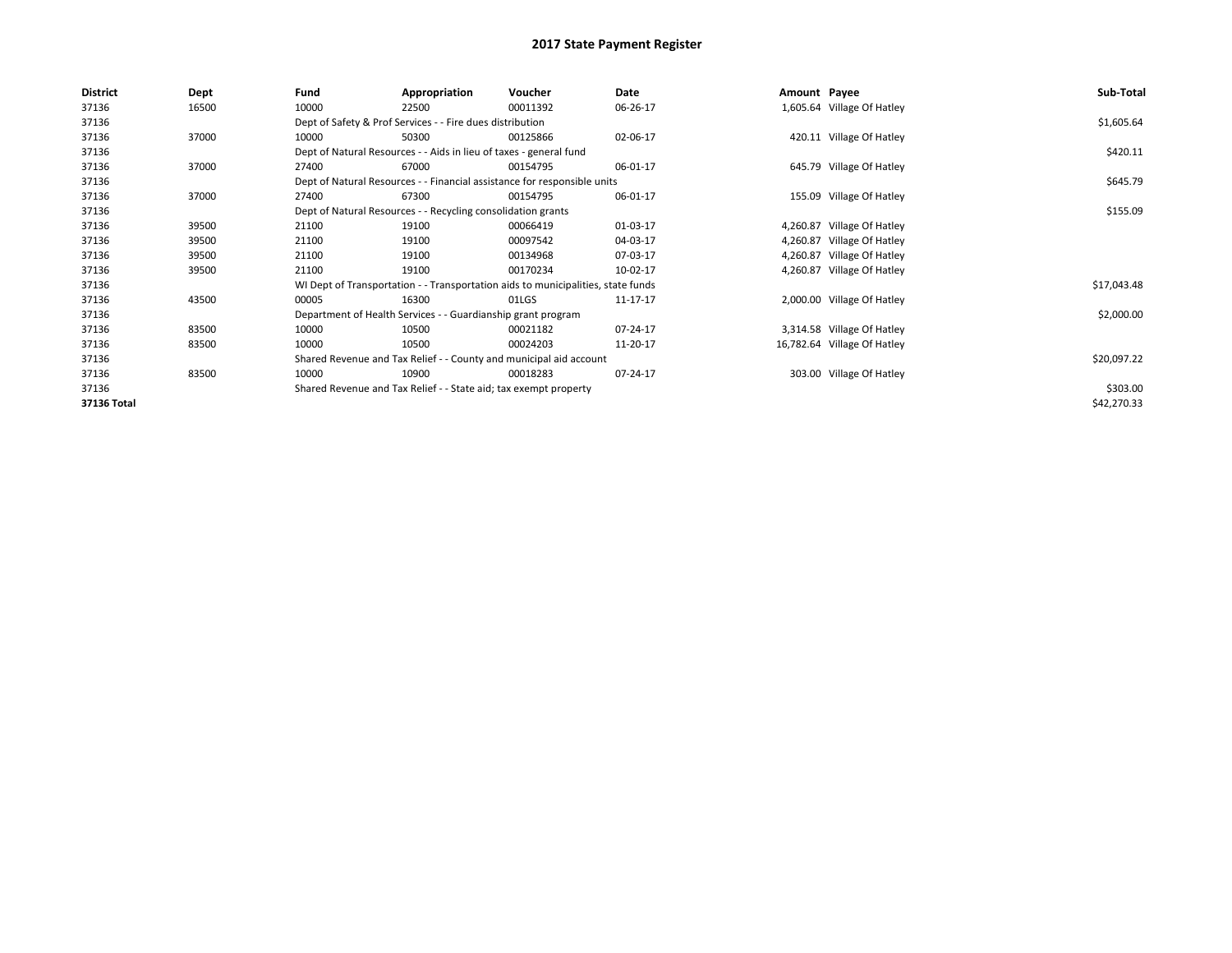| <b>District</b>    | Dept  | Fund  | Appropriation                                                                                                | Voucher  | Date       | Amount Payee |                                      | Sub-Total      |
|--------------------|-------|-------|--------------------------------------------------------------------------------------------------------------|----------|------------|--------------|--------------------------------------|----------------|
| 37145              | 16500 | 10000 | 22500                                                                                                        | 00011393 | 06-26-17   |              | 23,101.07 Village Of Kronenwetter    |                |
| 37145              |       |       | Dept of Safety & Prof Services - - Fire dues distribution                                                    |          |            |              |                                      | \$23,101.07    |
| 37145              | 37000 | 21200 | 16600                                                                                                        | 00157658 | 06-19-17   |              | 1,748.06 Village Of Kronenwetter     |                |
| 37145              |       |       | Dept of Natural Resources - - General program operations - state funds; forestry                             |          |            |              |                                      | \$1,748.06     |
| 37145              | 37000 | 21200 | 54500                                                                                                        | 00147353 | 05-16-17   |              | 6,450.37 Village Of Kronenwetter     |                |
| 37145              |       |       | Dept of Natural Resources - - Resource aids -- fire suppression grants                                       |          |            |              |                                      | \$6,450.37     |
| 37145              | 37000 | 21200 | 57100                                                                                                        | 00157658 | 06-19-17   |              | 2,341.26 Village Of Kronenwetter     |                |
| 37145              |       |       | Dept of Natural Resources - - Resource aids -- county forests, forest croplands and managed forest land aids |          |            |              |                                      | \$2,341.26     |
| 37145              | 37000 | 21200 | 58900                                                                                                        | 00157658 | 06-19-17   |              | 8,041.06 Village Of Kronenwetter     |                |
| 37145              |       |       | Dept of Natural Resources - - Resource aids - distribution of closed acreage fees.                           |          |            |              |                                      | \$8,041.06     |
| 37145              | 37000 | 27400 | 67000                                                                                                        | 00154497 | 06-01-17   |              | 26,176.07 Village Of Kronenwetter    |                |
| 37145              |       |       | Dept of Natural Resources - - Financial assistance for responsible units                                     |          |            |              |                                      | \$26,176.07    |
| 37145              | 37000 | 27400 | 67300                                                                                                        | 00154497 | 06-01-17   |              | 1,931.86 Village Of Kronenwetter     |                |
| 37145              |       |       | Dept of Natural Resources - - Recycling consolidation grants                                                 |          |            |              |                                      | \$1,931.86     |
| 37145              | 39500 | 21100 | 18500                                                                                                        | 00175354 | $10-12-17$ |              | 4,000.00 Village Of Kronenwetter     |                |
| 37145              |       |       | WI Dept of Transportation - - Highway safety, local assistance, federal funds                                |          |            |              |                                      | \$4,000.00     |
| 37145              | 39500 | 21100 | 19100                                                                                                        | 00066420 | 01-03-17   |              | 94,373.17 Village Of Kronenwetter    |                |
| 37145              | 39500 | 21100 | 19100                                                                                                        | 00097543 | 04-03-17   |              | 94,373.17 Village Of Kronenwetter    |                |
| 37145              | 39500 | 21100 | 19100                                                                                                        | 00134969 | 07-03-17   |              | 94,373.17 Village Of Kronenwetter    |                |
| 37145              | 39500 | 21100 | 19100                                                                                                        | 00170235 | 10-02-17   |              | 94,373.18 Village Of Kronenwetter    |                |
| 37145              |       |       | WI Dept of Transportation - - Transportation aids to municipalities, state funds                             |          |            |              |                                      | \$377,492.69   |
| 37145              | 45500 | 10000 | 23100                                                                                                        | 00033610 | 08-24-17   |              | 1,120.00 Village Of Kronenwetter     |                |
| 37145              |       |       | Department of Justice - - Law enforcement training fund, local assistance                                    |          |            |              |                                      | \$1,120.00     |
| 37145              | 50500 | 10000 | 17400                                                                                                        | 00047455 | 04-28-17   |              | 34,627.00 Village Of Kronenwetter    |                |
| 37145              |       |       | Department of Administration - - High-voltage transmission line annual impact fee distributions              |          |            |              |                                      | \$34,627.00    |
| 37145              | 83500 | 10000 | 10500                                                                                                        | 00021183 | 07-24-17   |              | 36,434.78 Village Of Kronenwetter    |                |
| 37145              | 83500 | 10000 | 10500                                                                                                        | 00024204 | 11-20-17   |              | 206,463.78 Village Of Kronenwetter   |                |
| 37145              |       |       | Shared Revenue and Tax Relief - - County and municipal aid account                                           |          |            |              |                                      | \$242,898.56   |
| 37145              | 83500 | 10000 | 10900                                                                                                        | 00018284 | 07-24-17   |              | 389.00 Village Of Kronenwetter       |                |
| 37145              | 83500 | 10000 | 10900                                                                                                        | 00019844 | 07-24-17   |              | 41,416.00 Village Of Kronenwetter    |                |
| 37145              |       |       | Shared Revenue and Tax Relief - - State aid; tax exempt property                                             |          |            |              |                                      | \$41,805.00    |
| 37145              | 83500 | 10000 | 11000                                                                                                        | 00021183 | 07-24-17   |              | 196,656.89 Village Of Kronenwetter   |                |
| 37145              | 83500 | 10000 | 11000                                                                                                        | 00024204 | 11-20-17   |              | 1,115,121.98 Village Of Kronenwetter |                |
| 37145              |       |       | Shared Revenue and Tax Relief - - Public utility distribution account                                        |          |            |              |                                      | \$1,311,778.87 |
| 37145              | 83500 | 52100 | 36300                                                                                                        | 00015898 | 03-27-17   |              | 2,374.44 Village Of Kronenwetter     |                |
| 37145              |       |       | Shared Revenue and Tax Relief - - Lottery and gaming credit                                                  |          |            |              |                                      | \$2,374.44     |
| 37145              | 85500 | 10000 | 40400                                                                                                        | 00000474 | 10-31-17   |              | 89,161.65 Village Of Kronenwetter    |                |
| 37145              |       |       | Miscellaneous Appropriations - - Oil pipeline terminal tax distribution                                      |          |            |              |                                      | \$89,161.65    |
| <b>37145 Total</b> |       |       |                                                                                                              |          |            |              |                                      | \$2,175,047.96 |
|                    |       |       |                                                                                                              |          |            |              |                                      |                |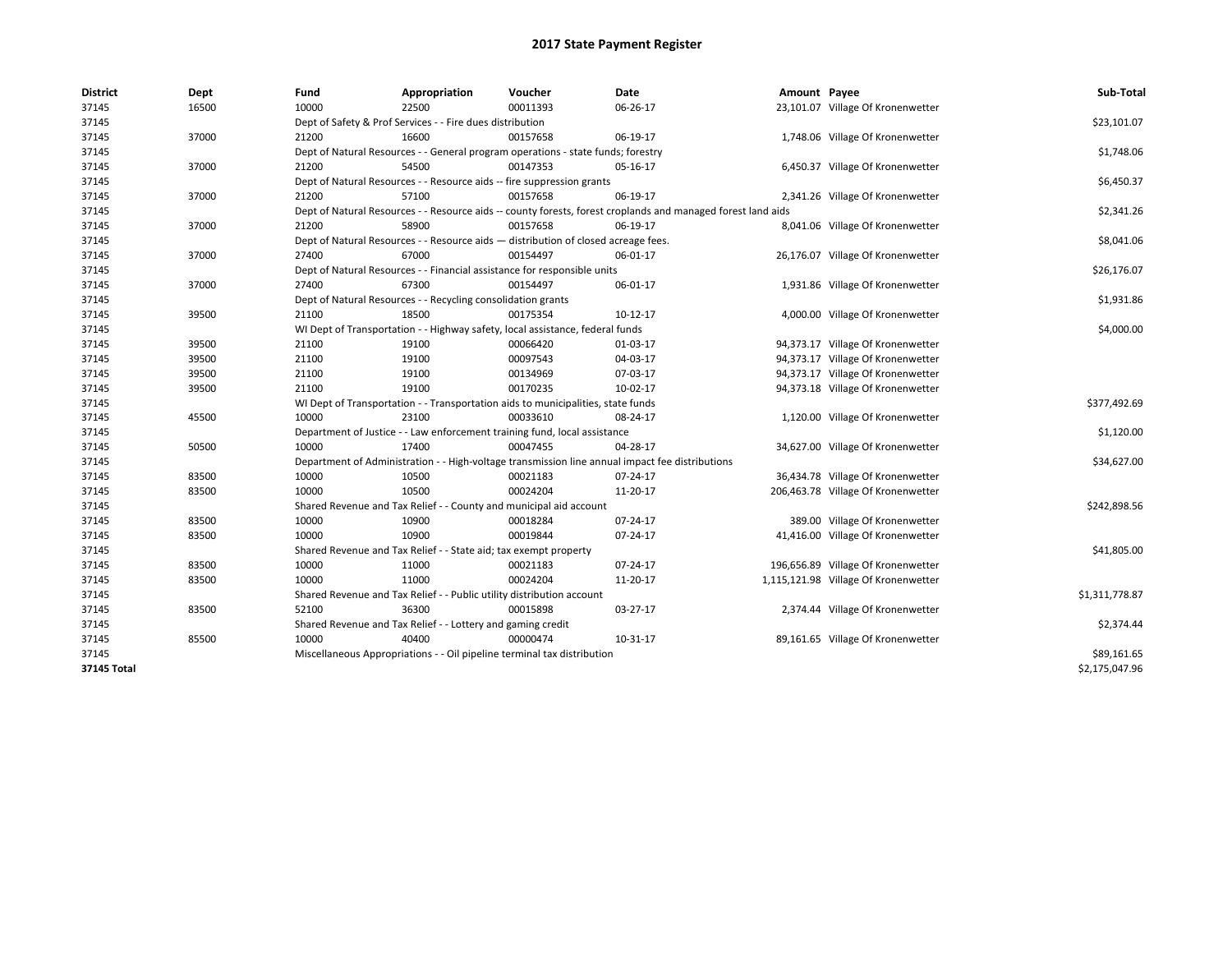| <b>District</b> | Dept  | Fund                                                                             | Appropriation                                                                      | Voucher  | Date                                                                                                         | Amount Payee |                             | Sub-Total    |
|-----------------|-------|----------------------------------------------------------------------------------|------------------------------------------------------------------------------------|----------|--------------------------------------------------------------------------------------------------------------|--------------|-----------------------------|--------------|
| 37146           | 16500 | 10000                                                                            | 22500                                                                              | 00012425 | 06-30-17                                                                                                     |              | 9,034.64 Maine, Village of  |              |
| 37146           |       |                                                                                  | Dept of Safety & Prof Services - - Fire dues distribution                          |          |                                                                                                              |              |                             | \$9,034.64   |
| 37146           | 37000 | 21200                                                                            | 16600                                                                              | 00157659 | 06-19-17                                                                                                     |              | 996.14 Maine, Village of    |              |
| 37146           |       | Dept of Natural Resources - - General program operations - state funds; forestry |                                                                                    | \$996.14 |                                                                                                              |              |                             |              |
| 37146           | 37000 | 21200                                                                            | 57100                                                                              | 00157659 | 06-19-17                                                                                                     |              | 642.41 Maine, Village of    |              |
| 37146           |       |                                                                                  |                                                                                    |          | Dept of Natural Resources - - Resource aids -- county forests, forest croplands and managed forest land aids |              |                             | \$642.41     |
| 37146           | 37000 | 21200                                                                            | 58300                                                                              | 00136633 | 03-29-17                                                                                                     |              | 3,791.50 Maine, Village of  |              |
| 37146           |       |                                                                                  | Dept of Natural Resources - - Recreation and resource aids, federal funds          |          |                                                                                                              |              |                             | \$3,791.50   |
| 37146           | 37000 | 21200                                                                            | 58900                                                                              | 00157659 | 06-19-17                                                                                                     |              | 4,582.26 Maine, Village of  |              |
| 37146           |       |                                                                                  | Dept of Natural Resources - - Resource aids - distribution of closed acreage fees. |          |                                                                                                              |              |                             | \$4,582.26   |
| 37146           | 37000 | 27400                                                                            | 67000                                                                              | 00154894 | 06-01-17                                                                                                     |              | 1,579.21 Maine, Village of  |              |
| 37146           |       |                                                                                  | Dept of Natural Resources - - Financial assistance for responsible units           |          |                                                                                                              |              |                             | \$1,579.21   |
| 37146           | 39500 | 21100                                                                            | 19100                                                                              | 00066421 | 01-03-17                                                                                                     |              | 41,149.87 Maine, Village of |              |
| 37146           | 39500 | 21100                                                                            | 19100                                                                              | 00097544 | 04-03-17                                                                                                     |              | 41,149.87 Maine, Village of |              |
| 37146           | 39500 | 21100                                                                            | 19100                                                                              | 00134970 | 07-03-17                                                                                                     |              | 41,149.87 Maine, Village of |              |
| 37146           | 39500 | 21100                                                                            | 19100                                                                              | 00170236 | 10-02-17                                                                                                     |              | 41,149.89 Maine, Village of |              |
| 37146           |       |                                                                                  | WI Dept of Transportation - - Transportation aids to municipalities, state funds   |          |                                                                                                              |              |                             | \$164,599.50 |
| 37146           | 39500 | 21100                                                                            | 27800                                                                              | 00168699 | 09-25-17                                                                                                     |              | 26,453.25 Maine, Village of |              |
| 37146           |       |                                                                                  | WI Dept of Transportation - - Local roads improvement program, state funds         |          |                                                                                                              |              |                             | \$26,453.25  |
| 37146           | 83500 | 10000                                                                            | 10500                                                                              | 00021184 | 07-24-17                                                                                                     |              | 6,113.61 Maine, Village of  |              |
| 37146           | 83500 | 10000                                                                            | 10500                                                                              | 00024205 | 11-20-17                                                                                                     |              | 34,643.77 Maine, Village of |              |
| 37146           |       |                                                                                  | Shared Revenue and Tax Relief - - County and municipal aid account                 |          |                                                                                                              |              |                             | \$40,757.38  |
| 37146           | 83500 | 10000                                                                            | 10900                                                                              | 00018285 | 07-24-17                                                                                                     |              | 737.00 Maine, Village of    |              |
| 37146           |       |                                                                                  | Shared Revenue and Tax Relief - - State aid; tax exempt property                   |          |                                                                                                              |              |                             | \$737.00     |
| 37146           | 83500 | 10000                                                                            | 11000                                                                              | 00021184 | 07-24-17                                                                                                     |              | 1,440.47 Maine, Village of  |              |
| 37146           | 83500 | 10000                                                                            | 11000                                                                              | 00024205 | 11-20-17                                                                                                     |              | 8,218.38 Maine, Village of  |              |
| 37146           |       |                                                                                  | Shared Revenue and Tax Relief - - Public utility distribution account              |          |                                                                                                              |              |                             | \$9,658.85   |
| 37146 Total     |       |                                                                                  |                                                                                    |          |                                                                                                              |              |                             | \$262,832.14 |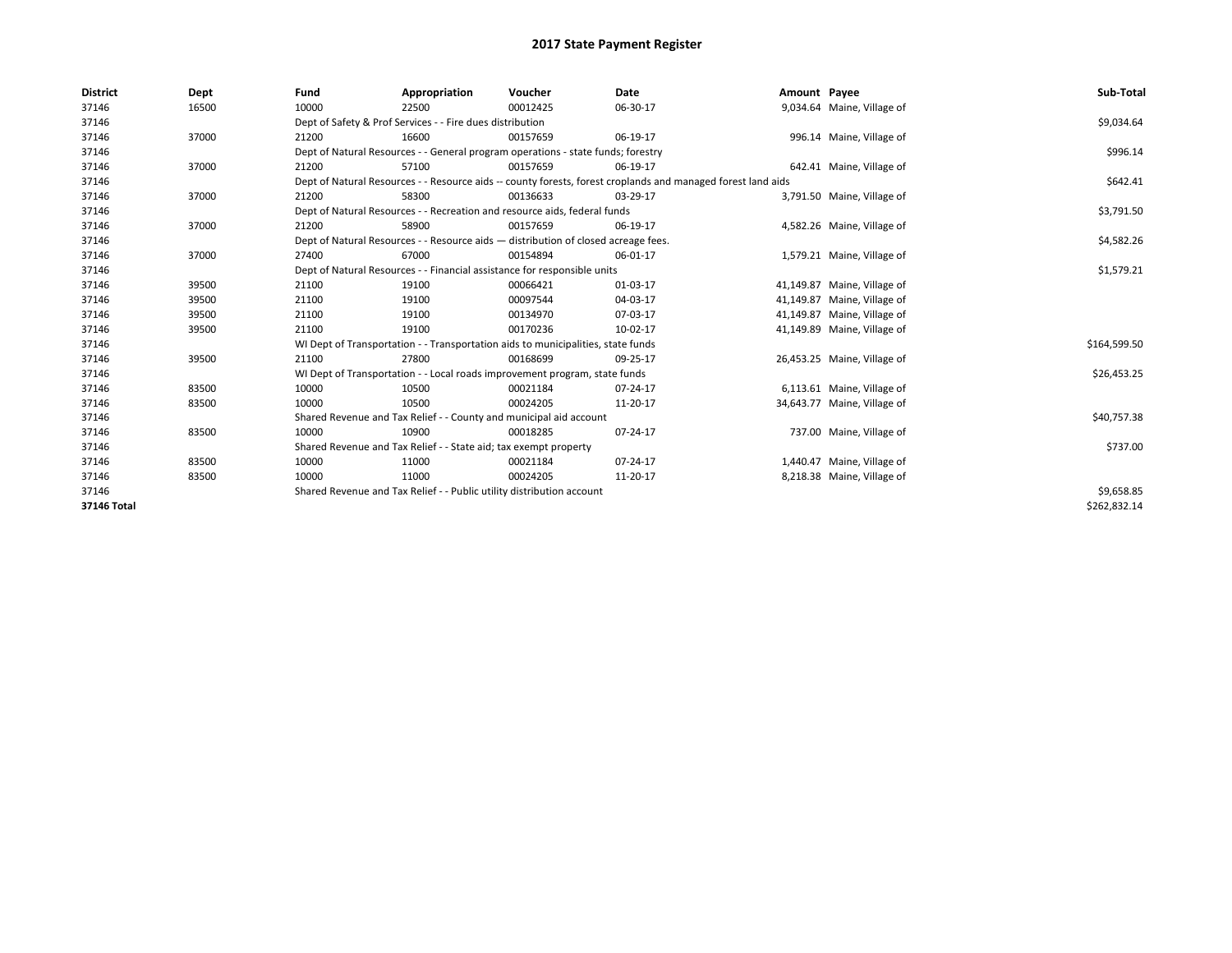| <b>District</b>    | Dept  | Fund  | Appropriation                                                                    | Voucher  | Date     | Amount Payee |                                    | Sub-Total    |  |  |
|--------------------|-------|-------|----------------------------------------------------------------------------------|----------|----------|--------------|------------------------------------|--------------|--|--|
| 37151              | 16500 | 10000 | 22500                                                                            | 00011394 | 06-26-17 |              | 5,612.86 Village Of Marathon City  |              |  |  |
| 37151              |       |       | Dept of Safety & Prof Services - - Fire dues distribution                        |          |          |              |                                    | \$5,612.86   |  |  |
| 37151              | 37000 | 27400 | 67000                                                                            | 00154624 | 06-01-17 |              | 10,520.54 Village Of Marathon City |              |  |  |
| 37151              |       |       | Dept of Natural Resources - - Financial assistance for responsible units         |          |          |              |                                    | \$10,520.54  |  |  |
| 37151              | 39500 | 21100 | 19100                                                                            | 00066422 | 01-03-17 |              | 24,730.30 Village Of Marathon City |              |  |  |
| 37151              | 39500 | 21100 | 19100                                                                            | 00097545 | 04-03-17 |              | 24,730.30 Village Of Marathon City |              |  |  |
| 37151              | 39500 | 21100 | 19100                                                                            | 00134971 | 07-03-17 |              | 24,730.30 Village Of Marathon City |              |  |  |
| 37151              | 39500 | 21100 | 19100                                                                            | 00170237 | 10-02-17 |              | 24,730.33 Village Of Marathon City |              |  |  |
| 37151              |       |       | WI Dept of Transportation - - Transportation aids to municipalities, state funds |          |          |              |                                    | \$98,921.23  |  |  |
| 37151              | 45500 | 10000 | 23100                                                                            | 00029932 | 06-16-17 |              | 320.00 Village Of Marathon City    |              |  |  |
| 37151              |       |       | Department of Justice - - Law enforcement training fund, local assistance        |          |          |              |                                    |              |  |  |
| 37151              | 83500 | 10000 | 10100                                                                            | 00021185 | 07-24-17 |              | 13,110.10 Village Of Marathon City |              |  |  |
| 37151              |       |       | Shared Revenue and Tax Relief - - Expenditure restraint program account          |          |          |              |                                    | \$13,110.10  |  |  |
| 37151              | 83500 | 10000 | 10500                                                                            | 00021185 | 07-24-17 |              | 14,982.09 Village Of Marathon City |              |  |  |
| 37151              | 83500 | 10000 | 10500                                                                            | 00024206 | 11-20-17 |              | 84,898.52 Village Of Marathon City |              |  |  |
| 37151              |       |       | Shared Revenue and Tax Relief - - County and municipal aid account               |          |          |              |                                    | \$99,880.61  |  |  |
| 37151              | 83500 | 10000 | 10900                                                                            | 00018286 | 07-24-17 |              | 6,418.00 Village Of Marathon City  |              |  |  |
| 37151              | 83500 | 10000 | 10900                                                                            | 00019845 | 07-24-17 |              | 4,030.00 Village Of Marathon City  |              |  |  |
| 37151              |       |       | Shared Revenue and Tax Relief - - State aid; tax exempt property                 |          |          |              |                                    | \$10,448.00  |  |  |
| 37151              | 83500 | 10000 | 11000                                                                            | 00021185 | 07-24-17 |              | 354.10 Village Of Marathon City    |              |  |  |
| 37151              | 83500 | 10000 | 11000                                                                            | 00024206 | 11-20-17 |              | 2,188.70 Village Of Marathon City  |              |  |  |
| 37151              |       |       | Shared Revenue and Tax Relief - - Public utility distribution account            |          |          |              |                                    | \$2,542.80   |  |  |
| 37151              | 83500 | 52100 | 36300                                                                            | 00015899 | 03-27-17 |              | 1,284.75 Village Of Marathon City  |              |  |  |
| 37151              |       |       | Shared Revenue and Tax Relief - - Lottery and gaming credit                      |          |          |              |                                    | \$1,284.75   |  |  |
| <b>37151 Total</b> |       |       |                                                                                  |          |          |              |                                    | \$242,640.89 |  |  |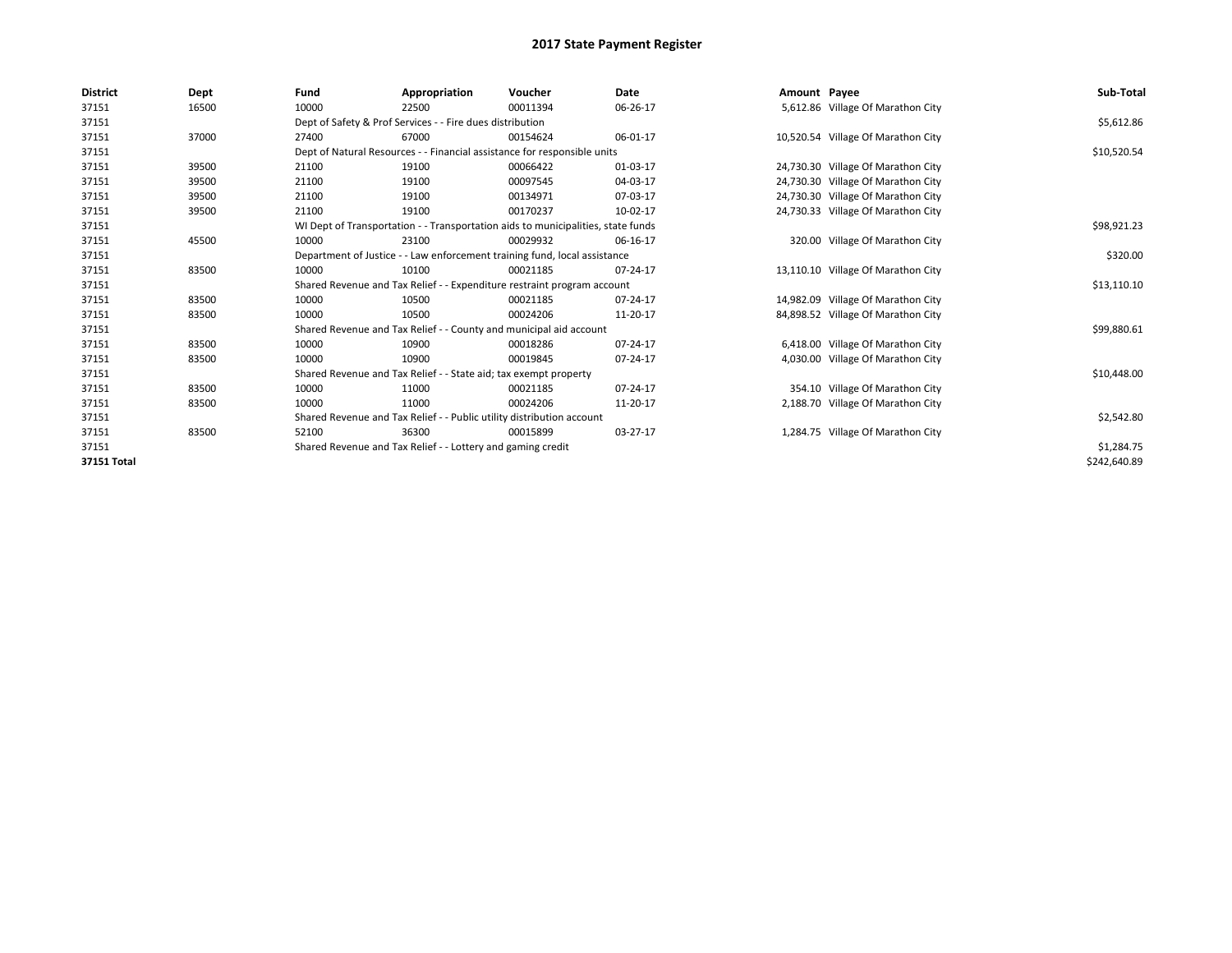| <b>District</b> | Dept  | Fund  | Appropriation                                                                                                | Voucher  | Date     | Amount Payee |                                     | Sub-Total      |
|-----------------|-------|-------|--------------------------------------------------------------------------------------------------------------|----------|----------|--------------|-------------------------------------|----------------|
| 37176           | 16500 | 10000 | 22500                                                                                                        | 00011395 | 06-26-17 |              | 18,497.57 Rothschild, Village of    |                |
| 37176           |       |       | Dept of Safety & Prof Services - - Fire dues distribution                                                    |          |          |              |                                     | \$18,497.57    |
| 37176           | 37000 | 21200 | 16600                                                                                                        | 00157660 | 06-19-17 |              | 28.40 Rothschild, Village of        |                |
| 37176           |       |       | Dept of Natural Resources - - General program operations - state funds; forestry                             |          |          |              |                                     | \$28.40        |
| 37176           | 37000 | 21200 | 57100                                                                                                        | 00157660 | 06-19-17 |              | 16.40 Rothschild, Village of        |                |
| 37176           |       |       | Dept of Natural Resources - - Resource aids -- county forests, forest croplands and managed forest land aids |          |          |              |                                     | \$16.40        |
| 37176           | 37000 | 21200 | 58300                                                                                                        | 00147328 | 05-16-17 |              | 1,537.57 Rothschild, Village of     |                |
| 37176           |       |       | Dept of Natural Resources - - Recreation and resource aids, federal funds                                    |          |          |              |                                     | \$1,537.57     |
| 37176           | 37000 | 21200 | 58900                                                                                                        | 00157660 | 06-19-17 |              | 130.66 Rothschild, Village of       |                |
| 37176           |       |       | Dept of Natural Resources - - Resource aids - distribution of closed acreage fees.                           |          |          |              |                                     | \$130.66       |
| 37176           | 37000 | 27400 | 67000                                                                                                        | 00154771 | 06-01-17 |              | 10,310.43 Rothschild, Village of    |                |
| 37176           |       |       | Dept of Natural Resources - - Financial assistance for responsible units                                     |          |          |              |                                     | \$10,310.43    |
| 37176           | 37000 | 27400 | 67300                                                                                                        | 00154771 | 06-01-17 |              | 1,365.07 Rothschild, Village of     |                |
| 37176           |       |       | Dept of Natural Resources - - Recycling consolidation grants                                                 |          |          |              |                                     | \$1,365.07     |
| 37176           | 39500 | 21100 | 19100                                                                                                        | 00066423 | 01-03-17 |              | 82,126.17 Rothschild, Village of    |                |
| 37176           | 39500 | 21100 | 19100                                                                                                        | 00097546 | 04-03-17 |              | 82,126.17 Rothschild, Village of    |                |
| 37176           | 39500 | 21100 | 19100                                                                                                        | 00134972 | 07-03-17 |              | 82,126.17 Rothschild, Village of    |                |
| 37176           | 39500 | 21100 | 19100                                                                                                        | 00170238 | 10-02-17 |              | 82,126.18 Rothschild, Village of    |                |
| 37176           |       |       | WI Dept of Transportation - - Transportation aids to municipalities, state funds                             |          |          |              |                                     | \$328,504.69   |
| 37176           | 39500 | 21100 | 27800                                                                                                        | 00128390 | 06-14-17 |              | 27,915.79 Rothschild, Village of    |                |
| 37176           |       |       | WI Dept of Transportation - - Local roads improvement program, state funds                                   |          |          |              |                                     | \$27,915.79    |
| 37176           | 43500 | 00005 | 16300                                                                                                        | 01LGS    | 11-17-17 |              | 4,867.92 Rothschild, Village of     |                |
| 37176           |       |       | Department of Health Services - - Guardianship grant program                                                 |          |          |              |                                     | \$4,867.92     |
| 37176           | 45500 | 10000 | 23100                                                                                                        | 00034657 | 09-15-17 |              | 1,600.00 Rothschild, Village of     |                |
| 37176           |       |       | Department of Justice - - Law enforcement training fund, local assistance                                    |          |          |              |                                     | \$1,600.00     |
| 37176           | 50500 | 10000 | 17400                                                                                                        | 00047456 | 04-28-17 |              | 19,591.00 Rothschild, Village of    |                |
| 37176           |       |       | Department of Administration - - High-voltage transmission line annual impact fee distributions              |          |          |              |                                     | \$19,591.00    |
| 37176           | 83500 | 10000 | 10500                                                                                                        | 00021186 | 07-24-17 |              | 30,042.03 Rothschild, Village of    |                |
| 37176           | 83500 | 10000 | 10500                                                                                                        | 00024207 | 11-20-17 |              | 165,370.24 Rothschild, Village of   |                |
| 37176           |       |       | Shared Revenue and Tax Relief - - County and municipal aid account                                           |          |          |              |                                     | \$195,412.27   |
| 37176           | 83500 | 10000 | 10900                                                                                                        | 00018287 | 07-24-17 |              | 10,913.00 Rothschild, Village of    |                |
| 37176           | 83500 | 10000 | 10900                                                                                                        | 00019846 | 07-24-17 |              | 7,789.00 Rothschild, Village of     |                |
| 37176           |       |       | Shared Revenue and Tax Relief - - State aid; tax exempt property                                             |          |          |              |                                     | \$18,702.00    |
| 37176           | 83500 | 10000 | 11000                                                                                                        | 00021186 | 07-24-17 |              | 179,128.53 Rothschild, Village of   |                |
| 37176           | 83500 | 10000 | 11000                                                                                                        | 00024207 | 11-20-17 |              | 1,014,917.60 Rothschild, Village of |                |
| 37176           |       |       | Shared Revenue and Tax Relief - - Public utility distribution account                                        |          |          |              |                                     | \$1,194,046.13 |
| 37176 Total     |       |       |                                                                                                              |          |          |              |                                     | \$1,822,525.90 |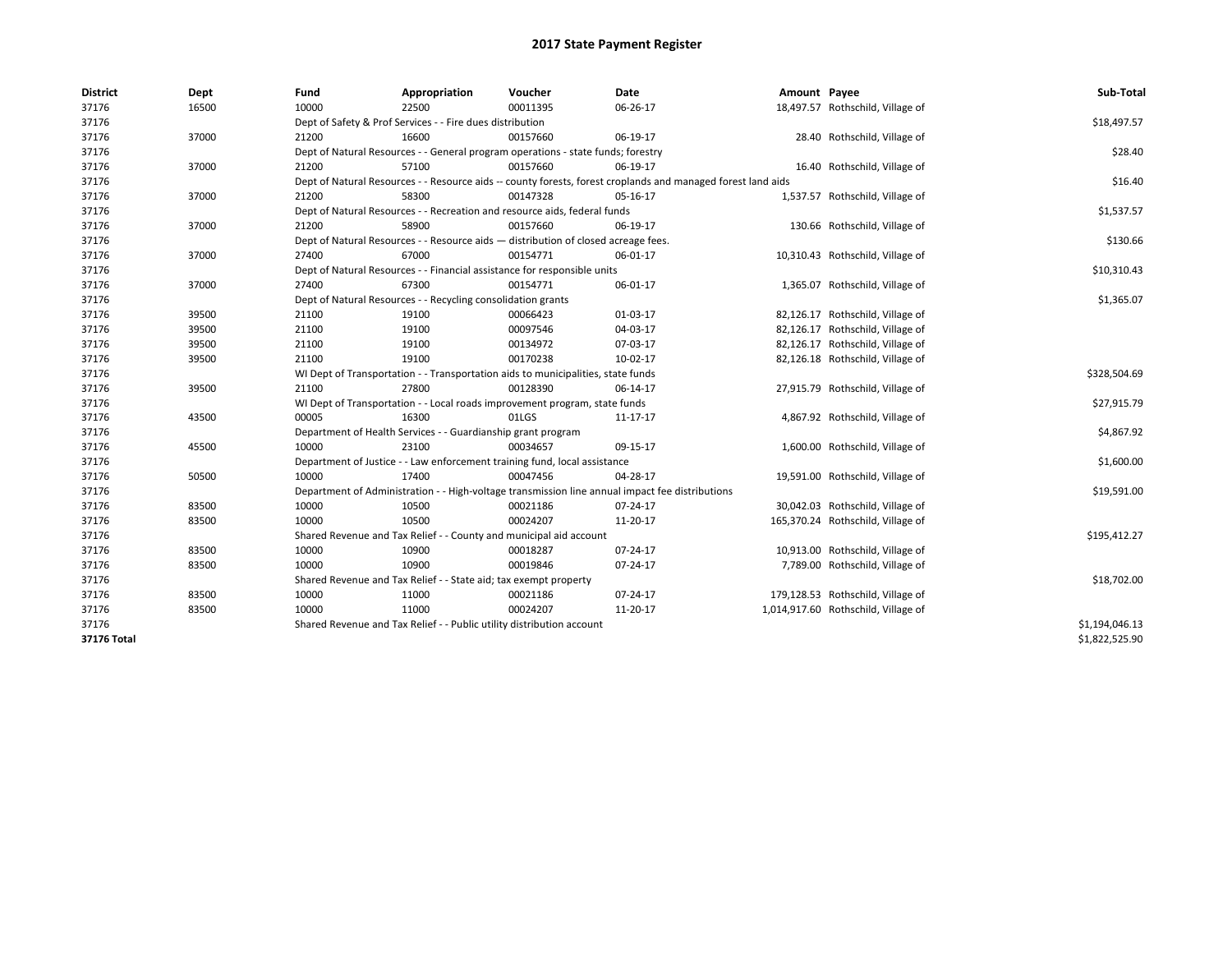| <b>District</b> | Dept  | Fund  | Appropriation                                                    | Voucher                                                                          | Date           | Amount Payee |                               | Sub-Total    |
|-----------------|-------|-------|------------------------------------------------------------------|----------------------------------------------------------------------------------|----------------|--------------|-------------------------------|--------------|
| 37181           | 16500 | 10000 | 22500                                                            | 00011396                                                                         | 06-26-17       |              | 4,611.28 Village of Spencer   |              |
| 37181           |       |       | Dept of Safety & Prof Services - - Fire dues distribution        |                                                                                  |                |              |                               | \$4,611.28   |
| 37181           | 37000 | 27400 | 67000                                                            | 00154840                                                                         | 06-01-17       |              | 6,705.11 Village of Spencer   |              |
| 37181           |       |       |                                                                  | Dept of Natural Resources - - Financial assistance for responsible units         |                |              |                               | \$6,705.11   |
| 37181           | 39500 | 21100 | 19100                                                            | 00066424                                                                         | 01-03-17       |              | 29,113.51 Village of Spencer  |              |
| 37181           | 39500 | 21100 | 19100                                                            | 00097547                                                                         | 04-03-17       |              | 29,113.51 Village of Spencer  |              |
| 37181           | 39500 | 21100 | 19100                                                            | 00134973                                                                         | 07-03-17       |              | 29,113.51 Village of Spencer  |              |
| 37181           | 39500 | 21100 | 19100                                                            | 00170239                                                                         | 10-02-17       |              | 29,113.54 Village of Spencer  |              |
| 37181           |       |       |                                                                  | WI Dept of Transportation - - Transportation aids to municipalities, state funds |                |              |                               | \$116,454.07 |
| 37181           | 39500 | 21100 | 27800                                                            | 00079717                                                                         | $01 - 27 - 17$ |              | 38,616.00 Village of Spencer  |              |
| 37181           |       |       |                                                                  | WI Dept of Transportation - - Local roads improvement program, state funds       |                |              |                               | \$38,616.00  |
| 37181           | 43500 | 00005 | 16300                                                            | 01LGS                                                                            | 11-17-17       |              | 2,000.00 Village of Spencer   |              |
| 37181           |       |       | Department of Health Services - - Guardianship grant program     |                                                                                  |                |              |                               | \$2,000.00   |
| 37181           | 45500 | 10000 | 23100                                                            | 00021598                                                                         | 01-03-17       |              | 320.00 Village of Spencer     |              |
| 37181           | 45500 | 10000 | 23100                                                            | 00039607                                                                         | 12-22-17       |              | 640.00 Village of Spencer     |              |
| 37181           |       |       |                                                                  | Department of Justice - - Law enforcement training fund, local assistance        |                |              |                               | \$960.00     |
| 37181           | 45500 | 10000 | 28400                                                            | 00023722                                                                         | 02-10-17       |              | 339.50 Village of Spencer     |              |
| 37181           |       |       | Department of Justice - - Internet Crimes Against Childr         |                                                                                  |                |              |                               | \$339.50     |
| 37181           | 83500 | 10000 | 10500                                                            | 00021187                                                                         | $07 - 24 - 17$ |              | 77,616.29 Village of Spencer  |              |
| 37181           | 83500 | 10000 | 10500                                                            | 00024208                                                                         | 11-20-17       |              | 437,825.64 Village of Spencer |              |
| 37181           |       |       |                                                                  | Shared Revenue and Tax Relief - - County and municipal aid account               |                |              |                               | \$515,441.93 |
| 37181           | 83500 | 10000 | 10900                                                            | 00018288                                                                         | $07 - 24 - 17$ |              | 1,374.00 Village of Spencer   |              |
| 37181           | 83500 | 10000 | 10900                                                            | 00019847                                                                         | 07-24-17       |              | 1,932.00 Village of Spencer   |              |
| 37181           |       |       | Shared Revenue and Tax Relief - - State aid; tax exempt property |                                                                                  |                |              |                               | \$3,306.00   |
| 37181           | 83500 | 52100 | 36300                                                            | 00015900                                                                         | 03-27-17       |              | 3,391.32 Village of Spencer   |              |
| 37181           |       |       | Shared Revenue and Tax Relief - - Lottery and gaming credit      |                                                                                  |                |              |                               | \$3,391.32   |
| 37181 Total     |       |       |                                                                  |                                                                                  |                |              |                               | \$691,825.21 |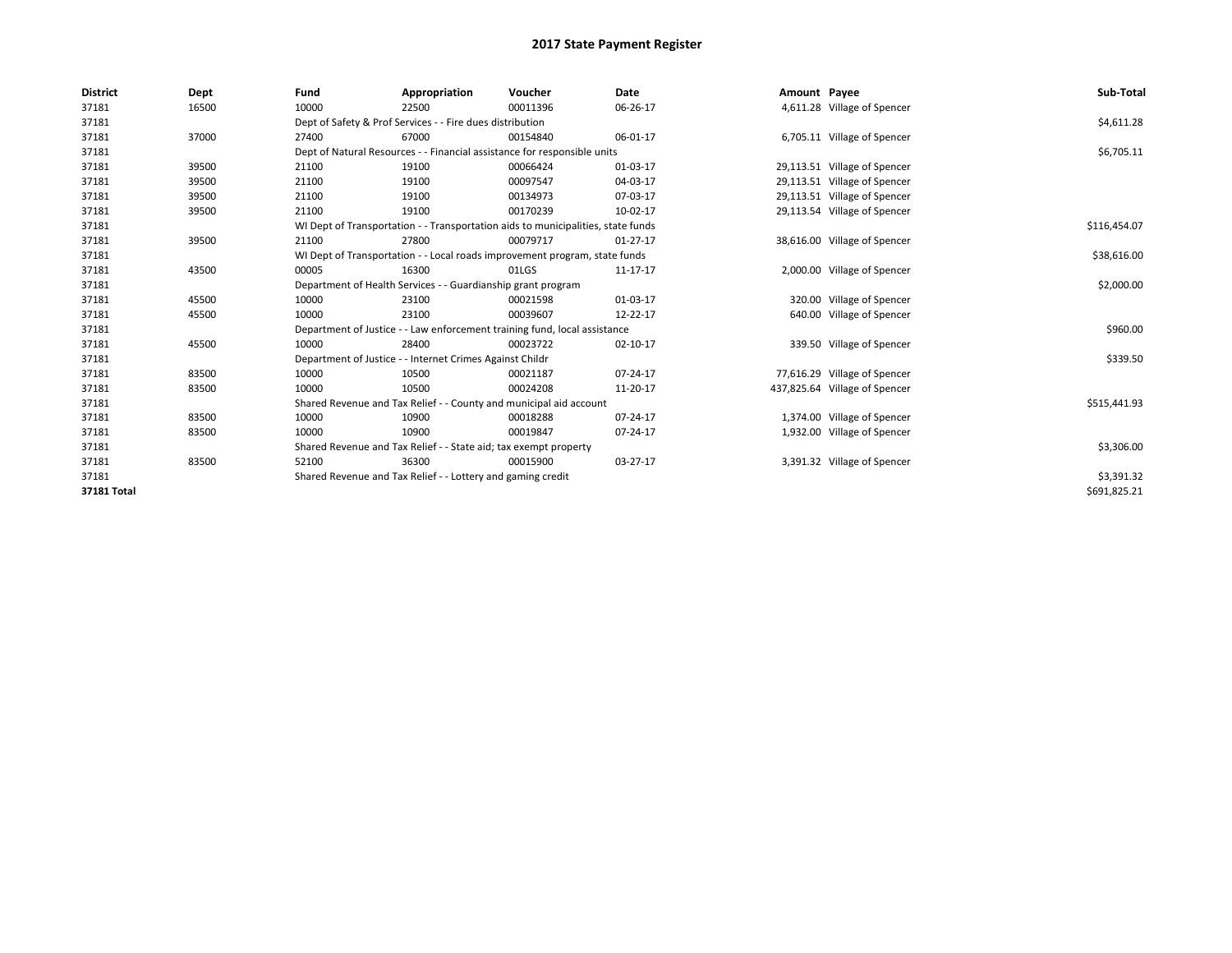| <b>District</b> | Dept  | Fund  | Appropriation                                                                       | Voucher  | <b>Date</b>                                                                                                  | Amount Payee |                                 | Sub-Total    |
|-----------------|-------|-------|-------------------------------------------------------------------------------------|----------|--------------------------------------------------------------------------------------------------------------|--------------|---------------------------------|--------------|
| 37182           | 16500 | 10000 | 22500                                                                               | 00011397 | 06-26-17                                                                                                     |              | 4,607.67 Village Of Stratford   |              |
| 37182           |       |       | Dept of Safety & Prof Services - - Fire dues distribution                           |          |                                                                                                              |              |                                 | \$4,607.67   |
| 37182           | 37000 | 21200 | 16600                                                                               | 00157661 | 06-19-17                                                                                                     |              | 38.48 Village Of Stratford      |              |
| 37182           |       |       | Dept of Natural Resources - - General program operations - state funds; forestry    |          |                                                                                                              |              |                                 | \$38.48      |
| 37182           | 37000 | 21200 | 57100                                                                               | 00157661 | 06-19-17                                                                                                     |              | 17.61 Village Of Stratford      |              |
| 37182           |       |       |                                                                                     |          | Dept of Natural Resources - - Resource aids -- county forests, forest croplands and managed forest land aids |              |                                 | \$17.61      |
| 37182           | 37000 | 21200 | 58900                                                                               | 00157661 | 06-19-17                                                                                                     |              | 177.01 Village Of Stratford     |              |
| 37182           |       |       | Dept of Natural Resources - - Resource aids - distribution of closed acreage fees.  |          |                                                                                                              |              |                                 | \$177.01     |
| 37182           | 37000 | 27400 | 67000                                                                               | 00154817 | 06-01-17                                                                                                     |              | 8,842.89 Village Of Stratford   |              |
| 37182           |       |       | Dept of Natural Resources - - Financial assistance for responsible units            |          |                                                                                                              |              |                                 | \$8,842.89   |
| 37182           | 39500 | 21100 | 19100                                                                               | 00066425 | 01-03-17                                                                                                     |              | 27,905.53 Village Of Stratford  |              |
| 37182           | 39500 | 21100 | 19100                                                                               | 00097548 | 04-03-17                                                                                                     |              | 27,905.53 Village Of Stratford  |              |
| 37182           | 39500 | 21100 | 19100                                                                               | 00134974 | 07-03-17                                                                                                     |              | 27,905.53 Village Of Stratford  |              |
| 37182           | 39500 | 21100 | 19100                                                                               | 00170240 | 10-02-17                                                                                                     |              | 27,905.55 Village Of Stratford  |              |
| 37182           |       |       | WI Dept of Transportation - - Transportation aids to municipalities, state funds    |          |                                                                                                              |              |                                 | \$111,622.14 |
| 37182           | 39500 | 21100 | 36500                                                                               | 00074923 | $01-18-17$                                                                                                   |              | 55.80 Village Of Stratford      |              |
| 37182           | 39500 | 21100 | 36500                                                                               | 00084019 | 02-08-17                                                                                                     |              | 41.32 Village Of Stratford      |              |
| 37182           | 39500 | 21100 | 36500                                                                               | 00092905 | 03-09-17                                                                                                     |              | 55.83 Village Of Stratford      |              |
| 37182           | 39500 | 21100 | 36500                                                                               | 00104925 | 04-12-17                                                                                                     |              | 33.43 Village Of Stratford      |              |
| 37182           | 39500 | 21100 | 36500                                                                               | 00113716 | 05-05-17                                                                                                     |              | 42.90 Village Of Stratford      |              |
| 37182           | 39500 | 21100 | 36500                                                                               | 00125208 | 06-06-17                                                                                                     |              | 43.43 Village Of Stratford      |              |
| 37182           | 39500 | 21100 | 36500                                                                               | 00142153 | 06-30-17                                                                                                     |              | 48.72 Village Of Stratford      |              |
| 37182           | 39500 | 21100 | 36500                                                                               | 00151322 | 08-07-17                                                                                                     |              | 42.25 Village Of Stratford      |              |
| 37182           | 39500 | 21100 | 36500                                                                               | 00165372 | 09-15-17                                                                                                     |              | 43.92 Village Of Stratford      |              |
| 37182           | 39500 | 21100 | 36500                                                                               | 00175979 | 10-06-17                                                                                                     |              | 45.79 Village Of Stratford      |              |
| 37182           | 39500 | 21100 | 36500                                                                               | 00189085 | 11-07-17                                                                                                     |              | 51.40 Village Of Stratford      |              |
| 37182           | 39500 | 21100 | 36500                                                                               | 00198179 | 12-05-17                                                                                                     |              | 57.93 Village Of Stratford      |              |
| 37182           |       |       | WI Dept of Transportation - - Highway system management and operations, state funds |          |                                                                                                              |              |                                 | \$562.72     |
| 37182           | 43500 | 00005 | 16300                                                                               | 01LGS    | 11-17-17                                                                                                     |              | 2,000.00 Village Of Stratford   |              |
| 37182           |       |       | Department of Health Services - - Guardianship grant program                        |          |                                                                                                              |              |                                 | \$2,000.00   |
| 37182           | 45500 | 10000 | 23100                                                                               | 00038559 | 12-07-17                                                                                                     |              | 320.00 Village Of Stratford     |              |
| 37182           |       |       | Department of Justice - - Law enforcement training fund, local assistance           |          |                                                                                                              |              |                                 | \$320.00     |
| 37182           | 50500 | 10000 | 74300                                                                               | 00049906 | 05-19-17                                                                                                     |              | 50,000.00 Village Of Stratford  |              |
| 37182           |       |       | Department of Administration - - Federal aid; local assistance                      |          |                                                                                                              |              |                                 | \$50,000.00  |
| 37182           | 83500 | 10000 | 10500                                                                               | 00021188 | 07-24-17                                                                                                     |              | 56,725.47 Village Of Stratford  |              |
| 37182           | 83500 | 10000 | 10500                                                                               | 00024209 | 11-20-17                                                                                                     |              | 319,444.36 Village Of Stratford |              |
| 37182           |       |       | Shared Revenue and Tax Relief - - County and municipal aid account                  |          |                                                                                                              |              |                                 | \$376,169.83 |
| 37182           | 83500 | 10000 | 10900                                                                               | 00018289 | 07-24-17                                                                                                     |              | 4,101.00 Village Of Stratford   |              |
| 37182           | 83500 | 10000 | 10900                                                                               | 00019848 | 07-24-17                                                                                                     |              | 741.00 Village Of Stratford     |              |
| 37182           |       |       | Shared Revenue and Tax Relief - - State aid; tax exempt property                    |          |                                                                                                              |              |                                 | \$4,842.00   |
| 37182           | 83500 | 10000 | 11000                                                                               | 00021188 | 07-24-17                                                                                                     |              | 117.89 Village Of Stratford     |              |
| 37182           | 83500 | 10000 | 11000                                                                               | 00024209 | 11-20-17                                                                                                     |              | 671.20 Village Of Stratford     |              |
| 37182           |       |       | Shared Revenue and Tax Relief - - Public utility distribution account               |          |                                                                                                              |              |                                 | \$789.09     |
| 37182           | 83500 | 52100 | 36300                                                                               | 00015901 | 03-27-17                                                                                                     |              | 2,205.36 Village Of Stratford   |              |
| 37182           |       |       | Shared Revenue and Tax Relief - - Lottery and gaming credit                         |          |                                                                                                              |              |                                 | \$2,205.36   |
| 37182 Total     |       |       |                                                                                     |          |                                                                                                              |              |                                 | \$562,194.80 |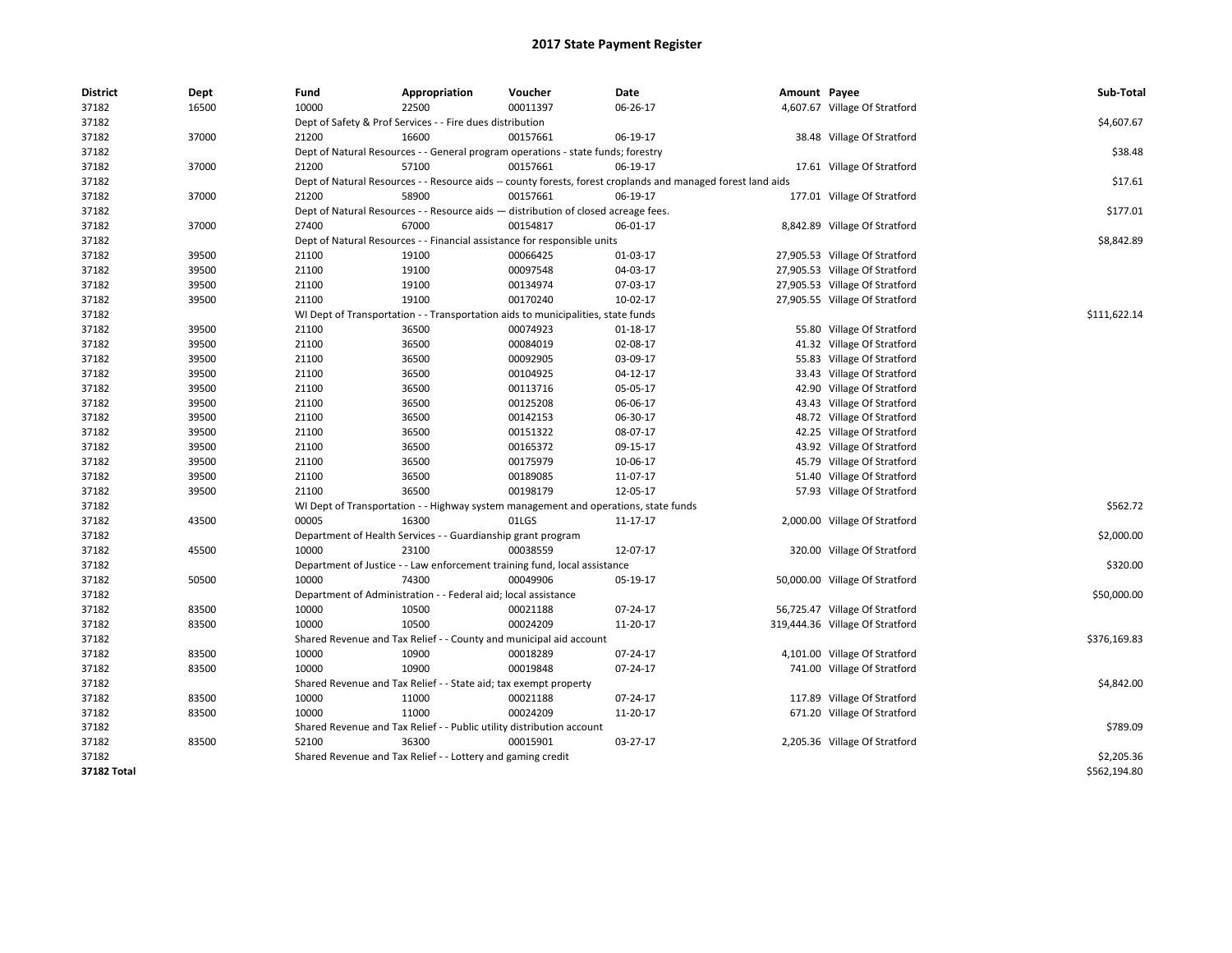| <b>District</b> | Dept  | Fund  | Appropriation                                                                    | Voucher                                                                  | Date     | Amount Payee |                            | Sub-Total   |  |  |  |
|-----------------|-------|-------|----------------------------------------------------------------------------------|--------------------------------------------------------------------------|----------|--------------|----------------------------|-------------|--|--|--|
| 37186           | 37000 | 27400 | 67000                                                                            | 00154675                                                                 | 06-01-17 |              | 1,608.53 Village of Unity  |             |  |  |  |
| 37186           |       |       |                                                                                  | Dept of Natural Resources - - Financial assistance for responsible units |          |              |                            | \$1,608.53  |  |  |  |
| 37186           | 39500 | 21100 | 19100                                                                            | 00066426                                                                 | 01-03-17 |              | 2,168.97 Village of Unity  |             |  |  |  |
| 37186           | 39500 | 21100 | 19100                                                                            | 00097549                                                                 | 04-03-17 |              | 2,168.97 Village of Unity  |             |  |  |  |
| 37186           | 39500 | 21100 | 19100                                                                            | 00134975                                                                 | 07-03-17 |              | 2,168.97 Village of Unity  |             |  |  |  |
| 37186           | 39500 | 21100 | 19100                                                                            | 00170241                                                                 | 10-02-17 |              | 2,168.97 Village of Unity  |             |  |  |  |
| 37186           |       |       | WI Dept of Transportation - - Transportation aids to municipalities, state funds |                                                                          |          |              |                            |             |  |  |  |
| 37186           | 83500 | 10000 | 10500                                                                            | 00021189                                                                 | 07-24-17 |              | 12,842.77 Village of Unity |             |  |  |  |
| 37186           | 83500 | 10000 | 10500                                                                            | 00024210                                                                 | 11-20-17 |              | 72,775.69 Village of Unity |             |  |  |  |
| 37186           |       |       |                                                                                  | Shared Revenue and Tax Relief - - County and municipal aid account       |          |              |                            | \$85,618.46 |  |  |  |
| 37186           | 83500 | 10000 | 10900                                                                            | 00018290                                                                 | 07-24-17 |              | 5.00 Village of Unity      |             |  |  |  |
| 37186           | 83500 | 10000 | 10900                                                                            | 00019849                                                                 | 07-24-17 |              | 6.00 Village of Unity      |             |  |  |  |
| 37186           |       |       | Shared Revenue and Tax Relief - - State aid; tax exempt property                 |                                                                          |          |              |                            | \$11.00     |  |  |  |
| 37186 Total     |       |       |                                                                                  |                                                                          |          |              |                            | \$95,913.87 |  |  |  |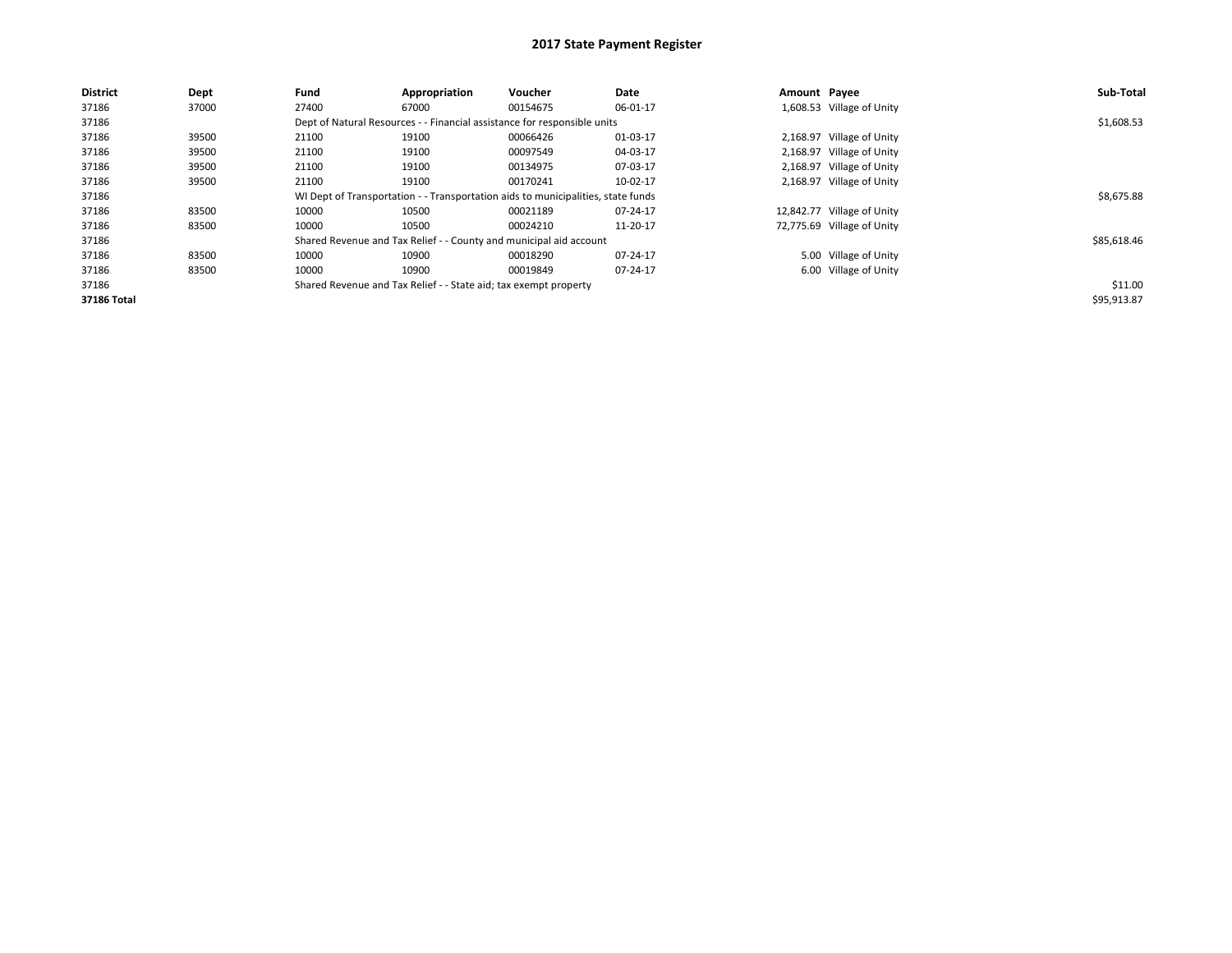| <b>District</b> | Dept  | Fund  | Appropriation                                                                      | Voucher  | Date                                                                                                         | Amount Payee |                              | Sub-Total      |  |  |
|-----------------|-------|-------|------------------------------------------------------------------------------------|----------|--------------------------------------------------------------------------------------------------------------|--------------|------------------------------|----------------|--|--|
| 37192           | 16500 | 10000 | 22500                                                                              | 00011398 | 06-26-17                                                                                                     |              | 45,201.47 Village Of Weston  |                |  |  |
| 37192           |       |       | Dept of Safety & Prof Services - - Fire dues distribution                          |          |                                                                                                              |              |                              | \$45,201.47    |  |  |
| 37192           | 37000 | 10000 | 50300                                                                              | 00126065 | 02-06-17                                                                                                     |              | 1,160.90 Village Of Weston   |                |  |  |
| 37192           |       |       | Dept of Natural Resources - - Aids in lieu of taxes - general fund                 |          |                                                                                                              |              |                              | \$1,160.90     |  |  |
| 37192           | 37000 | 21200 | 16600                                                                              | 00157662 | 06-19-17                                                                                                     |              | 438.12 Village Of Weston     |                |  |  |
| 37192           |       |       | Dept of Natural Resources - - General program operations - state funds; forestry   |          |                                                                                                              |              |                              | \$438.12       |  |  |
| 37192           | 37000 | 21200 | 57100                                                                              | 00157662 | 06-19-17                                                                                                     |              | 278.91 Village Of Weston     |                |  |  |
| 37192           |       |       |                                                                                    |          | Dept of Natural Resources - - Resource aids -- county forests, forest croplands and managed forest land aids |              |                              | \$278.91       |  |  |
| 37192           | 37000 | 21200 | 58900                                                                              | 00157662 | 06-19-17                                                                                                     |              | 2,015.33 Village Of Weston   |                |  |  |
| 37192           |       |       | Dept of Natural Resources - - Resource aids - distribution of closed acreage fees. |          |                                                                                                              |              |                              | \$2,015.33     |  |  |
| 37192           | 37000 | 27400 | 67000                                                                              | 00154303 | 06-01-17                                                                                                     |              | 74,473.70 Village Of Weston  |                |  |  |
| 37192           |       |       | Dept of Natural Resources - - Financial assistance for responsible units           |          |                                                                                                              |              |                              | \$74,473.70    |  |  |
| 37192           | 37000 | 27400 | 67300                                                                              | 00154303 | 06-01-17                                                                                                     |              | 4,101.35 Village Of Weston   |                |  |  |
| 37192           |       |       | Dept of Natural Resources - - Recycling consolidation grants                       |          |                                                                                                              |              |                              | \$4,101.35     |  |  |
| 37192           | 39500 | 21100 | 19100                                                                              | 00066427 | 01-03-17                                                                                                     |              | 165,839.08 Village Of Weston |                |  |  |
| 37192           | 39500 | 21100 | 19100                                                                              | 00097550 | 04-03-17                                                                                                     |              | 165,839.08 Village Of Weston |                |  |  |
| 37192           | 39500 | 21100 | 19100                                                                              | 00134976 | 07-03-17                                                                                                     |              | 165,839.08 Village Of Weston |                |  |  |
| 37192           | 39500 | 21100 | 19100                                                                              | 00170242 | 10-02-17                                                                                                     |              | 165,839.11 Village Of Weston |                |  |  |
| 37192           |       |       | WI Dept of Transportation - - Transportation aids to municipalities, state funds   |          |                                                                                                              |              |                              |                |  |  |
| 37192           | 43500 | 00005 | 16300                                                                              | 01LGS    | 11-17-17                                                                                                     |              | 2,000.00 Village Of Weston   |                |  |  |
| 37192           |       |       | Department of Health Services - - Guardianship grant program                       |          |                                                                                                              |              |                              | \$2,000.00     |  |  |
| 37192           | 50500 | 10000 | 17400                                                                              | 00047457 | 04-28-17                                                                                                     |              | 10,874.00 Village Of Weston  |                |  |  |
| 37192           |       |       |                                                                                    |          | Department of Administration - - High-voltage transmission line annual impact fee distributions              |              |                              | \$10,874.00    |  |  |
| 37192           | 83500 | 10000 | 10100                                                                              | 00021190 | 07-24-17                                                                                                     |              | 86,757.60 Village Of Weston  |                |  |  |
| 37192           |       |       | Shared Revenue and Tax Relief - - Expenditure restraint program account            |          |                                                                                                              |              |                              | \$86,757.60    |  |  |
| 37192           | 83500 | 10000 | 10500                                                                              | 00021190 | 07-24-17                                                                                                     |              | 152,361.40 Village Of Weston |                |  |  |
| 37192           | 83500 | 10000 | 10500                                                                              | 00024211 | 11-20-17                                                                                                     |              | 886,146.35 Village Of Weston |                |  |  |
| 37192           |       |       | Shared Revenue and Tax Relief - - County and municipal aid account                 |          |                                                                                                              |              |                              | \$1,038,507.75 |  |  |
| 37192           | 83500 | 10000 | 10900                                                                              | 00018291 | 07-24-17                                                                                                     |              | 10,350.00 Village Of Weston  |                |  |  |
| 37192           | 83500 | 10000 | 10900                                                                              | 00019850 | 07-24-17                                                                                                     |              | 40,542.00 Village Of Weston  |                |  |  |
| 37192           |       |       | Shared Revenue and Tax Relief - - State aid; tax exempt property                   |          |                                                                                                              |              |                              | \$50,892.00    |  |  |
| 37192           | 83500 | 10000 | 11000                                                                              | 00021190 | 07-24-17                                                                                                     |              | 2,437.12 Village Of Weston   |                |  |  |
| 37192           | 83500 | 10000 | 11000                                                                              | 00024211 | 11-20-17                                                                                                     |              | 13,491.02 Village Of Weston  |                |  |  |
| 37192           |       |       | Shared Revenue and Tax Relief - - Public utility distribution account              |          |                                                                                                              |              |                              | \$15,928.14    |  |  |
| 37192           | 83500 | 52100 | 36300                                                                              | 00015902 | 03-27-17                                                                                                     |              | 9,373.68 Village Of Weston   |                |  |  |
| 37192           |       |       | Shared Revenue and Tax Relief - - Lottery and gaming credit                        |          |                                                                                                              |              |                              | \$9,373.68     |  |  |
| 37192 Total     |       |       |                                                                                    |          |                                                                                                              |              |                              | \$2.005.359.30 |  |  |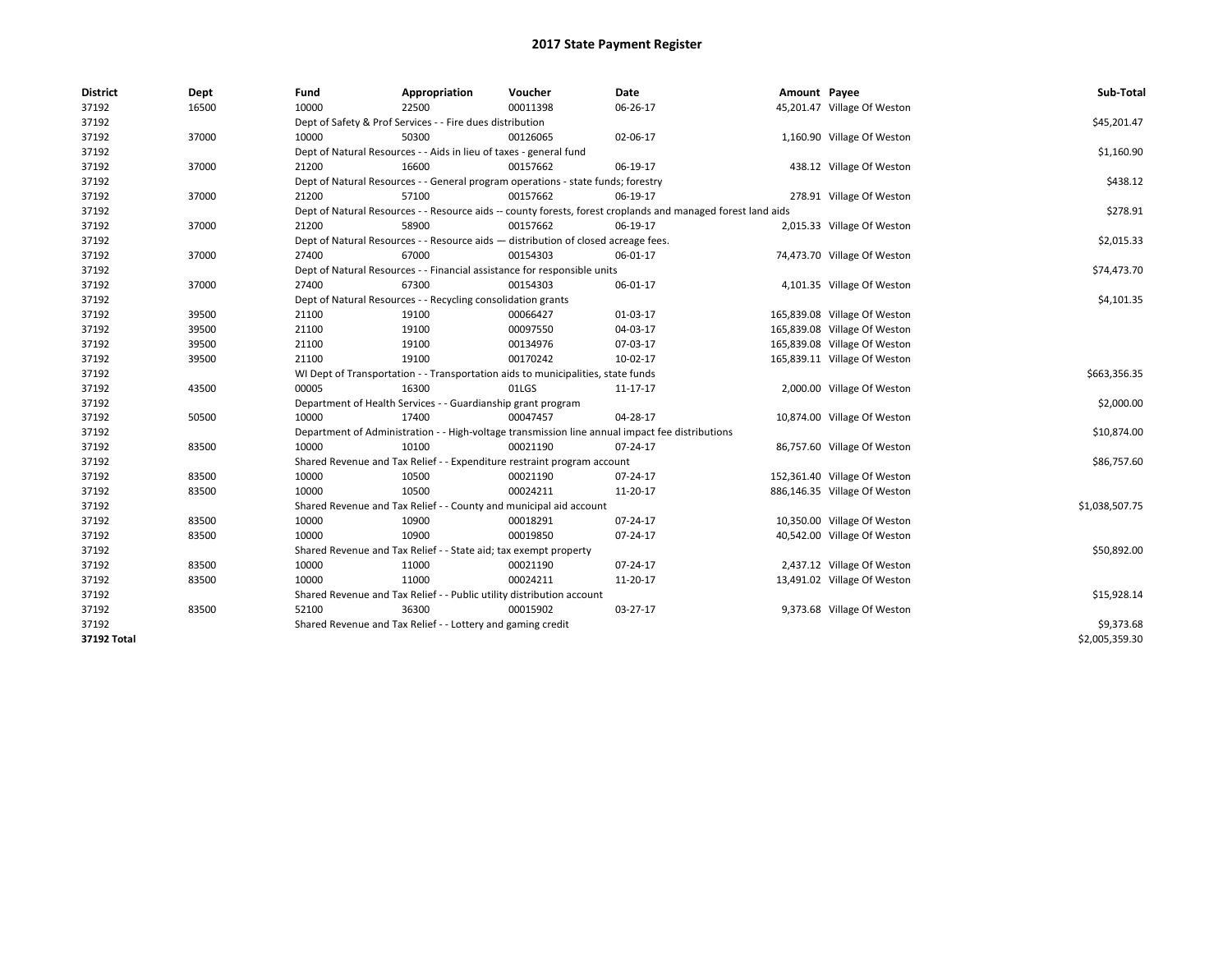| <b>District</b> | Dept  | Fund                                                                                            | Appropriation                                                    | Voucher    | Date     | Amount Pavee |                             | Sub-Total   |
|-----------------|-------|-------------------------------------------------------------------------------------------------|------------------------------------------------------------------|------------|----------|--------------|-----------------------------|-------------|
| 37201           | 50500 | 10000                                                                                           | 17400                                                            | 00047458   | 04-28-17 |              | 4,523.00 City Of Abbotsford |             |
| 37201           |       | Department of Administration - - High-voltage transmission line annual impact fee distributions |                                                                  | \$4,523.00 |          |              |                             |             |
| 37201           | 83500 | 10000                                                                                           | 10900                                                            | 00018292   | 07-24-17 |              | 3,088.00 City Of Abbotsford |             |
| 37201           |       |                                                                                                 | Shared Revenue and Tax Relief - - State aid; tax exempt property |            |          |              |                             | \$3,088.00  |
| 37201           | 83500 | 52100                                                                                           | 36300                                                            | 00015903   | 03-27-17 |              | 4,993.44 City Of Abbotsford |             |
| 37201           |       | Shared Revenue and Tax Relief - - Lottery and gaming credit                                     |                                                                  | \$4,993.44 |          |              |                             |             |
| 37201 Total     |       |                                                                                                 |                                                                  |            |          |              |                             | \$12,604.44 |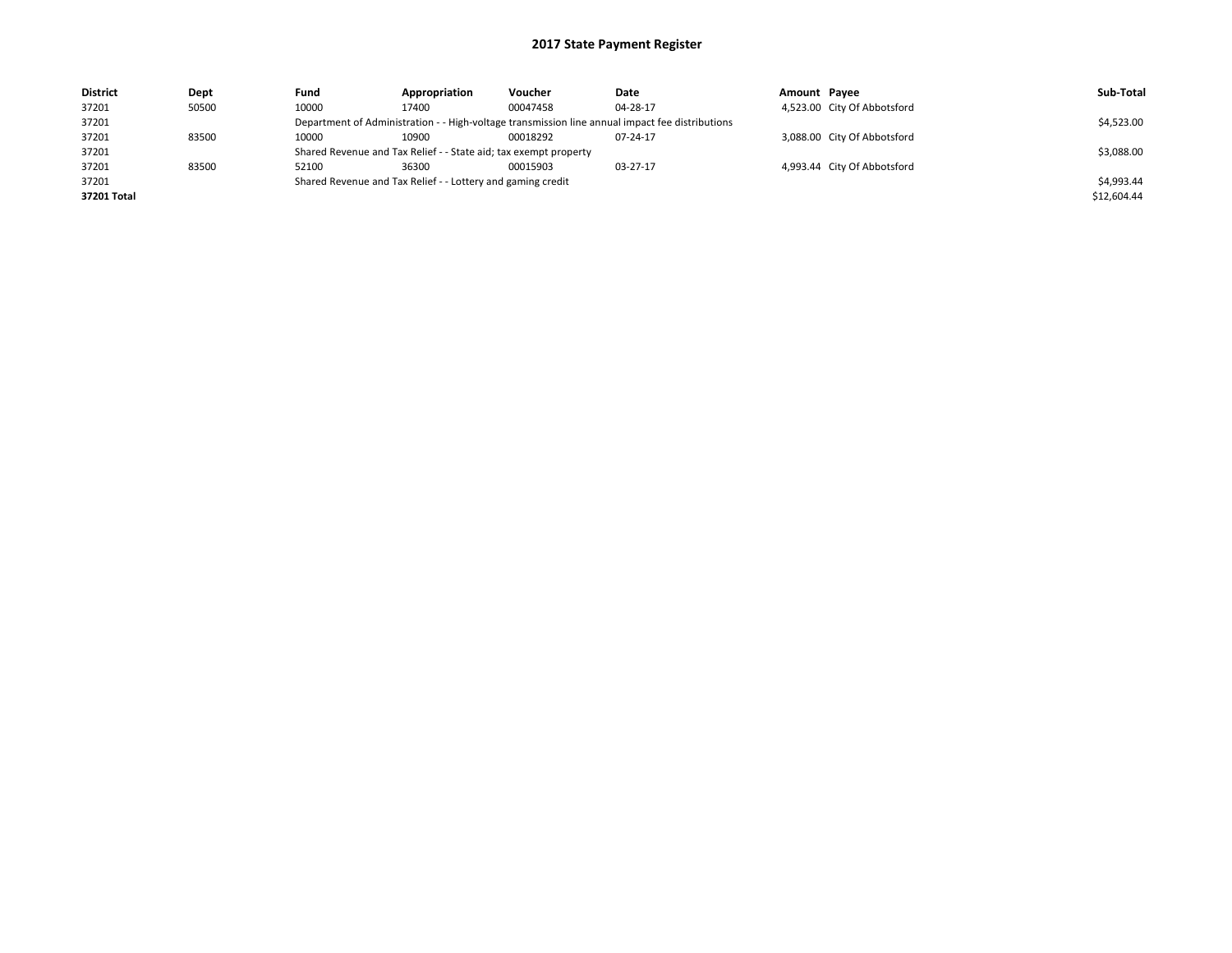| <b>District</b> | Dept  | Fund                                                             | Appropriation | Voucher     | Date     | Amount Payee |                        | Sub-Total   |
|-----------------|-------|------------------------------------------------------------------|---------------|-------------|----------|--------------|------------------------|-------------|
| 37211           | 83500 | 10000                                                            | 10900         | 00018293    | 07-24-17 |              | 503.00 City of Colby   |             |
| 37211           | 83500 | 10000                                                            | 10900         | 00019851    | 07-24-17 |              | 9,591.00 City of Colby |             |
| 37211           |       | Shared Revenue and Tax Relief - - State aid; tax exempt property |               | \$10,094.00 |          |              |                        |             |
| 37211           | 83500 | 52100                                                            | 36300         | 00015904    | 03-27-17 |              | 2,622.12 City of Colby |             |
| 37211           |       | Shared Revenue and Tax Relief - - Lottery and gaming credit      |               | \$2,622.12  |          |              |                        |             |
| 37211 Total     |       |                                                                  |               |             |          |              |                        | \$12,716.12 |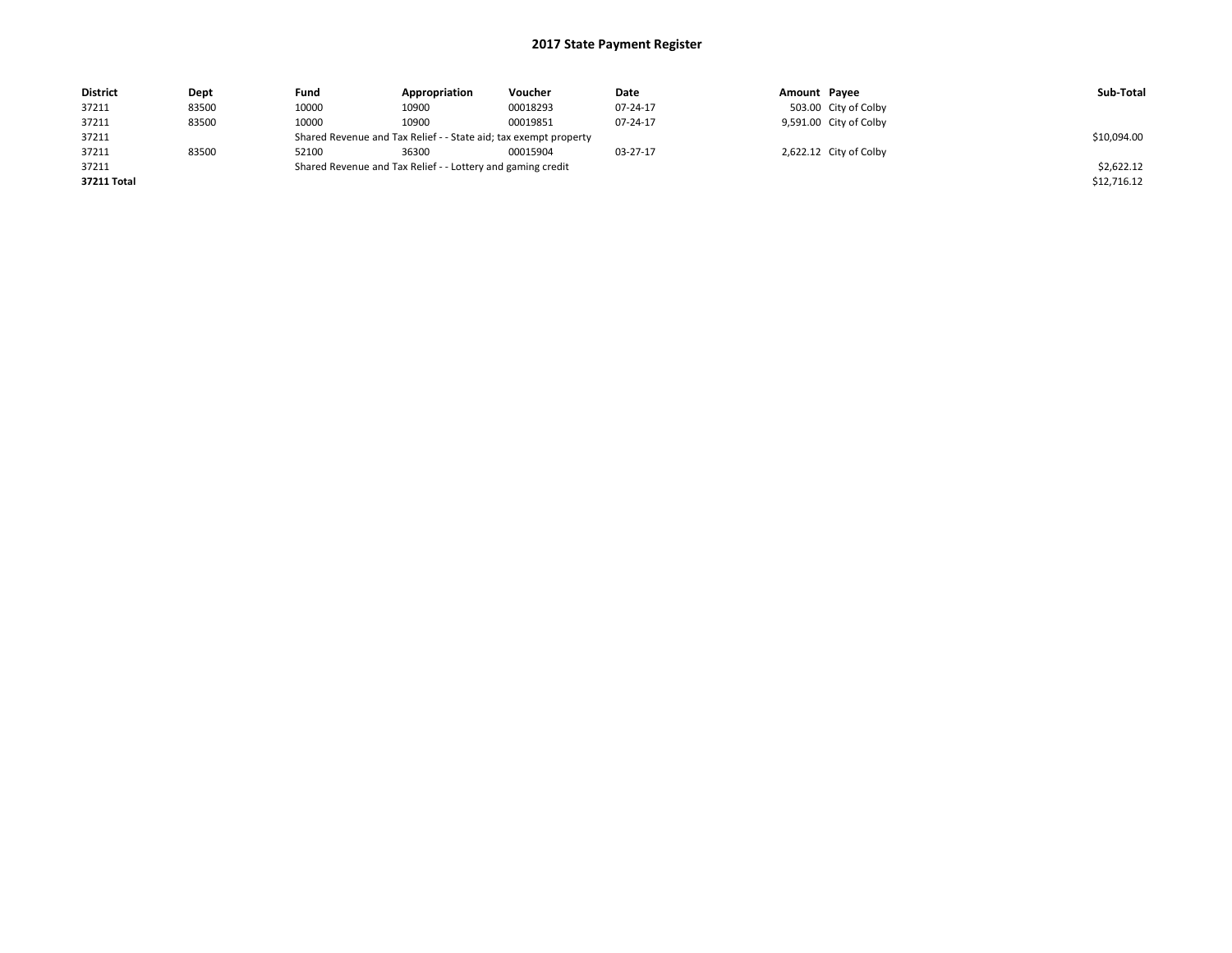| <b>District</b> | Dept  | Fund  | Appropriation                                                                              | Voucher  | Date           | Amount Payee |                              | Sub-Total    |  |  |  |
|-----------------|-------|-------|--------------------------------------------------------------------------------------------|----------|----------------|--------------|------------------------------|--------------|--|--|--|
| 37250           | 37000 | 27200 | 66700                                                                                      | 00147440 | 05-05-17       |              | 4,228.58 City of Marshfield  |              |  |  |  |
| 37250           |       |       | Dept of Natural Resources - - Petroleum storage environmental remedial action; awards      |          |                |              |                              | \$4,228.58   |  |  |  |
| 37250           | 37000 | 27400 | 67000                                                                                      | 00155000 | 06-01-17       |              | 61,940.21 City of Marshfield |              |  |  |  |
| 37250           |       |       | Dept of Natural Resources - - Financial assistance for responsible units                   |          |                |              |                              |              |  |  |  |
| 37250           | 39500 | 21100 | 17700                                                                                      | 00201287 | 12-18-17       |              | 8,061.00 City of Marshfield  |              |  |  |  |
| 37250           |       |       | WI Dept of Transportation - - Tier C transit operating aids, state funds                   |          |                |              |                              |              |  |  |  |
| 37250           | 39500 | 21100 | 18200                                                                                      | 00197566 | 12-05-17       |              | 40,553.60 City of Marshfield |              |  |  |  |
| 37250           |       |       | WI Dept of Transportation - - Transit and other transportation-related aids, federal funds |          |                |              |                              |              |  |  |  |
| 37250           | 39500 | 21100 | 18500                                                                                      | 00073268 | $01 - 13 - 17$ |              | 796.16 City of Marshfield    |              |  |  |  |
| 37250           |       |       | WI Dept of Transportation - - Highway safety, local assistance, federal funds              |          |                |              |                              |              |  |  |  |
| 37250           | 43500 | 10000 | 11900                                                                                      | 00152485 | 09-01-17       |              | 7,224.92 City of Marshfield  |              |  |  |  |
| 37250           |       |       | Department of Health Services - - Emergency medical services; aids                         |          |                |              |                              |              |  |  |  |
| 37250           | 45500 | 10000 | 22100                                                                                      | 00035926 | 10-13-17       |              | 40.00 City of Marshfield     |              |  |  |  |
| 37250           |       |       | Department of Justice - - Crime laboratories; deoxyribonucleic acid analysis               |          |                |              |                              | \$40.00      |  |  |  |
| 37250           | 45500 | 10000 | 23100                                                                                      | 00021535 | 01-03-17       |              | 5,600.00 City of Marshfield  |              |  |  |  |
| 37250           | 45500 | 10000 | 23100                                                                                      | 00039568 | 12-22-17       |              | 6,080.00 City of Marshfield  |              |  |  |  |
| 37250           |       |       | Department of Justice - - Law enforcement training fund, local assistance                  |          |                |              |                              | \$11,680.00  |  |  |  |
| 37250           | 83500 | 10000 | 10900                                                                                      | 00018294 | 07-24-17       |              | 6,071.00 City of Marshfield  |              |  |  |  |
| 37250           |       |       | Shared Revenue and Tax Relief - - State aid; tax exempt property                           |          |                |              |                              | \$6,071.00   |  |  |  |
| 37250           | 83500 | 52100 | 36300                                                                                      | 00015905 | 03-27-17       |              | 3,932.24 City of Marshfield  |              |  |  |  |
| 37250           |       |       | Shared Revenue and Tax Relief - - Lottery and gaming credit                                |          |                |              |                              | \$3,932.24   |  |  |  |
| 37250 Total     |       |       |                                                                                            |          |                |              |                              | \$144,527.71 |  |  |  |
|                 |       |       |                                                                                            |          |                |              |                              |              |  |  |  |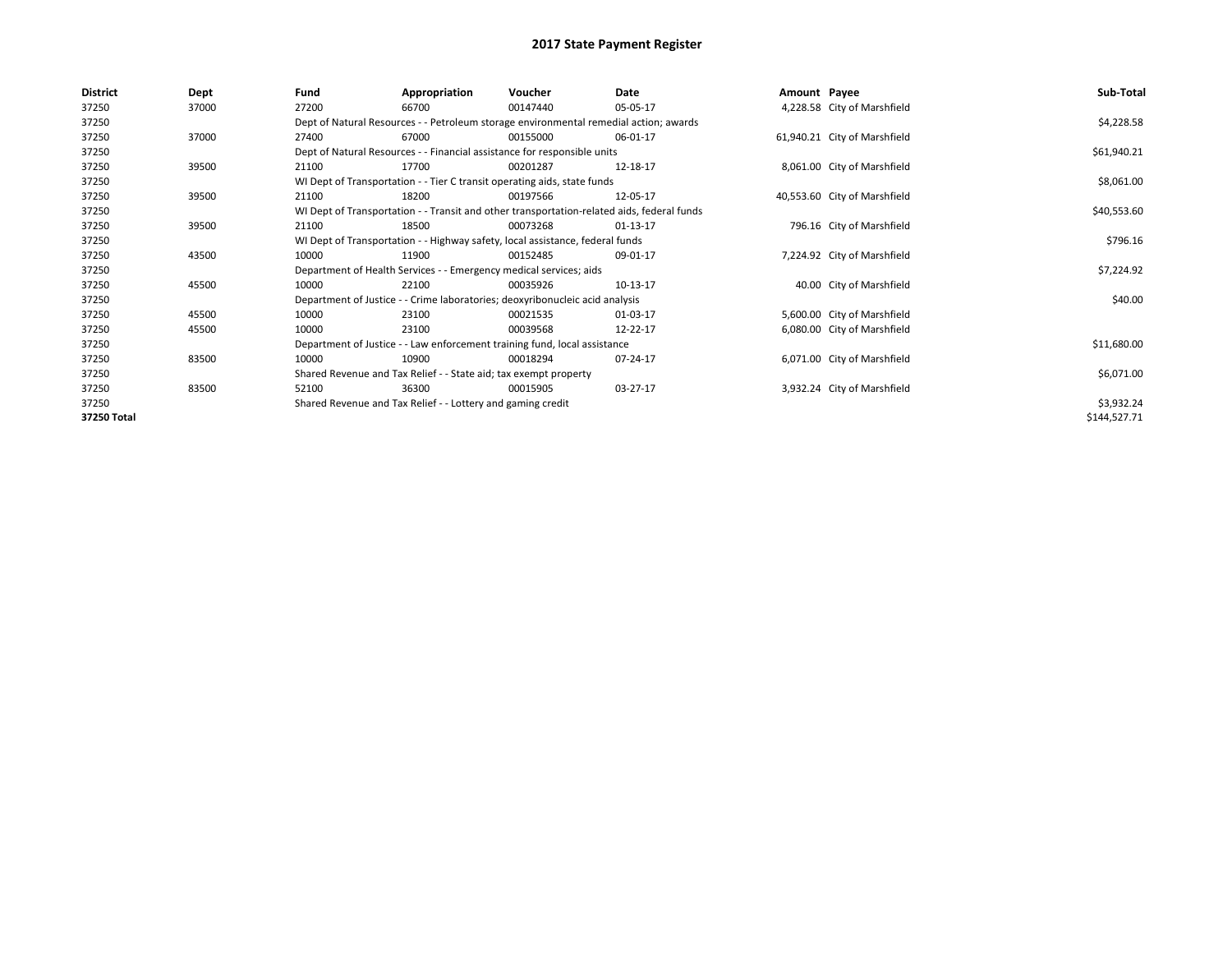| <b>District</b> | Dept  | Fund                                                                           | Appropriation                                                                    | Voucher      | Date           | Amount Payee |                            | Sub-Total      |  |  |  |
|-----------------|-------|--------------------------------------------------------------------------------|----------------------------------------------------------------------------------|--------------|----------------|--------------|----------------------------|----------------|--|--|--|
| 37251           | 16500 | 10000                                                                          | 22500                                                                            | 00011399     | 06-26-17       |              | 12,890.38 City Of Mosinee  |                |  |  |  |
| 37251           |       |                                                                                | Dept of Safety & Prof Services - - Fire dues distribution                        |              |                |              |                            | \$12,890.38    |  |  |  |
| 37251           | 37000 | 10000                                                                          | 50300                                                                            | 00126082     | 02-06-17       |              | 94.85 City Of Mosinee      |                |  |  |  |
| 37251           |       |                                                                                | Dept of Natural Resources - - Aids in lieu of taxes - general fund               |              |                |              |                            | \$94.85        |  |  |  |
| 37251           | 37000 | 27400                                                                          | 67000                                                                            | 00154417     | 06-01-17       |              | 14,552.82 City Of Mosinee  |                |  |  |  |
| 37251           |       |                                                                                | Dept of Natural Resources - - Financial assistance for responsible units         |              |                |              |                            | \$14,552.82    |  |  |  |
| 37251           | 37000 | 27400                                                                          | 67300                                                                            | 00154417     | 06-01-17       |              | 1,028.73 City Of Mosinee   |                |  |  |  |
| 37251           |       |                                                                                | Dept of Natural Resources - - Recycling consolidation grants                     |              |                |              |                            | \$1,028.73     |  |  |  |
| 37251           | 39500 | 21100                                                                          | 19100                                                                            | 00066428     | 01-03-17       |              | 66,772.41 City Of Mosinee  |                |  |  |  |
| 37251           | 39500 | 21100                                                                          | 19100                                                                            | 00097551     | 04-03-17       |              | 66,772.41 City Of Mosinee  |                |  |  |  |
| 37251           | 39500 | 21100                                                                          | 19100                                                                            | 00134977     | 07-03-17       |              | 66,772.41 City Of Mosinee  |                |  |  |  |
| 37251           | 39500 | 21100                                                                          | 19100                                                                            | 00170243     | 10-02-17       |              | 66,772.43 City Of Mosinee  |                |  |  |  |
| 37251           |       |                                                                                | WI Dept of Transportation - - Transportation aids to municipalities, state funds |              |                |              |                            |                |  |  |  |
| 37251           | 39500 | 21100                                                                          | 22500                                                                            | 00080572     | 01-31-17       |              | 169,416.79 City Of Mosinee |                |  |  |  |
| 37251           | 39500 | 21100                                                                          | 22500                                                                            | 00147982     | 07-27-17       |              | 10,871.21 City Of Mosinee  |                |  |  |  |
| 37251           |       | WI Dept of Transportation - - Transportation alternatives program, state funds |                                                                                  | \$180,288.00 |                |              |                            |                |  |  |  |
| 37251           | 39500 | 21100                                                                          | 22600                                                                            | 00080572     | 01-31-17       |              | 42,354.19 City Of Mosinee  |                |  |  |  |
| 37251           | 39500 | 21100                                                                          | 22600                                                                            | 00147982     | $07 - 27 - 17$ |              | 2,717.81 City Of Mosinee   |                |  |  |  |
| 37251           |       | WI Dept of Transportation - - Transportation alternatives program, local funds |                                                                                  | \$45,072.00  |                |              |                            |                |  |  |  |
| 37251           | 43500 | 10000                                                                          | 11900                                                                            | 00072532     | 04-05-17       |              | 5,875.19 City Of Mosinee   |                |  |  |  |
| 37251           |       |                                                                                | Department of Health Services - - Emergency medical services; aids               |              |                |              |                            | \$5,875.19     |  |  |  |
| 37251           | 43500 | 00005                                                                          | 16300                                                                            | 01LGS        | 11-17-17       |              | 12,283.02 City Of Mosinee  |                |  |  |  |
| 37251           |       |                                                                                | Department of Health Services - - Guardianship grant program                     |              |                |              |                            | \$12,283.02    |  |  |  |
| 37251           | 45500 | 10000                                                                          | 23100                                                                            | 00030821     | 06-30-17       |              | 1,120.00 City Of Mosinee   |                |  |  |  |
| 37251           |       |                                                                                | Department of Justice - - Law enforcement training fund, local assistance        |              |                |              |                            | \$1,120.00     |  |  |  |
| 37251           | 83500 | 10000                                                                          | 10100                                                                            | 00021191     | 07-24-17       |              | 43,249.50 City Of Mosinee  |                |  |  |  |
| 37251           |       |                                                                                | Shared Revenue and Tax Relief - - Expenditure restraint program account          |              |                |              |                            | \$43,249.50    |  |  |  |
| 37251           | 83500 | 10000                                                                          | 10500                                                                            | 00021191     | 07-24-17       |              | 75,124.60 City Of Mosinee  |                |  |  |  |
| 37251           | 83500 | 10000                                                                          | 10500                                                                            | 00024212     | 11-20-17       |              | 413,423.02 City Of Mosinee |                |  |  |  |
| 37251           |       |                                                                                | Shared Revenue and Tax Relief - - County and municipal aid account               |              |                |              |                            | \$488,547.62   |  |  |  |
| 37251           | 83500 | 10000                                                                          | 10900                                                                            | 00018295     | 07-24-17       |              | 4,019.00 City Of Mosinee   |                |  |  |  |
| 37251           | 83500 | 10000                                                                          | 10900                                                                            | 00019852     | 07-24-17       |              | 9,177.00 City Of Mosinee   |                |  |  |  |
| 37251           |       |                                                                                | Shared Revenue and Tax Relief - - State aid; tax exempt property                 |              |                |              |                            | \$13,196.00    |  |  |  |
| 37251           | 83500 | 10000                                                                          | 11000                                                                            | 00021191     | 07-24-17       |              | 1,133.75 City Of Mosinee   |                |  |  |  |
| 37251           | 83500 | 10000                                                                          | 11000                                                                            | 00024212     | 11-20-17       |              | 6,427.81 City Of Mosinee   |                |  |  |  |
| 37251           |       |                                                                                | Shared Revenue and Tax Relief - - Public utility distribution account            |              |                |              |                            | \$7,561.56     |  |  |  |
| 37251           | 83500 | 10000                                                                          | 50100                                                                            | 00015317     | 01-31-17       |              | 1,573.65 City Of Mosinee   |                |  |  |  |
| 37251           |       |                                                                                | Shared Revenue and Tax Relief - - Payments for municipal services                |              |                |              |                            | \$1,573.65     |  |  |  |
| 37251 Total     |       |                                                                                |                                                                                  |              |                |              |                            | \$1,094,422.98 |  |  |  |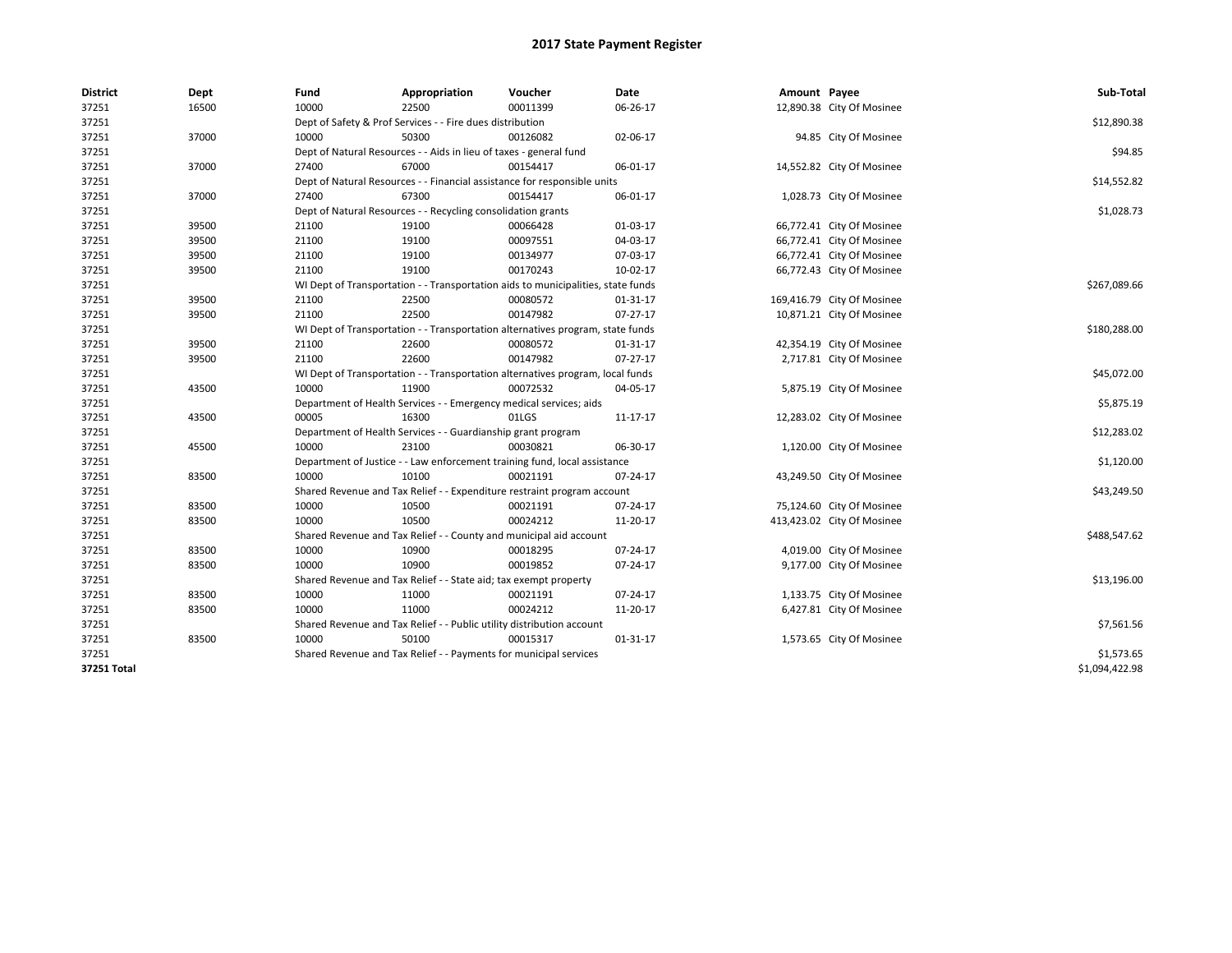| <b>District</b> | Dept  | Fund  | Appropriation                                                                    | Voucher  | Date     | Amount Payee |                              | Sub-Total    |  |  |  |
|-----------------|-------|-------|----------------------------------------------------------------------------------|----------|----------|--------------|------------------------------|--------------|--|--|--|
| 37281           | 16500 | 10000 | 22500                                                                            | 00011400 | 06-26-17 |              | 8,479.55 City Of Schofield   |              |  |  |  |
| 37281           |       |       | Dept of Safety & Prof Services - - Fire dues distribution                        |          |          |              |                              | \$8,479.55   |  |  |  |
| 37281           | 37000 | 10000 | 50300                                                                            | 00126256 | 02-06-17 |              | 113.64 City Of Schofield     |              |  |  |  |
| 37281           |       |       | Dept of Natural Resources - - Aids in lieu of taxes - general fund               |          |          |              |                              | \$113.64     |  |  |  |
| 37281           | 37000 | 27400 | 67000                                                                            | 00154748 | 06-01-17 |              | 8,987.94 City Of Schofield   |              |  |  |  |
| 37281           |       |       | Dept of Natural Resources - - Financial assistance for responsible units         |          |          |              |                              | \$8,987.94   |  |  |  |
| 37281           | 37000 | 27400 | 67300                                                                            | 00154748 | 06-01-17 |              | 565.77 City Of Schofield     |              |  |  |  |
| 37281           |       |       | Dept of Natural Resources - - Recycling consolidation grants                     |          |          |              |                              | \$565.77     |  |  |  |
| 37281           | 39500 | 21100 | 16200                                                                            | 00067372 | 01-03-17 |              | 5,691.28 City Of Schofield   |              |  |  |  |
| 37281           | 39500 | 21100 | 16200                                                                            | 00098495 | 04-03-17 |              | 5,691.28 City Of Schofield   |              |  |  |  |
| 37281           | 39500 | 21100 | 16200                                                                            | 00135921 | 07-03-17 |              | 5,691.28 City Of Schofield   |              |  |  |  |
| 37281           | 39500 | 21100 | 16200                                                                            | 00171187 | 10-02-17 |              | 5,691.31 City Of Schofield   |              |  |  |  |
| 37281           |       |       | WI Dept of Transportation - - Connecting highways aids, state funds              |          |          |              |                              |              |  |  |  |
| 37281           | 39500 | 21100 | 19100                                                                            | 00066429 | 01-03-17 |              | 41,247.85 City Of Schofield  |              |  |  |  |
| 37281           | 39500 | 21100 | 19100                                                                            | 00097552 | 04-03-17 |              | 41,247.85 City Of Schofield  |              |  |  |  |
| 37281           | 39500 | 21100 | 19100                                                                            | 00134978 | 07-03-17 |              | 41,247.85 City Of Schofield  |              |  |  |  |
| 37281           | 39500 | 21100 | 19100                                                                            | 00170244 | 10-02-17 |              | 41,247.88 City Of Schofield  |              |  |  |  |
| 37281           |       |       | WI Dept of Transportation - - Transportation aids to municipalities, state funds |          |          |              |                              | \$164,991.43 |  |  |  |
| 37281           | 43500 | 10000 | 11900                                                                            | 00152555 | 09-01-17 |              | 5,051.05 City Of Schofield   |              |  |  |  |
| 37281           |       |       | Department of Health Services - - Emergency medical services; aids               |          |          |              |                              | \$5,051.05   |  |  |  |
| 37281           | 43500 | 00005 | 16300                                                                            | 01LGS    | 11-17-17 |              | 2,000.00 City Of Schofield   |              |  |  |  |
| 37281           |       |       | Department of Health Services - - Guardianship grant program                     |          |          |              |                              | \$2,000.00   |  |  |  |
| 37281           | 83500 | 10000 | 10500                                                                            | 00021192 | 07-24-17 |              | 25,634.30 City Of Schofield  |              |  |  |  |
| 37281           | 83500 | 10000 | 10500                                                                            | 00024213 | 11-20-17 |              | 143,261.05 City Of Schofield |              |  |  |  |
| 37281           |       |       | Shared Revenue and Tax Relief - - County and municipal aid account               |          |          |              |                              | \$168,895.35 |  |  |  |
| 37281           | 83500 | 10000 | 10900                                                                            | 00018296 | 07-24-17 |              | 59,590.00 City Of Schofield  |              |  |  |  |
| 37281           | 83500 | 10000 | 10900                                                                            | 00019853 | 07-24-17 |              | 2,312.00 City Of Schofield   |              |  |  |  |
| 37281           |       |       | Shared Revenue and Tax Relief - - State aid; tax exempt property                 |          |          |              |                              | \$61,902.00  |  |  |  |
| 37281           | 83500 | 52100 | 36300                                                                            | 00015906 | 03-27-17 |              | 984.84 City Of Schofield     |              |  |  |  |
| 37281           |       |       | Shared Revenue and Tax Relief - - Lottery and gaming credit                      |          |          |              |                              | \$984.84     |  |  |  |
| 37281 Total     |       |       |                                                                                  |          |          |              |                              | \$444.736.72 |  |  |  |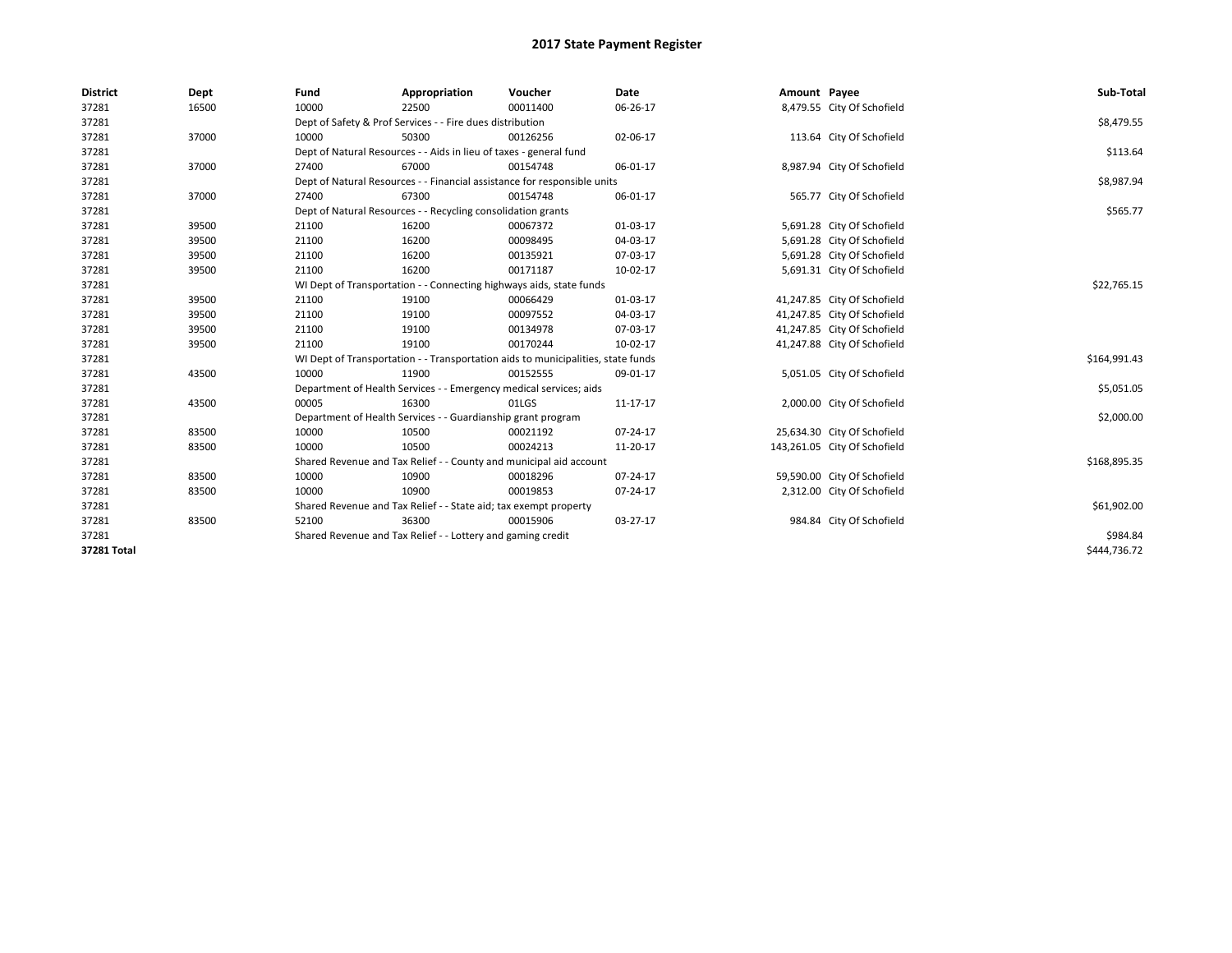| <b>District</b> | Dept           | Fund           | Appropriation                                                                         | Voucher              | <b>Date</b>                                                                                                  | Amount Payee |                           | Sub-Total    |
|-----------------|----------------|----------------|---------------------------------------------------------------------------------------|----------------------|--------------------------------------------------------------------------------------------------------------|--------------|---------------------------|--------------|
| 37291           | 16500          | 10000          | 22500                                                                                 | 00011401             | 06-26-17                                                                                                     |              | 111,734.94 City Of Wausau |              |
| 37291           |                |                | Dept of Safety & Prof Services - - Fire dues distribution                             |                      |                                                                                                              |              |                           | \$111,734.94 |
| 37291           | 37000          | 10000          | 50300                                                                                 | 00126094             | 02-06-17                                                                                                     |              | 70.43 City Of Wausau      |              |
| 37291           |                |                | Dept of Natural Resources - - Aids in lieu of taxes - general fund                    |                      |                                                                                                              |              |                           | \$70.43      |
| 37291           | 37000          | 10000          | 62100                                                                                 | 00147903             | 05-26-17                                                                                                     |              | 7,265.76 City Of Wausau   |              |
| 37291           | 37000          | 10000          | 62100                                                                                 | 00198852             | 12-14-17                                                                                                     |              | 4,060.31 City Of Wausau   |              |
| 37291           |                |                | Dept of Natural Resources - - Brownfields revolving loan repayments                   |                      |                                                                                                              |              |                           | \$11,326.07  |
| 37291           | 37000          | 21200          | 16600                                                                                 | 00157663             | 06-19-17                                                                                                     |              | 50.25 City Of Wausau      |              |
| 37291           |                |                | Dept of Natural Resources - - General program operations - state funds; forestry      |                      |                                                                                                              |              |                           | \$50.25      |
| 37291           | 37000          | 21200          | 57100                                                                                 | 00157663             | 06-19-17                                                                                                     |              | 23.00 City Of Wausau      |              |
| 37291           |                |                |                                                                                       |                      | Dept of Natural Resources - - Resource aids -- county forests, forest croplands and managed forest land aids |              |                           | \$23.00      |
| 37291           | 37000          | 21200          | 58300                                                                                 | 00160451             | 06-20-17                                                                                                     |              | 1,287.75 City Of Wausau   |              |
| 37291           |                |                | Dept of Natural Resources - - Recreation and resource aids, federal funds             |                      |                                                                                                              |              |                           | \$1,287.75   |
| 37291           | 37000          | 21200          | 58900                                                                                 | 00157663             | 06-19-17                                                                                                     |              | 231.16 City Of Wausau     |              |
| 37291           |                |                | Dept of Natural Resources - - Resource aids - distribution of closed acreage fees.    |                      |                                                                                                              |              |                           | \$231.16     |
| 37291           | 37000          | 27200          | 66700                                                                                 | 00194945             | 11-16-17                                                                                                     |              | 4,450.56 City Of Wausau   |              |
| 37291           |                |                | Dept of Natural Resources - - Petroleum storage environmental remedial action; awards |                      |                                                                                                              |              |                           | \$4,450.56   |
| 37291           | 37000          | 27400          | 65800                                                                                 | 00144597             | 04-26-17                                                                                                     |              | 4,849.50 City Of Wausau   |              |
| 37291           |                |                | Dept of Natural Resources - - Environmental aids -- urban nonpoint source             |                      |                                                                                                              |              |                           | \$4,849.50   |
| 37291           | 37000          | 27400          | 67000                                                                                 | 00154607             | 06-01-17                                                                                                     |              | 137,066.39 City Of Wausau |              |
| 37291           |                |                | Dept of Natural Resources - - Financial assistance for responsible units              |                      |                                                                                                              |              |                           | \$137,066.39 |
| 37291           | 37000          | 27400          | 67300                                                                                 | 00154607             | 06-01-17                                                                                                     |              | 9,974.34 City Of Wausau   |              |
| 37291           |                |                | Dept of Natural Resources - - Recycling consolidation grants                          |                      |                                                                                                              |              |                           | \$9,974.34   |
| 37291           | 39500          | 21100          | 16200                                                                                 | 00067373             | 01-03-17                                                                                                     |              | 60,952.04 City Of Wausau  |              |
| 37291           | 39500          | 21100          | 16200                                                                                 | 00098496             | 04-03-17                                                                                                     |              | 60,952.04 City Of Wausau  |              |
| 37291           | 39500          | 21100          | 16200                                                                                 | 00135922             | 07-03-17                                                                                                     |              | 60,952.04 City Of Wausau  |              |
| 37291           | 39500          | 21100          | 16200                                                                                 | 00171188             | 10-02-17                                                                                                     |              | 60,952.06 City Of Wausau  |              |
| 37291           |                |                | WI Dept of Transportation - - Connecting highways aids, state funds                   |                      |                                                                                                              |              |                           | \$243,808.18 |
| 37291           | 39500          | 21100          | 17500                                                                                 | 00117066             | 05-17-17                                                                                                     |              | 27,476.00 City Of Wausau  |              |
| 37291           |                |                | WI Dept of Transportation - - Paratransit aids                                        |                      |                                                                                                              |              |                           | \$27,476.00  |
| 37291           | 39500          | 21100          | 17600                                                                                 | 00125374             | 06-12-17                                                                                                     |              | 185,763.00 City Of Wausau |              |
| 37291           | 39500          | 21100          | 17600                                                                                 | 00152051             | 08-11-17                                                                                                     |              | 65,654.00 City Of Wausau  |              |
| 37291           | 39500          | 21100          | 17600                                                                                 | 00154643             | 08-16-17                                                                                                     |              | 481,228.00 City Of Wausau |              |
| 37291           |                |                | WI Dept of Transportation - - Tier B transit operating aids, state funds              |                      |                                                                                                              |              |                           | \$732,645.00 |
| 37291           | 39500          | 21100          | 18500                                                                                 | 00071309             | 01-06-17                                                                                                     |              | 1,116.16 City Of Wausau   |              |
| 37291           | 39500          | 21100          | 18500                                                                                 | 00071320             | 01-06-17                                                                                                     |              | 1,136.30 City Of Wausau   |              |
| 37291           | 39500          | 21100          | 18500                                                                                 | 00073274             | $01-13-17$                                                                                                   |              | 1,104.82 City Of Wausau   |              |
| 37291           | 39500          | 21100          | 18500                                                                                 | 00073275             | 01-13-17                                                                                                     |              | 1,874.65 City Of Wausau   |              |
| 37291           | 39500          | 21100          | 18500                                                                                 | 00092817             | 03-13-17                                                                                                     |              | 3,415.00 City Of Wausau   |              |
| 37291           | 39500          | 21100          | 18500                                                                                 | 00092823             | 03-13-17                                                                                                     |              | 6,926.36 City Of Wausau   |              |
|                 |                |                |                                                                                       | 00092824             |                                                                                                              |              |                           |              |
| 37291<br>37291  | 39500          | 21100          | 18500                                                                                 |                      | 03-13-17                                                                                                     |              | 7,247.43 City Of Wausau   |              |
| 37291           | 39500<br>39500 | 21100<br>21100 | 18500<br>18500                                                                        | 00100777<br>00101632 | 04-19-17<br>04-19-17                                                                                         |              | 1,843.37 City Of Wausau   |              |
|                 |                |                |                                                                                       |                      |                                                                                                              |              | 3,916.28 City Of Wausau   |              |
| 37291           | 39500          | 21100          | 18500                                                                                 | 00125797             | 06-14-17                                                                                                     |              | 7,222.61 City Of Wausau   |              |
| 37291           | 39500          | 21100          | 18500                                                                                 | 00127796             | 06-14-17                                                                                                     |              | 7,528.75 City Of Wausau   |              |
| 37291           | 39500          | 21100          | 18500                                                                                 | 00136132             | 06-29-17                                                                                                     |              | 3,492.67 City Of Wausau   |              |
| 37291           | 39500          | 21100          | 18500                                                                                 | 00145319             | 08-18-17                                                                                                     |              | 5,510.44 City Of Wausau   |              |
| 37291           | 39500          | 21100          | 18500                                                                                 | 00159600             | 09-01-17                                                                                                     |              | 4,918.34 City Of Wausau   |              |
| 37291           | 39500          | 21100          | 18500                                                                                 | 00188408             | 11-08-17                                                                                                     |              | 6,073.77 City Of Wausau   |              |
| 37291           | 39500          | 21100          | 18500                                                                                 | 00188409             | 11-08-17                                                                                                     |              | 3,922.96 City Of Wausau   |              |
| 37291           | 39500          | 21100          | 18500                                                                                 | 00201836             | 12-19-17                                                                                                     |              | 5,696.91 City Of Wausau   |              |
| 37291           |                |                | WI Dept of Transportation - - Highway safety, local assistance, federal funds         |                      |                                                                                                              |              |                           | \$72,946.82  |